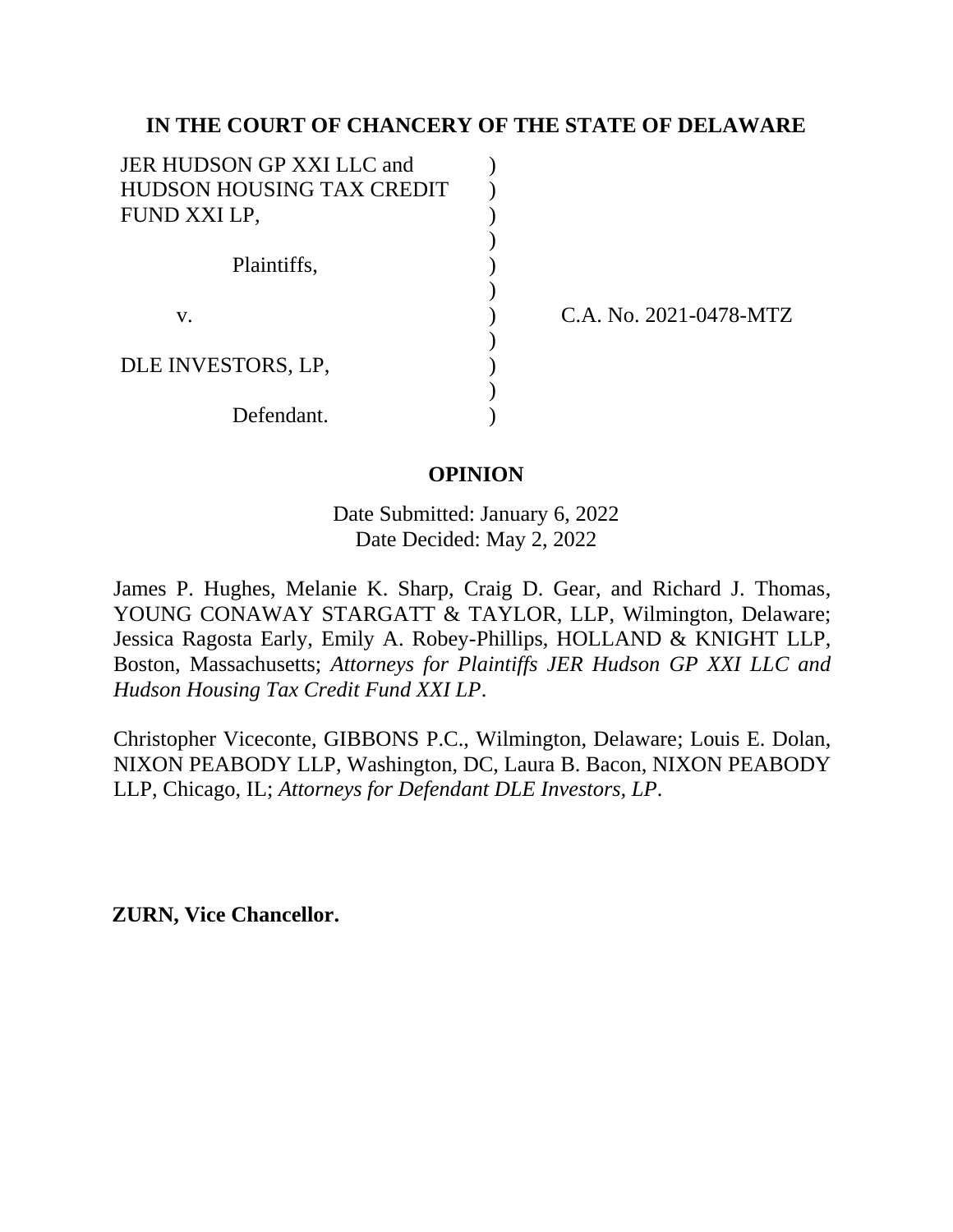For over three decades, the federal government has created tax subsidies to promote the development and maintenance of affordable rental housing. Under this program, tax credits are allocated to each state, which in turn allocate the tax credits to qualified affordable housing projects. The tax credits are passed along to investors in those projects, thereby incentivizing investment in affordable housing.

Affordable housing projects in this program are typically held by a limited partnership. The investors purchase limited partnership interests, and a general partner manages the partnership and the property. Investors claim the tax credits allocated to the property in which they invest over a period of ten years. After that period expires and the investors have received their tax credits, the investors frequently sell their limited partnership interests for much less than they paid for them. The program has additional mandates and features that support keeping the property as affordable housing for an additional twenty years, including a means of transferring the property to a qualified affordable housing nonprofit at a belowmarket price.

Recently, a new type of buyer has emerged to buy the investors' discounted limited partnership interests. It purchases a limited partnership stake from the initial investor after the investor harvested the property's tax credits. As a new limited partner, the buyer engages in a now-nationally-familiar pattern of tactics to prevent the property from being transferred to the nonprofit. Around the country, about half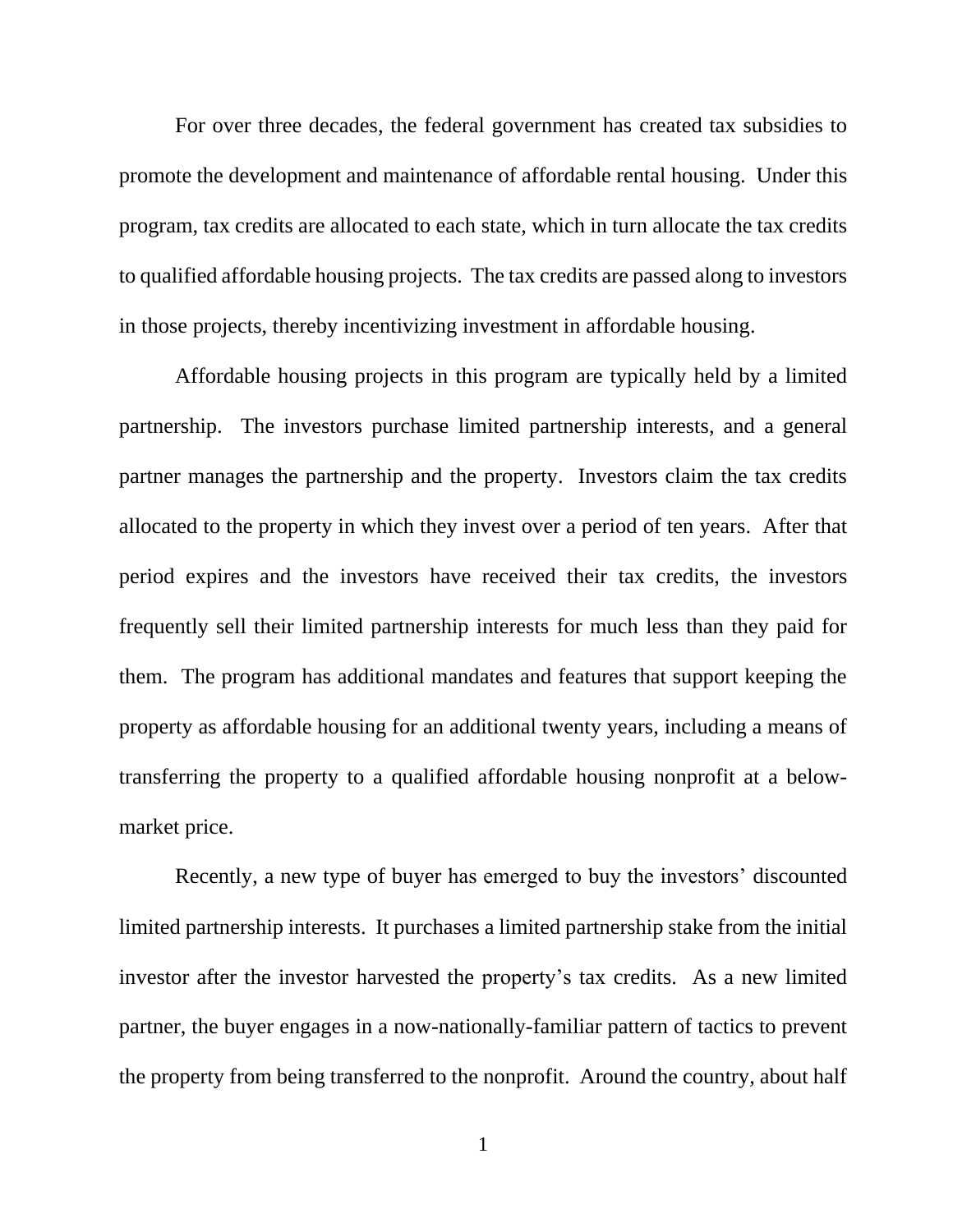a dozen courts have weighed in on the propriety of those strategies under the federal tax subsidy program. This precedential opinion contributes to that body of law through the lens of fiduciary duties and the internal affairs of Delaware limited partnerships.

The plaintiffs here are the partnership and general partner; the defendant is the new limited partner. The new limited partner repeatedly sought either a sale of the property or a buyout of its partnership interests at what it considered fair market value. When the general partner would not go along, the limited partner claimed the general partner's response to the property's disposition to a nonprofit amounted to a breach of fiduciary and contractual duties under the limited partnership agreement. The limited partner attempted to remove the general partner for cause, as is its right under that agreement. The general partner seeks a declaratory judgment that it was not validly removed. The limited partner asserts counterclaims for breach of fiduciary duty, breach of contract, and declaratory relief that the removal was valid.

This post-trial opinion finds in favor of the general partner and the partnership. The general partner's authority and duties are circumscribed by the partnership agreement. The general partner has modified fiduciary duties, but the limited partner failed to prove the general partner breached them. The limited partner also failed to prove the general partner breached the limited partnership agreement. Therefore, the limited partner lacked cause to remove the general partner. The removal is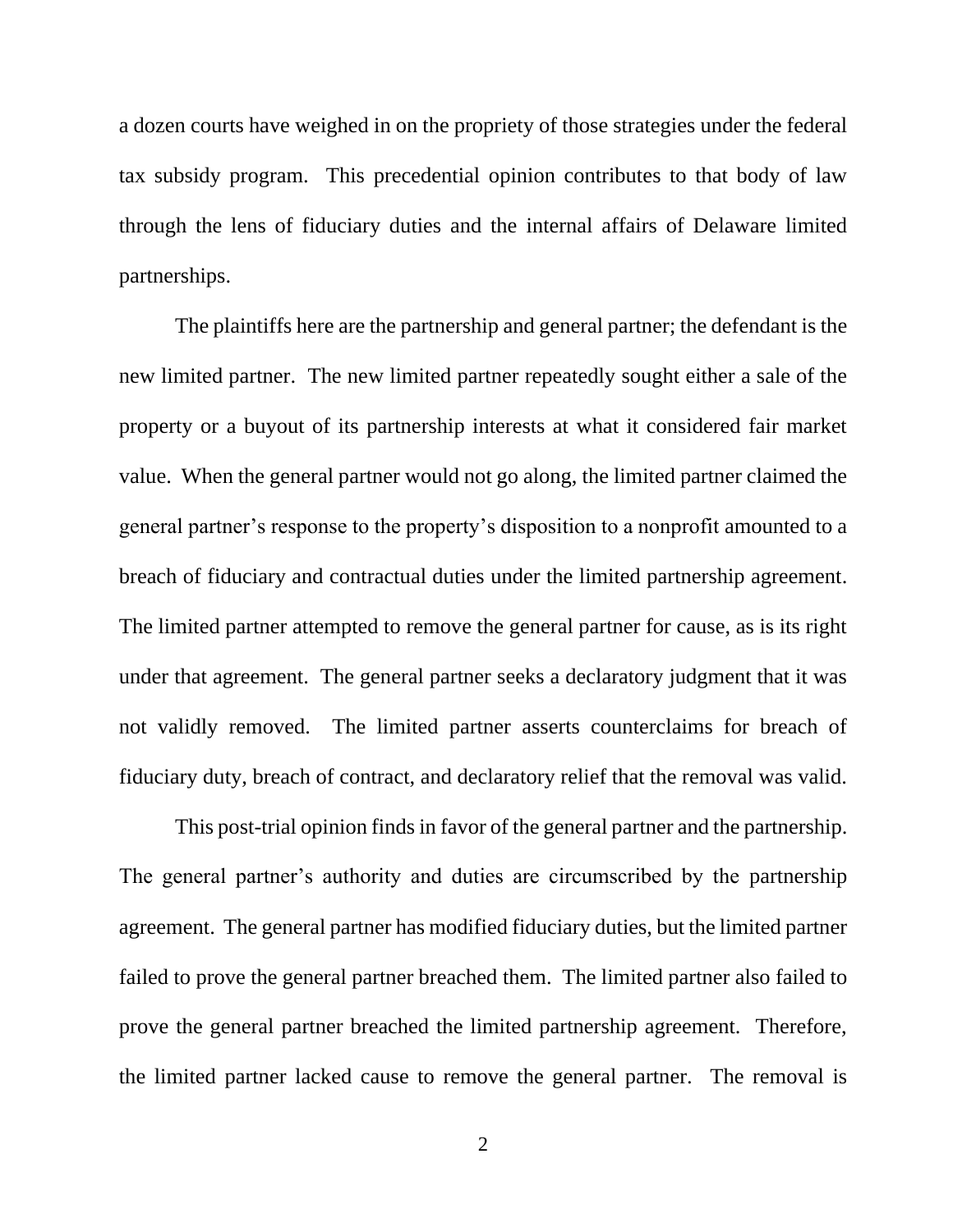invalid, the general partner remains in its role as the general partner, and the general partner is not liable for any breach. The limited partnership agreement dictates that the general partner receive fees and expenses for surviving an unwarranted removal attempt.

#### **I. BACKGROUND<sup>1</sup>**

Plaintiff Hudson Housing Tax Credit Fund XXI LP (the "Fund") is a limited partnership that holds indirect interests in other limited partnerships, each of which in turn holds an affordable housing property developed under the federal Low-Income Housing Tax Credit ("LIHTC") program.<sup>2</sup> The other plaintiff, JER

 $2$  PTO ¶¶ 2, 12–14.

<sup>&</sup>lt;sup>1</sup> Citations in the form of "Compl. —" refer to the Complaint, available at Docket Item ("D.I.") 1. Citations in the form of "Countercl. —" refer to the Counterclaims, available at D.I. 24. Citations in the form of "PTO —" refer to the Stipulated Facts that are Admitted and Require No Proof in the parties' Joint Pre-Trial Stipulation and Order, available at D.I. 163 from pages 12 through 30. Citations in the form of "Trial Tr. —" refer to the trial transcript, and citations in the form of "Last Name Tr. —" refer to the trial testimony of the identified witness, available at D.I. 179 and D.I. 180. Citations in the form of "JX —" refer to joint trial exhibits. Citations in the form of "Fund LPA —" refer to the Amended and Restated Agreement of Limited Partnership of Hudson Housing Tax Credit Fund XXI LP dated September 30, 2002, Assignment and Assumption Agreement (the "Initial Fund LPA") and First Amendment to Amended and Restated Agreement of Limited Partnership [Hudson Housing Tax Credit Fund XXI LP] dated December 31, 2007 (the "First Amendment"), available at JX009 HUDSON00018177–238 and HUDSON00018158–74, respectively. Citations in the form of "First Amendment —" refer the First Amendment alone, at JX009 HUDSON00018158–74. Citations in the form of "Property LPA —" refer to the Amended and Restated Agreement of Limited Partnership and Amendment to Amended and Restated Agreement of Limited Partnership of Kate's Trace Limited Partnership, available at JX007 HUDSON00018375–463 and HUDSON00018360–65, respectively. Citations in the form of "Post-Trial Tr. —" refer to the Post-Trial Oral Argument Transcript, available at D.I. 195.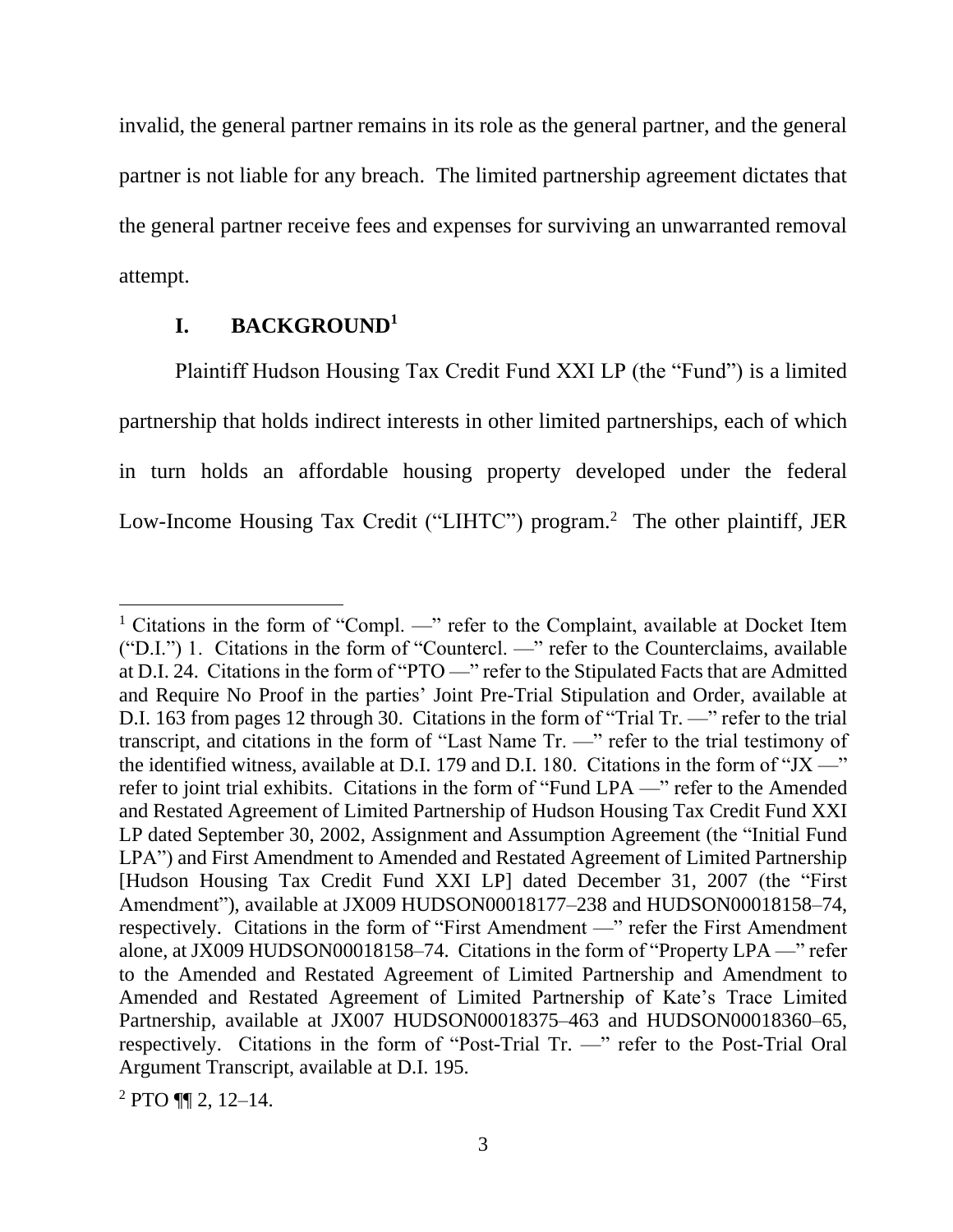Hudson GP XXI LLC ("Fund GP"), is the Fund's general partner (together with the Fund, "Plaintiffs").<sup>3</sup> The Fund was created in 2002.<sup>4</sup> Defendant DLE Investors, LP ("DLE") is one of the Fund's limited partners. DLE became a Fund limited partner in 2007. <sup>5</sup> The Fund distributed all tax credits flowing from one particular property to its investors by 2015.<sup>6</sup> The partners projected that between 2020 and 2021, that property would be transferred to a nonprofit for a below-market price pursuant to the LIHTC program and the partnership agreement of the entity holding the property.<sup>7</sup>

By 2020, new owners had taken control of DLE.<sup>8</sup> Under new management, DLE sought either a sale of the property or a buyout of its Fund interest at fair market value.<sup>9</sup> Fund GP declined both transactions. The partnership holding the property,

 $3$  *Id.*  $\P\P$  1, 14.

 $4$  *Id.*  $\llbracket 16$ .

<sup>5</sup> *Id.* ¶ 17.

<sup>6</sup> *Id.* ¶ 41; Trane Tr. 522; Macari Tr. 33, 87.

<sup>7</sup> JX014 at DLE\_0007799–801; JX058 at DLE\_0002308.

<sup>8</sup> Chiusano Tr. 388–89; Kagey Tr. 483–84; Trane Tr. 522–23.

<sup>9</sup> JX062 at DLE\_0002407; JX075 at DLE\_0002601.

DLE objected to the admissibility of JX062 in a footnote in its post-trial answering brief. D.I. 188 at 31 n.10. That objection is waived: DLE failed to object to JX062 on the Joint Exhibit List. D.I. 169 at 4. Under the Joint Pre-Trial Stipulation and Order,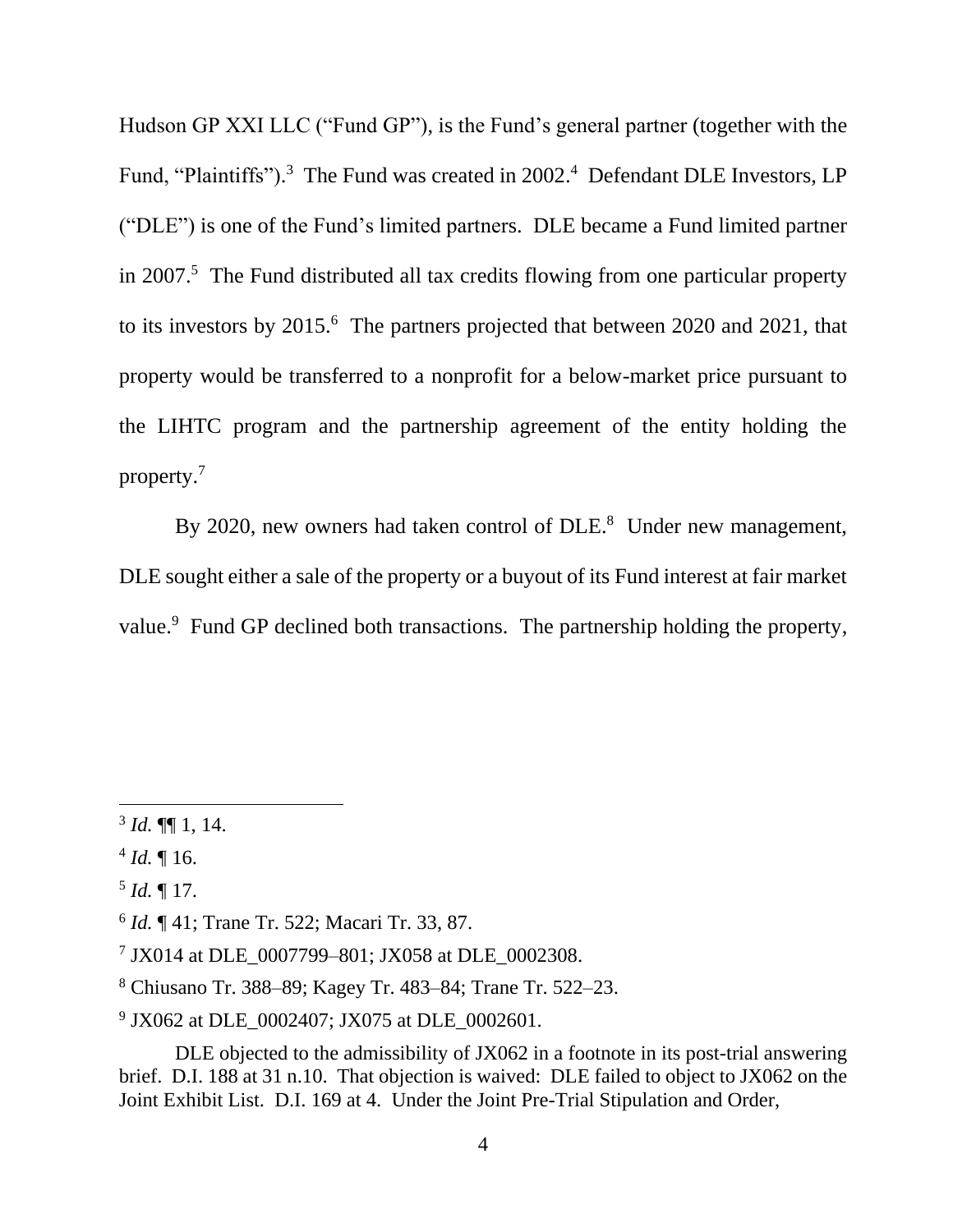in which the Fund held indirect limited partner interests, proceeded to transfer the property to an affordable housing nonprofit as contemplated by the LIHTC program and that partnership's governing documents.<sup>10</sup> Fund GP sought the advice of counsel and concluded it would not challenge the transfer.<sup>11</sup> In response, DLE purported to remove Fund GP as general partner of the Fund, asserting its inaction was a breach of fiduciary and contractual duties, including a duty to seek DLE's consent.<sup>12</sup> Fund GP contends it breached no such duty and was improperly removed.<sup>13</sup>

Having weighed the evidence and evaluated the credibility of the witnesses, I find that the facts presented at trial support Plaintiffs' position. The following facts

 $10$  PTO ¶ 55; JX168.

<sup>11</sup> *See* PTO ¶ 58; JX203 [hereinafter "Holland & Knight Memorandum"].

<sup>13</sup> PTO ¶ 62; JX220.

Objections to exhibits shall be noted on the Joint Exhibits List or made at trial (if an exhibit is sought to be admitted into evidence at trial). Unless specifically raised during trial, any continuing objections to exhibits on the Joint Exhibit List shall be briefed in post-trial briefing or be deemed waived. All exhibits on the Joint Exhibit List to which an objection is not raised in accordance with this paragraph shall be deemed admitted into evidence.

D.I. 163 at 39; *see also* Trial Tr. 89 ("THE COURT: [A] contemporaneous objection needs to be lodged, it needs to be consistent with any objection that's on the JX list, and then, in the absence of an objection, the exhibit is in evidence.").

DLE objected to my consideration of the Holland & Knight Memorandum as hearsay under Delaware Rules of Evidence 801 and 802. D.I. 169 at 11; Trial Tr. 145. The Holland & Knight Memorandum is a summary of legal advice Plaintiffs received from Holland & Knight. Plaintiffs indicated at trial that the Holland & Knight Memorandum is not being admitted for the truth of the matter asserted. Trial Tr. 145–46. It is therefore not hearsay under Rule 801(c)(2). *Saudi Basic Indus. Corp. v. Mobil Yanbu Petrochemical Co., Inc.,* 866 A.2d 1, 21 (Del. 2005); D.R.E. 801(c)(2). DLE's objection is overruled. <sup>12</sup> PTO ¶ 60; JX218.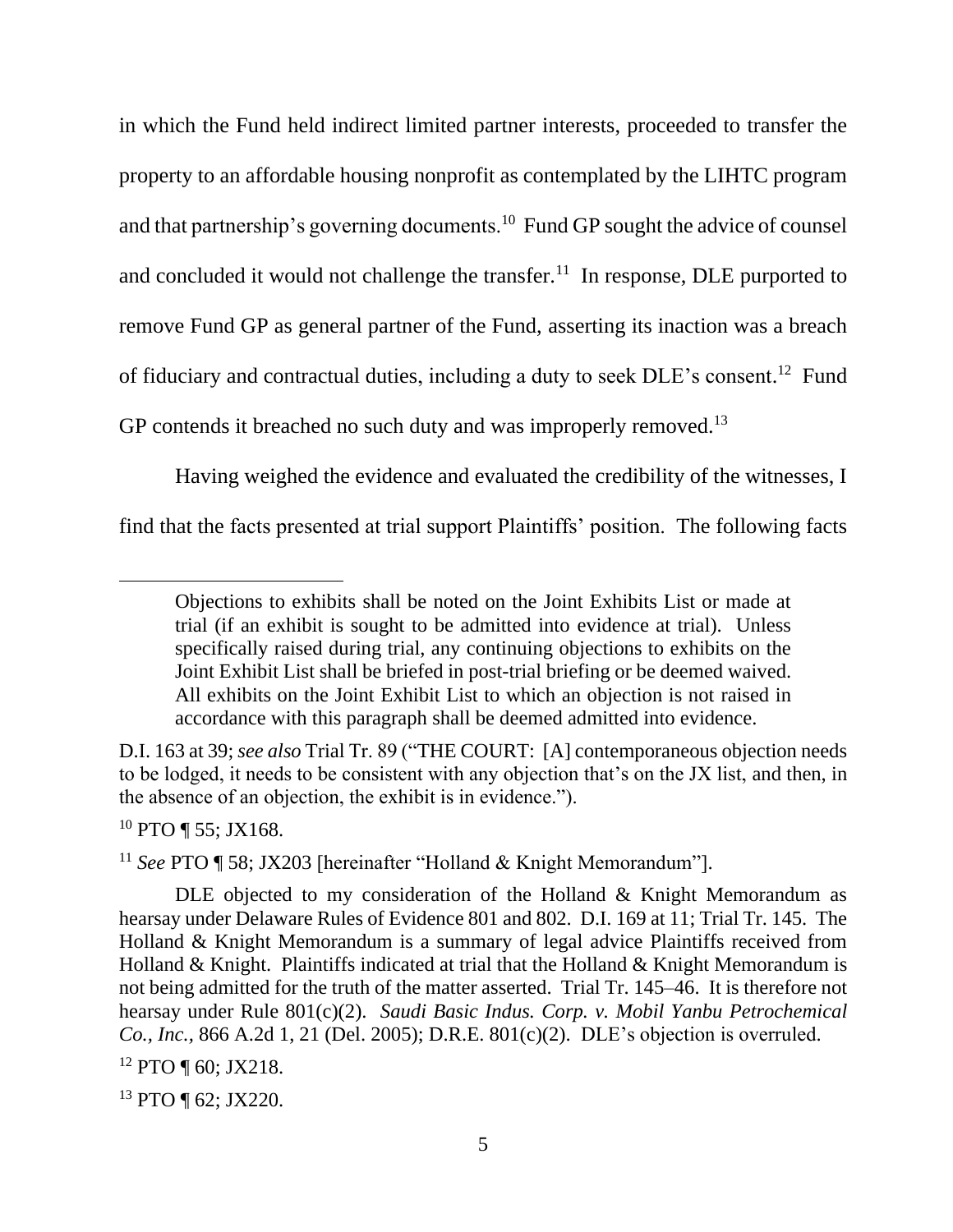were proven by a preponderance of the evidence presented at trial or are drawn from judicially noticeable authority.<sup>14</sup>

### **A. The Low-Income Housing Tax Credit Program**

More background about the LIHTC program may be helpful context. The LIHTC program is designed to encourage new construction and rehabilitation of existing buildings as affordable rental housing.<sup>15</sup> It is set forth in Section 42 of the Internal Revenue Code ("Section 42").

<sup>14</sup> *See* D.R.E. 202.

<sup>&</sup>lt;sup>15</sup> 26 U.S.C. § 42. Since the Wagner-Steagall Act of 1937, the federal government has experimented with a wide variety of methods to address home insecurity. *E.g.*, United States Housing Act of 1937, Pub. L. No. 75-412, 50 Stat. 888 (codified as amended in scattered sections of 42 U.S.C.). Methods include: "i) publicly-financed, publicly-owned housing starting in the 1930s (public housing); ii) publicly-financed, privately-owned housing starting in the 1950s  $\dots$ ; iii) vouchers starting in the 1970s; and finally, iv) tax credits since 1986." Brandon M. Weiss, *Residual Value Capture in Subsidized Housing*, 10 HARV. L. & POL'Y REV. 521, 524 (2016) [hereinafter "*Residual Value Capture*"] (citations omitted).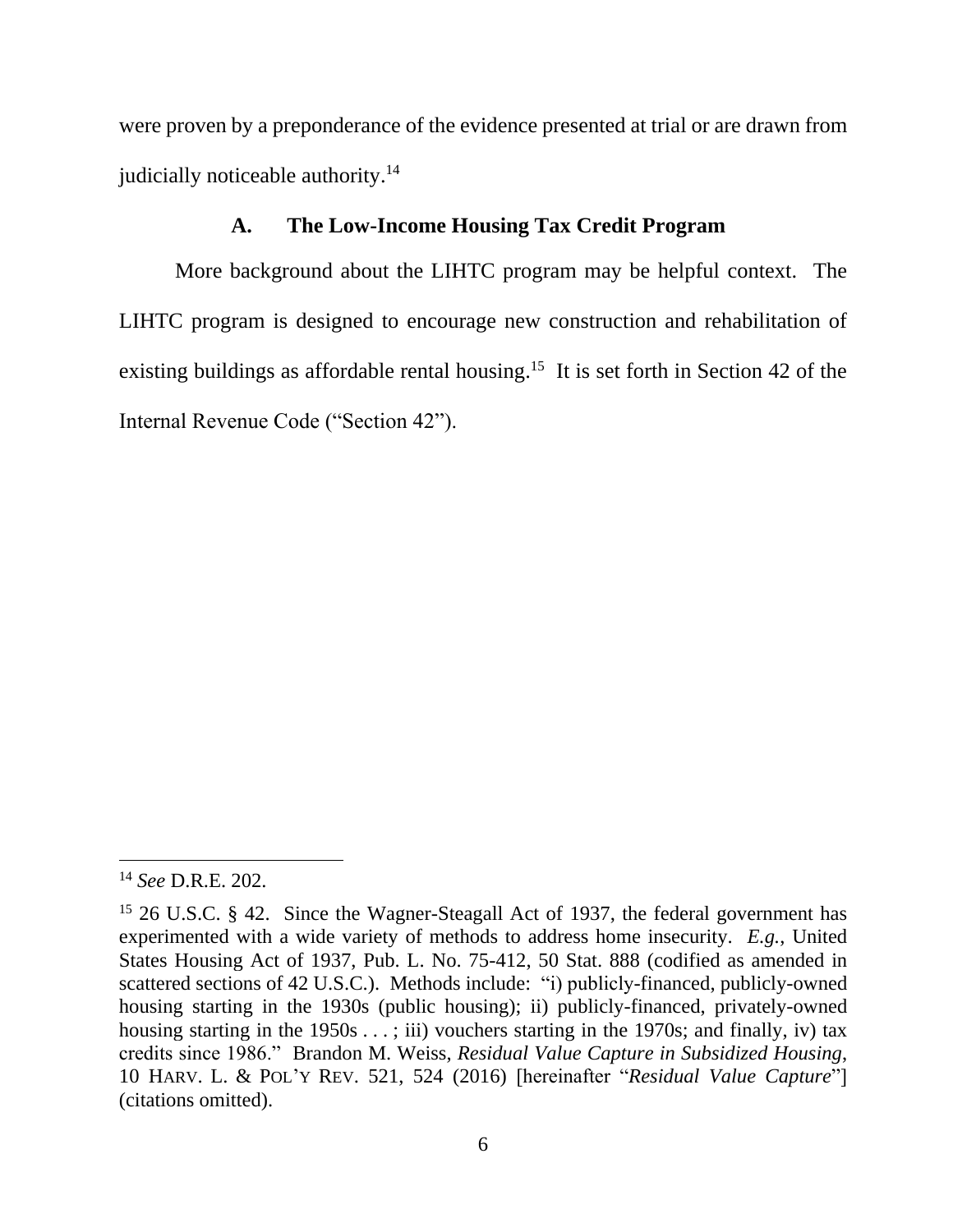As set forth in Section 42, the LIHTC program is a federal subsidy program specifically designed to promote the nationwide development and preservation of rental housing that is affordable to low and moderate income households. The LIHTC program subsidizes lowincome housing by: (1) making available to a "qualified low-income housing project" tax credits, which provide a dollar-for-dollar income tax reduction; and (2) permitting institutional investors with large, annual, and predicable income tax obligations (known as "tax credit investors"), such as banks, to acquire these tax credits in exchange for providing capital necessary to develop the project.<sup>16</sup>

The Supreme Judicial Court of Massachusetts has described the LIHTC program as

"the most important source of financing for affordable housing . . . across the

nation."<sup>17</sup>

<sup>16</sup> *Opa-Locka Cmty. Dev. Corp. v. HK Aswan, Inc.*, 2020 WL 4381624, at \*3 (Fla. Circ. Ct. July 7, 2020) (ORDER) (citing U.S. GOV'T ACCOUNTABILITY OFF., GAO-17-285R, LOW INCOME HOUSING TAX CREDIT: THE ROLE OF SYNDICATORS 1, 4 (Feb. 16, 2017)), *aff'd sub nom. Aswan Vill. Assocs., LLC v. Opa-Locka Cmty. Dev. Corp., Inc.*, 2021 WL 4190914 (Fla. Dist. Ct. App. Sept. 15, 2021).

<sup>17</sup> *Homeowner's Rehab, Inc. v. Related Corp. V SLP, L.P.*, 99 N.E.3d 744, 748 (Mass. 2018) ("The] LIHTC program now provides more affordable rental units than are provided in public housing or with Section 8 housing vouchers[.]" (citing *America's Rental Housing: Expanding Options for Diverse and Growing Demand*, JOINT CTR. FOR HOUS. STUD. OF HARVARD UNIV., 32–33 (2015), https://www.jchs.harvard.edu/sites/default/files/media/imp/America%27s%20Rental%20 Housing%202015\_WEB.pdf)); *accord Low Income Housing Tax Credit Program, 2018– 2019 Qualified Allocation Plan*, MASS. DEPT. OF HOUS. & CMTY. DEV. 6, https://www.mass.gov/doc/2018-2019-qap/download (explaining that since 1987, the LIHTC program has helped finance over 67,000 affordable rental units in Massachusetts and almost 3 million nationwide); *Residual Value Capture* at 524–25 ("At an annual cost of approximately eight billion dollars, the LIHTC program is by far the predominant source of government investment in rental housing development for low-income households." (citing JOINT COMM. ON TAX'N, JCX-97-14, ESTIMATES OF FEDERAL TAX EXPENDITURES FOR FISCAL YEARS 2014*–*2018 26 (2014))).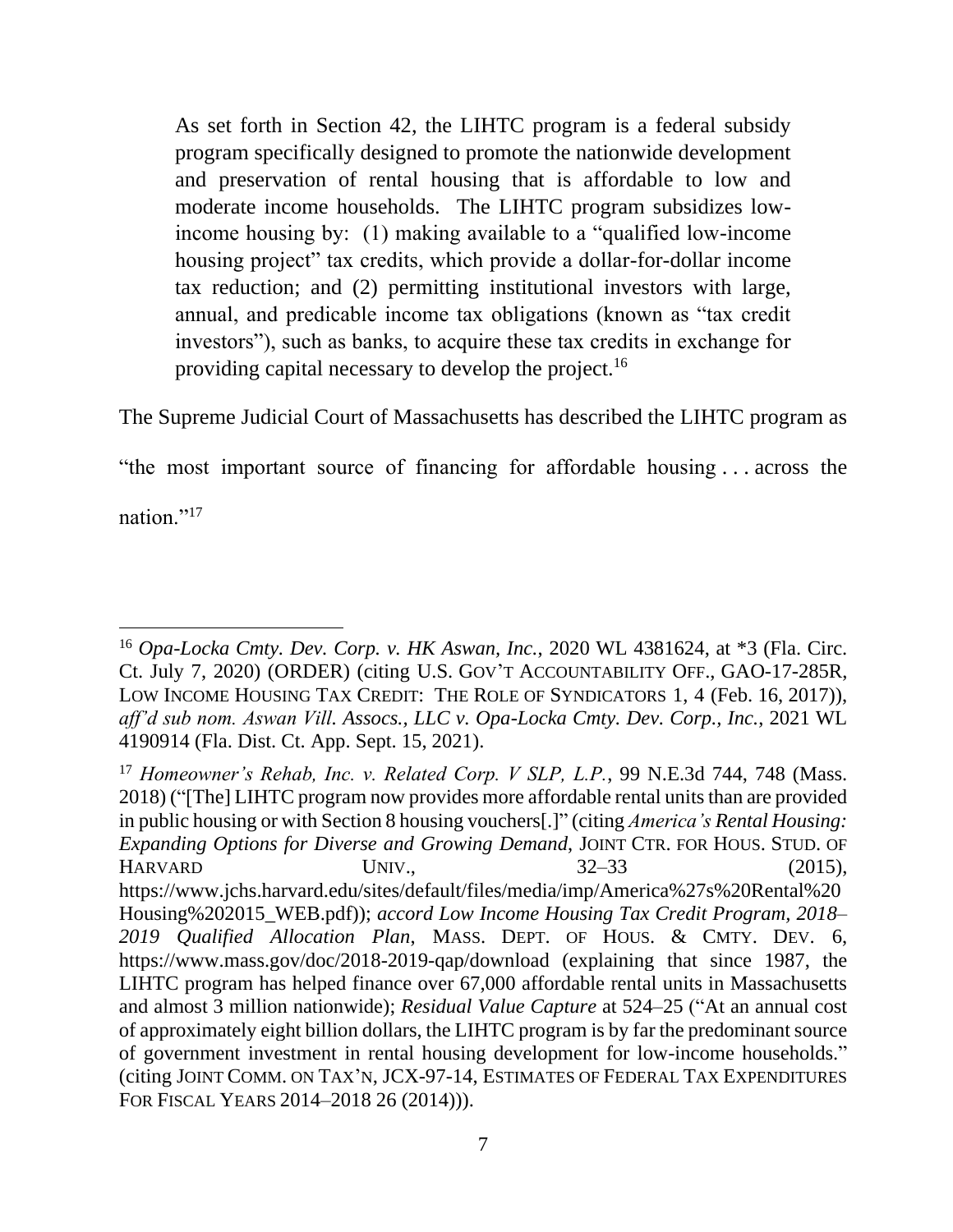The LIHTC program is built on federal allocations of tax credits to state housing finance agencies in all fifty states.<sup>18</sup> The state agencies award tax credits to real estate developers who win a competitive application process to develop affordable housing.<sup>19</sup> The nonrefundable tax credits are valuable to large financial institutions with significant federal tax liabilities.<sup>20</sup> Those investors' capital contributions provide necessary equity to develop the qualified affordable housing property.<sup>21</sup> "[D]evelopers 'sell' the tax credits to private investors, usually through a syndicator, in exchange for an equity investment in the housing project."<sup>22</sup> Those syndicators connect investors to affordable housing projects offering tax credits.<sup>23</sup>

<sup>19</sup> *Id.*

<sup>20</sup> *Id.*

<sup>18</sup> *Residual Value Capture* at 534.

<sup>21</sup> *Id.* at 534–35.

<sup>22</sup> *Acevedo v. Musterfield Place, LLC*, 98 N.E.3d 673, 675 (Mass. 2018) (Jill Khadduri, Carissa Climaco, & Kimberly Burnett, *What Happens to Low–Income Housing Tax Credit Properties at Year 15 and Beyond?*, U.S. DEPT. OF HOUS. & URB. DEV. 2 (2012), https://www.huduser.gov/publications/pdf/what\_happens\_lihtc\_v2.pdf); *see also Residual Value Capture* at 537 n.79 ("Beginning in the early 1990s, a corporate equity market began to develop as institutional investors began to understand the asset class, the housing tax credit program was made permanent, and syndicators quickly came to prefer institutional capital as a more efficient way to raise equity.").

<sup>23</sup> *See, e.g.*, *In re Mun. Mortg. & Equity, LLC, Sec. & Deriv. Litig.*, 876 F. Supp. 2d 616, 626–27 (D. Md. 2012) ("Federal income tax law includes LIHTCs to provide an incentive for developers to construct low-income rental housing. Frequently, low-income housing developers find it advantageous to sell these tax credits to a syndicator. The syndicator will form an investment fund (an 'LIHTC Fund') to invest in the developer's low-income housing projects. The syndicator will assemble a group of investors to invest in the LIHTC Fund and obtain the benefit of the tax credits."), *aff'd sub nom. Yates v. Mun. Mortg. & Equity, LLC*, 744 F.3d 874 (4th Cir. 2014); *Residual Value Capture* at 535 n.65 ("The process typically is more complex, because once the 'lower-tier' investor closes on the tax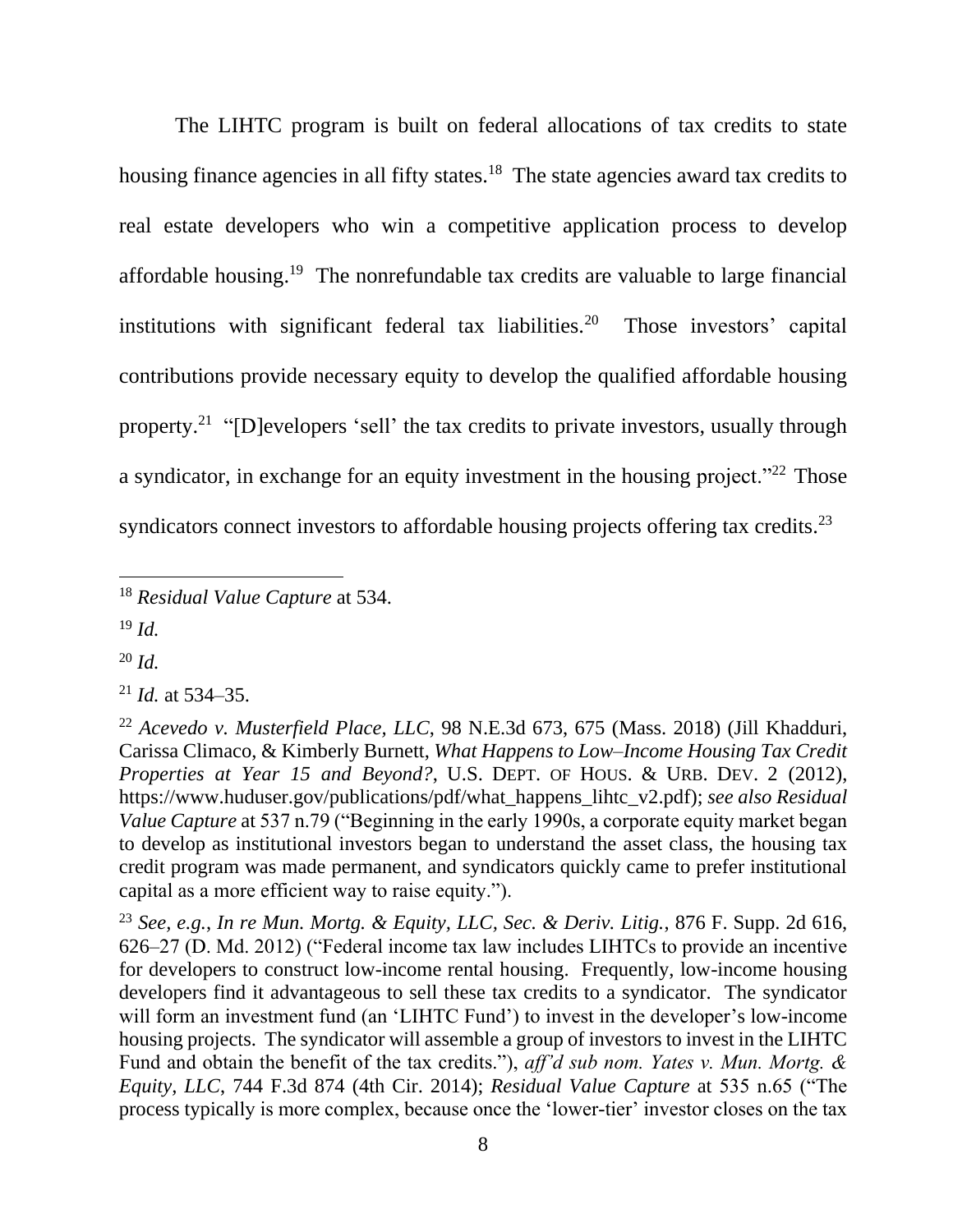The syndicators form partnerships to develop and hold LIHTC-eligible properties, and to facilitate investment in exchange for tax credits.<sup>24</sup> Syndicators and investors often partner in several partnerships holding several affordable housing projects.<sup>25</sup> The partnerships have the purpose of acquiring, financing, developing, and managing the affordable housing. 26 The syndicator is usually the general

credit partnership, it will often syndicate the credits to an 'upper-tier' investor or group of investors.").

<sup>24</sup> *See, e.g.*, *Opa-Locka*, 2020 WL 4381624, at \*3.

<sup>25</sup> *E.g.*, *CED Cap. Hldgs. 2000 EB, L.L.C. v. CTCW Berkshire Club, L.L.C.*, 2020 WL 6537072, at \*2 (Fla. Cir. Ct. Nov. 3, 2020).

<sup>26</sup> *See, e.g.*, *Riseboro Cmty. P'ship Inc. v. SunAmerica Hous. Fund 682*, 482 F. Supp. 3d 31, 33 (E.D.N.Y. 2020), *as corrected* (Aug. 31, 2020) ("'[The] Partnership has been organized exclusively to acquire the Apartment Complex and to develop, rehabilitate, finance, construct, own, maintain, operate and sell or otherwise dispose of the Apartment Complex, in order to obtain long-term appreciation, cash income, [LIHTC Program tax credits,] and tax losses.' The [operative partnership] Agreement requires that the Apartment Complex be 'developed in a manner which satisfies, and shall continue to satisfy, all restrictions, including tenant income and rent restrictions applicable to projects generating [LIHTC Program tax credits].'" (quoting the operative partnership agreement)); *SunAmerica Hous. Fund 1050 v. Pathway of Pontiac, Inc.*, 2021 WL 391420, at \*2 (E.D. Mich. Feb. 4, 2021) ("According to the Agreement's recitals section, the Partnership was 'formed to acquire, rehabilitate, own, maintain and operate a 150-unit apartment complex intended for rental to elderly persons of low and moderate income, known as Presbyterian Village North, and located in Pontiac, Michigan.' Section 3.01, however, entitled 'Purpose of the Partnership,' goes on to clarify that the Partnership was 'organized exclusively to acquire, finance, rehabilitate, own, maintain, operate and sell or otherwise dispose of the [Property], in order to obtain long-term appreciation, cash income, [tax credits under the LIHTC Program,] and tax losses.'" (internal citations omitted)), *appeal filed*, *SunAmerica Hous. Fund 1050 v. Pathway of Pontiac, Inc.*, No. 21-1243 (6th Cir.); *Opa-Locka*, 2020 WL 4381624, at \*1 ("OLCDC joined Banc of America Community Development Corporation ('BACDC') in forming the Company for the purpose of acquiring, developing, and operating Aswan Village as affordable housing, and to finance those activities through participation in the Low Income Housing Tax Credit ('LIHTC') program . . . ."); *Senior Hous. Assistance Gp. v. AMTAX Hldgs. 260, LLC (SHAG I)*, 2019 WL 687837, at \*3 (W.D. Wash. Feb. 19, 2019) ("The seven Limited Partnership Agreements have . . . two stated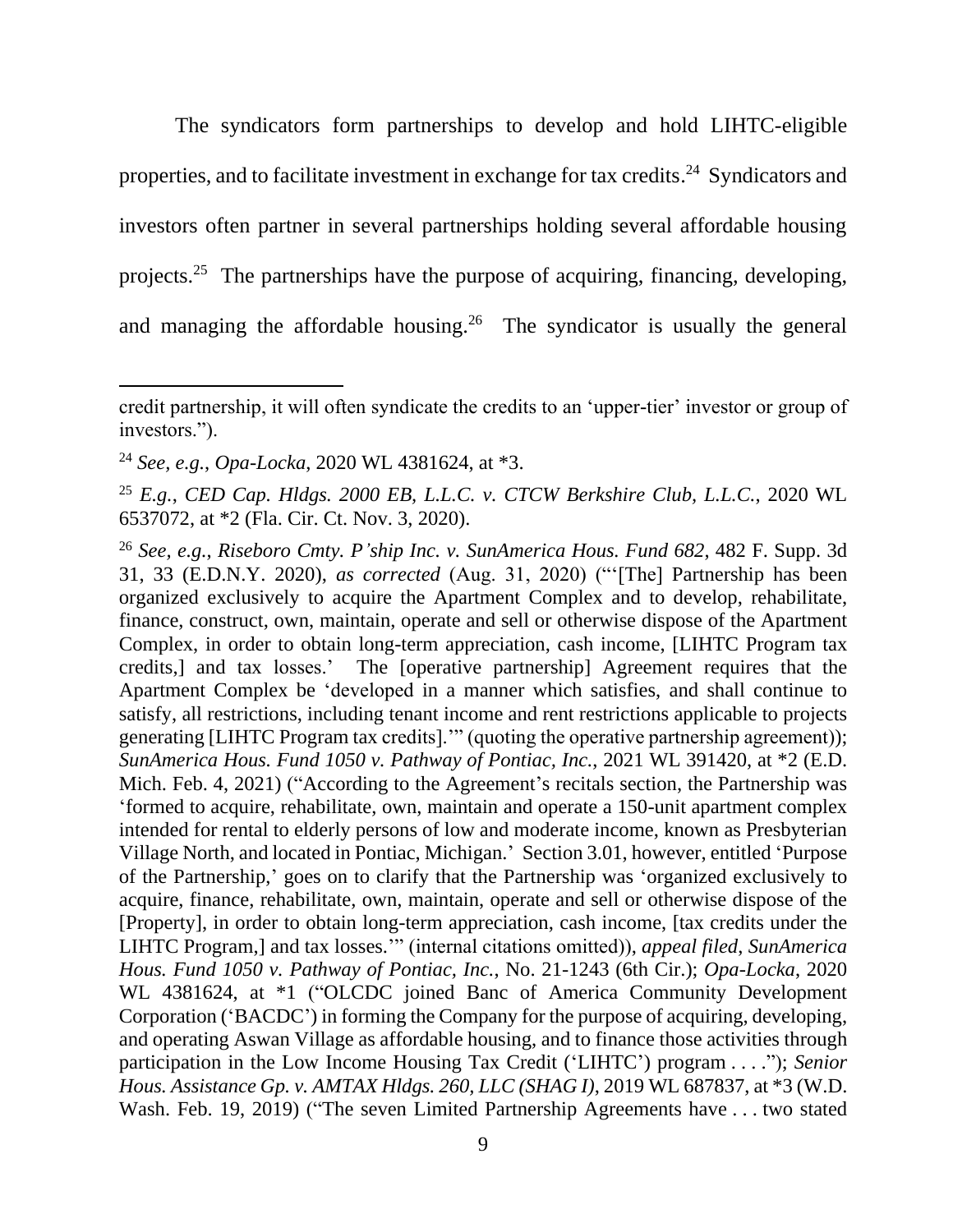partner, and it will often receive fees for its role.<sup>27</sup> The general partner has discretion and control over the partnership's operations, subject to certain enumerated restrictions.<sup>28</sup> Institutional investors seeking tax credits invest as limited partners with only a few enumerated consent rights.<sup>29</sup>

"Through this framework, Section 42 advances the deliberate policy choice to replace a typical equity investor's expectations of economic cash flow or appreciation from the apartment complex with a comparable or better return on investment almost solely derived from tax benefits." 30 The limited partner's receipt of tax credits is stretched over ten years (the "Credit Period") to provide a baseline

purposes: (1) to develop, operate, and 'otherwise deal with' the projects; and (2) to enter into operating use lease agreements with SHAG to ensure favorable treatment under federal and state tax laws."); *Homeowner's Rehab*, 99 N.E.3d at 742 ("The parties in this case are partners in a limited partnership formed for the purpose of rehabilitating and operating an affordable housing complex."); *id.* 743 ("[T]he limited partnership here was formed for the purpose of participating in the LIHTC program . . . ."); *id.* at 754 ("The purpose of the partnership, as stated in section 2.5.A of the partnership agreement, is to 'invest[] in real property and . . . provi[de] . . . low income housing.'").

<sup>27</sup> *See, e.g.*, *Mun. Mortg.*, 876 F. Supp. 2d at 627; *Residual Value Capture* at 529 n.155 ("The banks, syndicators, investors, and so on, all require fees or profits in order to entice their participation.").

<sup>28</sup> *E.g.*, *SHAG I*, 2019 WL 687837, at \*3; *Pathway of Pontiac*, 2021 WL 391420, at \*3; *Riseboro*, 482 F.Supp.3d at 35; *Homeowner's Rehab*, 99 N.E.3d at 746; *CED Cap. Hldgs.*, 2020 WL 6537072, at \*2.

<sup>29</sup> *E.g.*, *SHAG I*, 2019 WL 687837, at \*3–4; *Pathway of Pontiac*, 2021 WL 391420, at \*3; *Opa-Locka*, 2020 WL 4381624, at \*3; *Riseboro*, 482 F.Supp.3d at 35; *CED Cap. Hldgs.*, 2020 WL 6537072, at \*2.

<sup>30</sup> *Opa-Locka*, 2020 WL 4381624, at \*3 (internal quotations and emphasis omitted).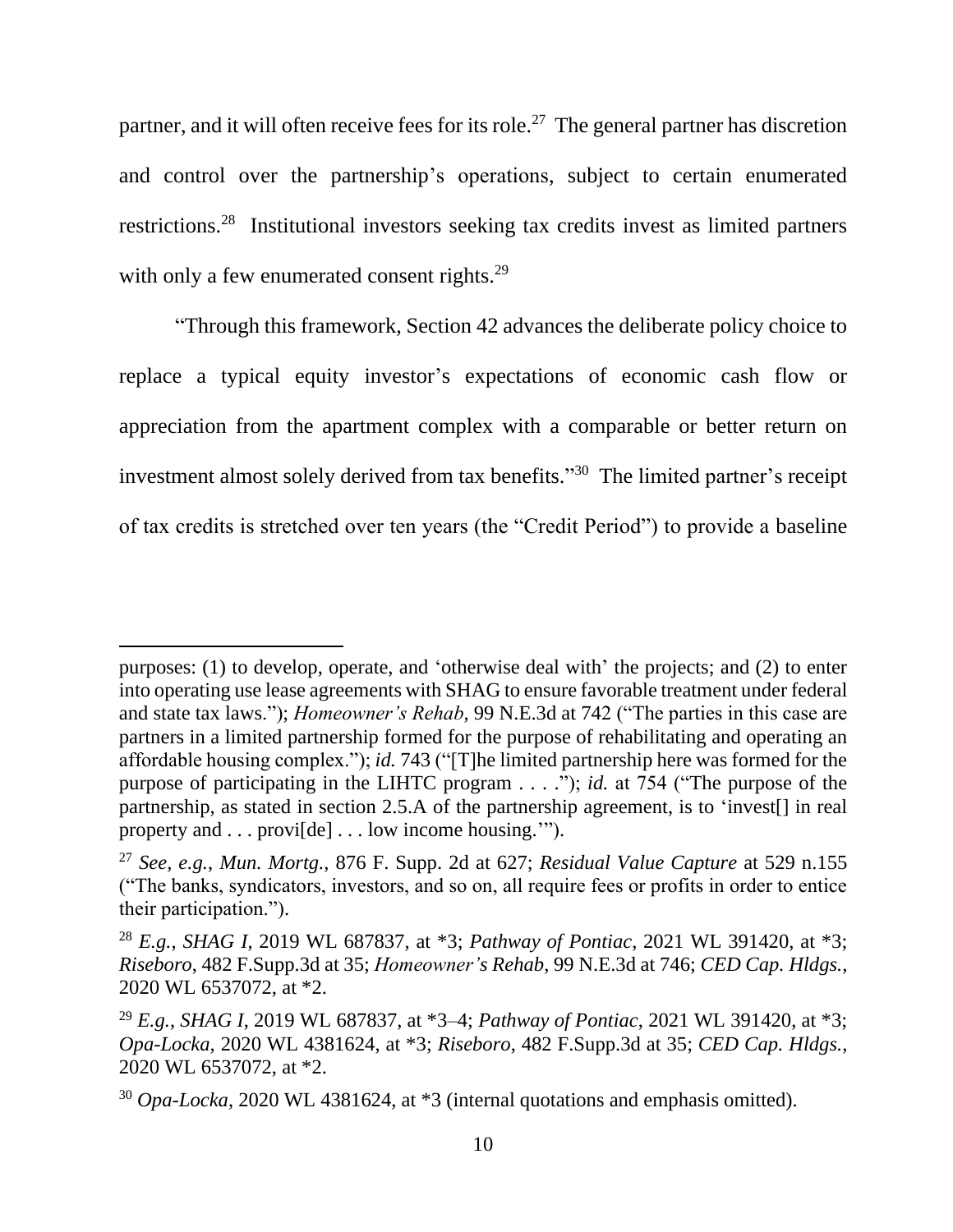ten-year incentive to maintain the housing as affordable.<sup>31</sup> To keep those tax credits from being clawed back, the partnership must adhere to LIHTC program requirements, including rental rate restrictions, for another five years (together with the Credit Period, the fifteen-year "Compliance Period").<sup>32</sup> And even after the end of the Compliance Period, project owners allocated tax credits after 1989 must continue to comply with the program for an additional fifteen years, known as the "Extended Use Period."<sup>33</sup> Thus, investors' bargain for ten years of tax credits results in thirty years of affordable housing.

The program is designed to keep the housing affordable even longer.<sup>34</sup> At the end of the Compliance Period, the partnership can convey the property to a certified nonprofit under the terms of a right of first refusal ("ROFR") at a below-market price

<sup>31</sup> *Id.*

<sup>32</sup> Macari Tr. 13; *see also CED Cap. Hldgs.*, 2020 WL 6537072, at \*2; *Pathway of Pontiac*, 2021 WL 391420, at \*1; *Opa-Locka*, 2020 WL 4381624, at \*3.

<sup>33</sup> *Pathway of Pontiac*, 2021 WL 391420, at \*2; *Opa-Locka*, 2020 WL 4381624, at \*3.

<sup>34</sup> *Opa-Locka*, 2020 WL 4381624, at \*3 ("But the LIHTC program's aim of creating and preserving low-income housing does not end at thirty years. Rather, the LIHTC program seeks to preserve low-income housing in perpetuity by creating a special role for nonprofits, like OLCDC, whose missions are not to profit from a sale of the low-income housing project, but to continue to develop and preserve the low-income housing in perpetuity for the betterment of the public and the community in which project is located."); *see also, e.g.*, JX021 at DLE\_0001175 ("Each Building of the Project must meet the provisions of [Section 42] regulations during each of 15 consecutive years in order to remain qualified to receive the [tax] credits. In addition, the Partnership entered into an Extended Use Agreement, which requires the utilization of the Project pursuant to Section 42 for a minimum of 35 years after the compliance period, even if the Partnership disposes of the Project.").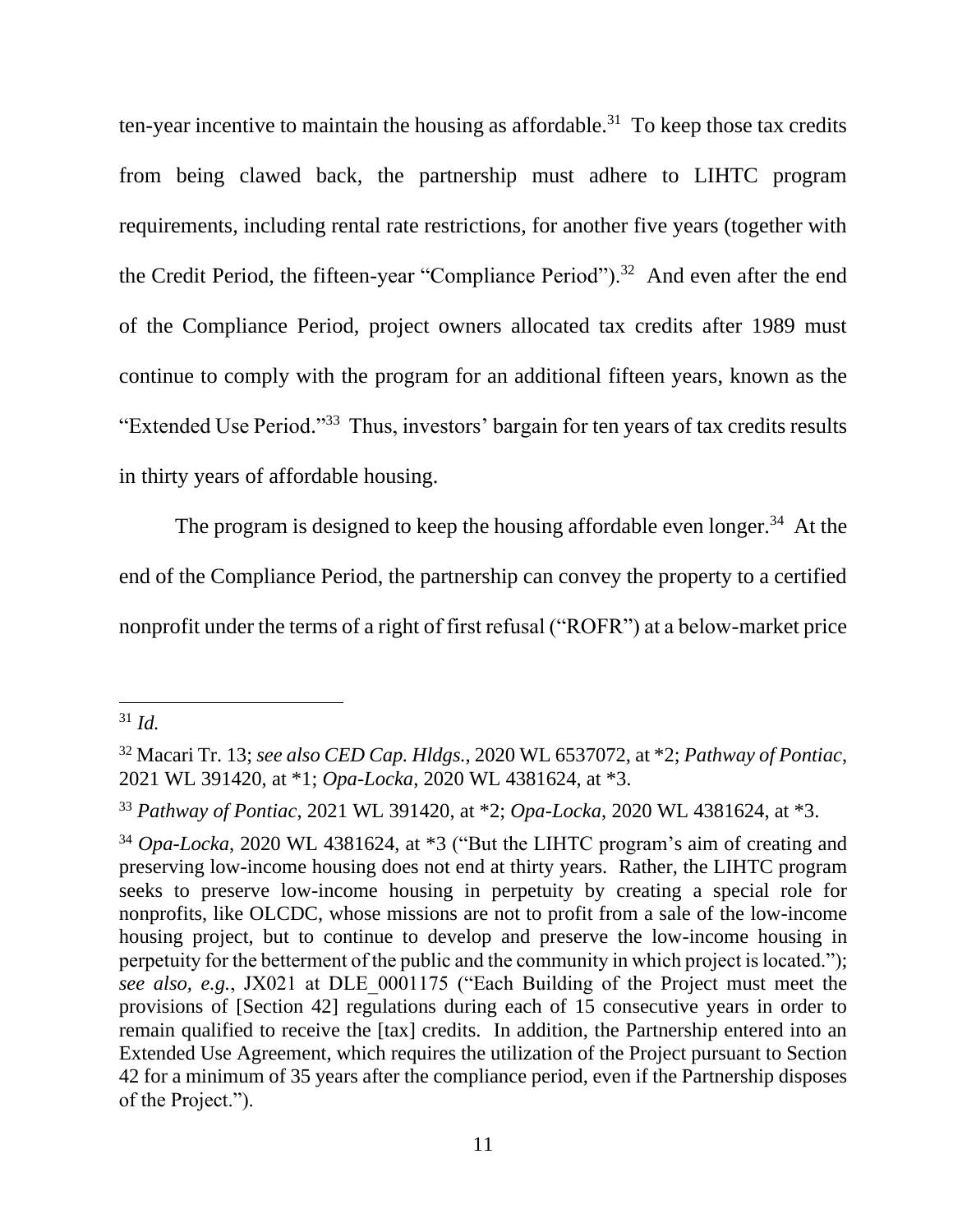set by statute.<sup>35</sup> The ROFR is designed to facilitate the nonprofit's preservation of the complex as continued affordable housing.<sup>36</sup> This conveyance opportunity is structured as a ROFR to ensure the tax credits flow to the partnership rather than the nonprofit.<sup>37</sup> It is not unusual for the purchasing nonprofit to be affiliated with a member of the partnership.<sup>38</sup> The general partner may be authorized to exercise the ROFR without the limited partner's consent.<sup>39</sup>

## **B. The Parties' Partnership Structure Implementing The LIHTC Framework**

The Fund's structure is typical of a LIHTC partnership in most respects. The general partner, Fund GP, is a subsidiary of a syndicator, Hudson Housing Capital LLC (the "Syndicator"); holds management rights; $40$  and collects fees and a fractional percentage of the available tax credits.<sup>41</sup>

The great majority of the tax credits go to the investor limited partners who contribute capital to the endeavor. As in most LIHTC limited partnerships, the

<sup>35</sup> *Opa-Locka*, 2020 WL 4381624, at \*3.

<sup>36</sup> *Id.*; *Homeowner's Rehab*, 99 N.E.3d at 754.

<sup>37</sup> *Riseboro*, 482 F.Supp. at 34–35; *Homeowner's Rehab*, 99 N.E.3d 744 at 754.

<sup>38</sup> *E.g.*, *SHAG I*, 2019 WL 687837, at \*2; *Pathway of Pontiac*, 2021 WL 391420, at \*1.

<sup>39</sup> *E.g.*, *Pathway of Pontiac*, 2021 WL 391420, at \*6 (concluding the limited partner "Plaintiff was not required to form an intent to sell the Property for Presbyterian to exercise its ROFR").

<sup>40</sup> *See generally* Fund LPA at Art. VI.

<sup>41</sup> *Id.* § 6.8D; *id.* § 5.1B; PTO ¶ 14 ("The general partner is the Fund GP, which holds a 0.01% interest in the Fund.").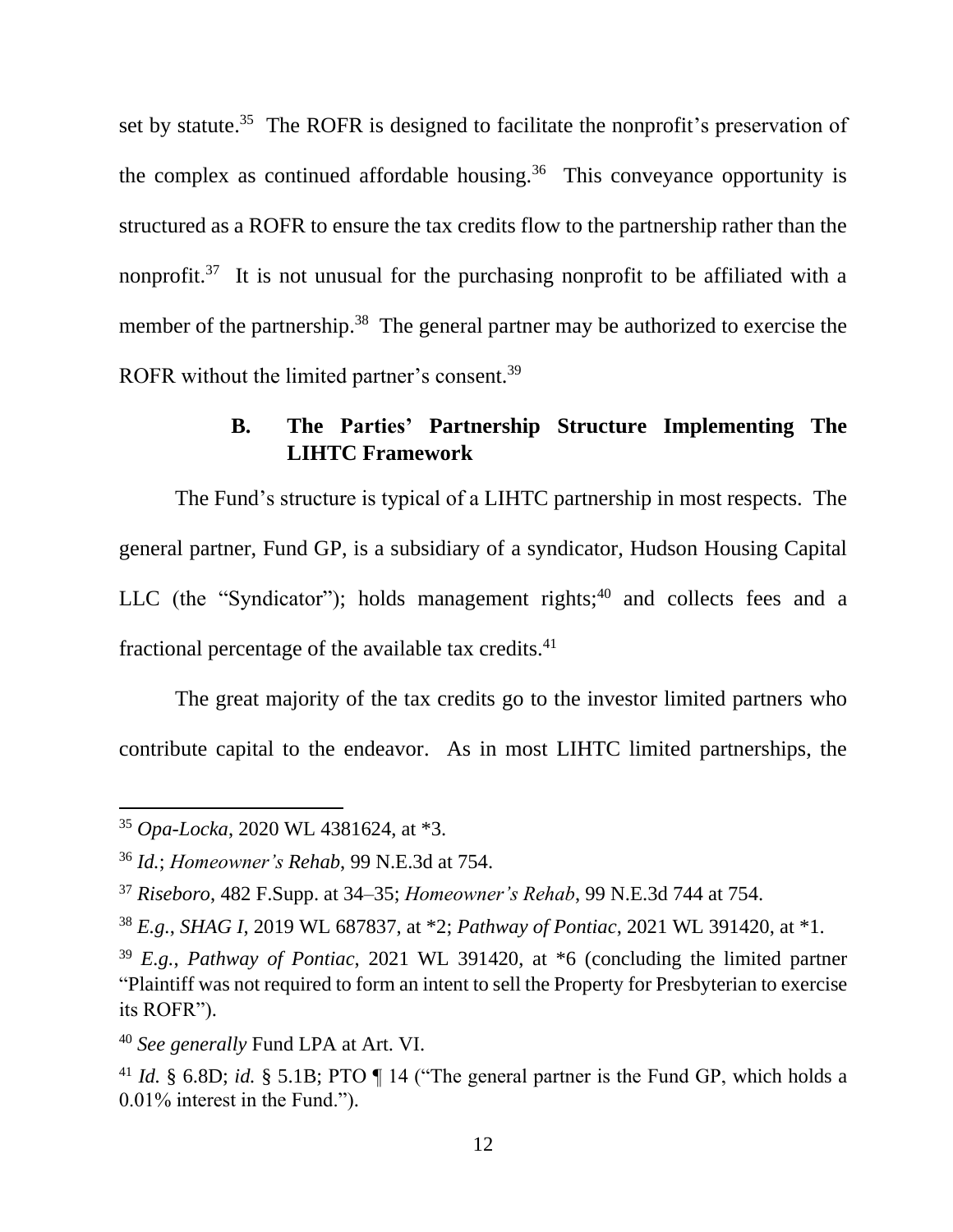Fund's limited partners hold certain enumerated consent rights. The consent rights relevant here are designed to account for the fact that the Fund has not one, but two limited partners.<sup>42</sup> Under the Fund's 2002 limited partnership agreement (the "Fund" LPA"), the sole limited partner was First Chicago Leasing Corporation ("First Chicago"), a JPMorgan Chase affiliate.<sup>43</sup> In 2007, First Chicago sold part of its interest, creating DLE as a second limited partner but still staying on as a limited partner.<sup>44</sup> I will refer to First Chicago and its successors as "Fund LP." The Fund LPA was amended to accommodate a second limited partner: it provides DLE and Fund LP hold consent rights as one voice, as the "Investor Limited Partners."<sup>45</sup> Their "Consent" is defined as being given by "Investor Limited Partners holding more than fifty percent (50%) of the Percentage Interests held by all of the Investor Limited Partners."<sup>46</sup> DLE's Percentage Interest is 49.005%; Fund LP's is 50.995%.<sup>47</sup> This means Fund LP can give Consent of the Investor Limited Partners without DLE, and

<sup>42</sup> First Amendment at HUDSON00018162 (amending the Initial Fund LPA definition of "Consent" and amending the Initial Fund LPA definition of "Investor Limited Partner" to include both limited partners).

<sup>&</sup>lt;sup>43</sup> Fund LPA at HUDSON00018181.

<sup>44</sup> *See generally* First Amendment; JX023 at DLE\_0004979; Macari Tr. 16; PTO ¶ 14.

<sup>45</sup> First Amendment at HUDSON00018162.

<sup>46</sup> *Id.*

<sup>47</sup> *Id.* at HUDSON00018162 (amending the Initial Fund LPA definition of "Percentage Interest").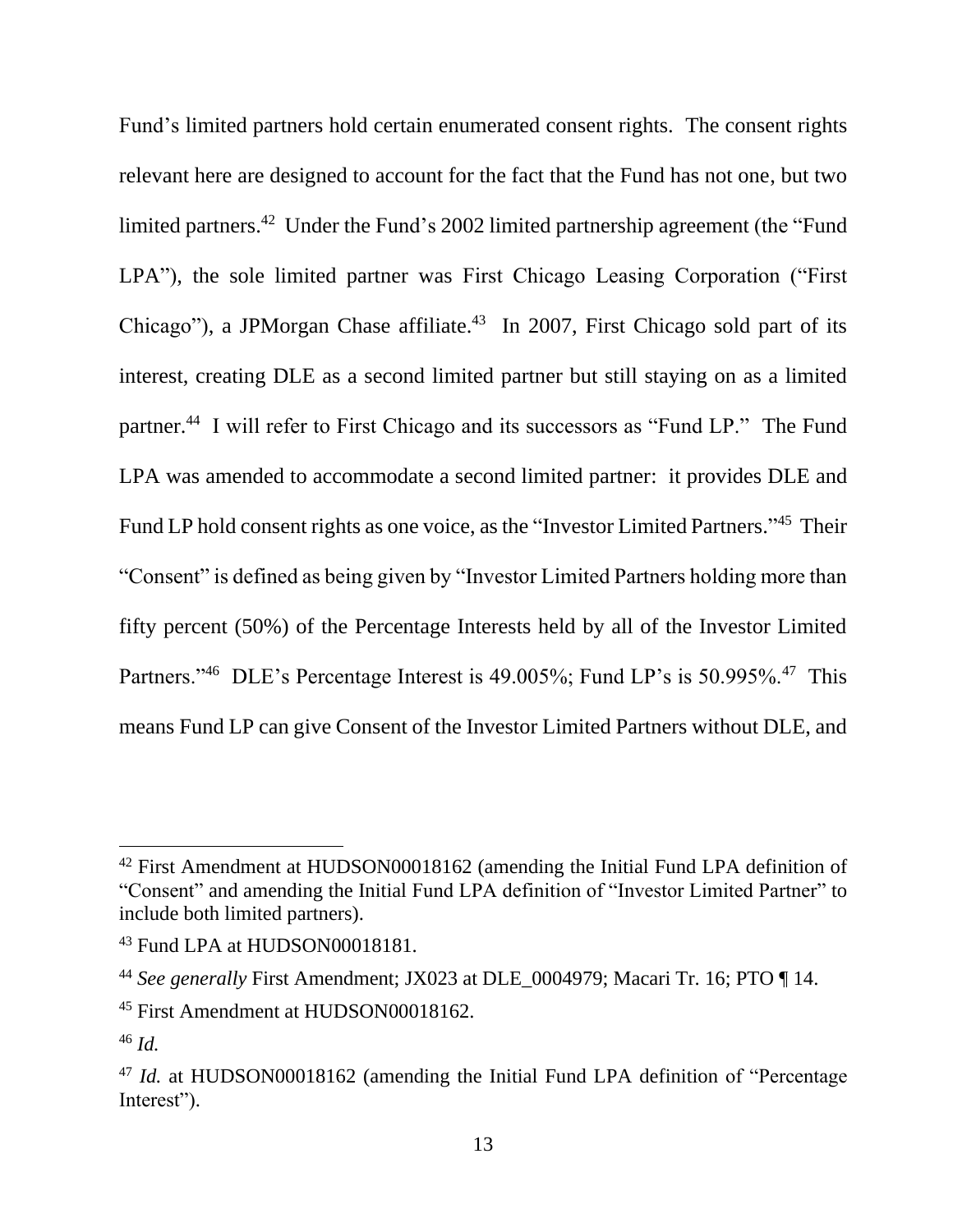DLE can never, alone, give that Consent.<sup>48</sup> When the Fund LPA requires "Supermajority Consent," then votes reflecting more than two thirds "of the Percentage Interests held by all of the Investor Limited Partners" are necessary.<sup>49</sup> DLE's consent is required for Supermajority Consent.<sup>50</sup>

The Fund is unique from other LIHTC partnerships showcased in recent litigation in that it does not hold the affordable housing complexes itself: it has held indirect interests in up to five partnerships, each of which held or holds a property.<sup>51</sup> Each holding partnership was formed to own "an affordable housing property constructed, rehabilitated or acquired by a Property Partnership, which property is or is planned to be eligible for [LIHTC]."<sup>52</sup> The Fund owns "Intermediate Entities"

<sup>48</sup> Chiusano Tr. 389–90.

<sup>49</sup> First Amendment at HUDSON00018163 (adding the definition of "Supermajority Consent" to the Initial Fund LPA); *id.* at HUDSON00018167–69 (amending the Initial Fund LPA Section 6.3 to add Section 6.3B); Fund LPA § 6.3B(viii).

<sup>50</sup> Fund LPA § 12.2 ("A Limited Partner shall be entitled to cast one vote for each Unit owned by such Limited Partner . . . ."); PTO  $\P$  14 ("The current limited partners are DLE, which holds a 49.0000995% interest in the Fund, and [Fund LP], which holds a 50.9899005% interest in the Fund.").

<sup>&</sup>lt;sup>51</sup> In December 2007, the Fund was the sole member of five limited liability companies that each held a 99.98% limited partnership interest in a corresponding property partnership. First Amendment at HUDSON00018158. As of December 2017, the Fund held indirect interests in three of those five property partnerships. Macari Tr. 20. By August 2020, only two LLC-property partnership pairings remained in the Fund's portfolio—Kate's Trace LLC (Kate's Trace Limited Partnership) and Hudson Country Meadow LLC (Country Meadow Residences, L.C.). *Id.* 50.

<sup>52</sup> Fund LPA at Art. I (defining "Approved Property Partnership," "Property," "Property Partnership," and "Property Partnership Interests").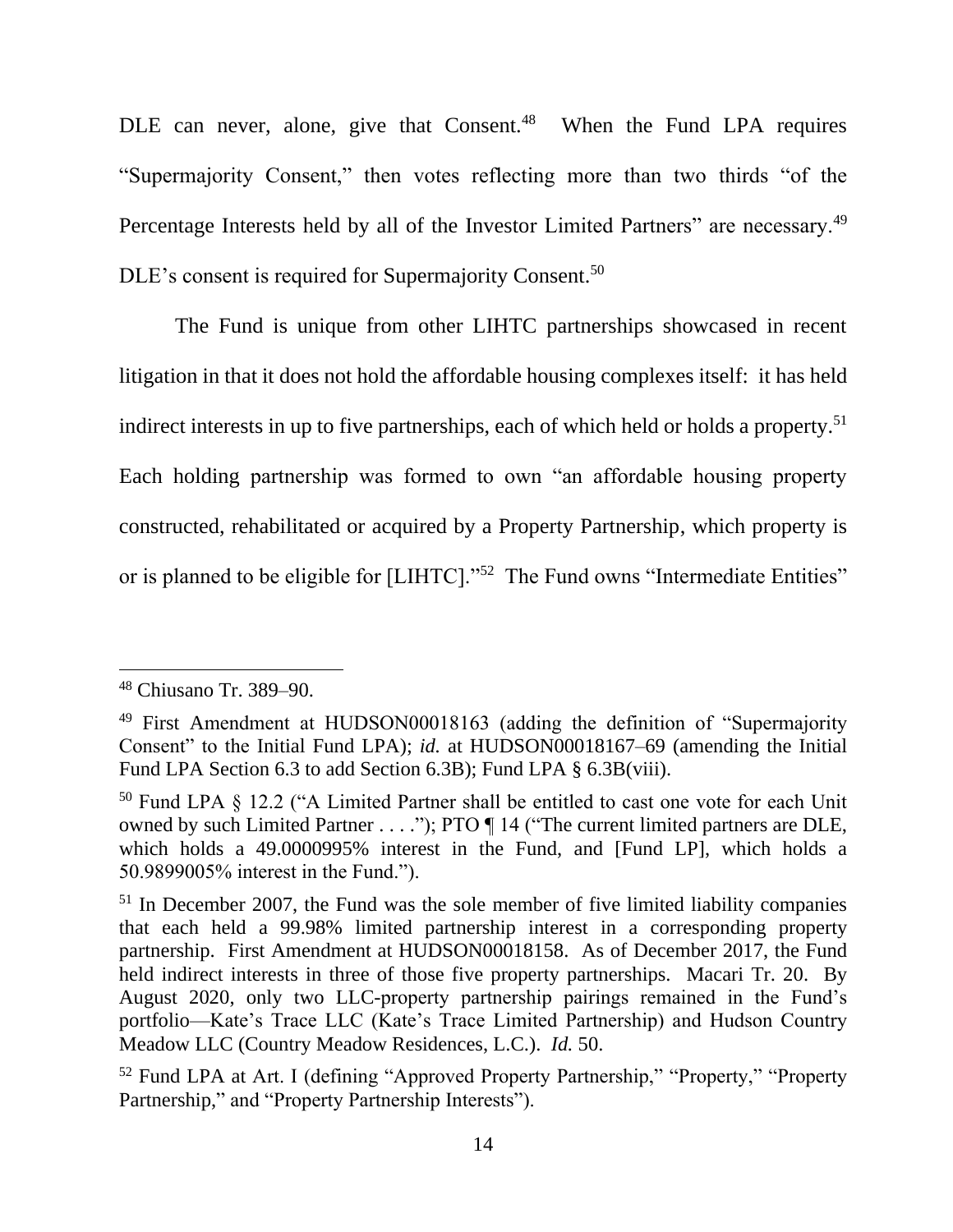that are limited partners in each holding partnership.<sup>53</sup> When DLE entered the partnership in 2007, the Fund owned interests in five Intermediate Entities that each held a 99.98% limited partnership interest in a corresponding property partnership.<sup>54</sup>

This case centers on the Fund's investment in a LIHTC-eligible 108-unit housing complex known as Kate's Trace Apartments in Newport News, Virginia (the "Property").<sup>55</sup> The Property is held by Kate's Trace Limited Partnership (the "Property Partnership"), a Virginia partnership.<sup>56</sup> The Fund invests in the Property Partnership via Hudson Kate's Trace LLC (the "Intermediate Entity" or "Property LP"), which is the limited partner in the Property Partnership.<sup>57</sup>

The Fund and the Property Partnership, linked by the Fund's ownership of Property LP, implemented the LIHTC model by facilitating the flow of capital from the Fund's investors to the Property, and the flow of tax credits back up to the Fund's investors. Property LP conveyed Fund capital to the Property Partnership, which used the funds to build, operate, and maintain the Property. <sup>58</sup> In exchange for developing and maintaining an affordable housing project, the Virginia state

<sup>&</sup>lt;sup>53</sup> *Id.* (defining "Intermediate Entity"); First Amendment at HUDSON00018158.

<sup>54</sup> First Amendment at HUDSON00018158.

<sup>55</sup> PTO ¶ 13; Property LPA at HUDSON00018376. Elsewhere in the record, the Property is referenced as having 104 units. *See, e.g.*, JX168 at HUDSON00008086.

<sup>56</sup> PTO ¶ 32.

<sup>57</sup> *Id.* ¶ 35.

<sup>58</sup> *Id.* ¶ 39.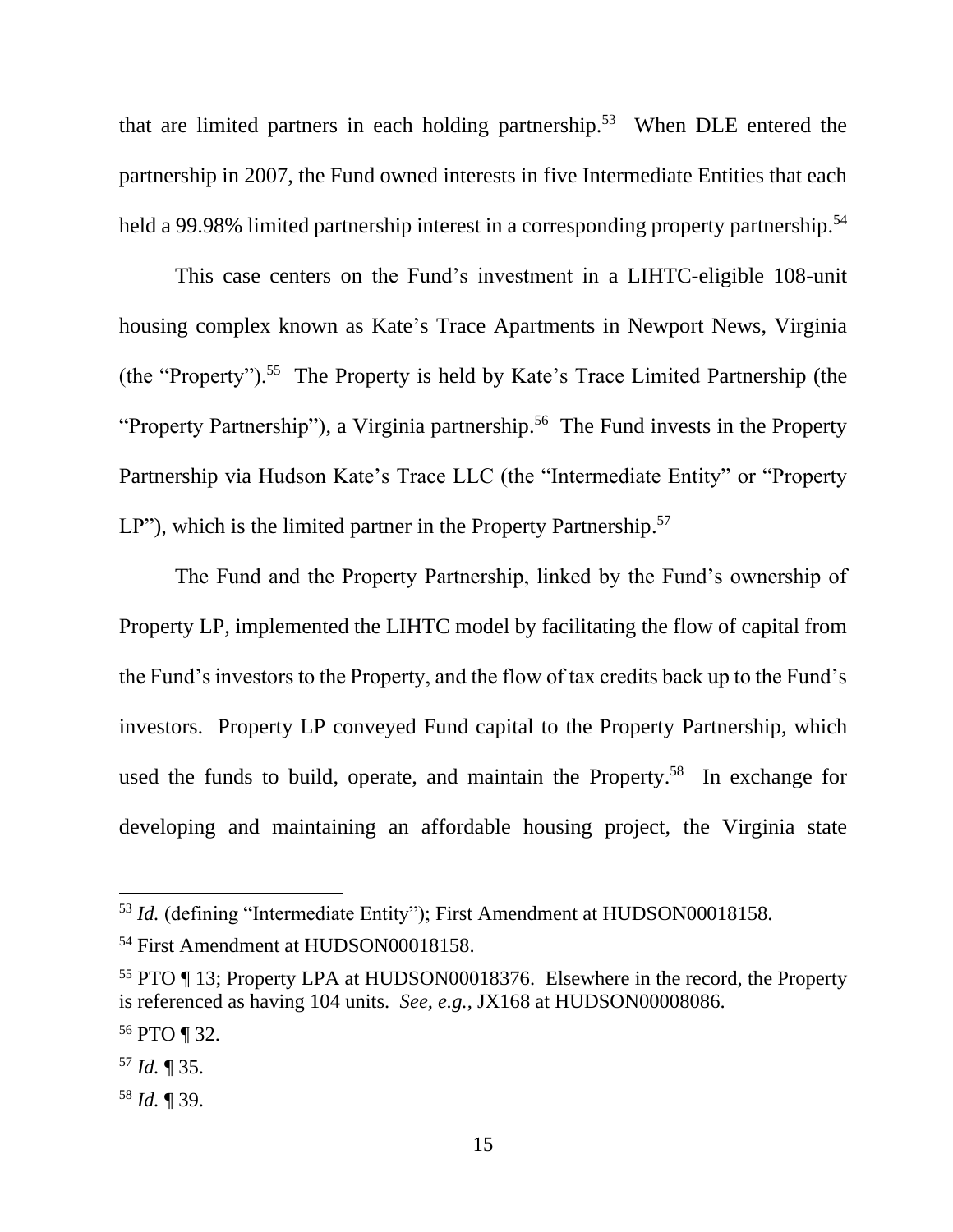government allocated a predetermined schedule of tax credits to the Property Partnership.<sup>59</sup>

The partners repeatedly created forecasts reflecting this exchange. Fund LPA Section 3.3A(ii) requires that when an investor makes a capital contribution, the investor and the general partner must "execute and confirm a financial forecast describing the economic and tax benefits that are projected to be generated by the Fund with respect to its investment (directly or indirectly through an Intermediate Entity) in the Property Partnership to which such Subscription Agreement relates for the benefit of the Partners."<sup>60</sup> A set of 2004 projections forecasted \$5,910,636 in tax credits from the Property from 2005 through 2015.<sup>61</sup> In 2007, when DLE entered

<sup>59</sup> *See* Property LPA at Art. II (defining "Agency" and "Projected Credit"); JX004 at HUDSON00018773.

DLE objected to my consideration of JX004 under Delaware Rules of Evidence 401, 402, 403, 602 and 901. D.I. 169 at 1; Trial Tr. 25–27. Rules 401, 402, and 403 relate to whether evidence is relevant. Evidence is relevant if: "(a) it has any tendency to make a fact more or less probable than it would be without the evidence; [] (b) the fact is of consequence in determining the action"; and (c) "its probative value is substantially outweighed by a danger of . . . unfair prejudice, confusing the issues, . . . undue delay, wasting time, or needlessly presenting cumulative evidence." D.R.E. 401; D.R.E. 403. I conclude JX004 is admissible under Rules 401, 402, and 403 because it is relevant to the expectations of the original parties to the Fund LPA, and its probative value is not outweighed by any of the factors listed in Rule 403. JX004 is admissible under Rule 602 because Joseph Macari "has personal knowledge" about JX004, as a signatory thereto and original party to the Fund LPA. D.R.E. 602; Macari Tr. 25. JX004 is also admissible under Rule901 because it was introduced by a witness with personal knowledge. D.R.E. 901(b)(1); Macari Tr. 25. DLE's objection is overruled.

 $60$  Fund LPA § 3.3A(ii).

<sup>61</sup> JX004 at HUDSON00018773; Macari Tr. 29.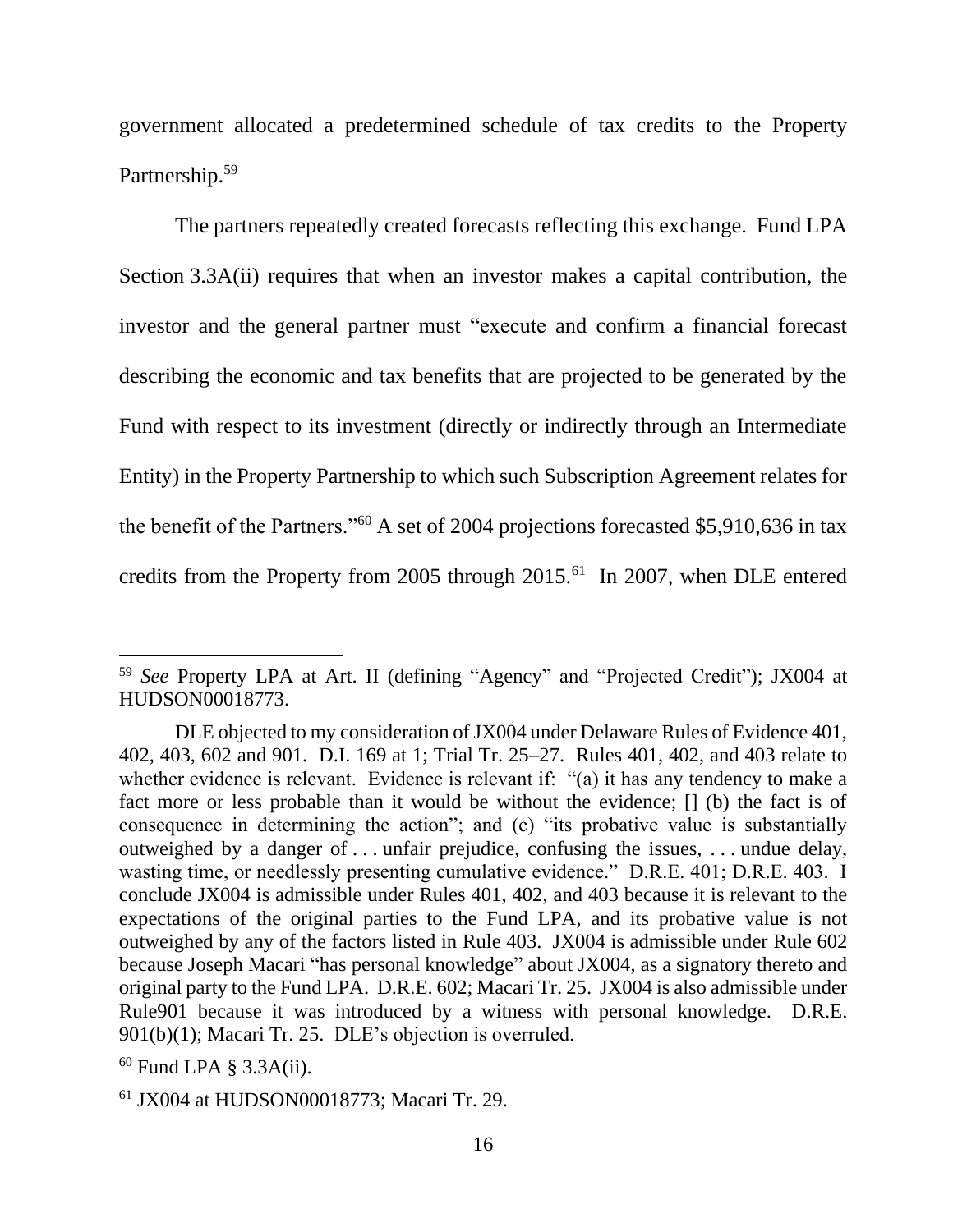the partnership, the Fund LPA compelled the creation of another forecast for each property partnership.<sup>62</sup> The price DLE paid for its interest was based off of its projected tax benefits through 2020.<sup>63</sup> The projections created upon DLE's entry to the partnership forecasted \$2,275,559 in tax credits from the Property from 2008 through 2015, tax benefits through 2020, and no cash flows or positive income.<sup>64</sup> And the Property LPA enumerated the projected credits applicable to the Property through  $2015<sup>65</sup>$  The forecasted 2019 or 2020 end to the tax benefits aligned with

 $62$  Fund LPA § 3.3A(ii).

<sup>63</sup> Trane Tr. 521–22.

 $64$  JX011 at DLE 0005420; Trane Tr. 520–22 (confirming the JX011 projections were attached to the Fund LPA when DLE acquired its interests and what they projected); Macari Tr. 31 ("Q: Was the Fund limited partner projected to receive any cash flow from the Kate's Trace investment? A: No. Q: Was the Fund limited partner projected to receive any appreciation or equity in the investment? A: No."); *id.* 40 ("So, basically, no cash flow would be forecasted to be paid over this period."); *id.* 43 ("Q: So is it correct that you projected that the Fund would receive no cash flow through at least 2029 from Kate's Trace? A: That is correct."); *id.* 87 ("We have received the tax credits. We have received tax losses. We were unlikely to receive any future tax losses or cash flow."); *id.* 104 ("Q: And over the term of Kate's Trace partnership, is it your testimony that no cash flow has been received by the partners? A: There's no cash flow been received by the limited partner.").

<sup>65</sup> Property LPA at Art. II (defining "Projected Credit" and stating the final year of Projected Credits will be 2015); *id.* § 4.01(q).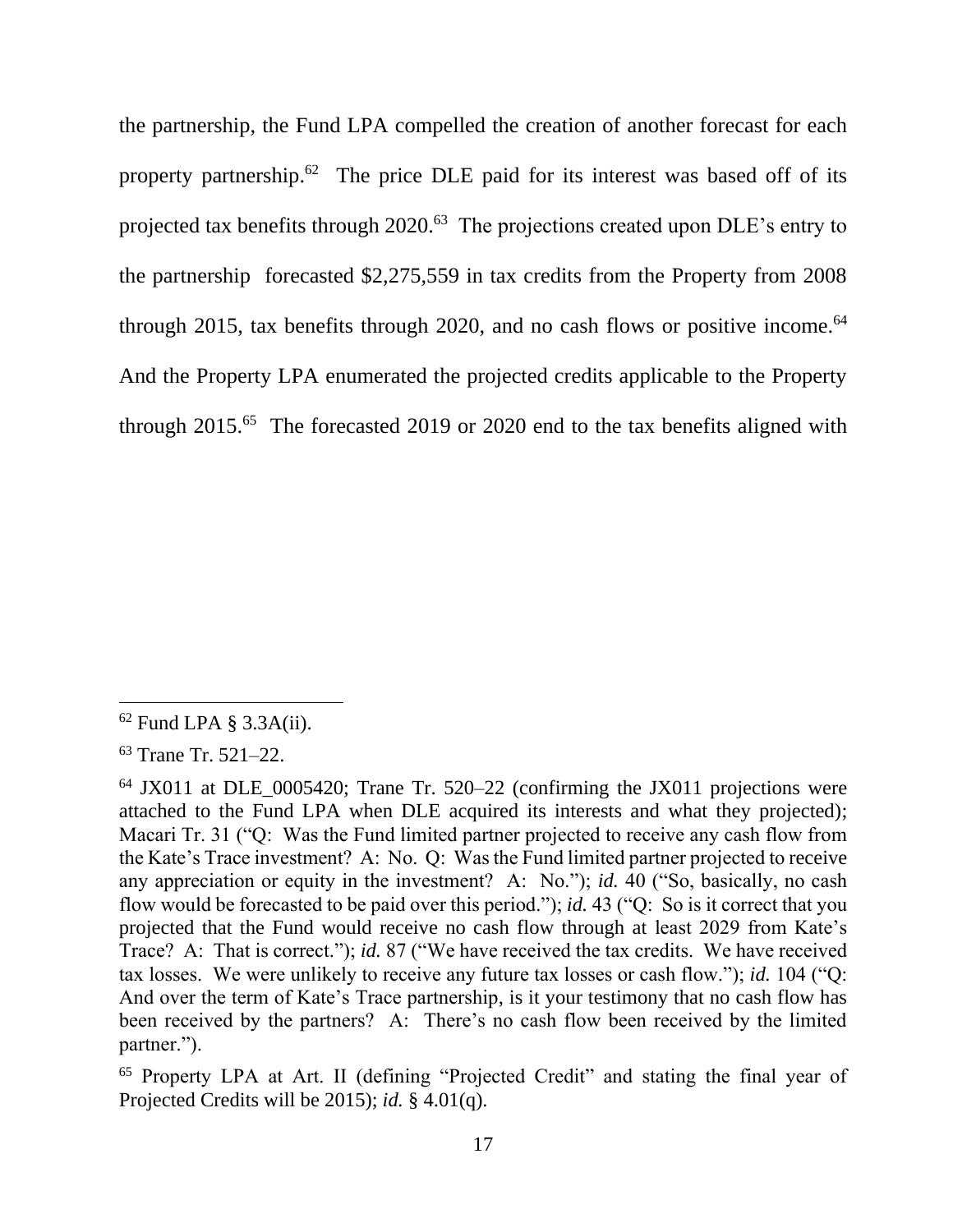the end of the Compliance Period and the predicted exercise of the ROFR.<sup>66</sup> DLE's internal projections also modeled the ROFR and a disposition in 2020 or 2021.<sup>67</sup>

The Property Partnership distributed the tax credits, doling out 99.98% to Property LP.<sup>68</sup> Property LP conveyed those tax credits to the Fund, and the Fund distributed them to its partners commensurate with their interest; the limited partner(s) received over 99% of the remaining tax credits, and Fund GP received  $0.01\%$  of the tax credits.<sup>69</sup> By the end of the Credit Period in 2015, DLE and Fund LP received "materially all" the Property's projected tax credits.<sup>70</sup>

<sup>66</sup> Macari Tr. 32 ("Again, it's industry practice to do these forecasts to terminate at the end of the compliance period. And the expectation when this investment was made was that 2019 would be the last year of the compliance period."); PTO ¶ 40 ("The Compliance Period for the final building in the Apartment Complex ended on December 31, 2020."); JX004 at HUDSON00018773; JX011 at DLE\_0005420; JX014 at DLE\_0007799.

 $67$  JX014 at DLE 0007799 (expressing an expectation in 2016 that "all of [Hudson's] properties [will be] sold in 2020"); JX014 at DLE\_0007800-01 ("Also, please provide [a] schedule that shows the amount of liabilities the fund will accrue from 2017 to the year in which the final property is expected to be disposed of, I think this is around 2020 or 2021."); JX015 ("Last year of compliance period: . . . Kates Trace 2020"); JX058 at DLE\_0002308 ("Lower Tier non-profit GP has a non-profit ROFR beginning in 2020 at the minimum purchase price."); JX037 at DLE 0004085 ("GP has a ROFR that results in no value to LP"); JX089 at DLE\_0001819 ("If GP exercised ROFR, purchase price would be ~\$0 given LP tax capital is ~\$0."); Chiusano Tr. 390, 392–94; 400–01, 405–06, 410–11 (explaining how the ROFR discounted DLE's internal valuation of the Property Partnership Interests).

 $68$  Property LPA § 5.01(b)(ii).

<sup>69</sup> PTO ¶¶ 9, 14; Fund LPA § 5.1B.

<sup>70</sup> PTO ¶ 41; Trane Tr. 522; Macari Tr. 33, 87.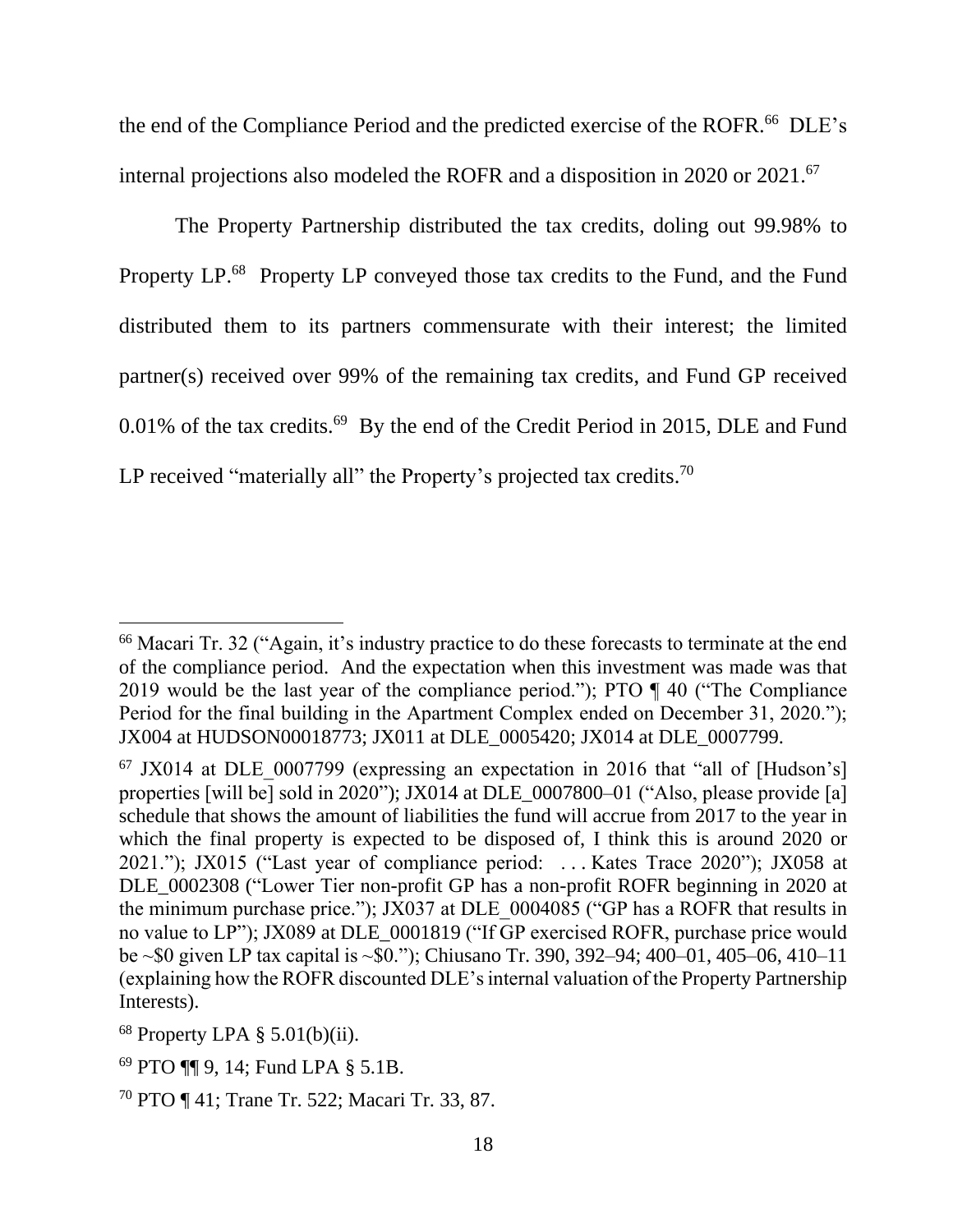The Property Partnership has other stakeholders alongside the Fund. The Property Partnership's general partner is Kate's Trace Housing Corporation ("Property GP").<sup>71</sup> Property GP is a subsidiary of AHC, Inc. (the "Developer"), an affordable housing developer.<sup>72</sup> The Syndicator is represented at the Property Partnership level through its subsidiary, JER Hudson SLP LLC ("Property SLP"), which is the Property Partnership's special limited partner.<sup>73</sup> The Fund limited partners do not have direct representation in the Property Partnership.

The organizational structure of the Fund and the Property Partnership is reflected in the diagram below:

<sup>71</sup> PTO ¶ 34.

<sup>72</sup> *Id.*; Property LPA at Art. II (defining "Developer").

<sup>73</sup> PTO ¶¶ 33, 36.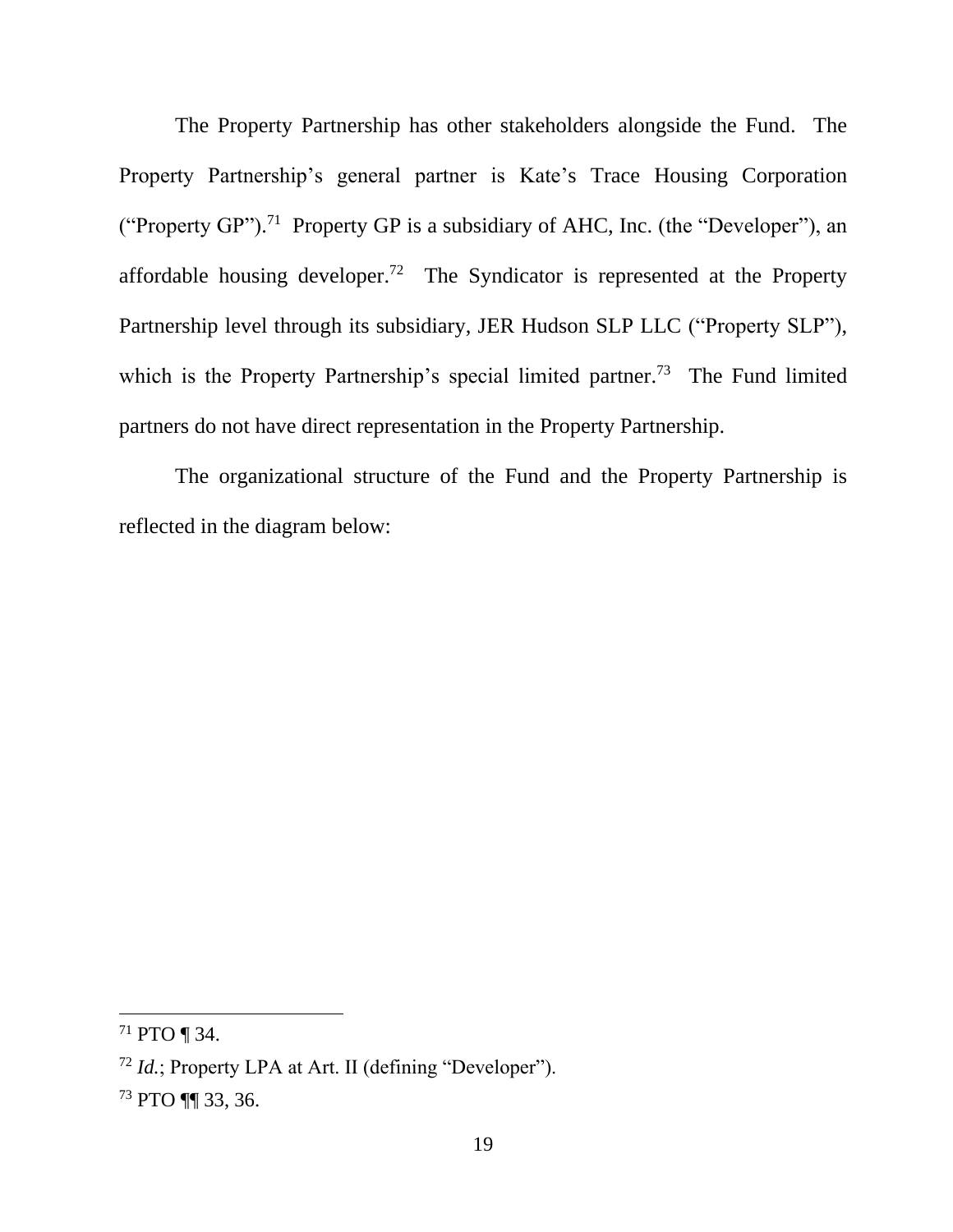

The Property Partnership's limited partnership agreement (the "Property LPA") mandates that Property GP maintain the Property and the Property Partnership in accordance with the LIHTC program.<sup>74</sup> And it implements the program's feature of a ROFR to a designated affordable housing nonprofit. Five years after the Property's allocated tax credits are exhausted, *i.e.* after the fifteenyear Compliance Period, the Property LPA grants Property GP "the right to

<sup>74</sup> *See, e.g.*, Property LPA §§ 3.02(i), 4.01(p)–(q), (z), 4.02(j).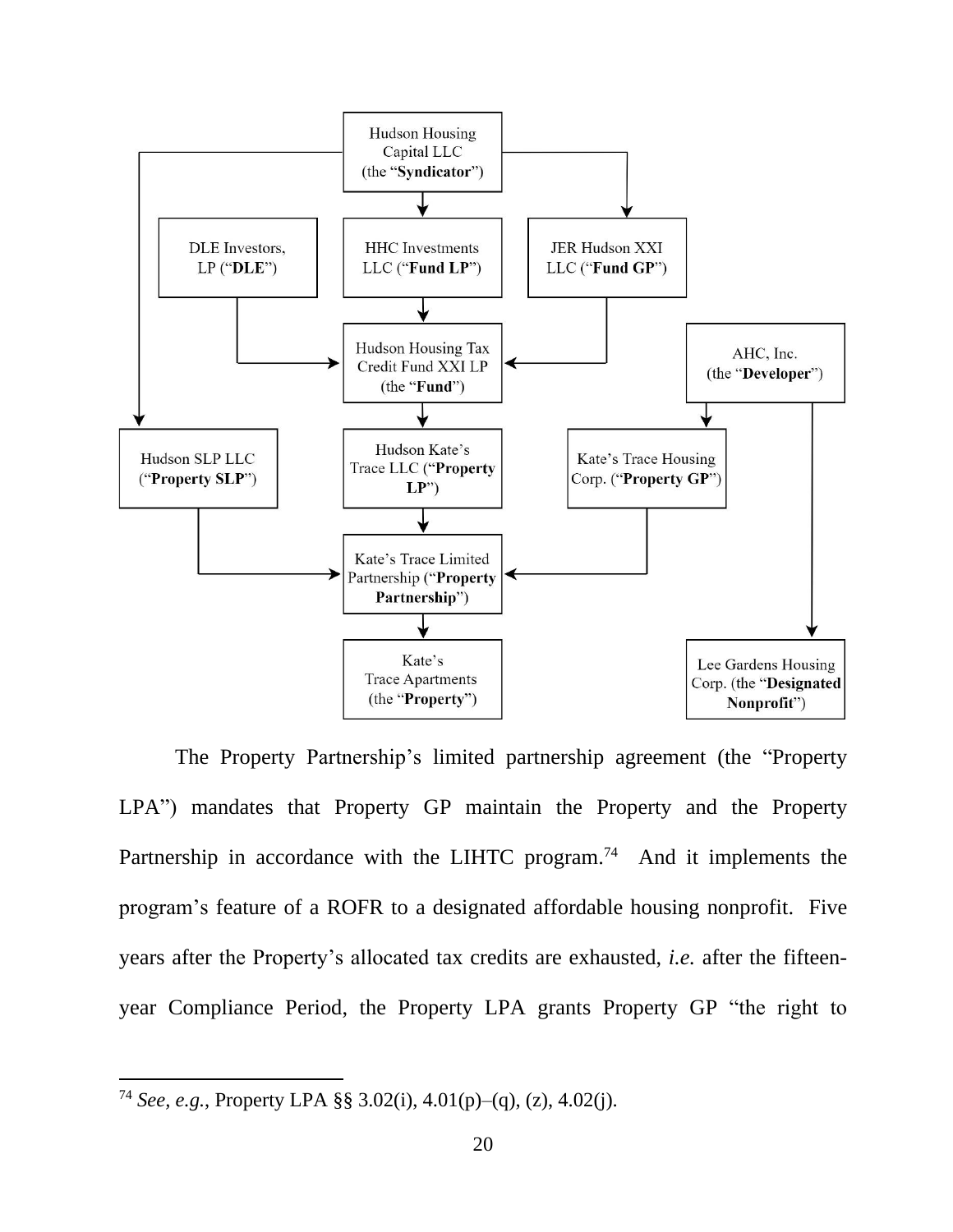designate a 'qualified non-profit organization'" to have a ROFR "for the minimum price established in accordance with Section 42(i)(7) of the Code, plus" outstanding debt and taxes attributable to the sale. <sup>75</sup> After a post-Compliance Period offer to purchase the Property, the designated nonprofit may exercise its ROFR and purchase the Property for the statutory below-market price.

### **C. Post-Compliance Period Investors Pursue Higher Returns.**

At the end of the Credit Period, the investor has reaped all the tax credits it can from its investment and typically exits the partnership by selling its limited partner interests, either to the general partner or to a third party.<sup>76</sup> The value of those interests is much lower than it was at the beginning of the Credit Period, as the tax credits have been harvested. Purchasers of these cheaper limited partner interests were typically not involved in the partnership when it was created, when it purchased the affordable housing project, or when it distributed the tax credits.<sup>77</sup>

<sup>75</sup> PTO ¶ 11; Property LPA § 8.02(e) (citing 26 U.S.C. § 42(i)(7)).

<sup>76</sup> *See SHAG I*, 2019 WL 687837, at \*1; *Opa-Locka*, 2020 WL 4381624, at \*2; *Homeowner's Rehab*, 99 N.E.3d at 744–45.

<sup>77</sup> *CED Cap. Hldgs.*, 2020 WL 6537072, at \*2–3; *see also* Brandon M. Weiss, *Clarifying Nonprofit Purchase Rights in Affordable Housing*, 48 FORDHAM URB. L. J. 1159, 1168 (2021) [hereinafter "*Clarifying Nonprofit Purchase Rights*"] ("Over the last several years, however, a new trend in the field has emerged, leading to burgeoning disputes around the country. As a growing number of LIHTC developments have reached the end of their initial compliance period, various financial entities began to see an opportunity at this critical moment in the life of the project to extract value.").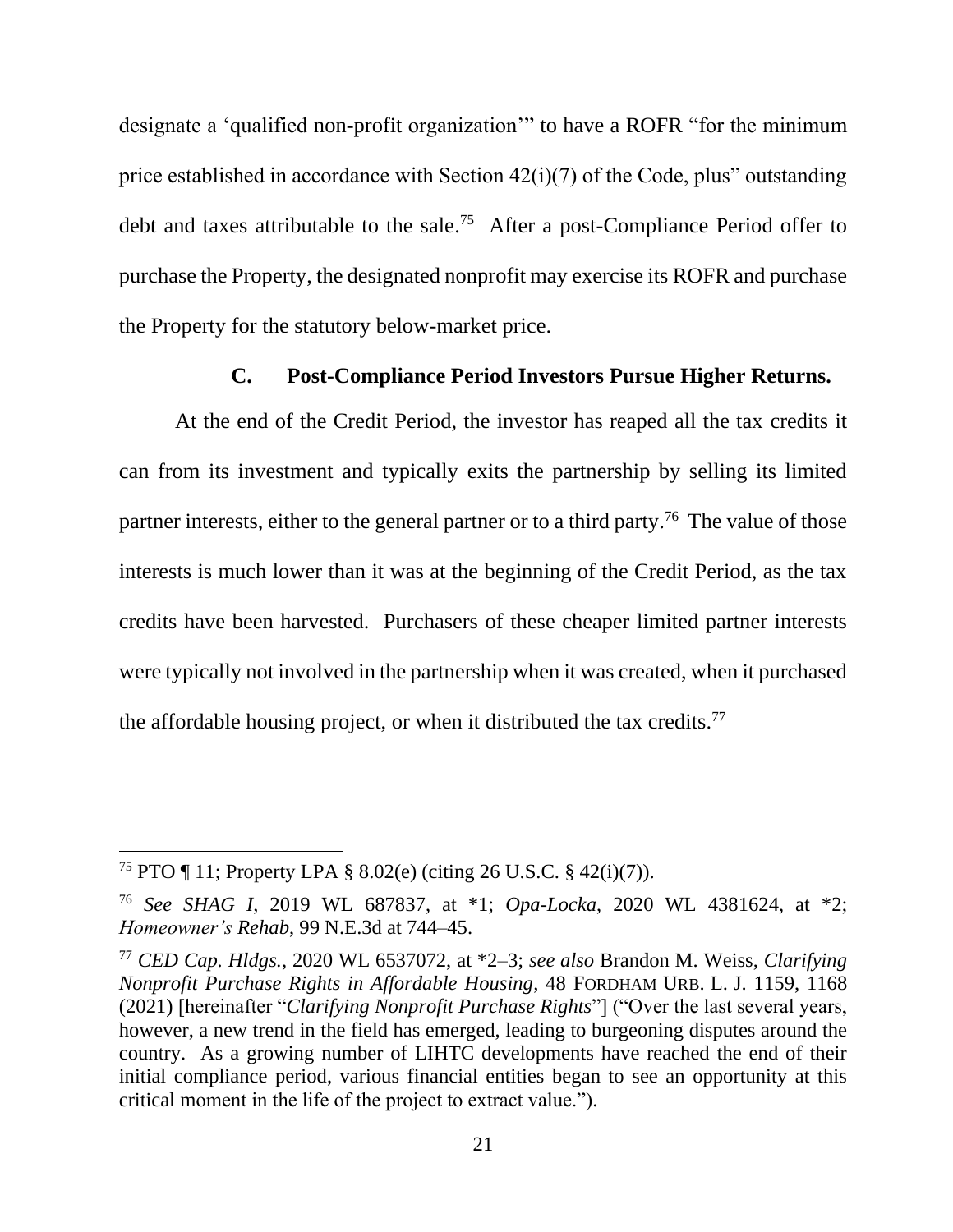Entry of a certain type of new limited partner after the Credit Period has proven to introduce tension between that new limited partner and the general partner. There is "a trend in the LIHTC industry in which certain entities, like Hunt [Capital Partners], are acquiring limited partner interests in LIHTC partnerships—known as 'Aggregators'—who then attempt to extract value out of such interests that were not intended by the original parties to the partnerships."<sup>78</sup>

<sup>78</sup> *CED Cap. Hldgs.*, 2020 WL 6537072, at \*5; *accord id.* at \*10 ("[P]arties, like Hunt, have come into LIHTC partnership agreements and attempted to extract value or proceeds that is not otherwise permitted under the operative contracts like the Partnership Agreement here." (collecting cases)); *id.* at \*6 (referring to a financial benefit to Hunt that was not otherwise intended by the original tax credit investor); *id.* at \*6 (describing the aggregator's "bad faith financial motivations"); *id.* at \*5 ("CTCW's actions in refusing to exit the Partnership and refusing to consent to a refinance of the Permanent Loan, as explained above in connection with its *efforts to extract a larger than negotiated residual value upon its exit from the Partnership, were in direct conflict with the original tax credit investor's financial expectations and entitlements*." (emphasis added)); *Opa-Locka*, 2020 WL 4381624, at \*2 ("Defendants recognize that, because of the ROFR, they have 'no real equity' in the Company and Aswan Village and have 'no value except through operating cash flow.' Accordingly, when Defendants consummated the aforementioned transaction to acquire [Bank of America]'s position in the Company, they paid no more than \$400,000 because OLCDC's ROFR preserved all of Aswan Village's equity for OLCDC, *which is precisely its intent of the ROFR and consistent with the policy goals and objectives of Section 42 and LIHTC program in general*." (emphasis added)); *Full Circle Villagebrook GP, LLC v. Protech 2004-D, LLC*, 2021 WL 4061744, at \*1 (N.D. Ill. Sept. 7, 2021) (describing aggregators as entities that "acquire[] interests in LIHTC affordable housing partnerships and upon the conclusion of the 15-year compliance period required by Section 42 (the 'Compliance Period'), challenge[] the contractual transfer rights associated with those partnerships"); *Clarifying Nonprofit Purchase Rights* at 1168 ("But in an increasing number of cases, new investors, sometimes referred to as 'aggregators,' buy out original investor limited partner interests in nonprofit-developed LIHTC partnerships with projects approaching year 15." (citing David A. Davenport, *Year 15: Facing off with the*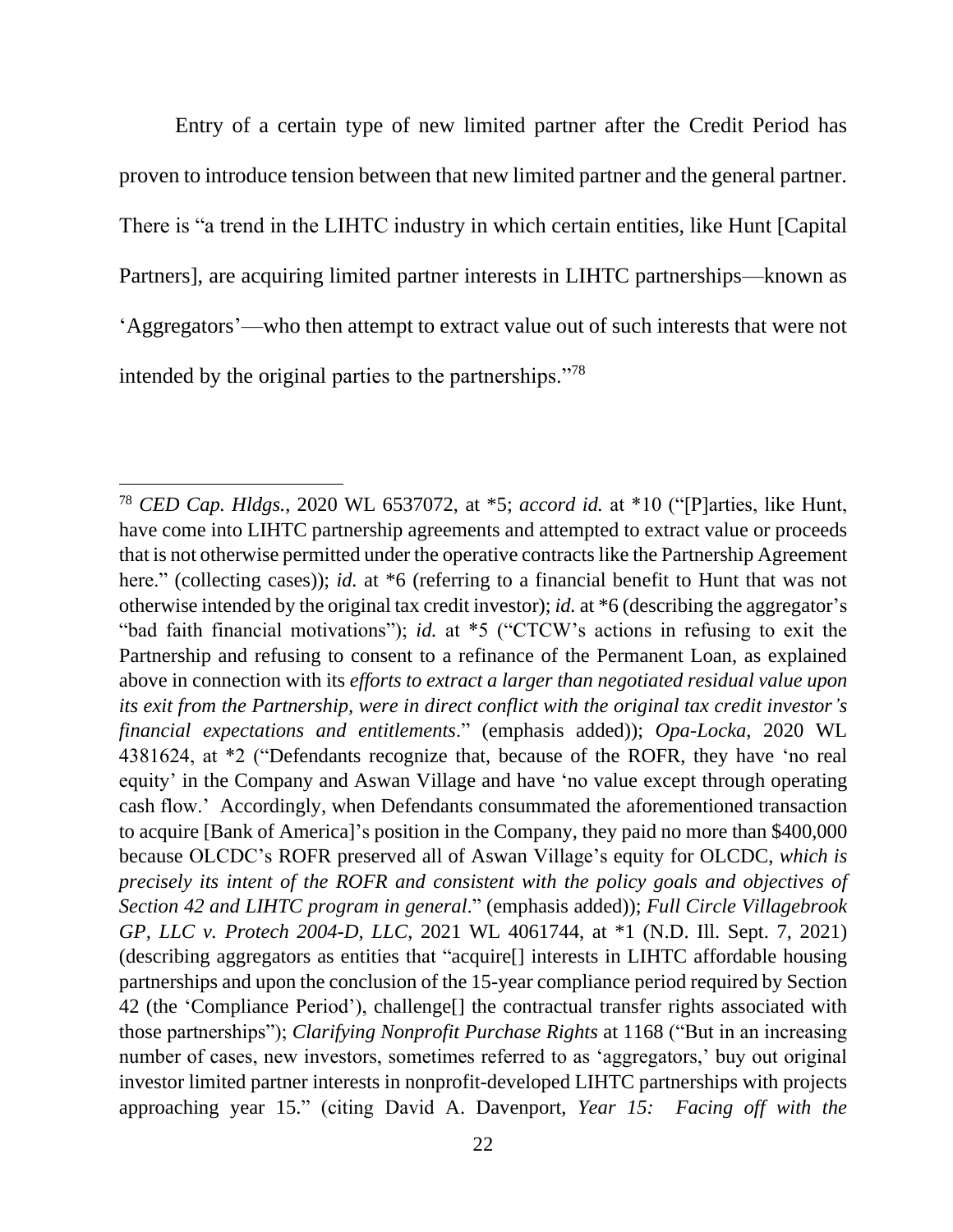Over the last several years, [] a new trend in the field has emerged, leading to burgeoning disputes around the country. As a growing number of LIHTC developments have reached the end of their initial compliance period, various financial entities began to see an opportunity at this critical moment in the life of the project to extract value. Investors in these disputes use a variety of tactics to pressure nonprofits—for example, refusing to consent to applications for financing to conduct necessary capital improvements. . . . Other efforts focus on removing the nonprofit general partner from the partnership, for example, via claims of breach of fiduciary duties. With control of the project, an investor can attempt to eliminate the extended rent and income restrictions on the property through a technical procedure known as the "qualified contract" process. Alternatively, investors can simply wait until the extended use restrictions expire and convert the property to market-rate use or sell to a third party that sees long-term upside value. In all cases where a nonprofit holds a Section 42 ROFR, these various investor efforts can only succeed if the nonprofit cannot successfully acquire the property pursuant to the ROFR.<sup>79</sup>

When the general partner does not accede to the new limited partner's demands, the limited partner and general partner clash over the general partner's fiduciary duties and the terms of the governing partnership agreement, and litigation  $follows<sup>80</sup>$ In some instances, new limited partners have sought to leverage

*Aggregator—Newcomers Try to Toss Partnership Intent Out the Window*, TAX CREDIT ADVISOR, 27 (May 2019))).

<sup>79</sup> *Clarifying Nonprofit Purchase Rights* at 1168–69 (citations omitted).

<sup>80</sup> *Id.* at 1169; *Nonprofit Transfer Disputes in the Low Income Housing Tax Credit Program: An Emerging Threat to Affordable Housing*, WASH. STATE HOUS. FIN. COMM'N 5 (Sept. 2019), https://www.wshfc.org/admin/Reporton15YearTransferDisputes.pdf ("In recent years, ... some private firms have begun to systematically challenge nonprofits' project-transfer rights and disrupt the normal exit process in hopes of selling the property at market value. . . . [These firms], dubbed 'aggregators,' often use burdensome tactics that take advantage of legal ambiguities, resource disparities, and economies of scale to overwhelm their nonprofit counterparties.").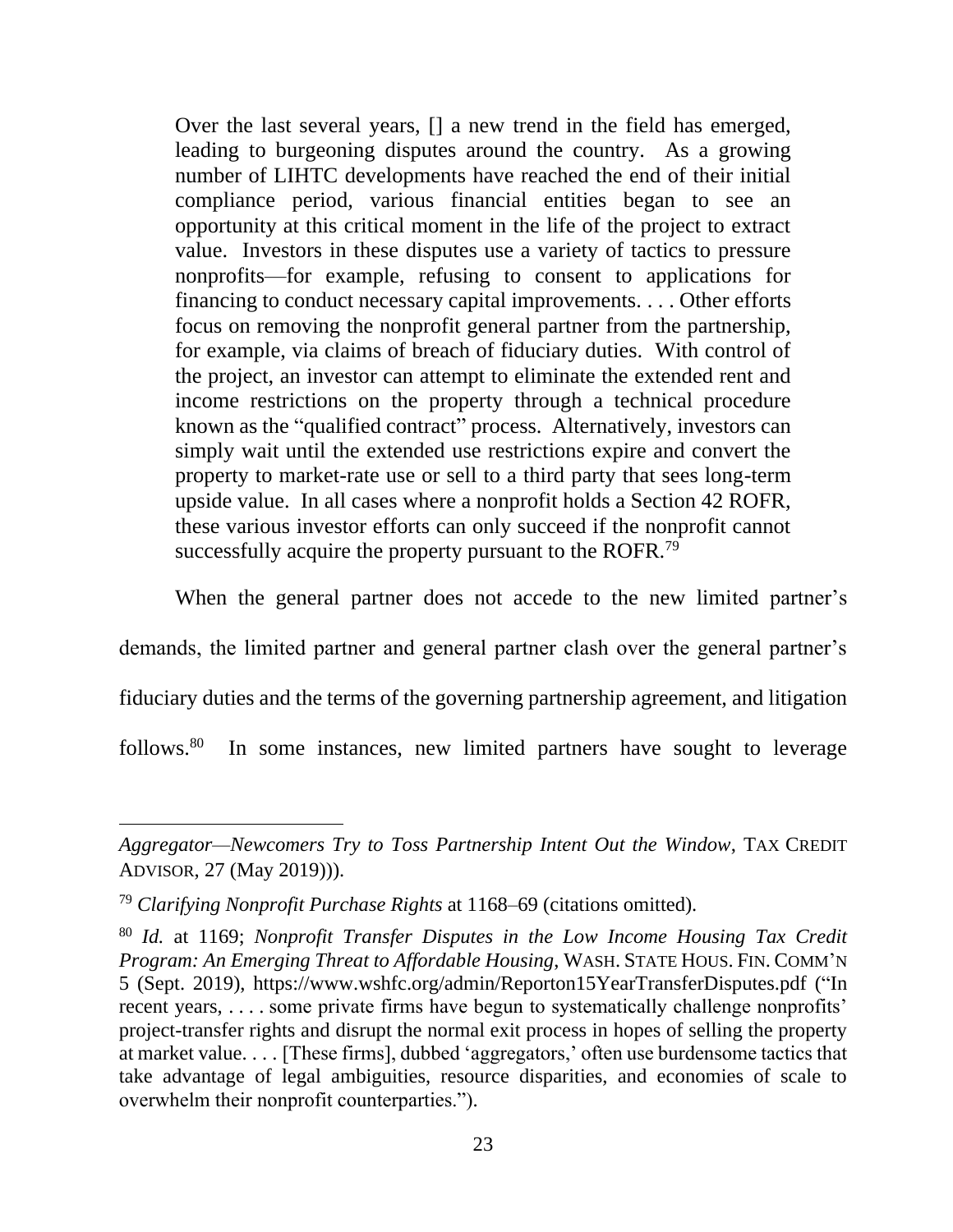partnership liabilities in order to secure a profitable buyout and cash return.<sup>81</sup> In other instances, that tension has come to a head over the property's disposition through the ROFR. $82$  New limited partners have attacked the exercise of the ROFR based on the legitimacy of the triggering offer, whether the partnership was a willing seller, and other mechanical issues.<sup>83</sup> The plaintiffs in those cases have also asserted a general partner breached its fiduciary duties by permitting the exercise of a ROFR

<sup>81</sup> *E.g.*, *CED Cap. Hldgs.*, 2020 WL 6537072, at \*5 ("CTCW's actions in refusing to exit the Partnership and refusing to consent to a refinance of the Permanent Loan were orchestrated by Hunt and were designed to drive a cash return, ultimately to Hunt, that was never intended by the original tax credit investor or anyone originally involved in the Project."); *Opa-Locka*, 2020 WL 4381624, at \*5.

<sup>82</sup> *E.g.*, *Opa-Locka*, 2020 WL 4381624, at \*5.

<sup>83</sup> *E.g.*, *Centerline Hous. P'ship I, L.P.-Series 2 v. Palm Cmtys. (Centerline I)*, 2021 WL 2493255, at \*2, \*4 (C.D. Cal. Apr. 26, 2021) (ruling on a case where an alleged "aggregator," Alden Torch Financial, LLC, opposed the exercise of a ROFR on the "belief that the Offer was not bona fide, and therefore that the right of first refusal was not triggered either"); *Pathway of Pontiac*, 2021 WL 391420 (challenging the nonprofit's exercise of its ROFR because the triggering offer was solicited and purportedly not a "bona fide offer"), *appeal filed*, *SunAmerica Hous. Fund 1050 v. Pathway of Pontiac, Inc.*, No. 21-1243 (6th Cir.); *Riseboro*, 482 F. Supp. 3d 31 (challenging the nonprofit's potential exercise of a ROFR for lack of a willing seller and a third-party bona fide offer); *Opa-Locka*, 2020 WL 4381624, at \*12 (finding for the nonprofit plaintiff where defendant challenged plaintiff's "ability to exercise the ROFR it bargained for" because, according to defendant, the ROFR "would confer an unjust windfall on" the nonprofit); *Homeowner's Rehab*, 99 N.E.3d at 758 (rejecting the limited partners' contention that the ROFR can only be triggered by a "bona fide third-party offer" as the common law requires, because "such a limitation would be inconsistent with the statutory scheme of § 42 and with the specific terms of the agreements"); *SHAG I*, 2019 WL 1417299, at \*1, \*7 (deciding a case where defendant challenged plaintiff's ROFR exercise for an alleged lack of a "bona fide and enforceable offer").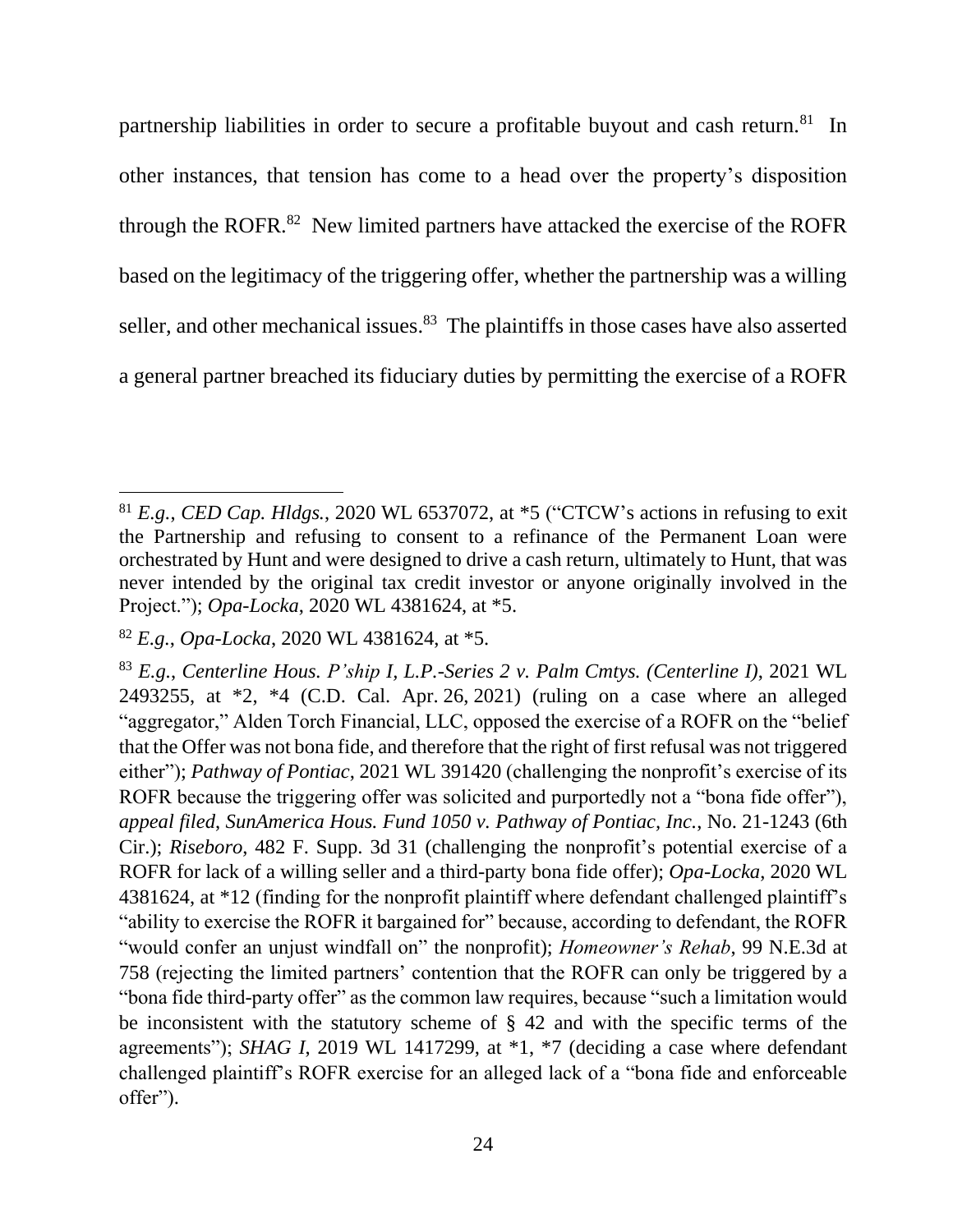or otherwise thwarting the goals of a new limited partner.<sup>84</sup> This matter is one of several such cases.<sup>85</sup> DLE's counsel and witnesses here appear in many of those cases.<sup>86</sup>

By 2015, the Property's Credit Period had ended and the Investor Limited Partners had captured all of the Property's tax credits.<sup>87</sup> Thereafter, between 2015 and 2020, the Fund's original investors exited DLE, and Hunt Capital Partners

<sup>84</sup> *E.g.*, *Centerline Hous. P'ship v. Palm Cmtys. (Centerline II)*, 2022 WL 247951, at \*7–8 (C.D. Cal. Jan. 12, 2022) (alleging the general partner's trigger and exercise of the ROFR breached its fiduciary duties to the limited partners), *appeal filed Centerline Hous. P'ship I, L.P.-Series 2 v. Palm Cmtys.*, No. 22-55367 (9th Cir.); *SHAG I*, 2019 WL 687837, at \*8 (denying the limited partner's motion for summary judgment on defendant's breach of fiduciary duty counterclaim against the nonprofit plaintiff and general partners for the nonprofit's attempt to exercise its ROFR for failure demonstrate breach or injury).

<sup>85</sup> *CED Cap. Hldgs.*, 2020 WL 6537072, at \*10 (collecting cases).

<sup>86</sup> *E.g.*, *id.* at \*3 (considering a suit brought by a limited partner controlled by Hunt Capital Partners, and noting, "Mr. Kagey is Hunt's Chief Financial Officer and he provided testimony at the aforementioned bench trial, testimony that was evasive and often by the Court to be not credible" with respect to Kagey's testimony about a purported purchase price "analysis" used in an attempt to "achieve a higher purchase price under the Purchase Option"); *Senior Hous. Assistance Gp. v. AMTAX Hldgs. 260, LLC (SHAG II)*, 2019 WL 1417299, at \*1 (W.D. Wash. Mar. 29, 2019) (finding Ryan Trane "generally credible" where the limited partner challenged the general partner's ROFR exercise for LIHTC properties). Kagey and Trane testified in this matter. Kagey Tr. 468–98; Trane Tr. 498– 555. DLE's forwarding counsel here represents limited partner defendants or appellants in *SunAmerica Housing Fund 1050 v. Pathway of Pontiac, Inc.*, 2021 WL 391420 (E.D. Mich. Feb. 4, 2021), (currently on appeal before the United States Court of Appeals for the Sixth Circuit, No. 21-1243 (6th Cir.)), *AMTAX Holdings 227, LLC v. Tenants' Development II Corp.*, 15 F.4th 551 (1st Cir. 2021), and *Riseboro Community Partnership Inc. v. SunAmerica Housing Fund 682*, 482 F.Supp.3d 31 (E.D.N.Y. 2020).

<sup>87</sup> PTO ¶ 41; Trane Tr. 522; Macari Tr. 13, 33, 87.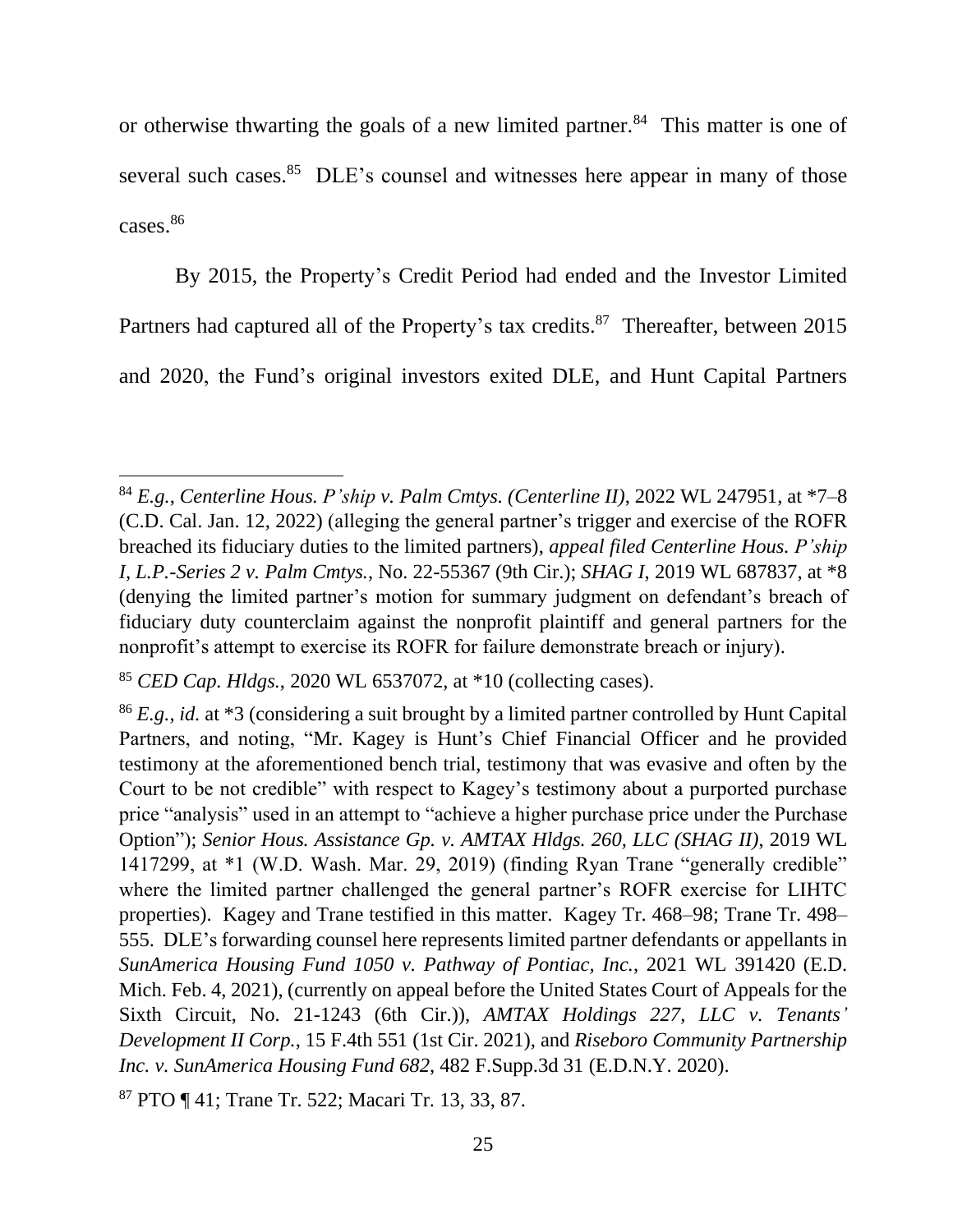("Hunt") purchased DLE's interest and the right to manage DLE.<sup>88</sup> When Hunt became DLE's owner and manager, it stepped into the expectation that material tax benefits from the Property would end, and the ROFR would be exercised around the end of the Compliance Period. Indeed, the Compliance Period ended December 31, 2020, and DLE received all of its projected tax benefits from the Property.<sup>89</sup> By then, the Fund retained an interest in only two of the original five Intermediate Entities—Property LP and Hudson Country Meadow LLC, which held Property Partnership Interests in Country Meadow Residences, L.C.<sup>90</sup>

But DLE seeks more, and has made its desires known at various touchpoints.

In late 2017, First Chicago sought to liquidate its stake in Fund LP before the

<sup>88</sup> At the end of 2015, DLE was sold to a fund in which Bank of America, Merrill Lynch ("BOA") was the sole investor and MMA Capital Management was the managing member ("TC Fund I"). JX023 at DLE\_0005055; Macari Tr. 16; Chiusano Tr. 388–89; Kagey Tr. 483–84. In late 2017, Hunt Companies acquired MMA Capital Management's entire LIHTC management portfolio and became managing agent of DLE. Chiusano Tr. 388–89. About a year later, Hunt Companies transferred that responsibility to its affiliate, Hunt. Chiusano Tr. 388. In 2020, one or more Hunt affiliates purchased BOA's entire interest in DLE. Kagey Tr. 483–84; Trane Tr. 522–23. They were obligated to do so, including DLE, pursuant to a "fair market value put." Kagey Tr. 484; Trane Tr. 522–23.

<sup>89</sup> PTO ¶¶ 40–41; Trane Tr. 522; JX015 ("Last year of compliance period: . . . Kates Trace 2020"); Macari Tr. 32.

<sup>90</sup> *Compare* Macari Tr. 50, *with* First Amendment at HUDSON00018158. Between December 2007 and December 2017, the Fund sold or disposed of its interest in Hudson Channel Island LLC (Steadfast Channel Island, L.P.) and Hudson/Overton LLC (Overton Square, L.P.). *Compare* Macari Tr. 20, *and* JX030 at HUDSON00005166, *with* First Amendment at HUDSON00018158. Between December 2017 and August 2020, the Fund sold or disposed of its interest in Hudson/Tidwell LLC (Fountains at Tidwell, Ltd.). Macari Tr. 20.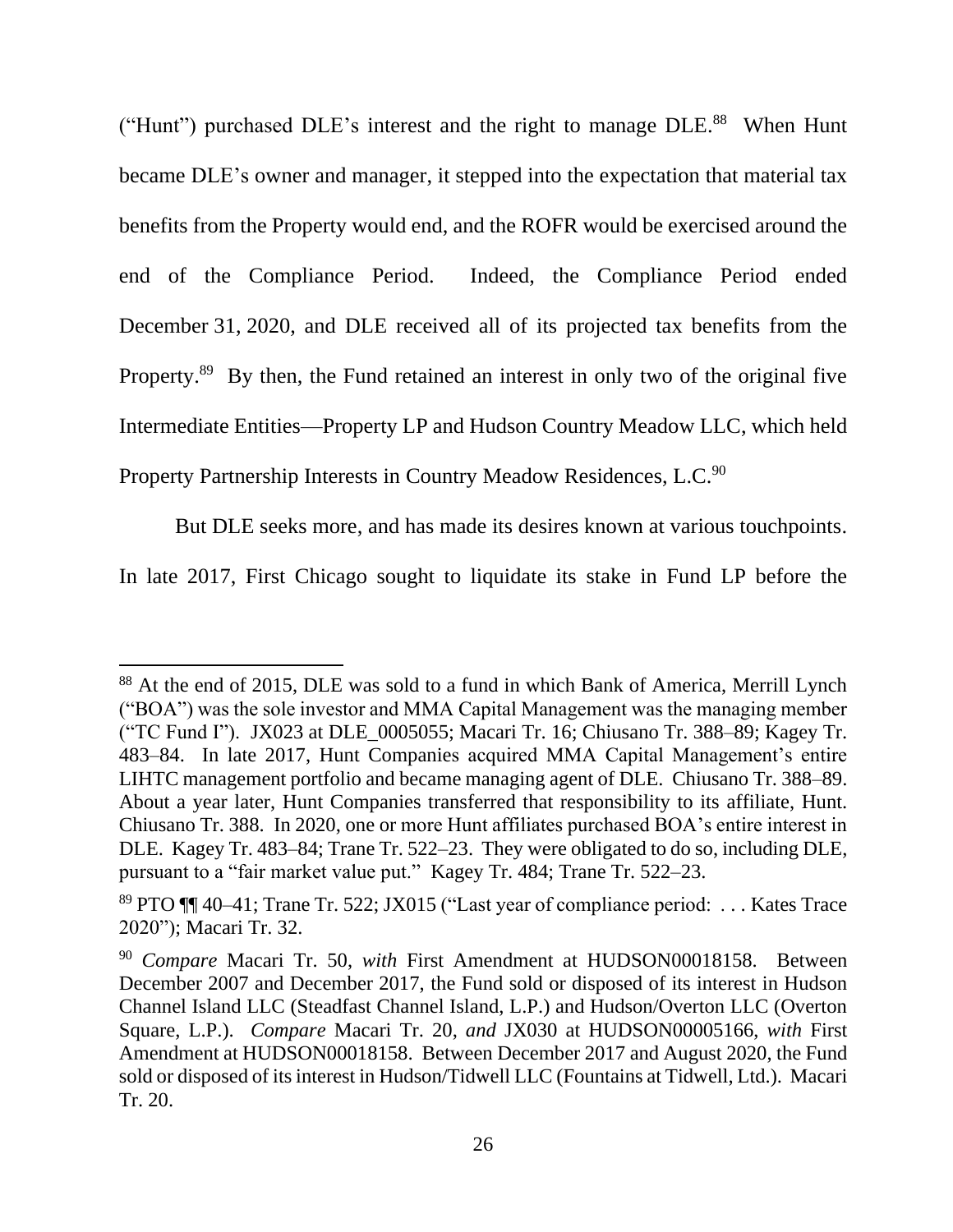Compliance Period ended in December 2019. 91 DLE's consent was required under the Fund LPA, and Hunt was at  $DLE$ 's helm.<sup>92</sup> Fund GP explained the availability of the ROFR meant First Chicago's partnership interest had "no economic value."<sup>93</sup> At the time, DLE's asset manager contended that despite the ROFR, "there [wa]s the possibility that some value could flow to the Fund upon a disposition event," because, he claimed, a designated nonprofit might be unable or unwilling to exercise the ROFR.<sup>94</sup> At trial, DLE's asset manager conceded that in almost a decade in the LIHTC industry, he has never seen that happen.<sup>95</sup> Eventually, in December 2017, a subsidiary of the Syndicator, called HHC Investments LLC purchased First Chicago's interest in Fund LP.<sup>96</sup>

As the end of the Property's Compliance Period grew near, DLE began agitating for a way to avoid the ROFR and force either a sale of the Property or a

<sup>91</sup> JX025 at HUDSON00000467; JX026 at HUDSON00000474; JX030 at HUDSON00005166; Macari Tr. 30–32 (explaining the projected end of the Compliance Period was December 31, 2019).

<sup>92</sup> Fund LPA § 6.3A(xiii); First Amendment at HUDSON00018163 (defining "Supermajority Consent"); JX026 at HUDSON00000474 ("The sale of [First Chicago]'s interest requires the consent of [DLE] as the Fund owns other investments.").

<sup>93</sup> JX025 at HUDSON00000467.

<sup>&</sup>lt;sup>94</sup> JX028 at DLE\_0000507.

<sup>95</sup> Chiusano Tr. 394–98 (testifying that he had no experience with a "property being sold for fair market value, despite the Section 42 ROFR" from what he could "recall"). This refreshing moment of candor stood out in Chiusano's testimony.

<sup>96</sup> *See* Macari Tr. 20; JX031 at DLE\_0005509; PTO ¶ 14. Whether DLE consented to First Chicago's sale is not part of the record and not part of the dispute before this Court.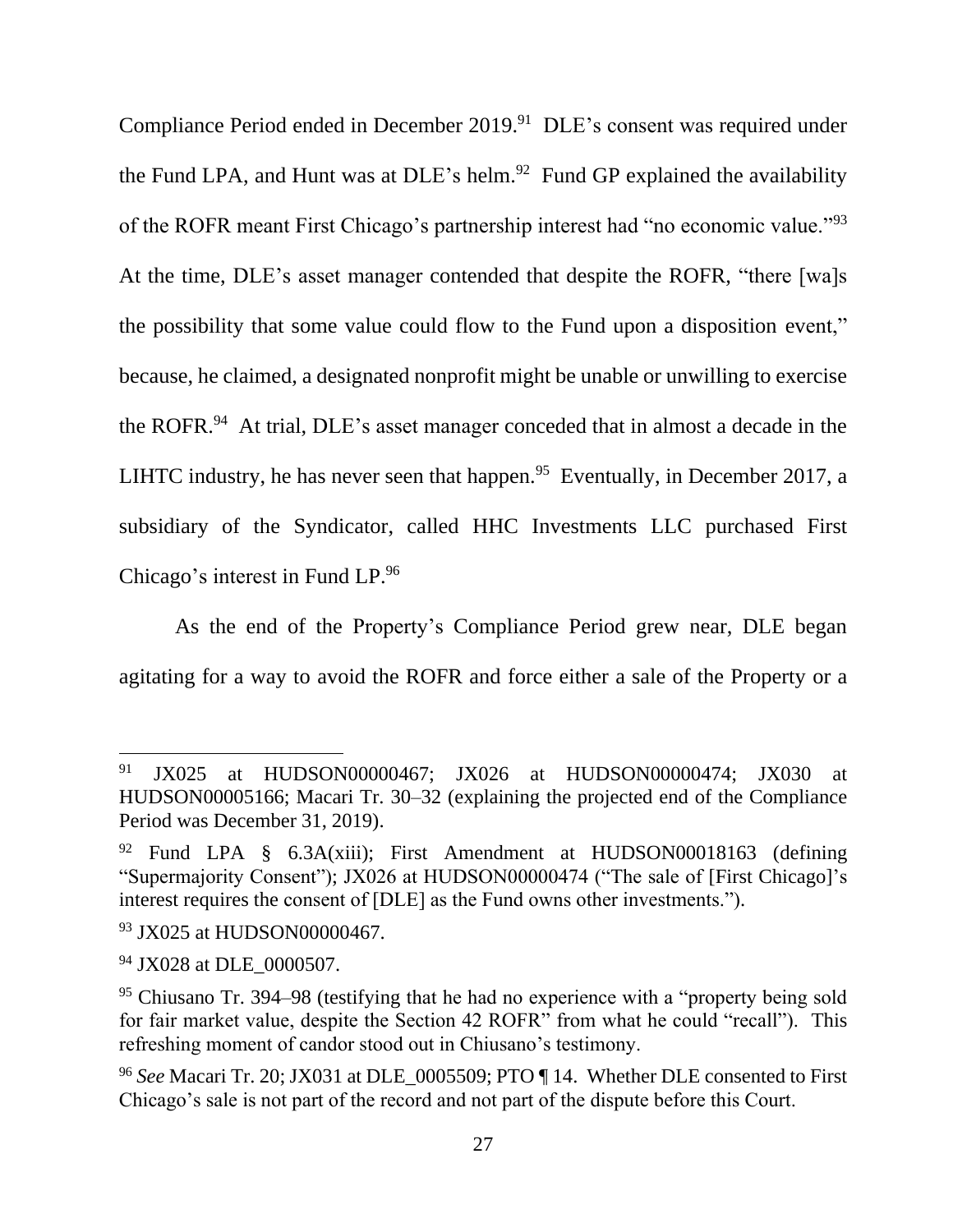Developer buyout of DLE's stake at "fair market value."<sup>97</sup> Over the course of 2019 and 2020, the Developer made three offers to purchase the Fund's interest in the Property Partnership.<sup>98</sup> Fund GP brought all three offers to DLE.<sup>99</sup> Fund GP repeatedly advised that the ROFR meant the Fund was unlikely to see any value from the Property, and so DLE's interest was of minimal value.<sup>100</sup> The third offer

<sup>99</sup> Macari Tr. 33–38.

<sup>&</sup>lt;sup>97</sup> *See, e.g.*, JX062 at DLE 0002407 ("Year  $16$  – Force Sale Rights / Execution of the Qualified Contract provision. . . . An ideal, but highly unlikely, outcome would be to stay in the deal until year 16 hoping that the SLP forces a Compliance Termination Sale. The property is comprised of 108 units in Newport News, VA. Theoretically, there could be value in a [qualified contract] sale, but getting that outcome given the [ROFR] rights in the near terms seems unlikely."); JX075 at DLE\_0002601 (describing a process by which "Hudson [could] exercise its rights and be able to sell the property at the fair market value"); JX096 ("I think that \$500k for our interest is reasonable based on the attached given the ROFR on [the Property], which implies \$350k for the [Property] interest. A realistic full FMV LP value for [the Property] is about \$2M. An alternative approach would be to go out at about \$800k for [DLE's] fund LP interest, which would imply about \$1M for the [Property] interest (midpoint of full FMV LP value). My gut tells me to start at the \$800k. [Macari] is going to balk at it regardless.").

<sup>98</sup> Macari Tr. 33–34; JX042 at DLE\_0002254 ("We have received an inquiry from the sponsor of [the Property] about purchasing the Fund's interests in [the Property]."); JX052 at HUDSON00000262 ("I am proposing to acquire all of Hudson's partnership interests . . . ."); JX090 at HUDSON00016317 ("The sponsor has asked about purchasing the Fund's interests for a price of about \$71,000."); JX135 at HUDSON00017092 (describing the repeated buyout offers); JX142 ("After careful consideration, [the Developer] ha[s] offered to purchase the limited partnership interests for \$200,000.").

 $100$  JX042 at DLE 0002254 ("[T]he sponsor has a ROFR; hence, Fund XXI unlikely to see any economic value . . . ."); JX053 ("The sponsor has reached out again regarding the notion of buying back the interests. Given the ROFR and a positive capital account, in theory they could be entitled to repurchase for -0-."); JX078 at HUDSON00016266 ("Note: the sponsor has a ROFR which would result in zero proceeds with the purchase of the property." (emphasis omitted)); JX090 at HUDSON00016317 ("The Fund's capital account is -0- . . . . Hence, any exercise of the ROFR would result in a sale of the asset for -0- . . . .").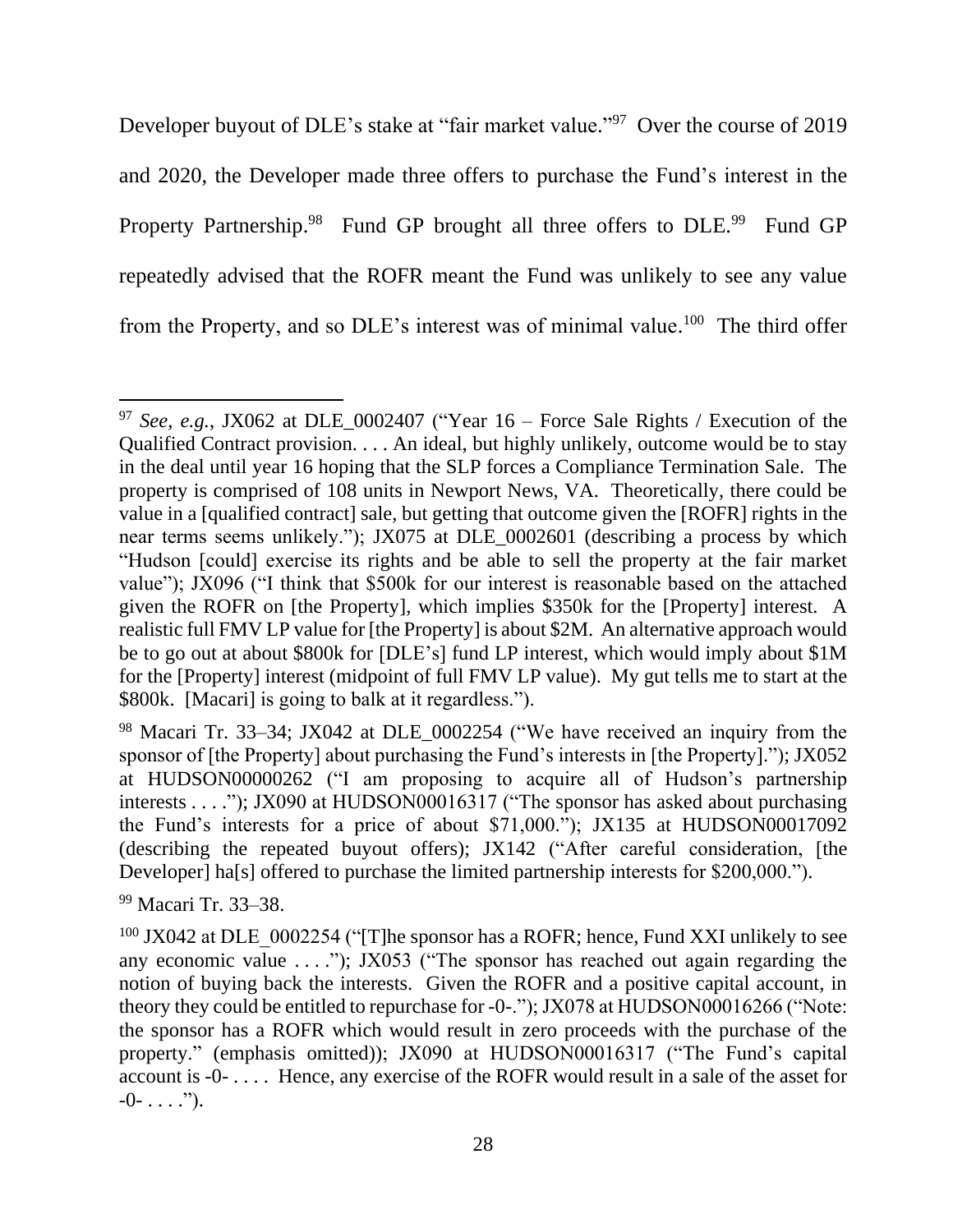would have bypassed the Fund LPA's disposition waterfall and fee structure, and allocating 100% of the proceeds to DLE even though it owned fewer than 50% of the Fund's interests.<sup>101</sup> In other words, that buyout would have paid only DLE and not Fund GP or Fund LP.

DLE rebuffed each of the Developer's buyout offers as too low.<sup>102</sup> Again, DLE's asset manager represented that DLE or Hunt had been involved with other projects where a fund received value despite similar ROFR language; again, at trial, he admitted he has never actually seen a fair market value sale despite a Section 42 ROFR.<sup>103</sup> As to the third offer in particular, DLE responded to Fund GP with a broker opinion of value (the "BOV") from "September 2020 that shows a midpoint

<sup>&</sup>lt;sup>101</sup> JX142 ("After careful consideration, [the Developer] ha[s] offered to purchase the limited partnership interests for \$200,000. As you know, you would ordinarily be entitled to only a portion of this amount per the upper tier waterfall (i.e., [DLE's] ownership is less than 50%, a Disposition Fee would be due, etc.). I've attached, a spreadsheet that estimates the amount that might ordinarily be distributed: \$1,716."); Macari Tr. 36–38; Fund LPA § 6.8E.

 $102$  JX053 ("I]t will be difficult for us to prioritize this transaction this year if we are not receiving any economic benefit."); JX100 at DLE\_0004113 (countering the Developer's second offer with a buyout proposal for \$800,000); JX147 (declining the Developer's third offer as undervaluing the property); JX152 ("[H]ad a call and [DLE] did not find [the Developer's] offer acceptable, nor were they willing to counter.").

<sup>&</sup>lt;sup>103</sup> *Compare JX044* ("We discussed this deal back in December 2017 (see attached email) and were not able to approve the transaction (which allocated essentially no value to the Fund interest) given that we have been involved with transactions with similar ROFR language in the past in which the Fund received some value upon a disposition event."), *with* Chiusano Tr. 394–98.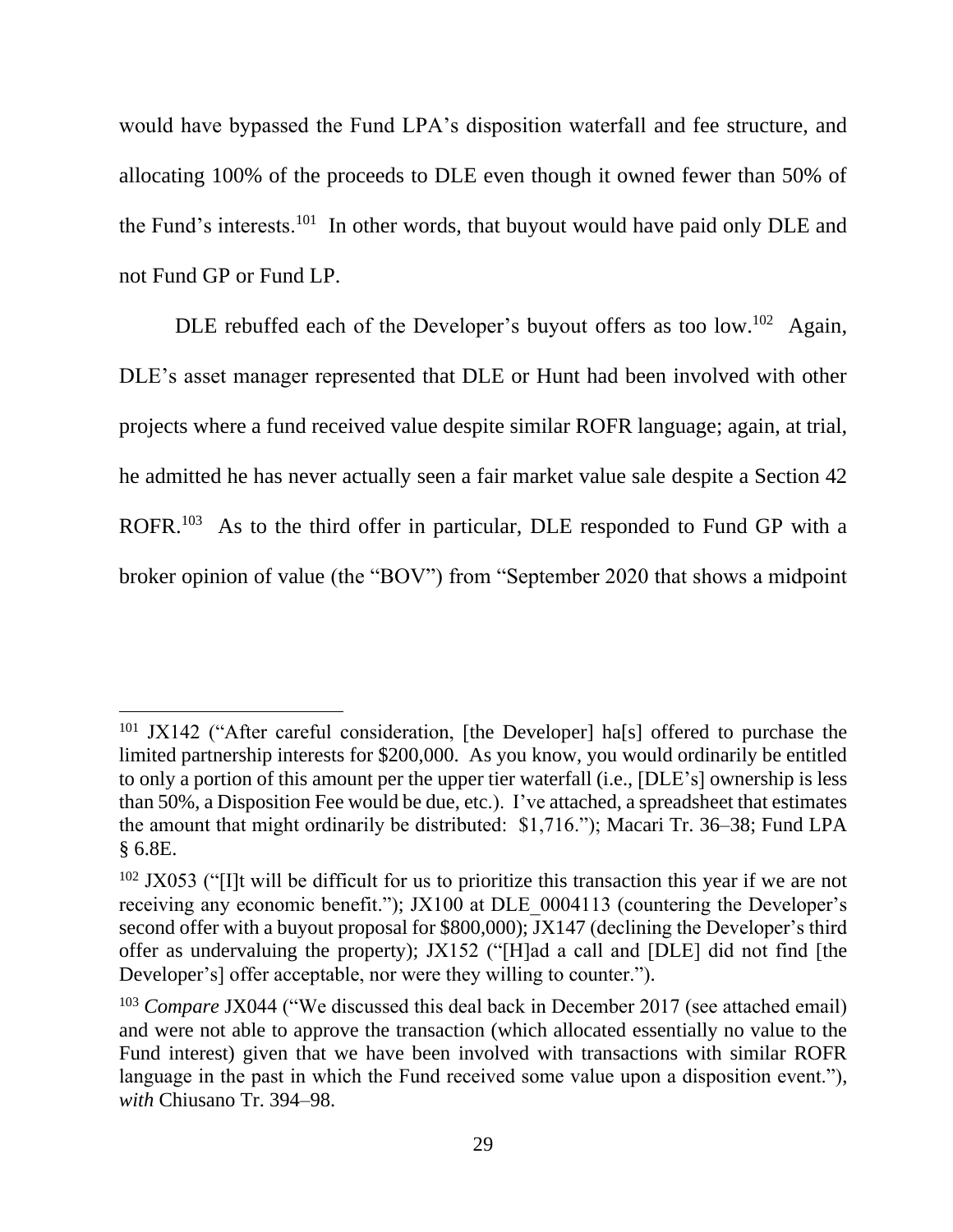property value of \$9.65M (\$89k/unit). This property value results in approximately \$2.0M to [DLE] (and additional proceeds if the high value is achieved)."<sup>104</sup>

In 2020, Property GP sought Property SLP's consent to refinance.<sup>105</sup> Investor Limited Partner Consent was needed to support Property SLP's consent, and Fund GP (which is, as a reminder, under the Syndicator's common ownership with Property SLP) conveyed Property GP's proposal to DLE.<sup>106</sup> DLE rejected Property GP's refinancing proposal and instead proposed the Syndicator purchase DLE's Fund interests for \$787,000.<sup>107</sup> This figure purportedly represented DLE's share under the Fund's waterfall based on DLE's estimated property values of the Property and the other remaining Fund investment, Country Meadow.<sup>108</sup> When the

<sup>&</sup>lt;sup>104</sup> JX147; JX146 at DLE 0002038; JX150; JX027.

<sup>105</sup> JX086 at HUDSON00016323; JX135 at HUDSON00017092.

<sup>&</sup>lt;sup>106</sup> Fund LP's consent alone would have sufficed. Property LPA  $\S$  8.02(b)(vi) ("The [Property GP] shall not, without the Consent of the Special Limited Partner, have any authority to: . . . (vi) following Final Closing, refinance the Mortgage Loan"); *id.* at Art. II (defining "Final Closing" and "Mortgage Loan"); Fund LPA §§ 6.3B(x), 6.9A, 12.2; First Amendment at HUDSON00018162; First Amendment at HUDSON00018167–69 (adding 6.3B to the Initial Fund LPA); *see also supra* note 49 and accompanying text.

 $107$  JX108 at DLE 0004126 ("Hudson has no interest in buying us out for \$787k and they don't want to counter. . . . There is no incentive for us to approve [the refinance]."); *id.*at DLE 0004126 ("Agree no reason to approve the refi unless they want to use the proceeds to buy us out.").

DLE objected to the admissibility of JX108 in a footnote in its post-trial answering brief. D.I. 188 at 31 n.10. DLE failed to object to JX108 on the Joint Exhibit List. D.I. 169 at 6. DLE's objection to JX108 is waived. D.I. 163 at 39; Trial Tr. 89.

<sup>108</sup> JX104 at HUDSON00013378 ("**Hudson XXVIII:** Acacia Meadows – No proceeds to LP[.] **Hudson XXI:** Kate's Trace – Estimated Property value of \$7.4M applied to the waterfall results in \$2.0M+ to the ILP[.] Country Meadow[] – Greystone BOV of \$7.38M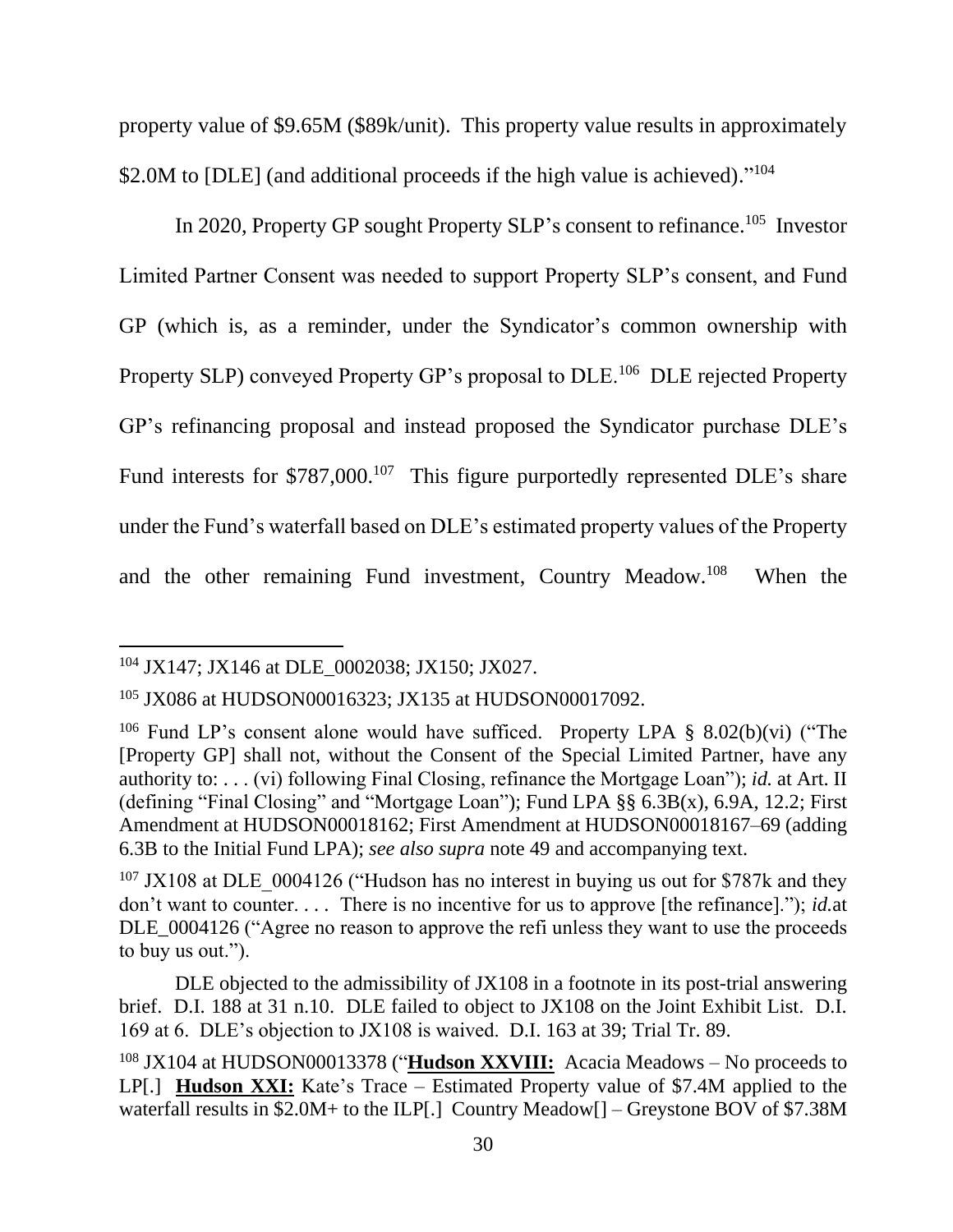Syndicator declined, DLE stated there was "no reason to approve the refi unless they want to use the proceeds to buy us out."<sup>109</sup> The Developer accused DLE of "using [Property SLP's] consent right to alter other terms and conditions of the Partnership Agreement and demand financial benefits they are not due."<sup>110</sup>

DLE's course of conduct from 2019 through 2021—around the end of the Compliance Period—resembles the actions taken by other post-Credit Period limited partners in LIHTC projects.<sup>111</sup>

## **D. The Disposition**

With the Compliance Period complete, the Property could be transferred to a nonprofit through the ROFR. In November 2020, Property GP endeavored to solicit a purchase offer from a nonprofit, NHT Communities ("NHT"), with the aim of triggering the statutory ROFR.<sup>112</sup> This plan was executed in spring  $2021$ .<sup>113</sup>

applied to the waterfall results in about \$750k to the ILP. *Fund XXI Waterfall: Kate's Trace: \$1M (discount to FMV)[;] Country Meadow[]: \$750k[;] Assets less liabilities (including dispo fees): (\$110k)[;] Total Cash Available: \$1.64M[.] 97% to LP: \$1.59M[.] 49.49% to TC Fund I: \$787k* "(formatting altered)). The Country Meadow compliance period ended in 2019. JX015.

<sup>&</sup>lt;sup>109</sup> JX108 at DLE 0004126.

<sup>110</sup> JX135 at HUDSON00017094–95.

<sup>111</sup> *See supra* notes 79–85, and accompanying text.

<sup>112</sup> White Tr. 427–28. Such solicited offers appear to be part of the LIHTC playbook for partnership general partners and nonprofits, and whether they can validly trigger the ROFRS is a question underlying many post-Credit Period investors' claims challenging the exercise of the ROFRs. *See, e.g.*, *Pathway of Pontiac*, 2021 WL 391420; *Homeowner's Rehab*, 99 N.E.3d 744.

<sup>113</sup> JX168 at HUDSON00008101–02.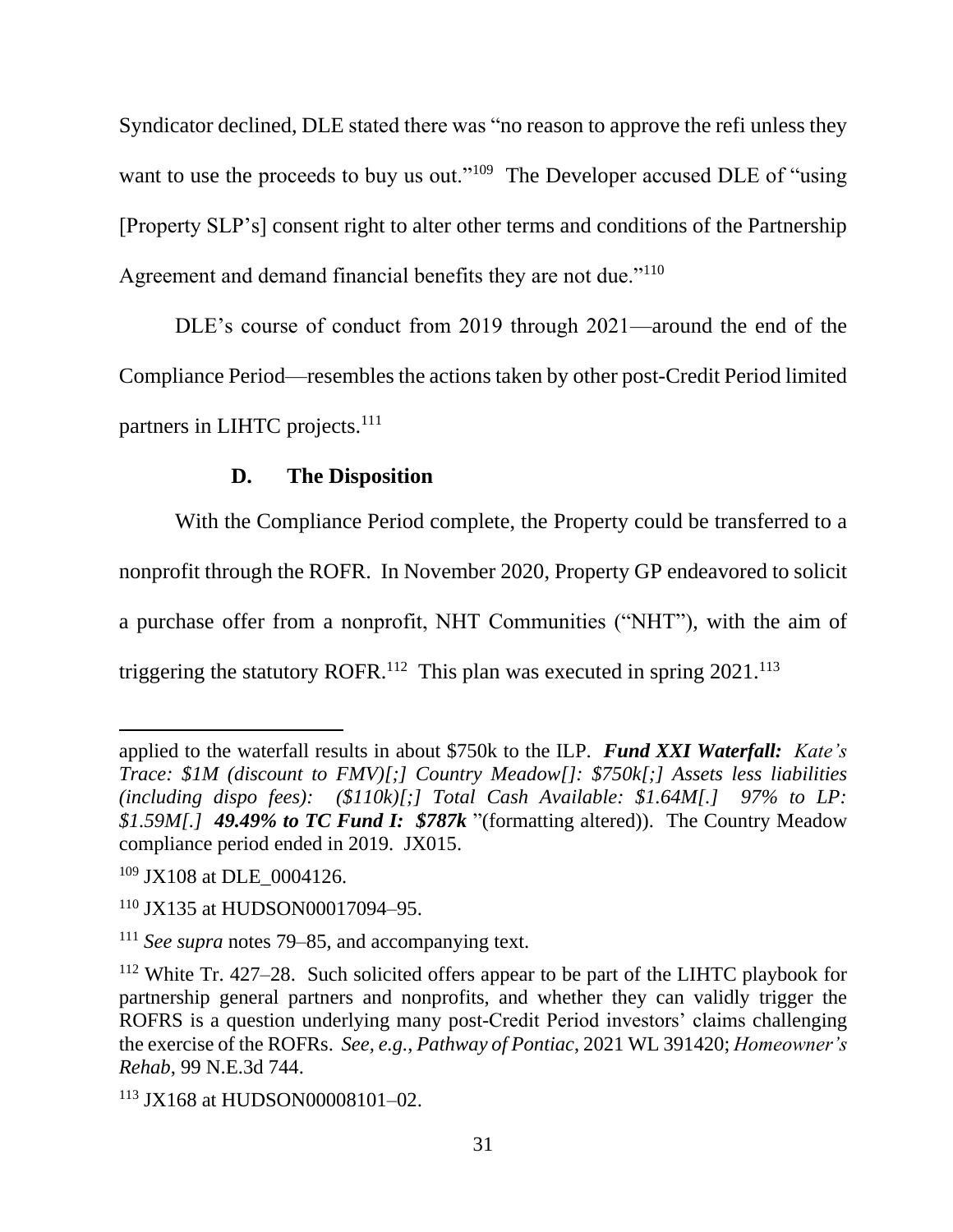On April 7, Property GP designated Lee Gardens Housing Corporation ("Lee Gardens") as the ROFR designee (the "Designated Nonprofit") under Property LPA Section  $8.02(e)$ .<sup>114</sup> Lee Gardens is a subsidiary of the Developer, and therefore an affiliate of Property GP.<sup>115</sup> Property GP and the Designated Nonprofit entered into a ROFR agreement dated April 7 (the "ROFR Agreement").<sup>116</sup> By letter dated April 8, NHT offered to purchase the Property.<sup>117</sup> Property GP informed the Designated Nonprofit of NHT's offer in a letter dated April 9.<sup>118</sup> In a separate letter dated April 9, the Designated Nonprofit notified Property GP and NHT of its intent to exercise its ROFR and purchase the Property.<sup>119</sup> Property GP was willing to sell the Property.<sup>120</sup>

Property GP conveyed the Property to the Designated Nonprofit by a deed that was dated April 9, but signed April 7 (the "Disposition").<sup>121</sup> The Designated

<sup>114</sup> *Id.* at HUDSON00008086–87.

<sup>115</sup> PTO ¶ 34; Macari Tr. 12, 90–91.

<sup>116</sup> JX168 at HUDSON00008089–95.

<sup>117</sup> *Id.* at HUDSON00008101–02.

<sup>118</sup> *Id.* at HUDSON00008099.

<sup>119</sup> *Id.* at HUDSON00008103.

<sup>120</sup> *Id.* at HUDSON00008086; Webdale Tr. 439–40.

<sup>&</sup>lt;sup>121</sup> *Compare JX215* at HUDSON00018762 ("This DEED is made as of the 9<sup>th</sup> day of April, 2021 . . . ."), *with id.* at HUDSON00018765 ("GIVEN under my hand and seal on April 7, 2021.").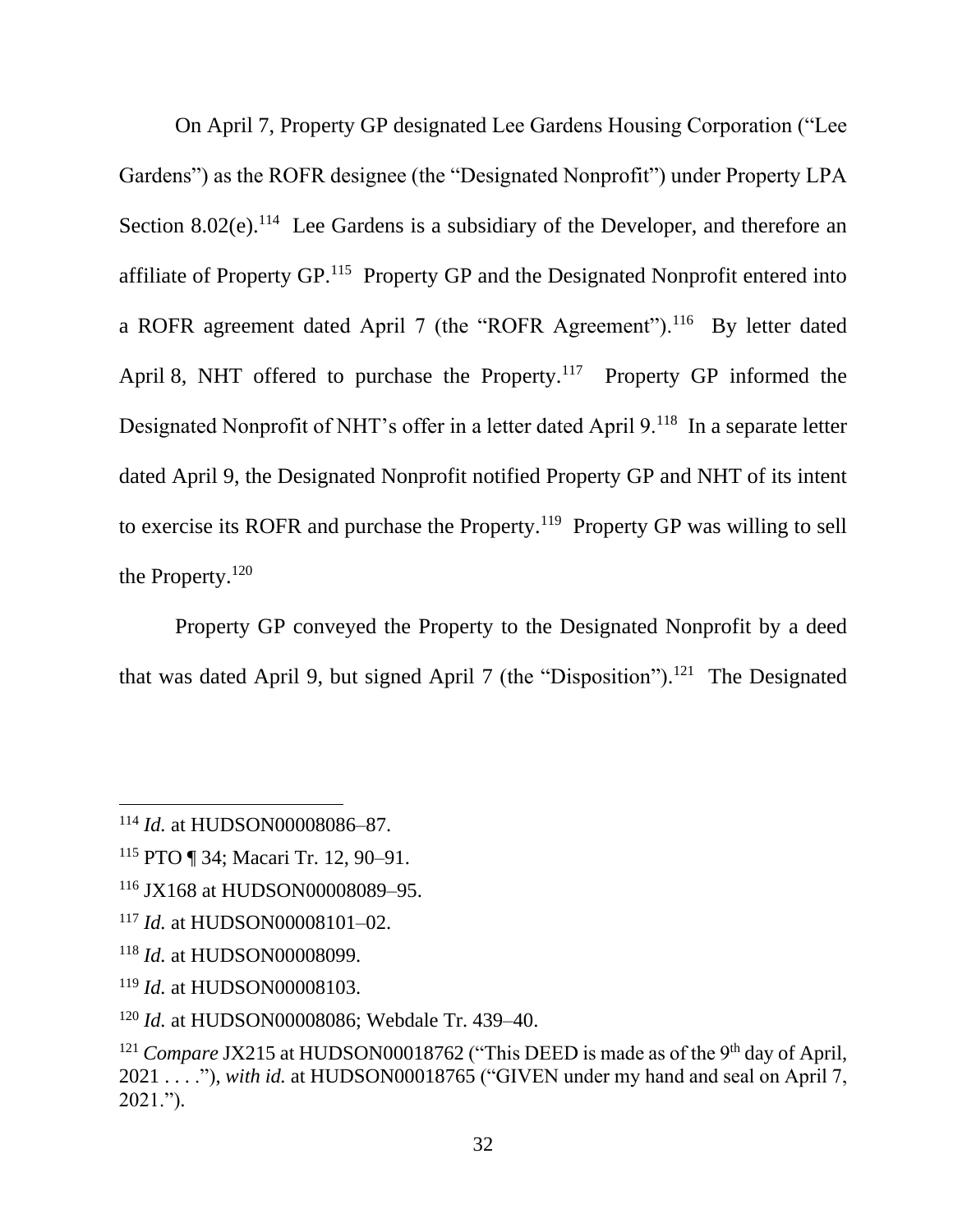Nonprofit paid the statutorily predetermined purchase price of \$4,197,015.09.<sup>122</sup> Property GP did not seek consent from Fund GP, Fund LP, Property LP, or Property  $SLP$  in connection with the Disposition.<sup>123</sup>

At the close of business on Friday, April 9, Property GP's counsel emailed Fund GP attaching a notice (the "Disposition Notice") that Property GP had transferred the Property to the Designated Nonprofit that day.<sup>124</sup> This surprised Fund  $GP<sup>.125</sup>$ 

# **E. Fund GP Investigates The Disposition And Seeks Advice From Counsel.**

In response to the Disposition Notice, on or about April 12, Fund GP retained Holland & Knight LLP, which Fund GP considered "expert in the low-income housing tax credit business."<sup>126</sup> Fund GP gave Holland & Knight the Disposition Notice, its internal notes regarding the Disposition Notice, and the Property LPA.<sup>127</sup>

<sup>&</sup>lt;sup>122</sup> JX168 at HUDSON000008096; Property LPA  $\&$  8.02(c) (describing the "Purchase Price") (citing 26 U.S.C. § 42(i)(7)); JX168 at HUDSON000008089 (defining "Refusal Right Purchase Price" as debt plus taxes); *id.* at HUDSON000008096 (showing a chart of components that make up the purchase price); Hickey Tr. 236 ("[T]he purchase price was actually a little bit higher than the minimum purchase price required under Section 42(i)(7), because the purchase price required, in addition, amounts owed to the limited partners at that time. So it was in addition to the minimum that the code requires.").

<sup>123</sup> Macari Tr. 85–86, 150; PTO ¶¶ 52–54.

<sup>124</sup> JX168.

<sup>125</sup> Macari Tr. 56–57, 137.

<sup>126</sup> JX181; Macari Tr. 60–61.

<sup>127</sup> Macari Tr. 63–64; JX177.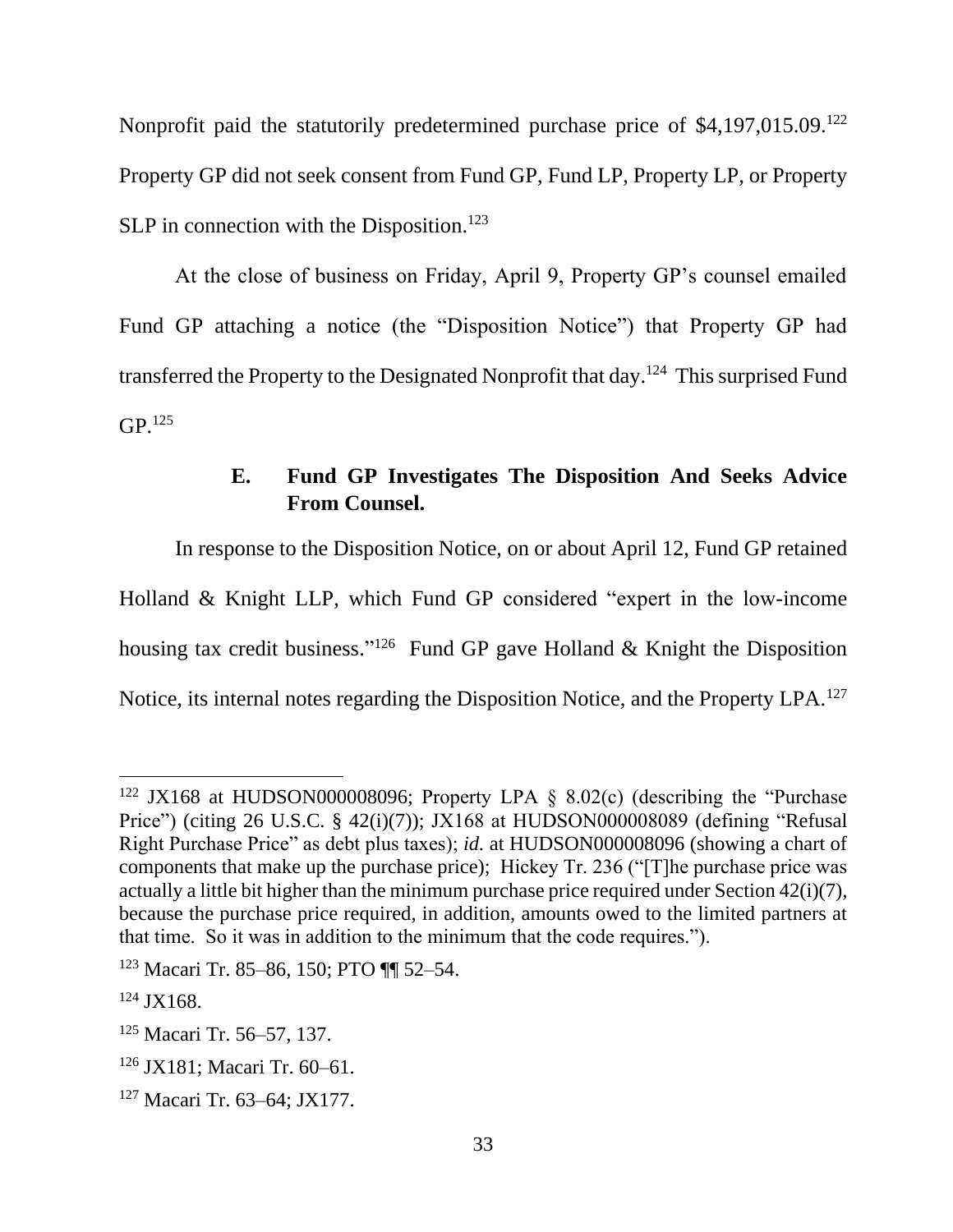It asked Holland & Knight to review the Property LPA, "in particular, language around right of first refusal," to determine whether the Developer's affiliates were "entitled to do what they did, and if not, . . . to advise [Fund GP] as to what steps [it] should or should not take."<sup>128</sup>

Holland & Knight completed a memorandum dated April 20 with its advice to the Fund (the "Holland & Knight Memorandum").<sup>129</sup> Fund GP forwarded the Holland & Knight Memorandum to DLE.<sup>130</sup> Based on its interpretation of the Property LPA, Holland & Knight concluded: (i) "it appears that [Property GP] acted within the scope of authority granted to it under the [Property LPA] by designating [the Designated Nonprofit] as having a right of first refusal and subsequently causing the [Property] Partnership to enter into the ROFR [Agreement] with [the Designated Nonprofit[;]" (ii) though "[o]ne could argue that having received the NHT Offer, [Property GP] had no authority" to dispose of the Property without Property SLP's

<sup>128</sup> Macari Tr. 59–60 ("[W]e wanted [Holland & Knight] to review the [Property] partnership agreement, in particular, language around right of first refusal. Again, the initial thoughts were, was [the Developer] entitled to do what they did, and if not, you know, to advise us as to what steps we should or should not take."); *id.* 60 ("I wanted to make sure [Holland & Knight] parsed through the [Property LPA] very, very carefully so that we had a thorough understanding of what had happened, was [the Developer] entitled to do what they did, and what steps we should take going forward."); *id.* 63 ("I wanted [Holland & Knight] to, you know, look at everything they thought they should look at and consider to give us some advice, but, specifically, to examine, was [the Developer] entitled to do what they did.").

<sup>&</sup>lt;sup>129</sup> Holland & Knight Memorandum; PTO  $\P$  58.

<sup>130</sup> PTO ¶ 58.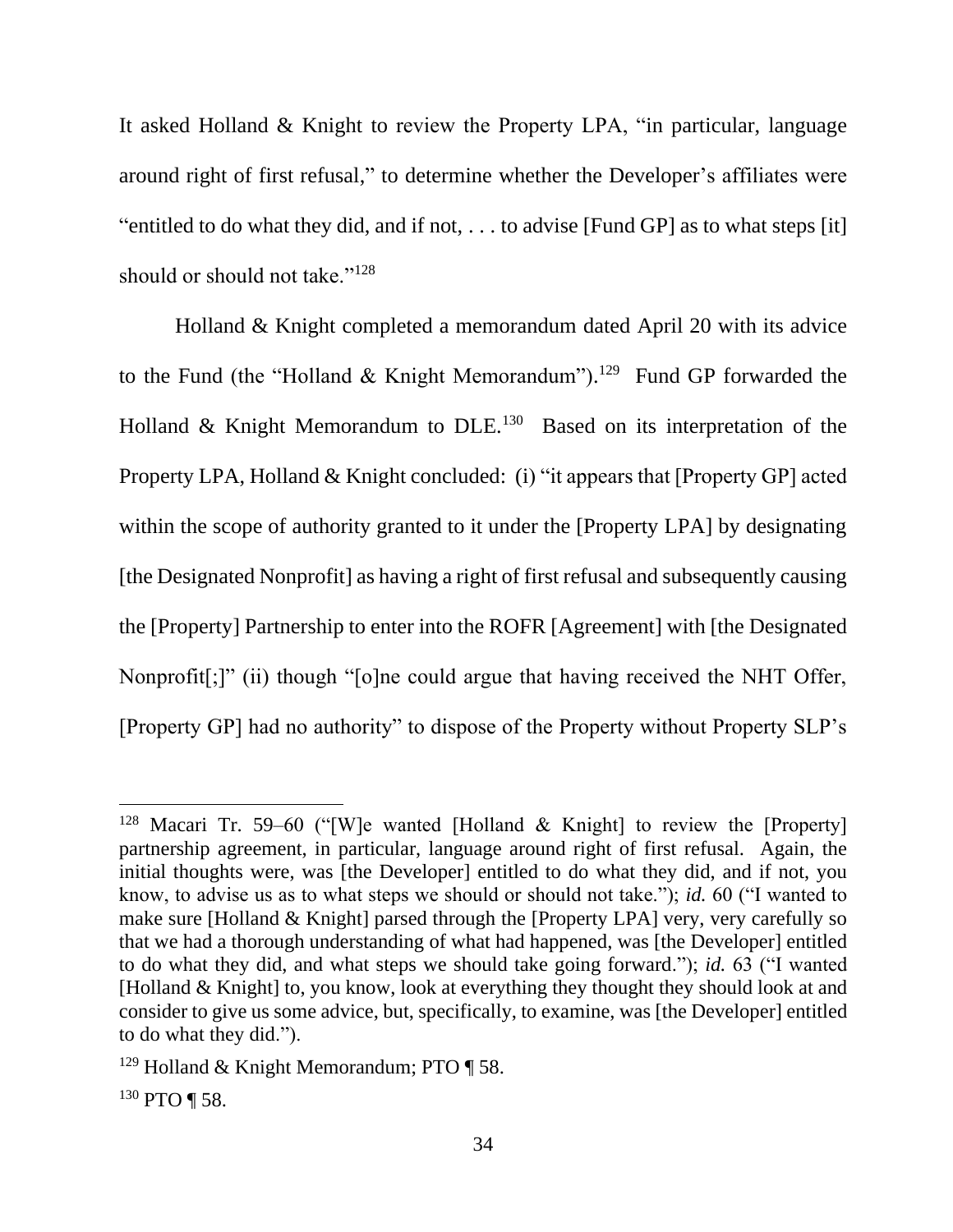Consent "as described in Section  $8.02(b)(i)$ .... this interpretation would, as a practical matter, render Section 8.02(e) of the [Property LPA] virtually meaningless[;]" and (iii) while "an argument exists that Consent of the Special Limited Partner should have been obtained prior to the disposition," "it appears unlikely that a court would conclude that the intent of the parties was to subject the consummation of a sale pursuant to the ROFR to the Consent of the Special Limited Partner."<sup>131</sup> It went on to state even if a court were to accept the counterargument, "it is difficult to see how the [Property Partnership] limited partners were damaged."<sup>132</sup> Holland & Knight ultimately advised, "[b]ased on our review of the information provided, we do not recommend challenging the authority of [Property GP] to consummate the transfer of the [Property]."<sup>133</sup> The Fund only had approximately \$200,000 in cash reserves.<sup>134</sup> Fund GP "fundamentally agreed with [Holland & Knight's] advice that [its] ability to recover damages or any value was minimal. So, you know, why spend \$200,000? And in addition to the \$200,000

<sup>&</sup>lt;sup>131</sup> Holland & Knight Memorandum at HUDSON00000230.

<sup>132</sup> *Id.*

<sup>133</sup> *Id.*

<sup>&</sup>lt;sup>134</sup> Macari Tr. 71 ("The Fund's resources at the time I think were about net \$200,000. . . . The Fund itself I don't believe would have had the resources to pursue the claim."); Trane Tr. 541 ("Q. Yeah, at your deposition, you were not able to say how the Fund would have paid for that litigation cost; correct? A. So what I remember from my – what I remember from my deposition was that I said there was some cash on hand, a couple hundred – a couple hundred thousand  $\dots$ .").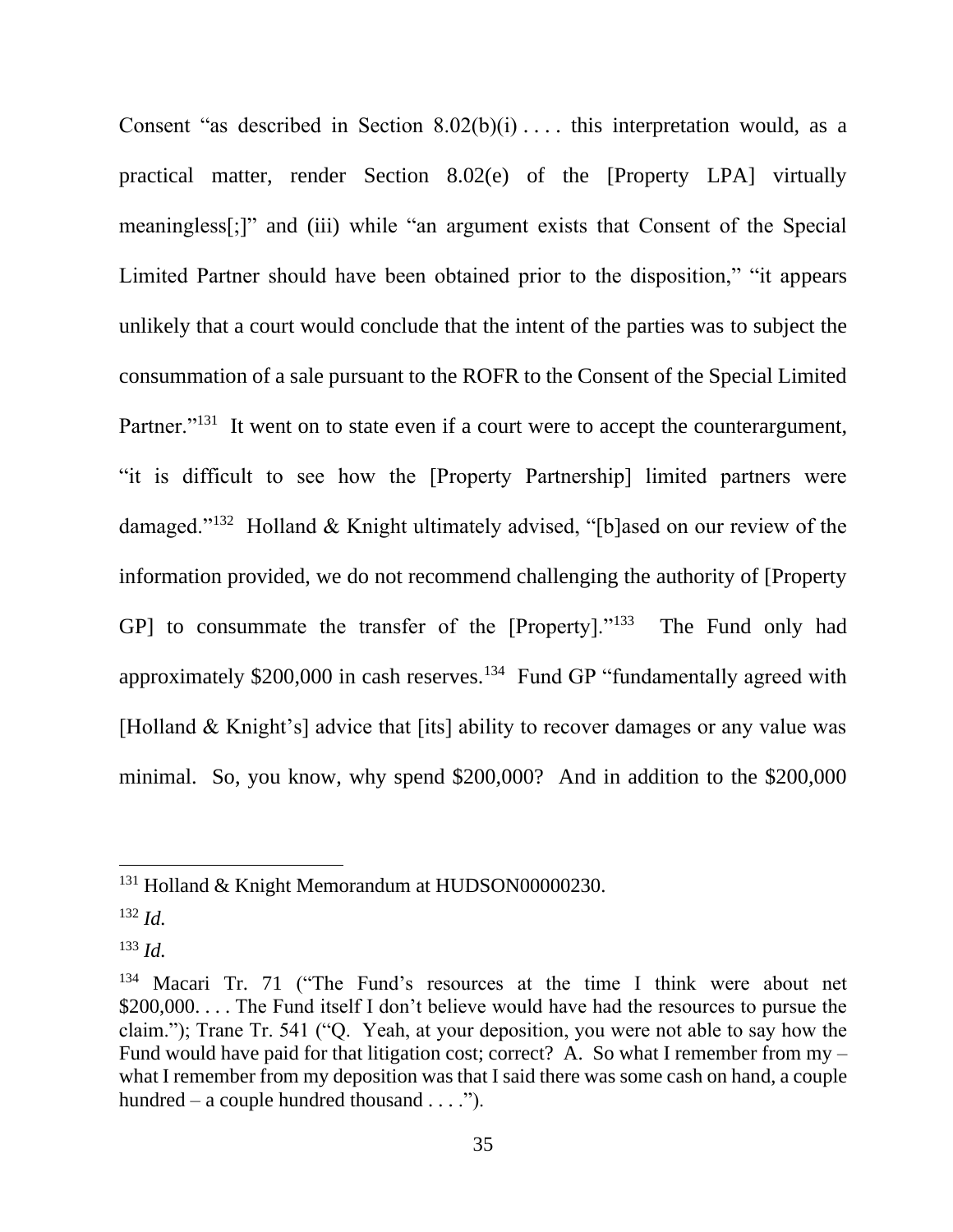there still remained an asset to be managed [the indirect interest in Country Meadow], so there would be additional costs at the Fund level as well."<sup>135</sup>

# **F. DLE Demands Fund GP Reverse Or Prevent The Disposition; Fund GP Refuses; And DLE Attempts To Remove Fund GP As The Fund's General Partner.**

DLE sent a letter dated April 27 to Fund GP in response to the Holland & Knight Memorandum, demanding Fund GP "confirm" the Disposition; "confirm" the Designated Nonprofit was a "qualified nonprofit organization for the purposes of Section 42(i)(7)"; respond to the Disposition Notice; and "outline, with specificity, how [Fund GP] intend[s] to regain control of the [Property]" to the extent it was transferred, or "prevent the transfer" to the extent it was not.<sup>136</sup> At this point, DLE had already hired counsel and confirmed the Disposition on its own.<sup>137</sup> Fund GP responded with a letter dated May 3.<sup>138</sup> In reply, DLE sent Fund GP a Notice of

<sup>138</sup> JX213; PTO ¶ 59.

<sup>135</sup> Macari Tr. 71–72.

<sup>136</sup> JX208 at HUDSON00008588–90; PTO ¶ 59.

<sup>&</sup>lt;sup>137</sup> PTO ¶ 57 ("Shortly after receiving the Disposition Notice, DLE retained outside counsel."); Trane Tr. 530 ("Q: After you received the property disposition notice back in April 2021, DLE had retained counsel almost immediately; correct? A: Yes, I don't remember the exact timing, but I think it was  $-$  it was shortly -- shortly after receiving the notice. Q: And DLE's counsel confirmed within a few days of receiving the disposition notice that the transfer of title had actually occurred; correct? A: That's my recollection."); JX201 (emailing with Nixon Peabody on April 19, 2021).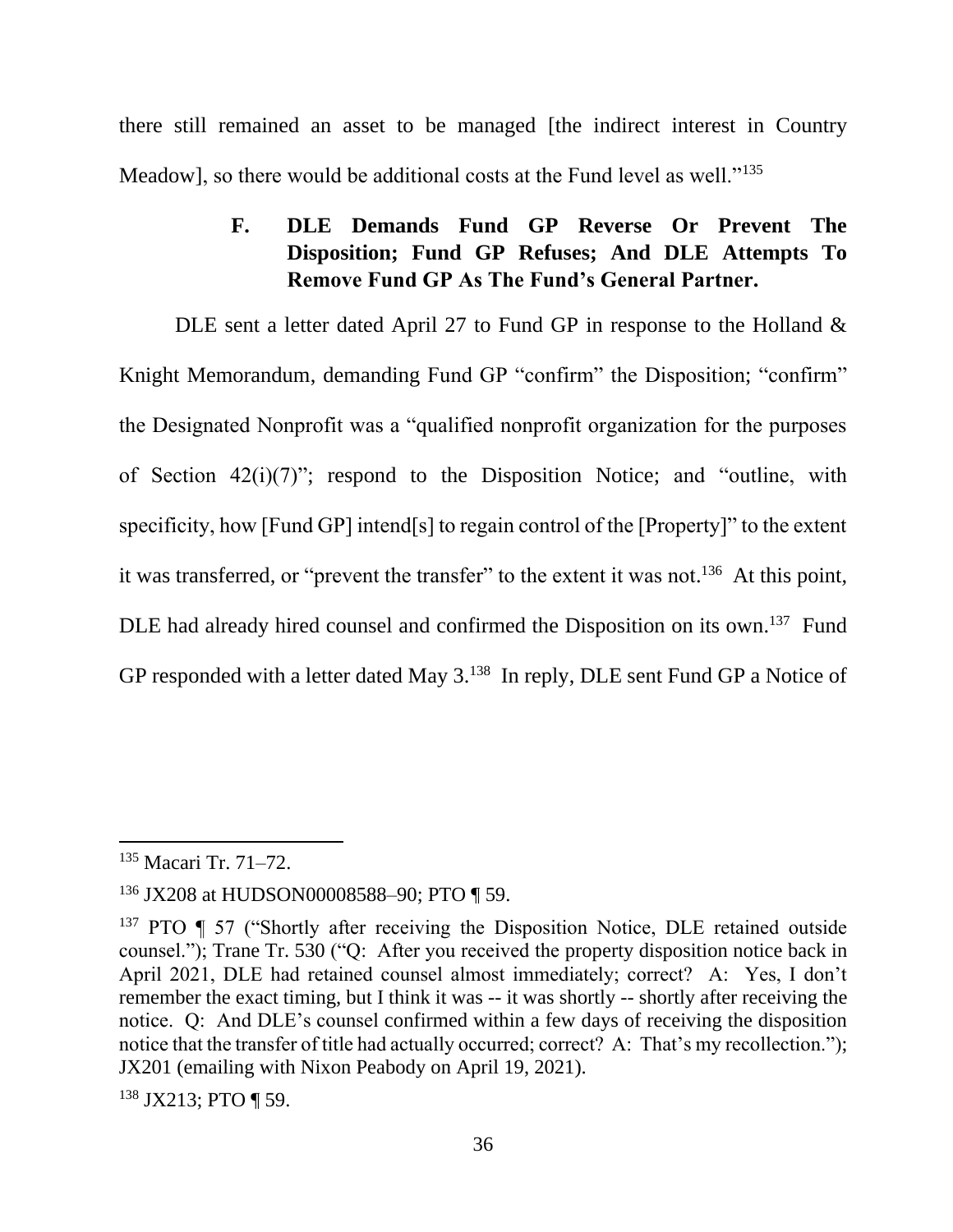Default dated May 10 (the "Default Notice") in an effort to remove Fund GP as

general partner under Fund LPA Section 7.2A.<sup>139</sup>

Section 7.2A defines the procedures by and "Causes" for which the Fund's

limited partners can remove Fund GP.<sup>140</sup> It provides:

[DLE] shall, by a written Notification, have the right at any time to remove the General Partner, effective immediately upon notice to the General Partner, for any of the reasons described in (i) through (viii) of this Section 7.2A (each constituting "Cause"), provided that in each case Notification of the alleged existence of Cause shall first be given to the General Partner, describing the basis for such allegation with particularity, and the General Partner shall be given 30 days to cure such alleged Cause (or such shorter period as is necessary to protect the essential interests of the Fund as determined by [DLE]);

. . .

<sup>139</sup> JX218; PTO ¶¶ 60–61.

<sup>140</sup> Fund LPA § 7.2A.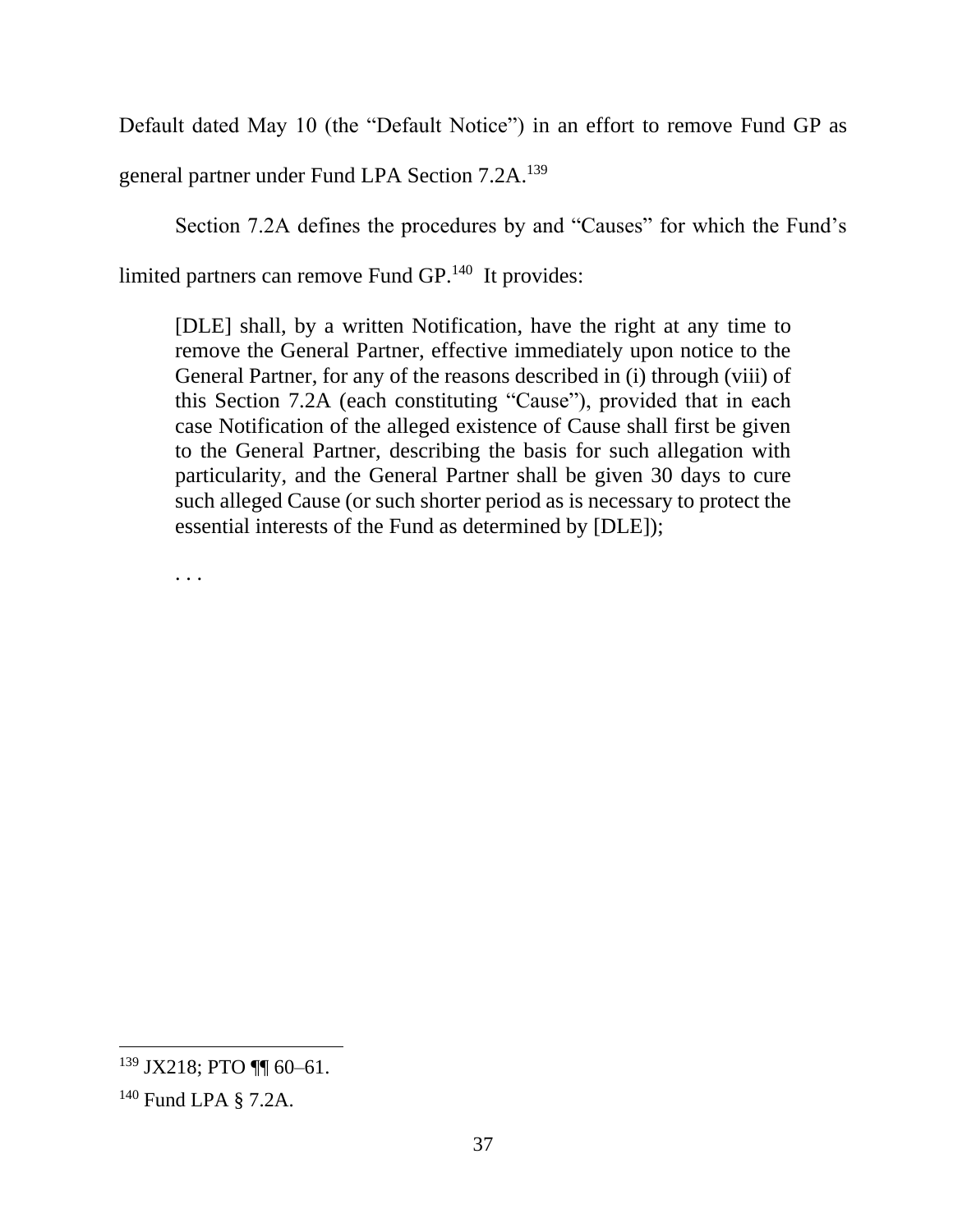(ii) Any breach of fiduciary duty in the performance of its duties and obligations as General Partner under this Agreement, or any act outside the scope of the duties and obligations as General Partner pursuant to this Agreement that has a material adverse effect on the Fund, or any action or inaction by the General Partner, or any of its related entities, that would qualify as an event of removal or withdrawal with respect to such General Partner under the Act;

(iii) Failure by the General Partner in any respect to comply with its representations or warranties, which failure has a material adverse effect on the Fund, or violation by the General Partner in any material respect of any other provision of this Agreement, of any agreement between the General Partner and the Investor Limited Partner or of the Act $[.]^{141}$ 

DLE alleged Cause under Sections 7.2A(ii) and (iii) by claiming Fund GP breached

its fiduciary and contractual duties, "including, without limitation, Sections 6.3 and

6.4."<sup>142</sup> DLE claimed Fund GP breached its fiduciary duties and Fund LPA Sections

6.3 and 6.4 by: failing to obtain "Supermajority Consent of the Investor Limited Partners" before it purportedly "g[a]ve the consent of the Fund or an Intermediate Entity, in its capacity as a partner of the [Property] Partnership, to the sale of the [Property]"; "fail[ing] to protect [DLE]'s Interests in the Fund"; and "failing to protect the Fund's interests and investment in the [Property] Partnership."<sup>143</sup>

According to DLE, "[t]he Property Disposition has caused significant damages to

<sup>&</sup>lt;sup>141</sup> *Id.* §§ 7.2A(ii)–(iii); *id.* at Art. I ("'Act' means the Delaware Uniform Revised Limited Partnership Act as in effect in the State of Delaware and as amended from time to time and any successor to such statute.").

<sup>142</sup> JX218 at HUDSON00008228.

<sup>143</sup> *Id.* at HUDSON00008228.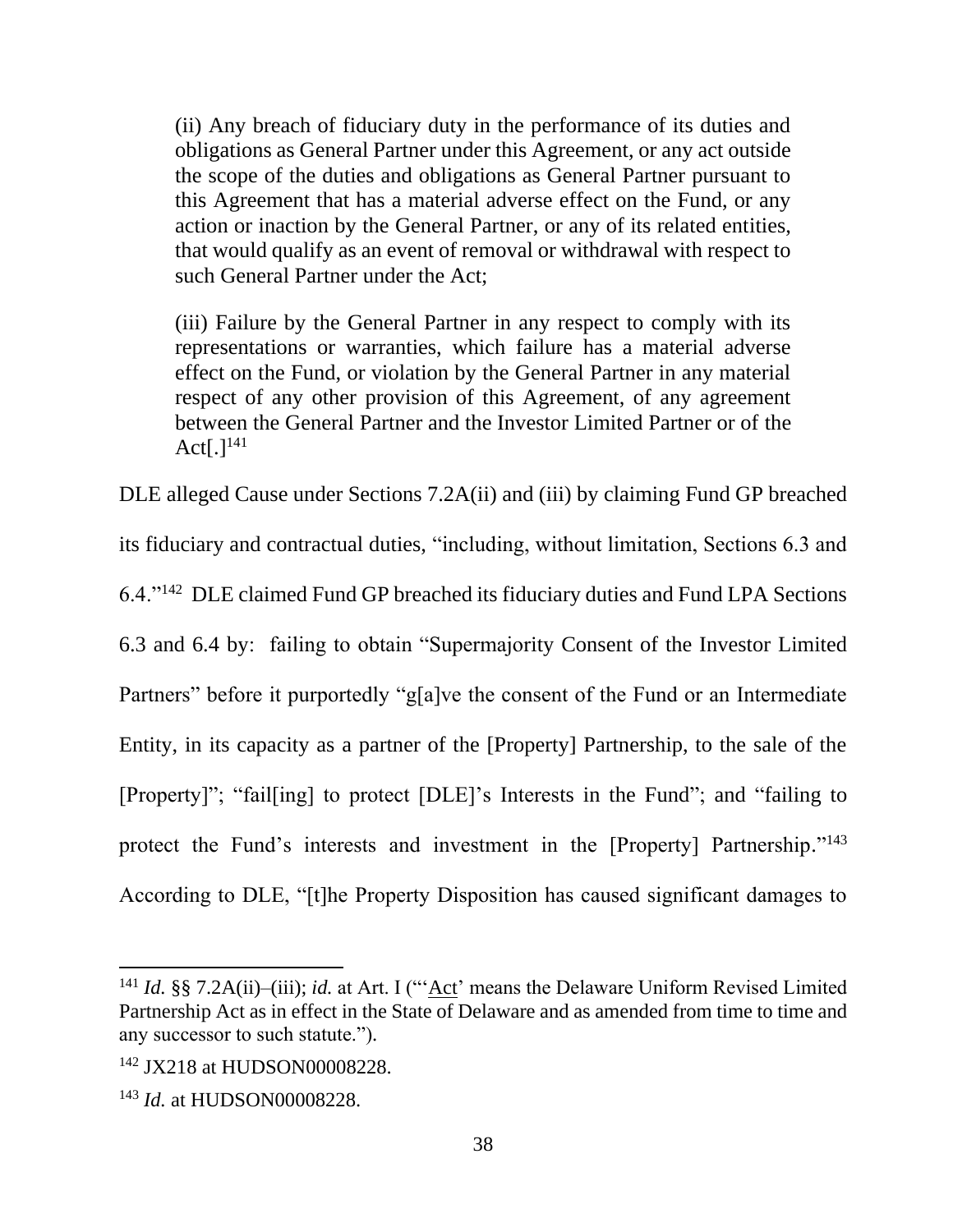the Investor Limited Partners and the failure to both timely investigate and contest such Property Disposition by the General Partner is a breach of the General Partner's fiduciary duty."<sup>144</sup> With the Default Notice, DLE purported to remove Fund GP as the Fund's general partner pursuant to Fund LPA Section 7.2A if Fund GP did not "cure" the alleged defaults within ten days.<sup>145</sup>

Fund GP responded May 14, rejecting the Default Notice as invalid.<sup>146</sup>

#### **G. Litigation Ensues.**

On June 1, Plaintiffs filed suit in this Court seeking declaratory judgments pursuant to 6 *Del. C.* § 17–110, 6 *Del. C.* § 17–111, and 10 *Del. C.* § 6501 that: (a) the Default Notice is invalid because it fails to provide sufficient particularity and time to cure; (b) the Default Notice was invalid under the terms of the Fund LPA; (c) DLE lacks Cause to remove Fund GP; and (d) Fund GP has the right to continue to be general partner of the Fund.<sup>147</sup> On June 18, DLE filed its answer and counterclaims.<sup>148</sup> DLE brought two counts seeking declarations pursuant to 6 *Del. C.* § 17–110, 6 *Del. C.* § 17–111, and 10 *Del. C.* § 6501 that: (a) Fund GP breached its fiduciary and contractual duties; (b) the Default Notice is valid; (c) DLE may

<sup>144</sup> *Id.*

<sup>145</sup> *Id.* at HUDSON00008228–29.

<sup>146</sup> JX220.

<sup>147</sup> Compl. ¶¶ 117–29.

<sup>148</sup> *See generally* Countercl.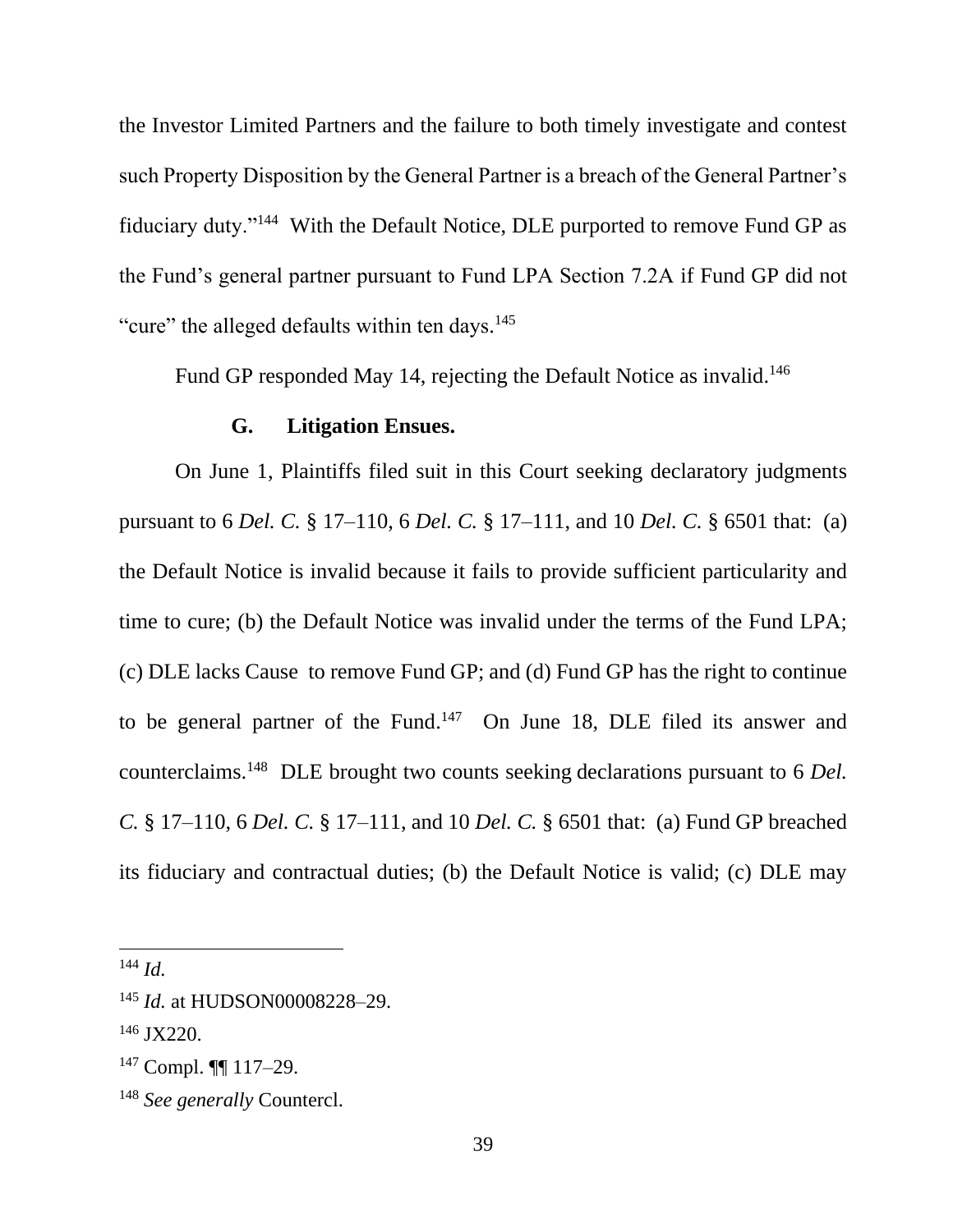validly remove Fund GP as general partner of the Fund; (d) Fund GP is no longer general partner of the Fund; and (e) Fund GP should ensure that Fund LP cooperates with DLE in appointing a successor general partner.<sup>149</sup> DLE also brought a direct claim for breach of fiduciary duty, a derivative claim for breach of fiduciary duty, and a direct claim for breach of contract.<sup>150</sup>

I held trial November 3 and 4 with nine witnesses and 274 joint exhibits.<sup>151</sup> The parties submitted post-trial briefing and I held post-trial argument on January 6,  $2022$ .<sup>152</sup> On January 11, I sent a letter indicating that trial showed that DLE never validly removed Fund GP as general partner of the fund, and that Fund GP is not liable for breach of fiduciary duty or breach of contract.<sup>153</sup> That letter promised a post-trial opinion setting forth more detailed findings of fact and conclusions of law; this is that opinion.

#### **II. ANALYSIS**

Limited partnerships are creatures of both statute and contract.<sup>154</sup> The Delaware Revised Uniform Limited Partnership Act ("DRULPA") rests on the

<sup>149</sup> *Id.* ¶¶ 79–116.

<sup>150</sup> *Id.* ¶¶ 117–35.

<sup>151</sup> D.I. 176; D.I. 179; D.I. 180.

<sup>152</sup> D.I. 188; D.I. 189; D.I. 194; D.I. 195.

<sup>153</sup> D.I. 193.

<sup>154</sup> *See, e.g.*, *Cantor Fitzgerald, L.P. v. Cantor*, 2001 WL 1456494, at \*5 (Del. Ch. Nov. 5, 2001) ("A limited partnership is a creature of both statute and contract.").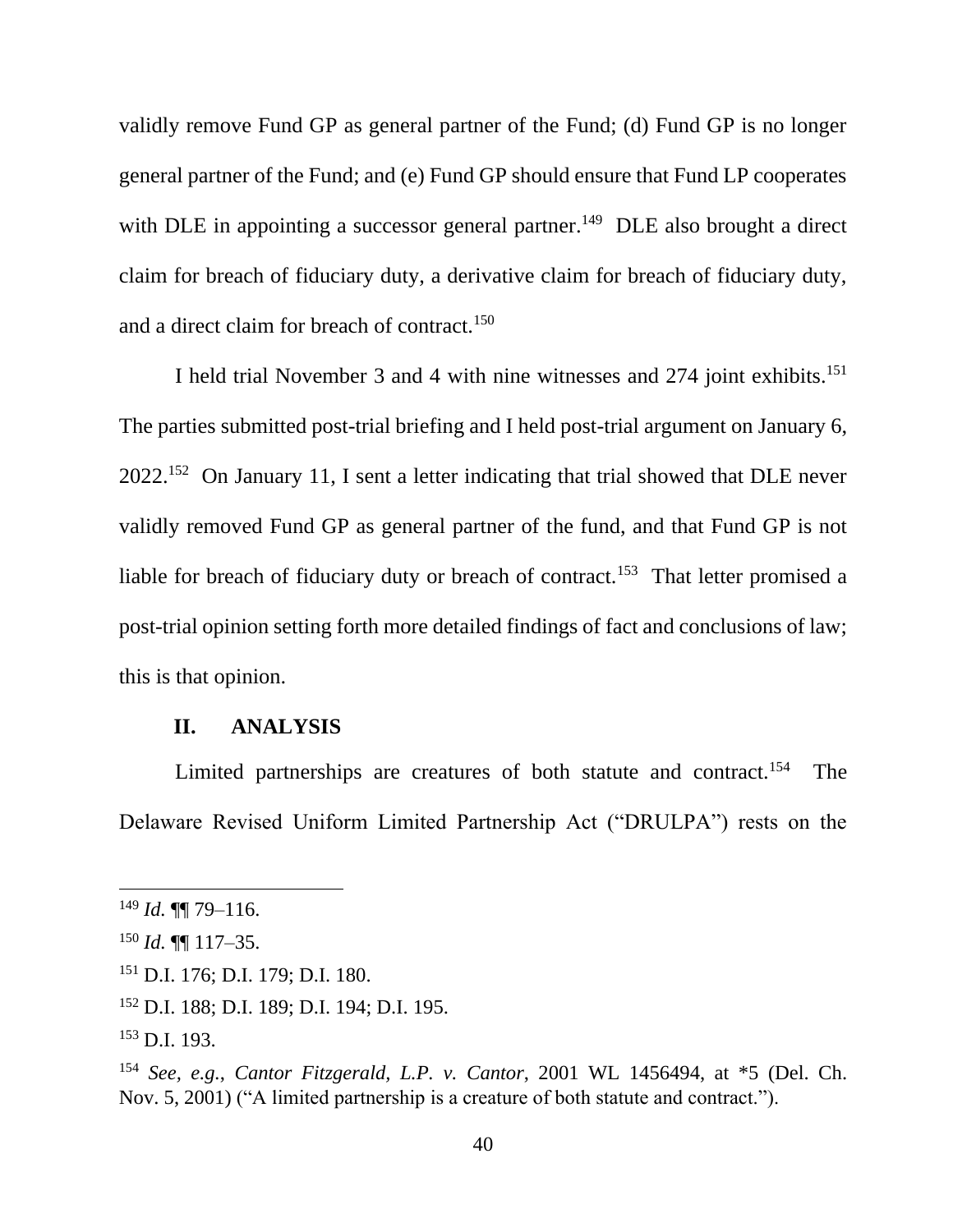fundamental principle of freedom of contract.<sup>155</sup> As an enabling statute, DRULPA provides default provisions subject to modification by limited partnership agreements.<sup>156</sup> DRULPA contains relatively few mandates, and it explicitly assures that contractual arrangements will be given effect to the fullest permissible extent.<sup>157</sup> Although DRULPA provides default and gap-filling provisions,<sup>158</sup> the limited partnership agreement serves as the primary source of rules governing the "affairs of a limited partnership and the conduct of its business."<sup>159</sup> "Thus, the provisions of the partnership agreement define the rights and responsibilities of those who are parties to the agreement and are afforded significant deference by the Courts."<sup>160</sup>

<sup>157</sup> 6 *Del. C.* § 17–1101(c) ("It is the policy of this chapter to give maximum effect to the principle of freedom of contract and to the enforceability of partnership agreements.").

<sup>155</sup> *See* 6 *Del. C.* § 17–1101(c).

<sup>156</sup> MARTIN I. LUBAROFF, PAUL M. ALTMAN, SRINIVAS M. RAJU & JOSHUA J. NOVAK, DELAWARE LIMITED PARTNERSHIPS § 1.02 at 1-3 (Supp. 2022) [hereinafter "DELAWARE LIMITED PARTNERSHIPS"] ("[DRULPA]'s basic approach is to permit partners to have the broadest possible discretion in drafting their partnership agreements and to furnish answers only in situations where the partners have not expressly made provision in their partnership agreement.").

<sup>158</sup> *See Achaian, Inc. v. Leemon Fam. LLC*, 25 A.3d 800, 803 n.10 (Del. Ch. 2011) ("Like the LLC Act, the LP Act is an enabling statute whose default rules are designed to fill gaps in the limited partnership agreement." (citing DELAWARE LIMITED PARTNERSHIPS § 1.02 at 1–3)); *Cantor Fitzgerald*, 2001 WL 1456494, at \*5 ("The operative document is the limited partnership agreement and the statute merely provides the 'fall-back' or default provisions where the partnership agreement is silent.").

<sup>159</sup> 6 *Del. C.* § 17–101(14); *El Paso Pipeline GP Co., L.L.C. v. Brinckerhoff (El Paso Pipeline)*, 152 A.3d 1248, 1260 (Del. 2016) ("The partnership agreement sets forth the rights and duties owed by the partners.").

<sup>160</sup> *Cantor Fitzgerald*, 2001 WL 1456494, at \*5.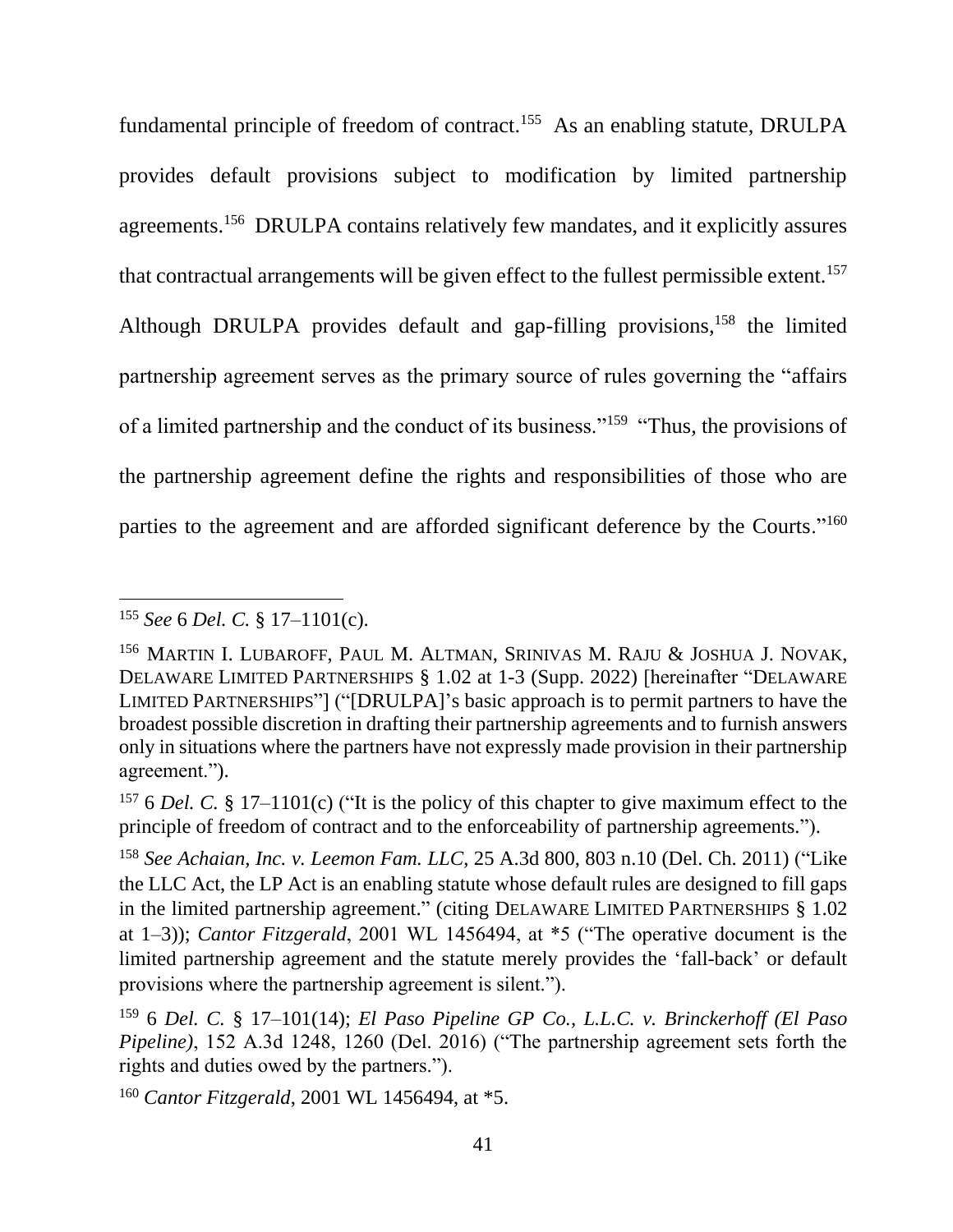Delaware's limited partnership law is "contractarian,"<sup>161</sup> and fundamentally regards and enforces the limited partnership agreement as a contract.<sup>162</sup> Our courts construe such agreements as any other contract, by effectuating the parties' intent based on the parties' words and the plain meaning of those words.<sup>163</sup>

At trial, the parties have the burden of proving their respective claims by a preponderance of the evidence.<sup>164</sup> "Proof by a preponderance of the evidence means proof that something is more likely than not."<sup>165</sup> This "means that certain evidence, when compared to the evidence opposed to it, has the more convincing force and makes you believe that something is more likely true than not. By implication, the

<sup>161</sup> *ESG Cap. P'rs II, LP v. Passport Special Opportunities Master Fund, LP*, 2015 WL 9060982, at \*9 (Del. Ch. Dec. 16, 2015).

<sup>162</sup> *Norton v. K-Sea Transp. P'rs L.P.*, 67 A.3d 354, 360 (Del. 2013).

<sup>163</sup> *Id.*; *see also Sonet v. Timber Co., L.P.*, 722 A.2d 319, 323 (Del. Ch. 1998) ("Once authorized by law, the decision to adopt and operate under a particular limited liability structure is the sort of fundamental business decision that courts routinely protect. As a general matter, courts should be, and are, reluctant to import jurisprudence from one area of the law—which is loaded with notions of efficiency and fairness that are well developed for that particular context—into a separate area of the law—where many procedural and substantive aspects present in other legal regimes are only optional defaults. Mindful of that caution, I decline to rely unnecessarily on this Court's traditional analyses involving fiduciary duties in the corporate context.").

<sup>164</sup> *Martin v. Med-Dev Corp.*, 2015 WL 6472597, at \*10 (Del. Ch. Oct. 27, 2015).

<sup>165</sup> *Id.* (internal quotation marks omitted) (quoting *Agilent Techs., Inc. v. Kirkland*, 2010 WL 610725, at \*13 (Del. Ch. Feb. 18, 2010)).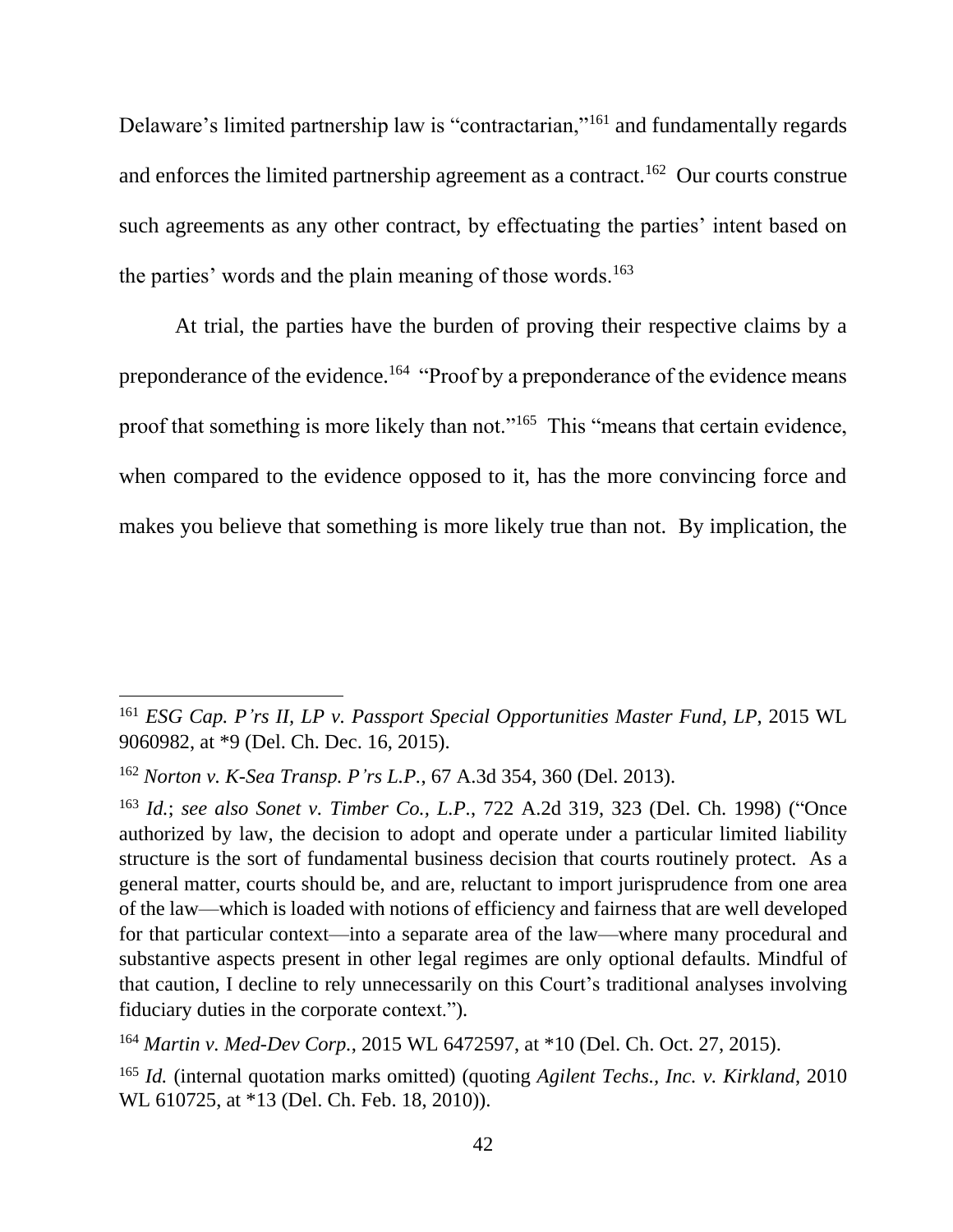preponderance of the evidence standard also means that if the evidence is in equipoise" the party carrying the burden will lose.<sup>166</sup>

DLE claims Fund GP breached its fiduciary and contractual duties by failing to stop, cure, rescind, or unwind the Disposition, which DLE contends was improper for a host of reasons.<sup>167</sup> This decision concludes that Fund GP did not have a fiduciary or contractual duty to sue either Property GP or the Designated Nonprofit regarding the ROFR exercise and Disposition, or to otherwise block the Disposition, regardless of the ROFR's propriety.

Second, DLE claims the Disposition occurred in violation of DLE's direct and indirect consent rights. DLE argues the Property LPA required Property GP to seek Property SLP's consent to the Disposition, and that in turn, the Fund LPA required DLE to join in Property SLP's consent. DLE claims Fund GP breached a Fund LPA contractual obligation to ensure Property GP's compliance with the Property LPA, as well as Fund GP's own obligations under the Fund LPA. I find DLE has failed to demonstrate Fund GP breached its contractual duties in this regard, to the extent it owed them at all. DLE did not have Cause to remove Fund GP as general partner for breach of contract.

<sup>166</sup> *Id.* (internal quotation marks and footnotes omitted) (quoting *Agilent Techs., Inc.*, 2010 WL 610725, at \*13, and then quoting *OptimisCorp v. Waite*, 2015 WL 5147038, at \*55 (Del. Ch. Aug. 26, 2015)).

<sup>167</sup> Countercl. ¶¶ 7, 10, 72, 74, 85, 101, 110; D.I. 184 at 30–31.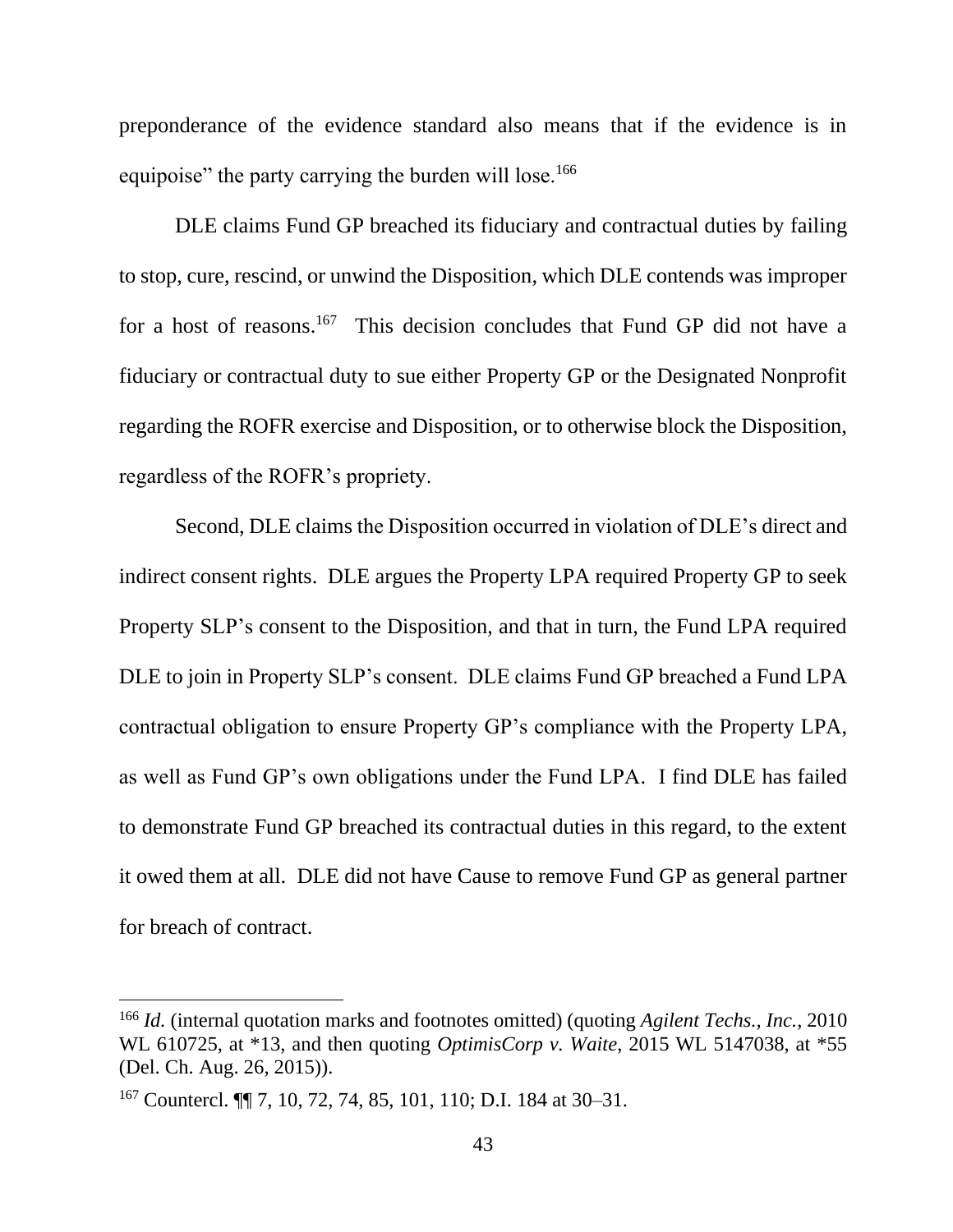In the absence of a breach, it follows that DLE did not have Cause to remove Fund GP as general partner. The Default Notice is invalid under the terms of the Fund LPA. Fund GP remains the Fund's general partner. Fund GP is also exculpated for all breaches that do not materially adversely affect the Fund. Because DLE tried and failed to remove Fund GP as general partner, Fund GP is contractually entitled to a penalty, damages, and fee shifting. My analysis follows.

### **A. DLE Failed To Either Make A Demand On Fund GP Or Plead Demand Futility.**

As an initial matter, DLE's derivative claims are dismissed for failure to comply with demand requirements. Before a limited partner brings a derivative action, the limited partner "must make a demand on the general partner[] of a limited partnership who have the authority to bring the action unless such a demand would be futile."<sup>168</sup> A limited partner seeking to pursue derivative claims on behalf of the partnership must "set forth with particularity the effort, if any, of the plaintiff to secure initiation of the action by a general partner or the reasons for not making the effort."<sup>169</sup>

<sup>168</sup> DELAWARE LIMITED PARTNERSHIPS § 10.03 at 10-20.

<sup>169</sup> *Fannin v. UMTH Land Dev., L.P.*, 2020 WL 4384230, at \*27 (Del. Ch. July 31, 2020) (internal quotation marks omitted) (quoting 6 *Del. C.* § 17–1003), *cert. denied*, 2020 WL 5198356 (Del. Ch. Aug. 28, 2020), *and appeal refused sub nom. Etter v. Fannin*, 238 A.3d 193 (Del. 2020); *see also* Ct. Ch. R. 23.1(a).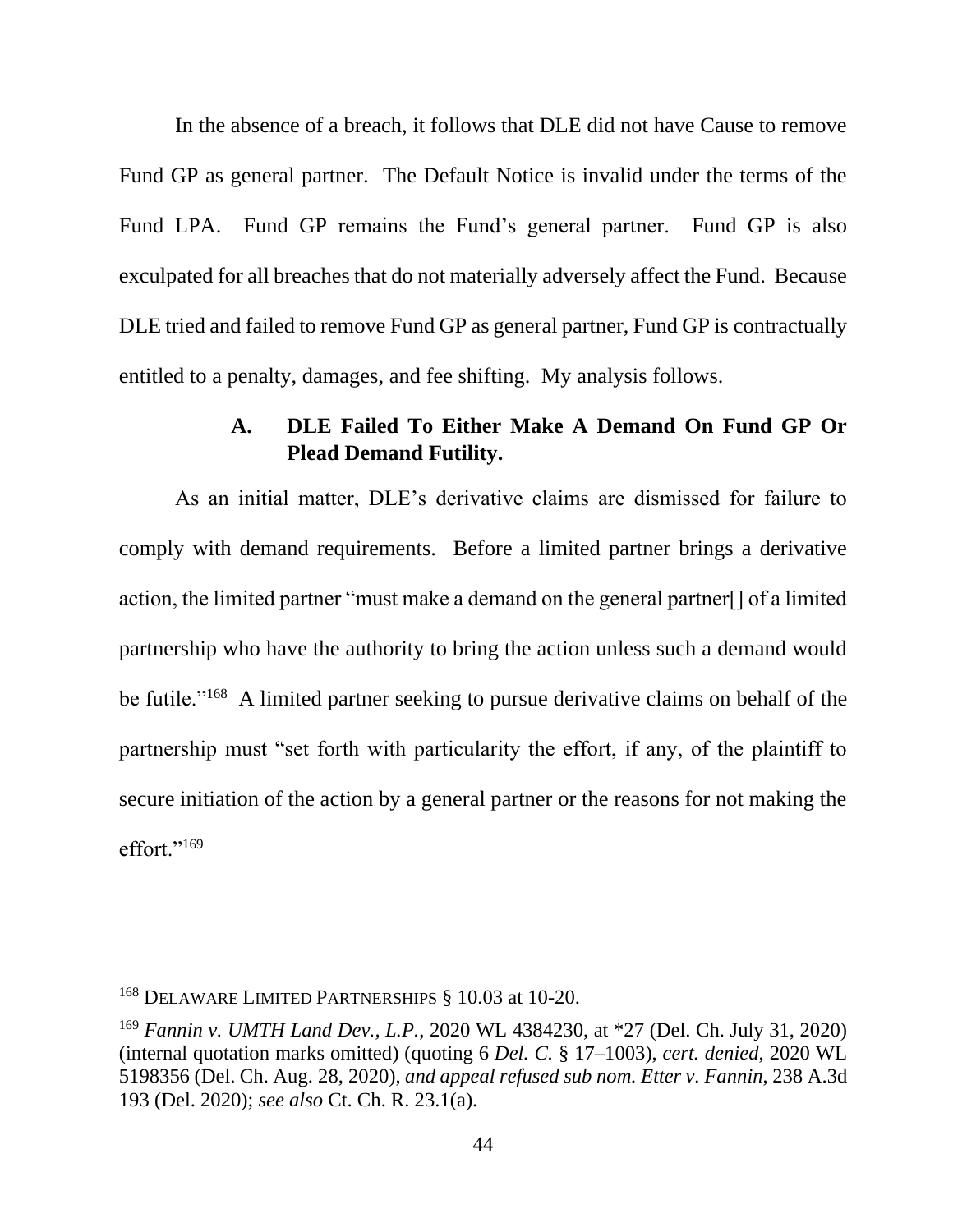DLE failed to do so. While DLE brought Counterclaim Counts I, II, and IV derivatively, the Counterclaim does not plead demand futility with particularity, and DLE did not make any demand arguments at trial. In the absence of such a showing, the derivative claims of Counterclaim Counts I, II, and IV are dismissed.

> **B. DLE Failed To Demonstrate Cause For Removal Under Fund LPA § 7.2A(ii) Because Fund GP Owed Only Enumerated Fiduciary Duties Limited By The Fund LPA And The Fund's Purpose, And Fund GP Did Not Breach Them.**

I turn to DLE's direct claims, and begin by considering whether DLE had Cause to remove Fund GP for breach of fiduciary duty. This analysis starts with a consideration of the scope of Fund GP's duties.

"Delaware's limited partnership jurisprudence begins with the basic premise that, unless limited by the partnership agreement, the general partner has the fiduciary duty to manage the partnership in its interest and in the interests of the limited partners."<sup>170</sup> Delaware law presumes general partners owe these fiduciary duties unless they are explicitly and unambiguously disclaimed.<sup>171</sup> And Delaware

<sup>170</sup> *Sonet*, 722 A.2d at 322 (emphasis omitted) (citing *Boxer v. Husky Oil Co.*, 429 A.2d 995, 997 (Del. Ch. 1981)).

<sup>171</sup> *Id.*; *see, e.g.*, *Miller v. Am. Real Est. P'rs, L.P.*, 2001 WL 1045643, at \*8 (Del. Ch. Sept. 6, 2001); *Morris v. Spectra Energy P'rs (DE) GP, LP*, 2018 WL 2095241, at \*6 (Del. Ch. May 7, 2018).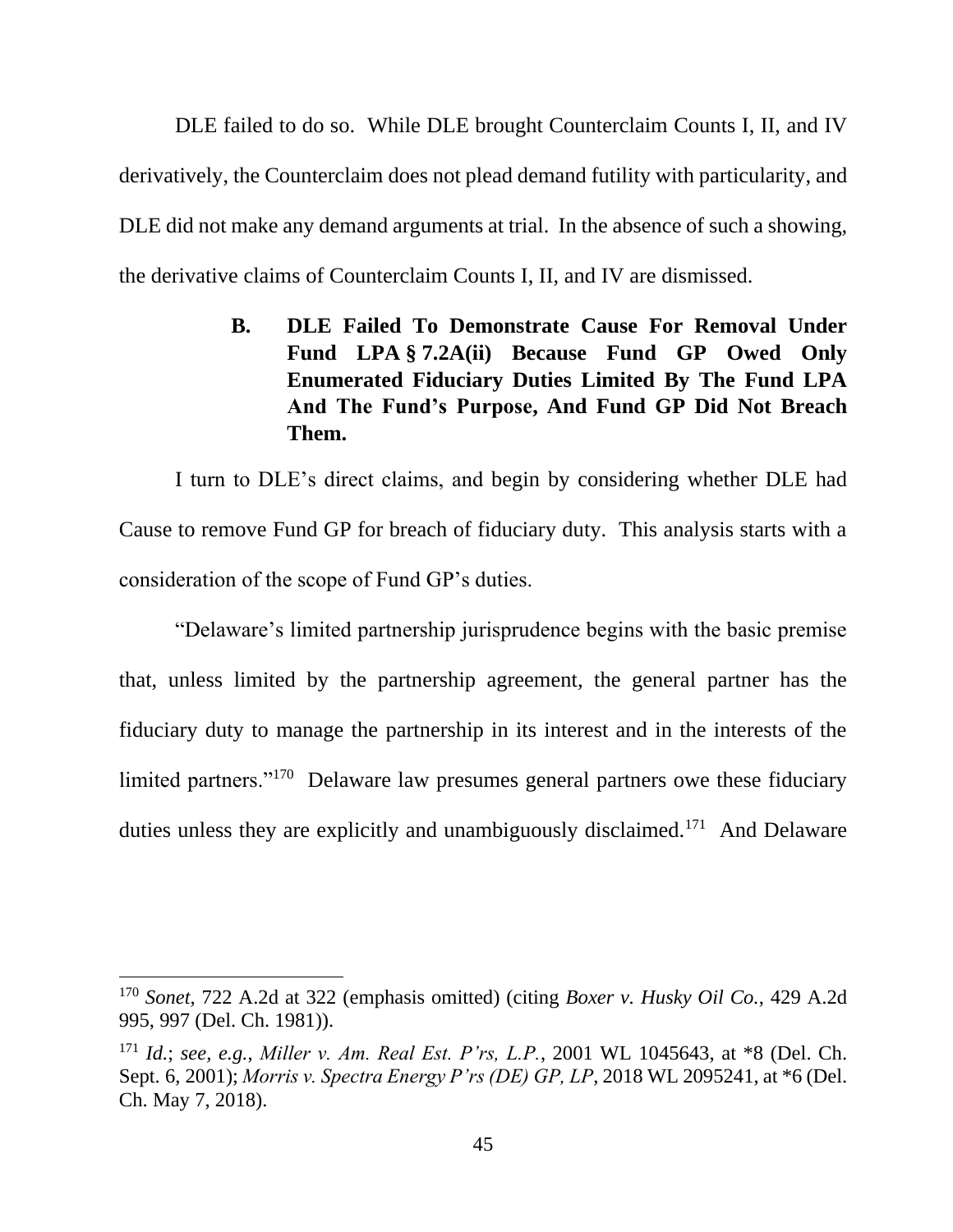courts presume general partners act on an informed basis and in the honest belief that they acted in the best interest of the partnership and the limited partners.<sup>172</sup>

The parties conducted this litigation as if Fund GP owed traditional, default, and unbounded fiduciary duties to the Fund and its limited partners. But as with every partnership, the general partner's duties are circumscribed by the partnership's purpose. And the Fund LPA expressly limits Fund GP's duties. Fund GP only owes a specific fiduciary duty, and is only empowered to act within the scope of the Fund's enumerated purpose.<sup>173</sup> Fund GP's decision not to sue over the Disposition falls outside the purpose of the Fund, Fund GP's authority, and the Fund LPA's expressly enumerated fiduciary duty. It is not, and cannot be, a breach of fiduciary duty.

### **1. Fund GP Cannot Owe A Fiduciary Duty To Act Inconsistently With The Fund's Purpose.**

A partnership is fundamentally a creature of agency: the limited partners appoint the general partner as their agent only for the purpose they all set for the partnership.<sup>174</sup> That appointment is also the source of the general partner's fiduciary

<sup>172</sup> *Zoren v. Genesis Energy, L.P.*, 836 A.2d 521, 528 (Del. Ch. 2003).

<sup>&</sup>lt;sup>173</sup> The Court's duty is to read the Fund LPA as a whole and give effect to the partners' intentions as set forth therein, regardless of how those parties interpret their contract at trial. *See Salamone v. Gorman*, 106 A.3d 354, 368–69 (Del. 2014); *E.I. du Pont de Nemours & Co., Inc. v. Shell Oil Co.*, 498 A.2d 1108, 1113 (Del. 1985). The Court is also bound to ensure this decision is consistent with Delaware's bedrock principles of agency law. *See D.R.E.* 202(a) ("Every court in this State must take judicial notice of the ... common law . . . of this State.").

<sup>174</sup> *See, e.g.*, DELAWARE LIMITED PARTNERSHIPS § 1.02 at 1-4 ("[DRULPA] gives partners virtually unfettered discretion to define contractually their business understanding, and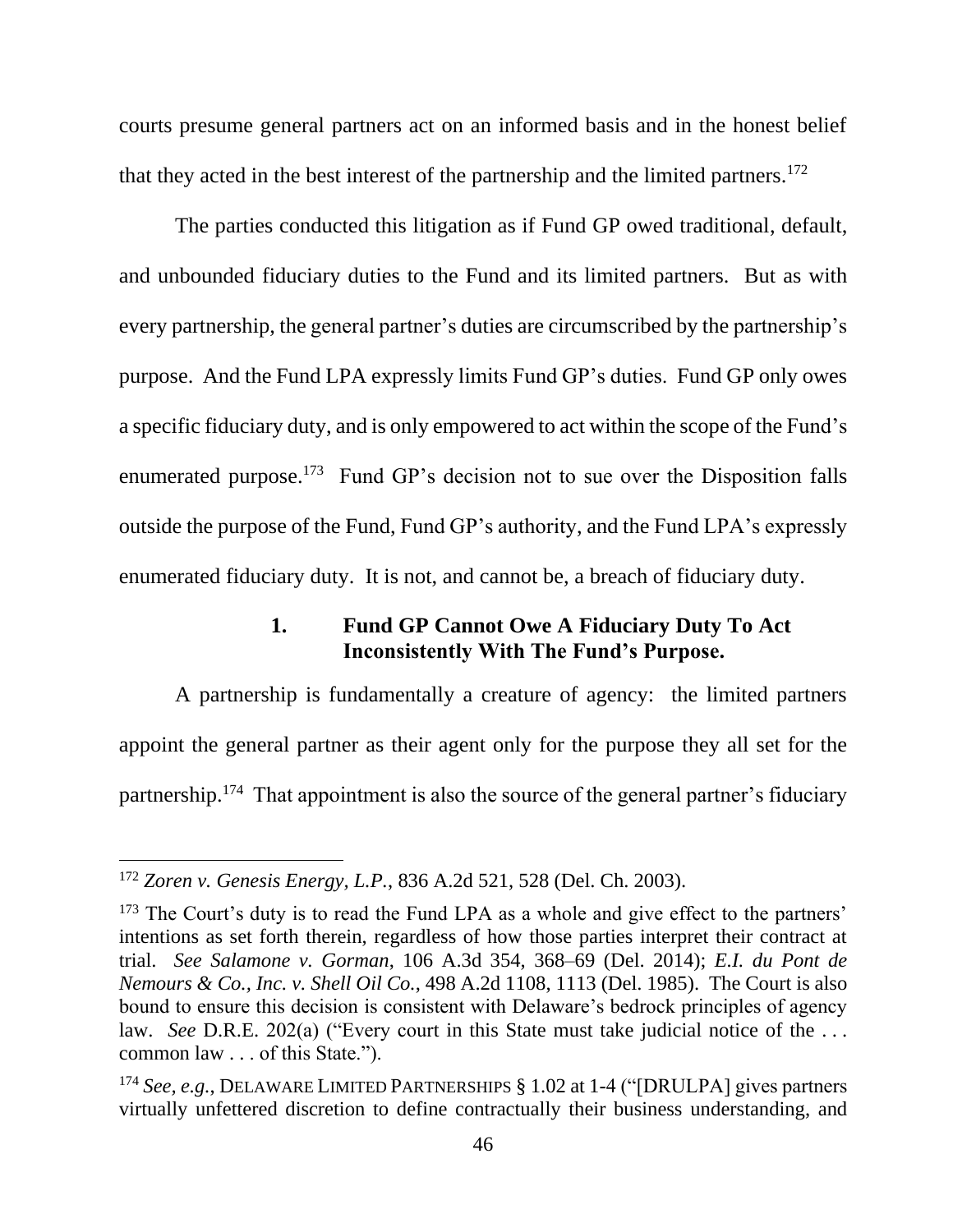duties: a general partner owes fiduciary duties to the partnership and the limited partners because it is their agent.<sup>175</sup> Because a limited partner links arms with a general partner for a specific purpose, the general partner only has the authority to act as the limited partner's agent in pursuit of that purpose, and so only owes the limited partner fiduciary duties to act in pursuit of that purpose. A limited partnership's purpose circumscribes the authority, and therefore the duties, of its general partner.

The Delaware Uniform Partnership Law makes plain that a partnership's purpose delineates a general partnership's grant of agency authority. It states that "[e]ach partner is an agent of the partnership for the purpose of its business, purposes or activities."<sup>176</sup> "[A] partner has authority to bind the partnership only with respect to acts the partner performs within the ordinary course of the partnership

then, provides assurance that their understanding will be enforced in accordance with the terms of their partnership agreement.").

<sup>175</sup> *In re El Paso Pipeline P'rs, L.P. Deriv. Litig.*, 132 A.3d 67, 83 n.5 (Del. Ch. 2015), *rev'd sub nom. on other grounds El Paso Pipeline GP*, 152 A.3d 1248; 6 *Del. C.* § 17– 403(a); 6 *Del. C.* § 15–301(1); *Sonet*, 722 A.2d at 322.

<sup>176</sup> 6 *Del. C.* § 15–301(1). So too for general partners: DRULPA Section 17–403(a) states "[e]xcept as provided in this chapter or in the partnership agreement, a general partner of a limited partnership has the rights and powers and is subject to the restrictions of a partner in a partnership that is governed by the Delaware Uniform Partnership Law." 6 *Del. C.* § 17–403(a); *Kan. RSA 15 Ltd. P'ship v. SBMS RSA, Inc.,* 1995 WL 106514, at \*2 (Del. Ch. Mar. 8, 1995) (stating that a limited partnership's "general partner's powers are the same as those of [] partners of a general partnership" (citing 6 *Del. C.* § 17–403)); *see also* Fund LPA § 6.2B ("The General Partner shall, except as otherwise provided in this Agreement or in [DRULPA], have all the rights and powers and be subject to all the restrictions of partners in a partnership without limited partners.").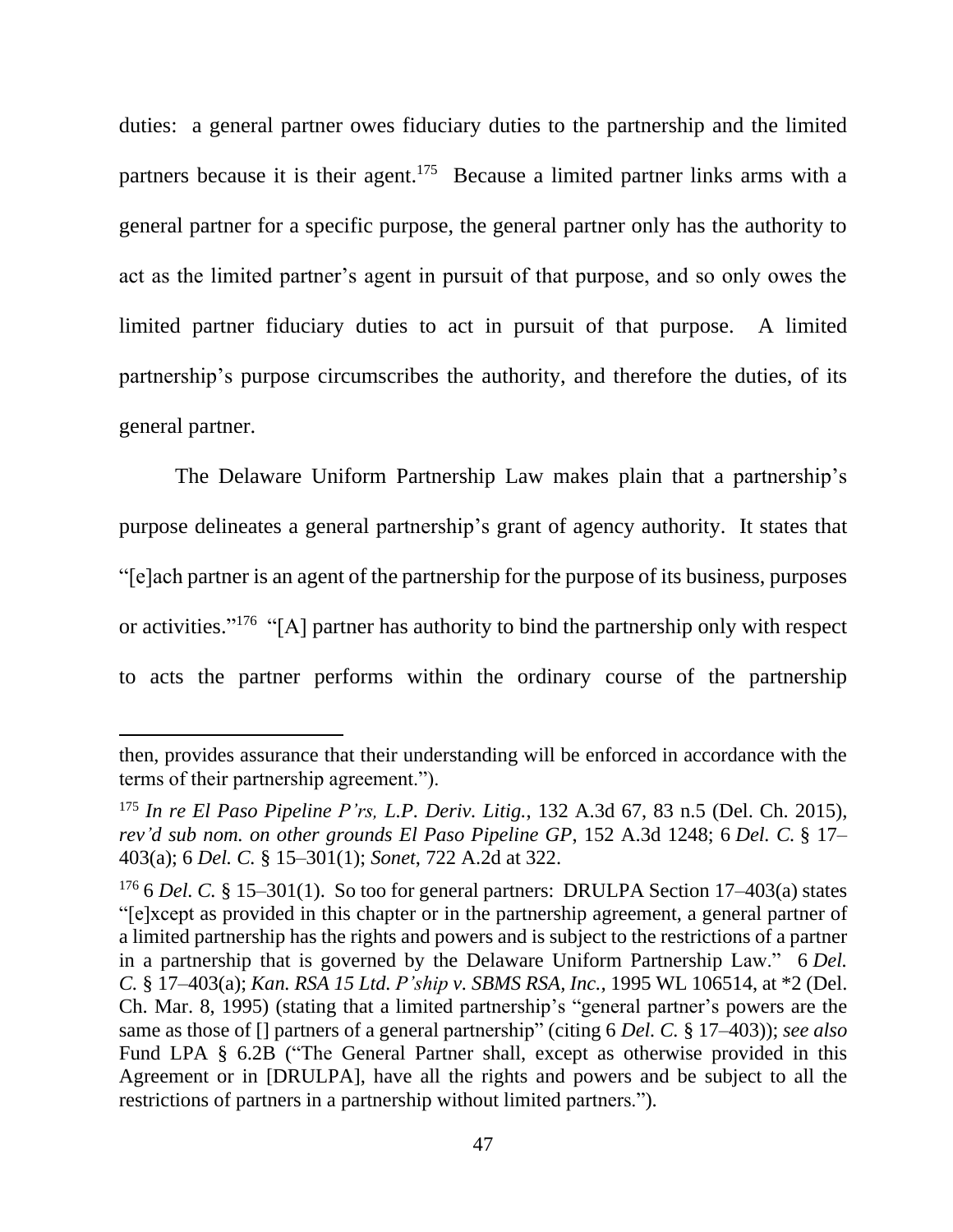business."<sup>177</sup> "[A]n act of a partner which is not apparently for the carrying on of the business of the partnership in the usual way does not bind the partnership unless authorized by the other partners."<sup>178</sup> Because "the general partner's powers are the same as those of [] partners of a general partnership . . . , the general partner may not bind the partnership to a transaction 'which is not apparently for the carrying on of the business of the partnership in the usual way  $\dots$   $\cdot$   $\cdot$   $\cdot$  For contractarian alternative entities, like limited partnerships, the *ultra vires* doctrine remains a meaningful limitation on agent authority.<sup>180</sup>

<sup>177</sup> *Rudnitsky v. Rudnitsky*, 2000 WL 1724234, at \*5 n.15 (Del. Ch. Nov. 14, 2000) (noting the Delaware Uniform Partnership Act, Delaware Revised Uniform Partnership Act, and hornbook law provide agency law is the bedrock of partnership authority and quoting 6 *Del. C.* § 15–301); *accord Miller v. Gilbert*, 1979 WL 2709, at \*8 (Del. Ch. May 11, 1979) ("[E]very partner is an agent for the business and the act of every partner for apparently carrying on in the usual way the business of the partnership binds the partnership. Conversely, acts which are not for apparently carrying on the business of the partnership do not bind it.").

<sup>178</sup> DELAWARE LIMITED PARTNERSHIPS § 4.16 at 4-35 (citing 6 *Del. C.* § 1509(b) (repealed by the 1999 Delaware Revised Uniform Partnership Act and reappearing in 6 *Del. C.* § 15– 301(2))); *accord* 6 *Del. C.* § 15–301(2) ("An act of a partner which is not apparently for carrying on in the ordinary course the partnership's business, purposes or activities or business, purposes or activities of the kind carried on by the partnership binds the partnership only if the act was authorized by the other partners.").

<sup>179</sup> *Kan. RSA 15,* 1995 WL 106514, at \*2 (emphasis omitted) (citing 6 *Del. C.* § 17–403 and quoting 6 *Del. C.* § 1509(b) (repealed by the 1999 Delaware Revised Uniform Partnership Act and reappearing in 6 *Del. C.* § 15–301(2)))).

<sup>180</sup> *See, e.g.*, *Symbiont.io, Inc. v. Ipreo Hldgs., LLC*, 2021 WL 3575709, at \*43 & n.25 (Del. Ch. Aug. 13, 2021) (collecting cases).

For corporations, "the *ultra vires* doctrine is largely a relic of the past because the DGCL retains only three limitations on corporate capacity or power." *Sciabacucchi v. Salzberg*, 2018 WL 6719718, at \*19 n.119 (Del. Ch. Dec. 19, 2018), *rev'd on other*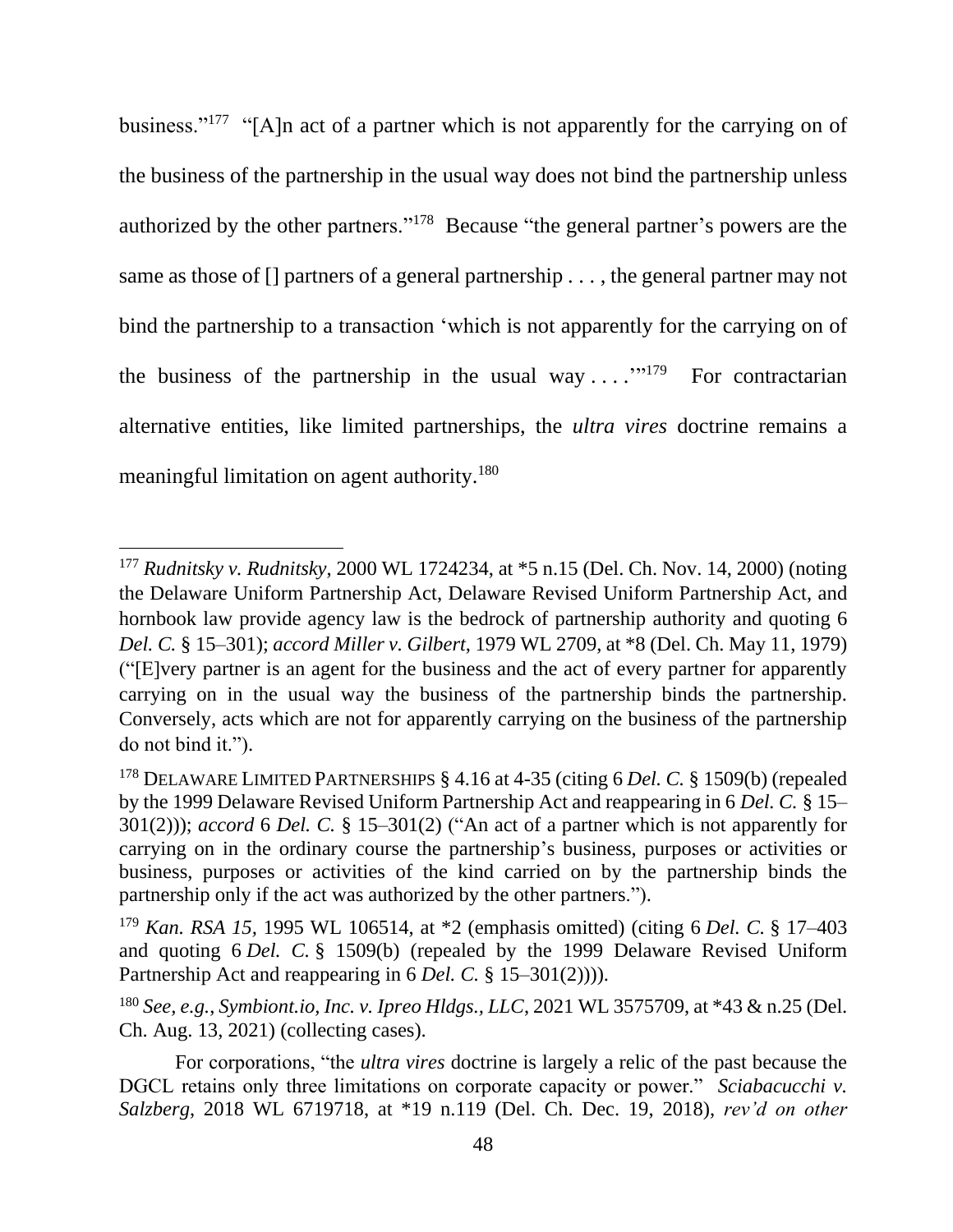*grounds*, 227 A.3d 102 (Del. 2020); 8 *Del. C.* § 124 ("No act of a corporation and no conveyance or transfer of real or personal property to or by a corporation shall be invalid by reason of the fact that the corporation was without capacity or power to do such act . . . , but such lack of capacity or power may be asserted: [in three enumerated instances]."); *Se. Pa. Transp. Auth. v. Volgenau*, 2012 WL 4038509, at \*2 (Del. Ch. Aug. 31, 2012) ("Section 124[] focus[es] on the validity of corporate acts . . . to prevent both corporations and those contracting with them from avoiding contracts that could be classified as outside the scope of the corporation's authorized powers. . . . Section 124 does not bar all challenges to the acts it covers. It merely provides that certain acts may not be set aside because they are *ultra vires.* A corporation's act, through its directors, may be deemed valid and effective, but the act may nevertheless constitute a breach of fiduciary duty." (alterations and internal quotation marks omitted) (quoting David A. Drexler et al., *Delaware Corporation Law and Practice*, § 11.05 (2011)), *aff'd*, 91 A.3d 562 (Del. 2014); *Carsanaro v. Bloodhound Techs., Inc.*, 65 A.3d 618, 648–54 (Del. Ch. 2013) (discussing the largely outdated concept of "capacity or power" and its relationship to the *ultra vires* doctrine within the context of Section 124), *abrogated on other grounds by El Paso Pipeline GP*, 152 A.3d at 1264 n.83.

Thus, where alternative entity fiduciaries can be restrained to pursue only a governing purpose, corporate fiduciaries draw freedom to pursue the corporation's longterm purpose from the business judgment rule. *Compare Cincinnati Bell Cellular Sys. Co. v. Ameritech Mobile Phone Serv. of Cincinnati, Inc.*, 1996 WL 506906, at \*13 (Del. Ch. Sept. 3, 1996) (holding the general partner's "responsibility is to manage the Partnership in accordance with its purpose" and the general partner "is under no fiduciary obligation to abandon that purpose"), *with, e.g.*, *Paramount Commc'ns, Inc. v. Time Inc.*, 571 A.2d 1140, 1153 (Del. 1989) ("Indeed, in our view, precepts underlying the business judgment rule militate against a court's engaging in the process of attempting to appraise and evaluate the relative merits of a long-term versus a short-term investment goal for shareholders."), *and id.* at 1154 ("Directors are not obliged to abandon a deliberately conceived corporate plan for a short-term shareholder profit unless there is clearly no basis to sustain the corporate strategy."), *and Air Prod. & Chems., Inc. v. Airgas, Inc.*, 16 A.3d 48, 124–25 (Del. Ch. 2011) ("This course of action has been clearly recognized under Delaware law: 'directors, when acting deliberately, in an informed way, and in the good faith pursuit of corporate interests, may follow a course designed to achieve long-term value even at the cost of immediate value maximization.'" (quoting *Paramount Commc'ns, Inc. v. Time Inc.*, 1989 WL 79880, at \*19 (Del. Ch. July 14, 1989))). "A corporation nevertheless retains the ability to impose limitations on (and create uncertainty about) its capacity or power by including provisions in its charter that forbid it from entering into particular lines of business or engaging in particular acts." *Sciabacucchi*, 2018 WL 6719718, at \*19 n.119.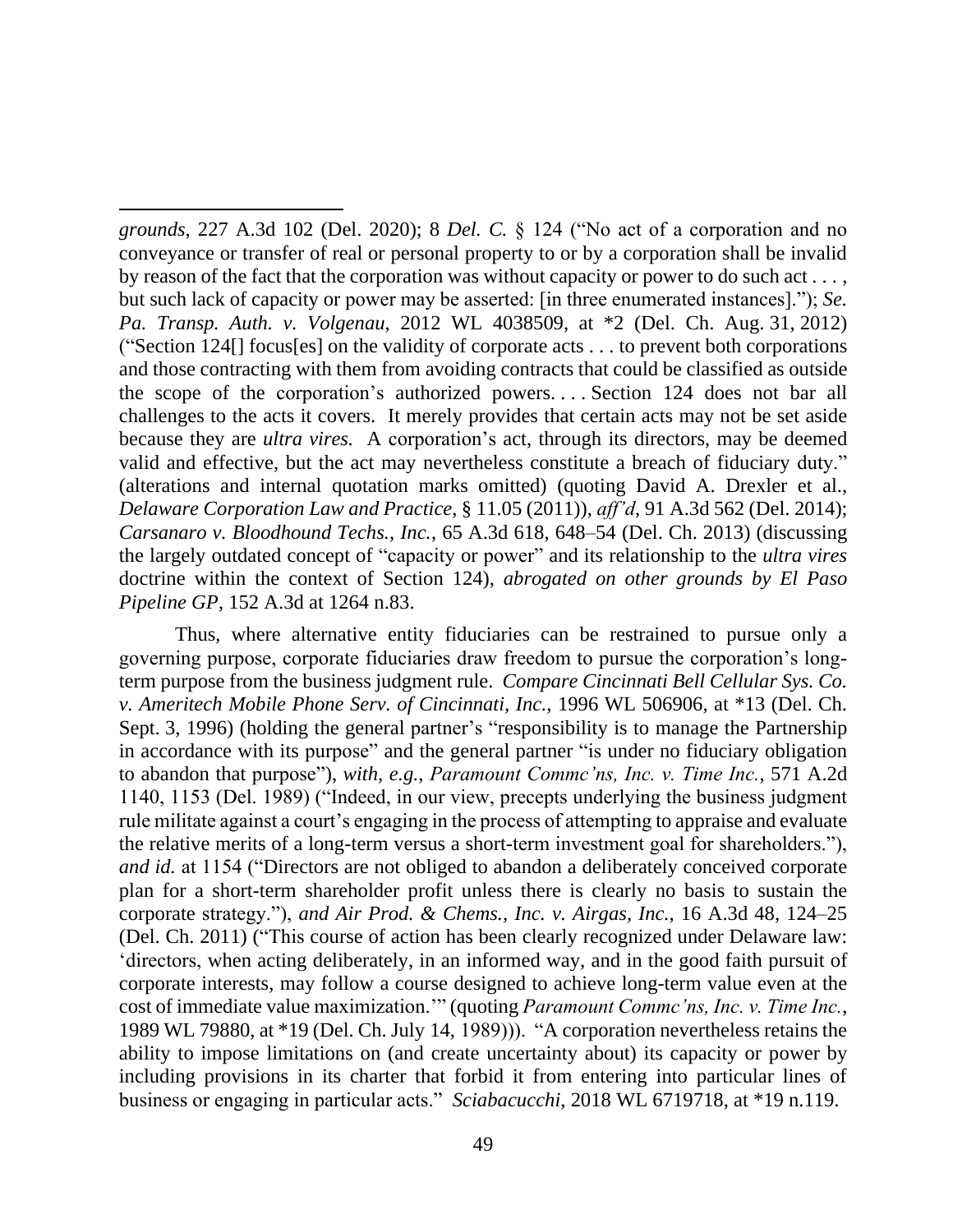Because partnerships are creatures of contract, the partnership agreement's purpose clause can offer particularized boundaries on the general partner's authority.<sup>181</sup> "A Delaware limited partnership is permitted to carry on any lawful business, purpose or activity, whether or not for profit."<sup>182</sup> But a partnership agreement "[t]ypically . . . has a description of the purposes of the limited partnership, the powers of the limited partnership and the restrictions on particular limited partnership activity."<sup>183</sup> The partnership agreement may also specifically enumerate the rights, powers, and restrictions of the general partner.<sup>184</sup> "Thus, in determining if a particular Delaware limited partnership has the partnership power to engage in a particular business activity, . . . an analysis must be made of the partnership agreement of such limited partnership.<sup>185</sup> "A purpose clause that places limits on what an entity can do deprives the entity of the authority to engage in activities that otherwise would be permissible under default principles of law."<sup>186</sup>

<sup>181</sup> *See Cincinnati Bell*, 1996 WL 506906, at \*13.

<sup>182</sup> DELAWARE LIMITED PARTNERSHIPS § 3.11 at 3-33.

<sup>183</sup> *Id.* at 3-34.

<sup>184</sup> *Id.* § 4.16 at 4-36 (citing *Kan. RSA 15.,* 1995 WL 106514); 6 *Del. C.* § 15–301(2).

<sup>185</sup> DELAWARE LIMITED PARTNERSHIPS § 3.11 at 3-34; *see also U.S. W., Inc. v. Time Warner Inc.*, 1996 WL 307445, at \*9 (Del. Ch. June 6, 1996) (stating the Court's "ultimate guide" in determining the scope of a party's rights and obligations "is to attempt to fulfill, to the extent possible, the reasonable shared expectations of the parties at the time they contracted").

<sup>186</sup> *Symbiont.io*, 2021 WL 3575709, at \*43 ("A limited purpose clause can result in a court holding that the action was invalid."); *CompoSecure, L.L.C. v. CardUX, LLC*, 206 A.3d 807, 816–17 (Del. 2018) (holding that when an operating agreement contains plain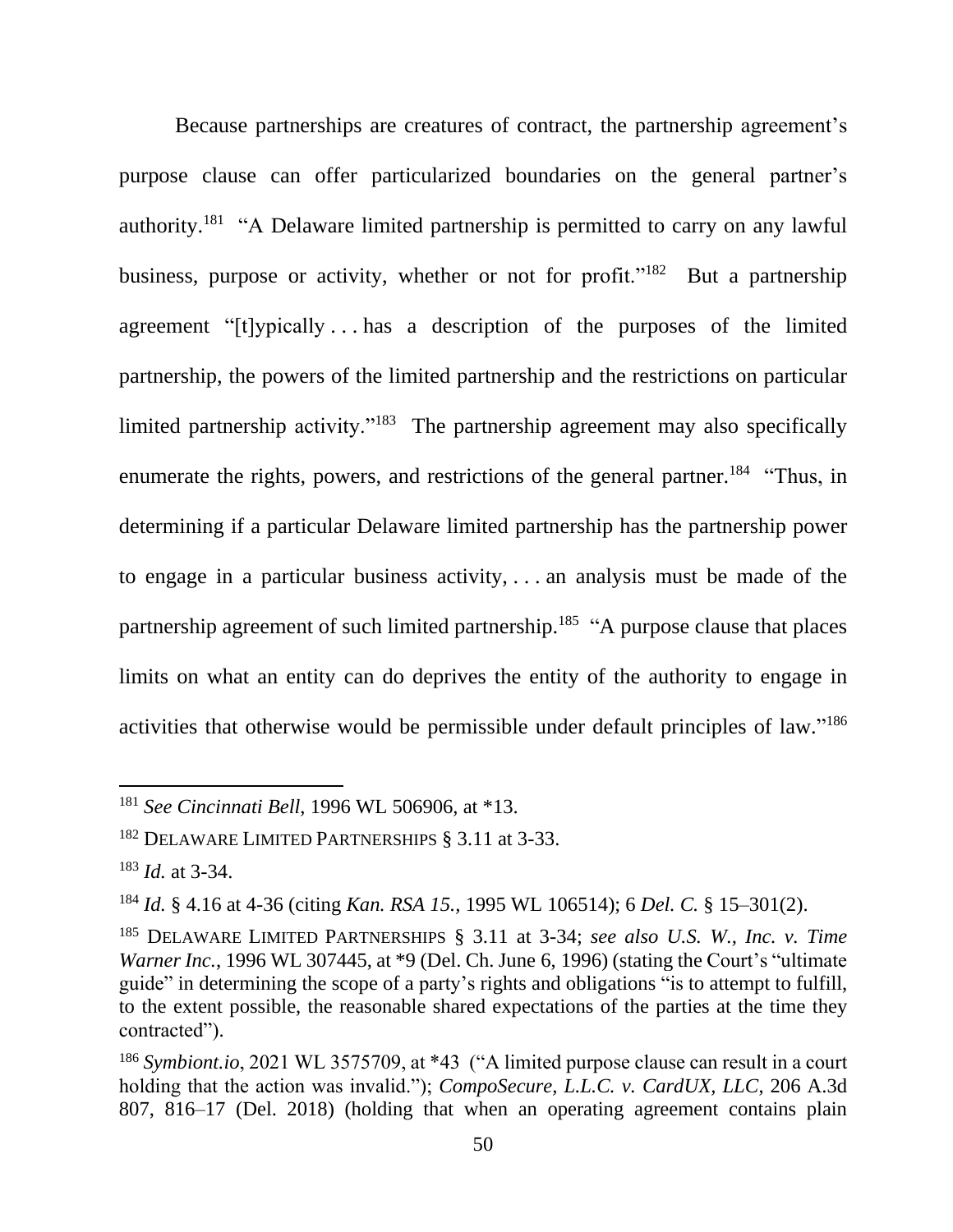"The stated purpose of the limited partnership is significant because if the proposed transaction is itself within the purpose of the partnership th[e]n, of course, the general partner may lawfully authorize and effectuate the transaction."<sup>187</sup>

The purpose clause is not the only available evidence of the partnership's purpose. In addition, "the Court may consider the partnership's stated purposes, the precedent set by the partnership's prior 'custom or course of dealing' and 'the general custom' of analogous partnerships."<sup>188</sup> "A sensible interpretation of precedent is that the purpose clause is of primary importance, but other evidence of purpose may be helpful as long as the Court is not asked to engage in speculation."<sup>189</sup>

This Court's jurisprudence offers a few examples of invalidating acts because they were inconsistent with the partnership's usual business. "[I]n a case where the stated purpose of a partnership was to own and operate a building, a contract to compensate a third party for services in finding investors for a partnership, was not

<sup>189</sup> *Meyer Nat. Foods LLC v. Duff*, 2015 WL 3746283, at \*4 (Del. Ch. June 4, 2015).

language indicating that an act is "'void and of no force or effect whatsoever'—its application would trump the common law rule" and render equitable defenses inapplicable); 6 *Del. C.* § 17–106(b) ("A limited partnership shall possess and may exercise all the powers and privileges granted by this chapter or by any other law or by its partnership agreement, together with any powers incidental thereto, including such powers and privileges as are necessary or convenient to the conduct, promotion or attainment of the business, purposes or activities of the limited partnership.").

<sup>187</sup> *Kan. RSA 15,* 1995 WL 106514, at \*2.

<sup>188</sup> *Rudnitsky*, 2000 WL 1724234, at \*6 (citing 59A Am Jur.2d, Partnership § 264 (1987), and *Abt v. Harmony Mill Ltd. P'ship,* 1992 WL 380615, at \*3 (Del. Ch. Dec. 18, 1992)).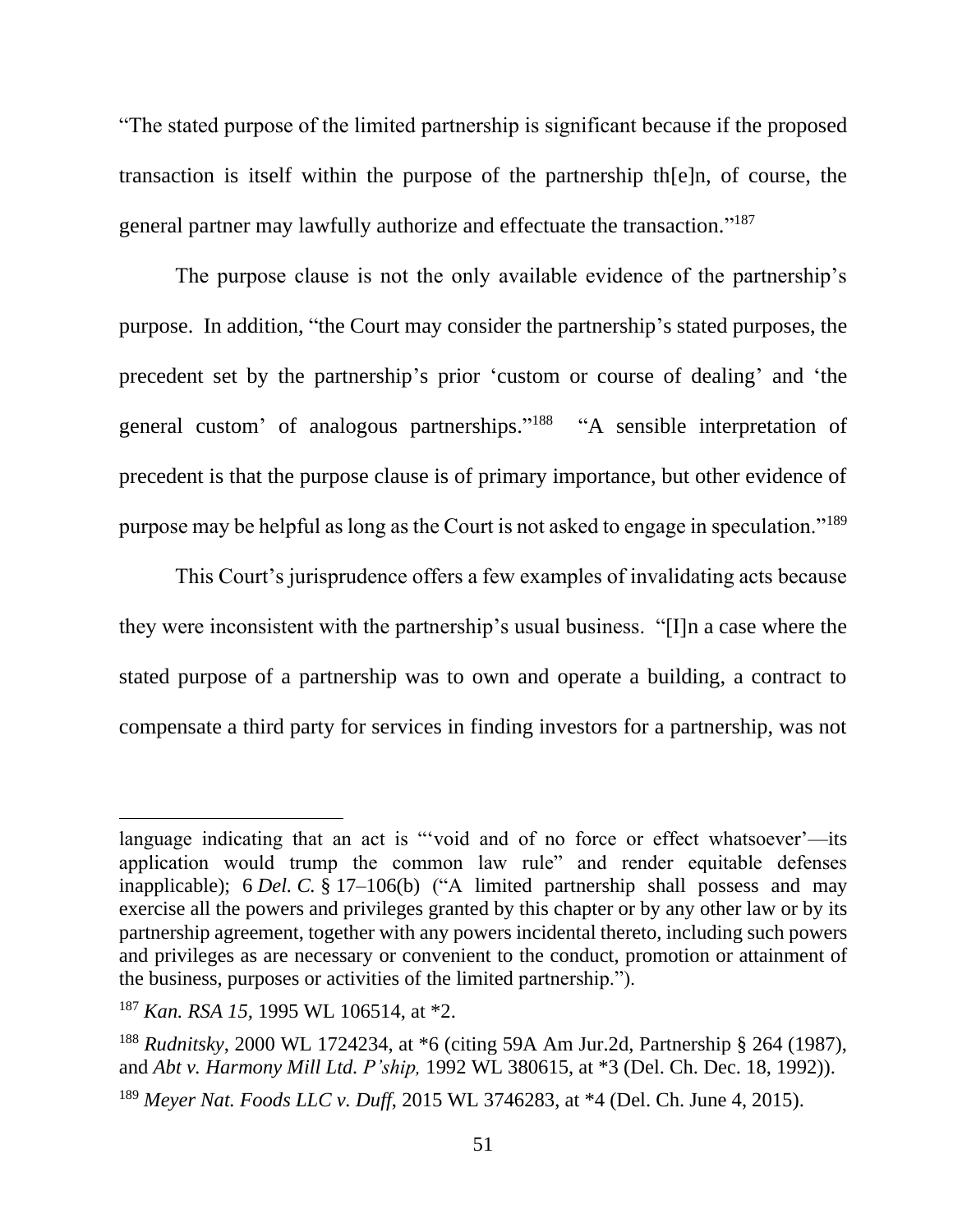'carrying on the business of the partnership' within the meaning of 6 *Del. C.* § 1509(b)." 190 In another example, where the partnership's purpose was to own and operate a building, mortgaging that building to procure funds for unrelated purposes did not fall within the ordinary course of the partnership's business, and therefore was invalid.<sup>191</sup> And even actions that the partnership agreement facially contemplates the general partner can pursue are not feasible if they conflict with the partnership's purpose.<sup>192</sup>

The partnership's purpose limits the general partner's authority and therefore circumscribes its fiduciary duties. "An agent has a duty to take action only within the scope of the agent's actual authority."<sup>193</sup> Because a general partner only has the authority to act in furtherance of the partnership's purpose, it cannot owe a duty

<sup>190</sup> *Rudnitsky*, 2000 WL 1724234, at \*6 (citing *Abt,* 1992 WL 380615, at \*3). As explained, 6 *Del. C.* § 1509(b) was repealed by the 1999 Delaware Revised Uniform Partnership Act and reappears in 6 *Del. C.* § 15–301(2).

<sup>191</sup> *Rudnitsky*, 2000 WL 1724234, at \*6.

<sup>192</sup> *Schwartzberg v. CRITEF Assocs. Ltd. P'ship*, 685 A.2d 365, 366, 375–77 (Del. Ch. 1996) (precluding a general partner from exercising information rights in the partnership agreement where access was sought "to facilitate his attempt to replace the Partnership in its sole activity," which purpose was "fundamentally and importantly in conflict with the interests of the Partnerships and is an improper purpose from the point of view of the Partnerships"); *cf. Nero v. Littleton*, 1998 WL 229526, at \*4 (Del. Ch. Apr. 30, 1998) (declining to dismiss petitioner's claim that "Respondent breached the fiduciary duties he owed to her by expending partnership assets for purposes unrelated to the Partnership's business").

<sup>193</sup> Restatement (Third) Of Agency § 8.09(1) (Am. L. Inst. 2006); *see also id.* § 2.02 cmt. e ("An agent's actual authority encompasses acts necessary to accomplish the end the principal has directed that the agent achieve."); *id.* § 2.02 cmt. c, illus. 22 (circumscribing the agent's duties within the principal's known "long-term business plan").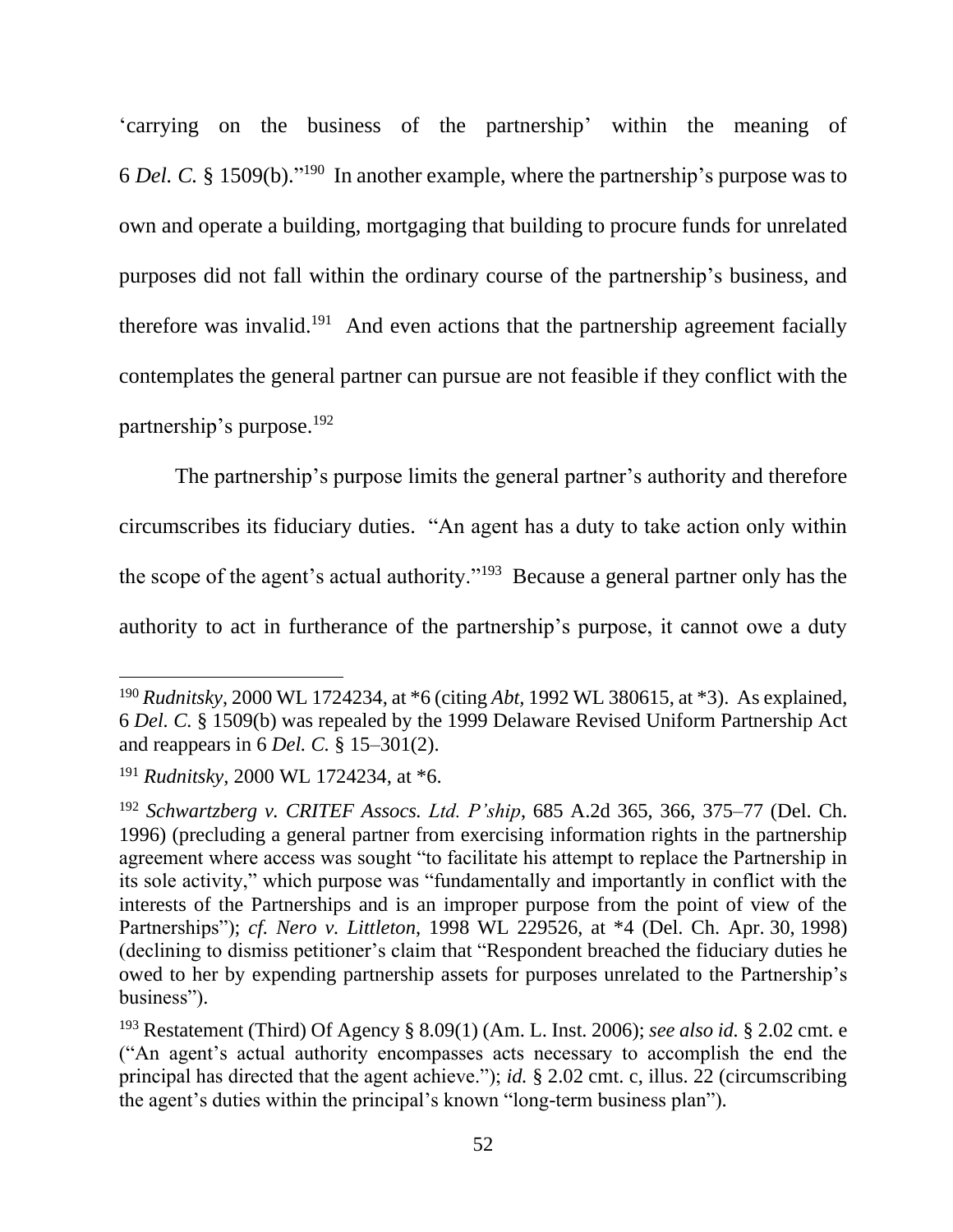inconsistent with that purpose. 194 Where a partnership agreement sets forth a specific purpose for the partnership, and grants the general partner powers in furtherance of that purpose, the general partner has no authority to take an act contrary to that purpose, and so failure to take that act cannot be a breach of fiduciary duty. $195$ 

This Court has held that because a partnership's purpose limits a general partner's fiduciary duties, a failure to take an *ultra vires* act cannot be a breach of fiduciary duty. In *Cincinnati Bell Cellular Systems Co. v. Ameritech Mobile Phone Services of Cincinnati, Inc*, plaintiff and limited partner Cincinnati Bell Cellular Systems sued defendant and general partner Ameritech Mobile Phone Services of Cincinnati alleging the general partner committed gross negligence and breached its fiduciary duties by failing to sell the partnership.<sup>196</sup> The limited partner argued,

<sup>&</sup>lt;sup>194</sup> *Id.*  $\&$  8.09(1) ("An agent has a duty to take action only within the scope of the agent's actual authority."); *id.* § 2.02(1) ("An agent has actual authority to take action designated or implied in the principal's manifestations to the agent and acts necessary or incidental to achieving the principal's objectives, as the agent reasonably understands the principal's manifestations and objectives when the agent determines how to act."); *see also Feeley v. NHAOCG, LLC*, 62 A.3d 649, 662 (Del. Ch. 2012) ("For Section 17–1101(d) to say that fiduciary duties can be restricted or eliminated '[t]o the extent that . . . a partner or other person' owes fiduciary duties acknowledges these situationally specific possibilities and recognizes that epistemological questions about the extent to which a partner or other person owes duties will be answered by the role being played, the relationship to the entity, and the facts of the case.").

<sup>195</sup> *Cincinnati Bell*, 1996 WL 506906, at \*13.

 $196$  *Id.* at  $*1$ .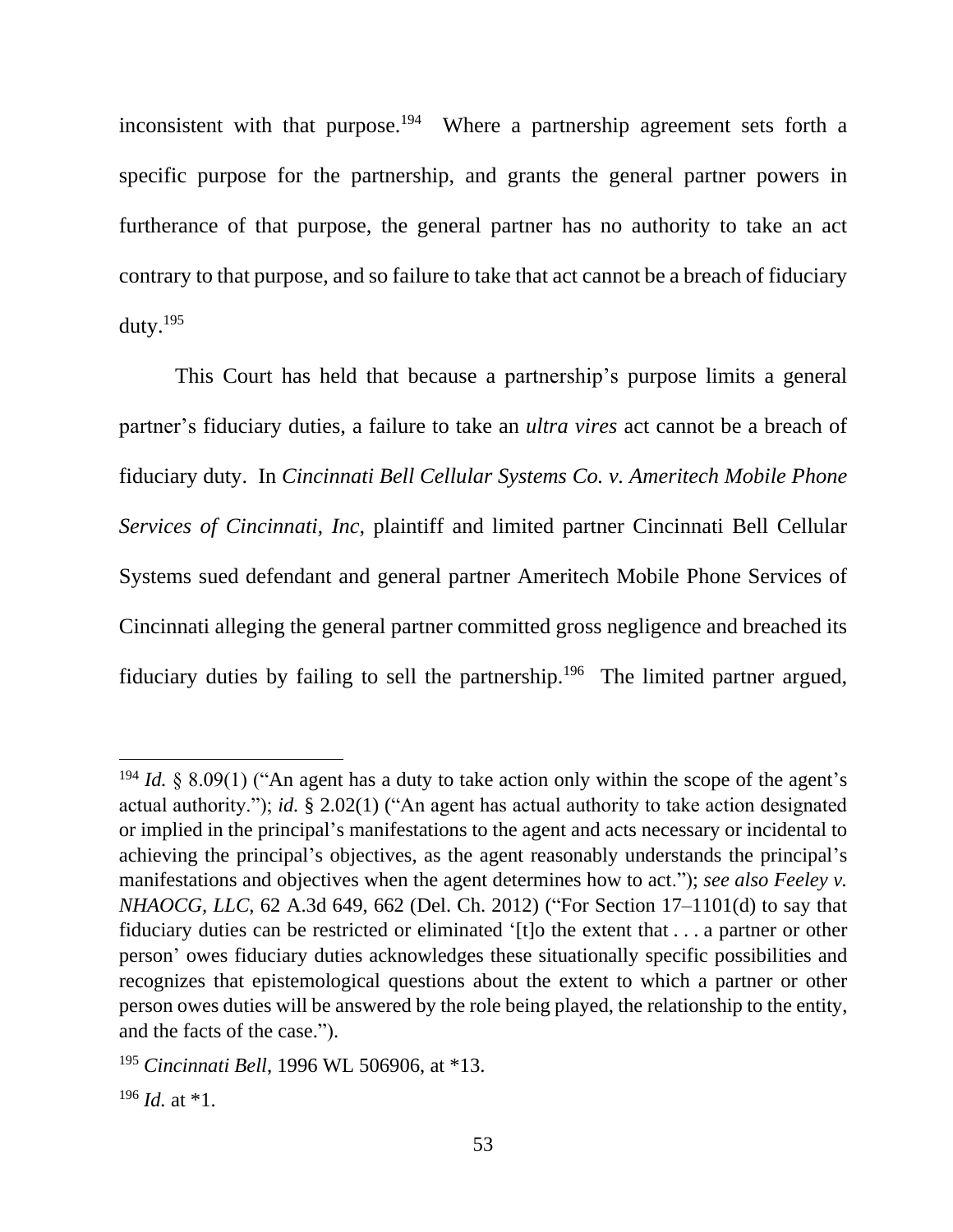among other things: (1) the purpose of the partnership was to "generate economic returns"; (2) the general partner owed a duty to sell the partnership to fulfill the partnership's purpose; and (3) the general partner breached that purported duty by failing to sell and not fulfilling the purported purpose.<sup>197</sup>

Then-Vice Chancellor Chandler rejected those arguments.<sup>198</sup> The parties' limited partnership agreement stated the partnership's purpose was "to fund, establish and provide Cellular Service" in the specified geographic area; the purpose was not to generate economic returns.<sup>199</sup> "The general partner is given broad powers in furtherance of this purpose—to market, sell and maintain cellular services in the limited geographic area for which the Partnership is licensed. In a fundamental sense, selling the Partnership's business would be contrary to the Partnership's stated purpose."<sup>200</sup> Under the partnership agreement, the general partner had no right or authority to sell the partnership's assets with anything less than unanimous consent.<sup>201</sup> The Court held:

- <sup>199</sup> *Id.* at \*5.
- $200$  *Id.* at \*10.
- <sup>201</sup> *Id.* at \*10–11.

 $197$  *Id.* at  $*5$ ,  $*9$ .

<sup>198</sup> *Id.* at \*7, \*9–13.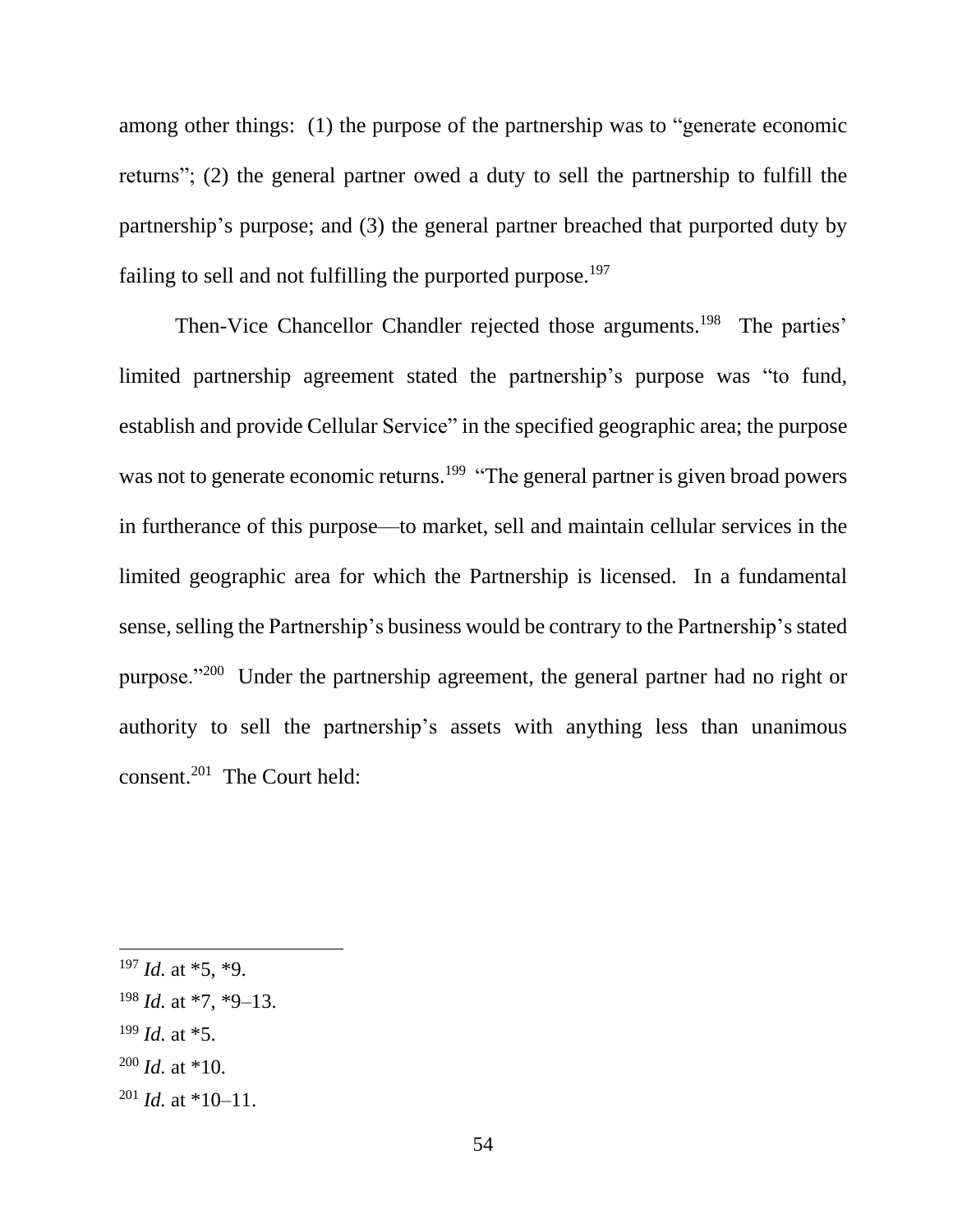Unless it is not reasonably practicable to carry on the business in conformity with its purpose or unless all the partners agreed to a dissolution of the business, [the general partner] is under a duty to carry out the Partnership's purpose as expressed in the Partnership Agreement. If a partner does not share [the general partner]'s vision of the Partnership's viability in the cellular market, that partner retains the right under the Partnership Agreement to cash out its interest in the Partnership or to withdraw from the Partnership.<sup>202</sup>

The Court concluded the general partner's "responsibility is to manage the Partnership in accordance with its purpose," and so the general partner did not have a "fiduciary obligation to abandon that purpose and sell the business because one limited partner—Cincinnati Bell—believes it would be in its own strategic business interest to do so."<sup>203</sup>

Here, the Fund was formed as a limited partnership.<sup>204</sup> The Fund LPA specifies the Fund's purpose:

<sup>202</sup> *Id.* at \*13.

<sup>203</sup> *Id.*

 $204$  PTO  $\P$  2; Fund LPA at 2, Recitals.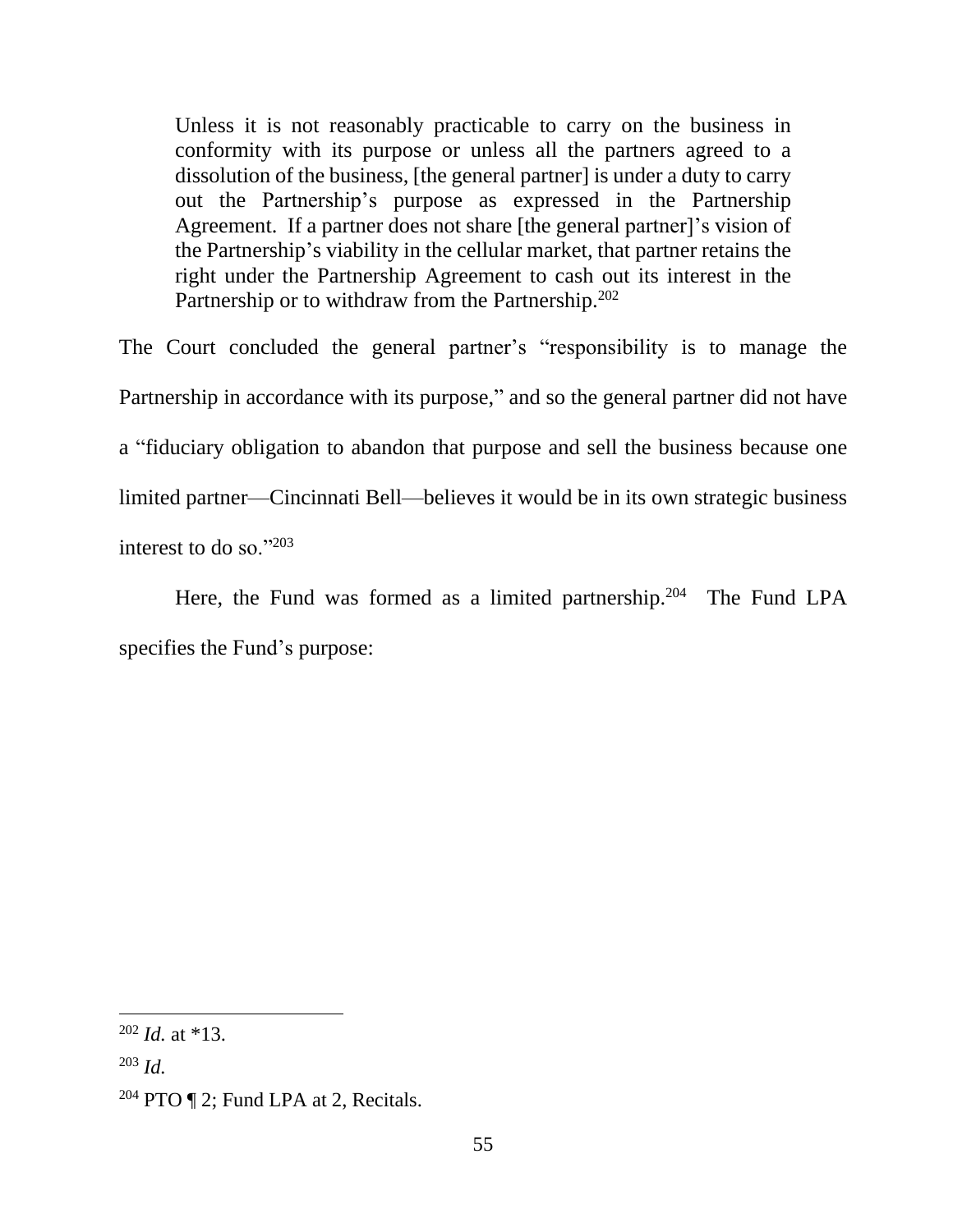The purpose and character of the business of the Fund is to offer and sell Units and to acquire, hold, sell, dispose of and otherwise deal (directly or indirectly through an Intermediate Entity) with Property Partnership Interests in Approved Property Partnerships, including all activities necessary or incidental to the foregoing.<sup>205</sup>

"'Unit' means a limited partner interest in the Fund representing a Capital Contribution of \$1 million."<sup>206</sup> "Property Partnership Interests" are limited partner or member interests of the Fund in Property Partnerships, which in turn are "each formed to own a Property."<sup>207</sup> "Property' means an affordable housing property constructed, rehabilitated or acquired or to be constructed, rehabilitated or acquired by a Property Partnership, which property is or is planned to be eligible for Tax Credits."<sup>208</sup> And "Tax Credits" are Section 42 tax credits.<sup>209</sup> Applying these nested definitions, the Fund's purpose is to sell stakes in, and hold interests in, partnerships that in turn hold affordable housing properties that are or are planned to be eligible for Section 42 tax credits. $210$ 

<sup>205</sup> Fund LPA § 2.3; *see also* Fund LPA § 6.3A(xxvi) ("Without the Consent of the Investor Limited Partners, but subject to Section 6.3.B hereof, [Fund GP] shall not: . . . (xxvi) change the Fund's purpose from those set forth in Section 2.3 hereof[.]"); First Amendment at HUDSON00018167.

<sup>206</sup> Fund LPA at Art. I.

<sup>207</sup> *Id.*

<sup>208</sup> *Id.*

<sup>209</sup> *Id.*

<sup>&</sup>lt;sup>210</sup> DLE points to the Property Partnership's purpose as evidence it is entitled to "long-term" appreciation." *E.g.*, Post-Trial Tr. 101–02; Property LPA § 3.01 ("The [Property] Partnership has been organized exclusively to acquire the Land and to develop, finance, construct, own, maintain, operate and sell or otherwise dispose of the [Property], in order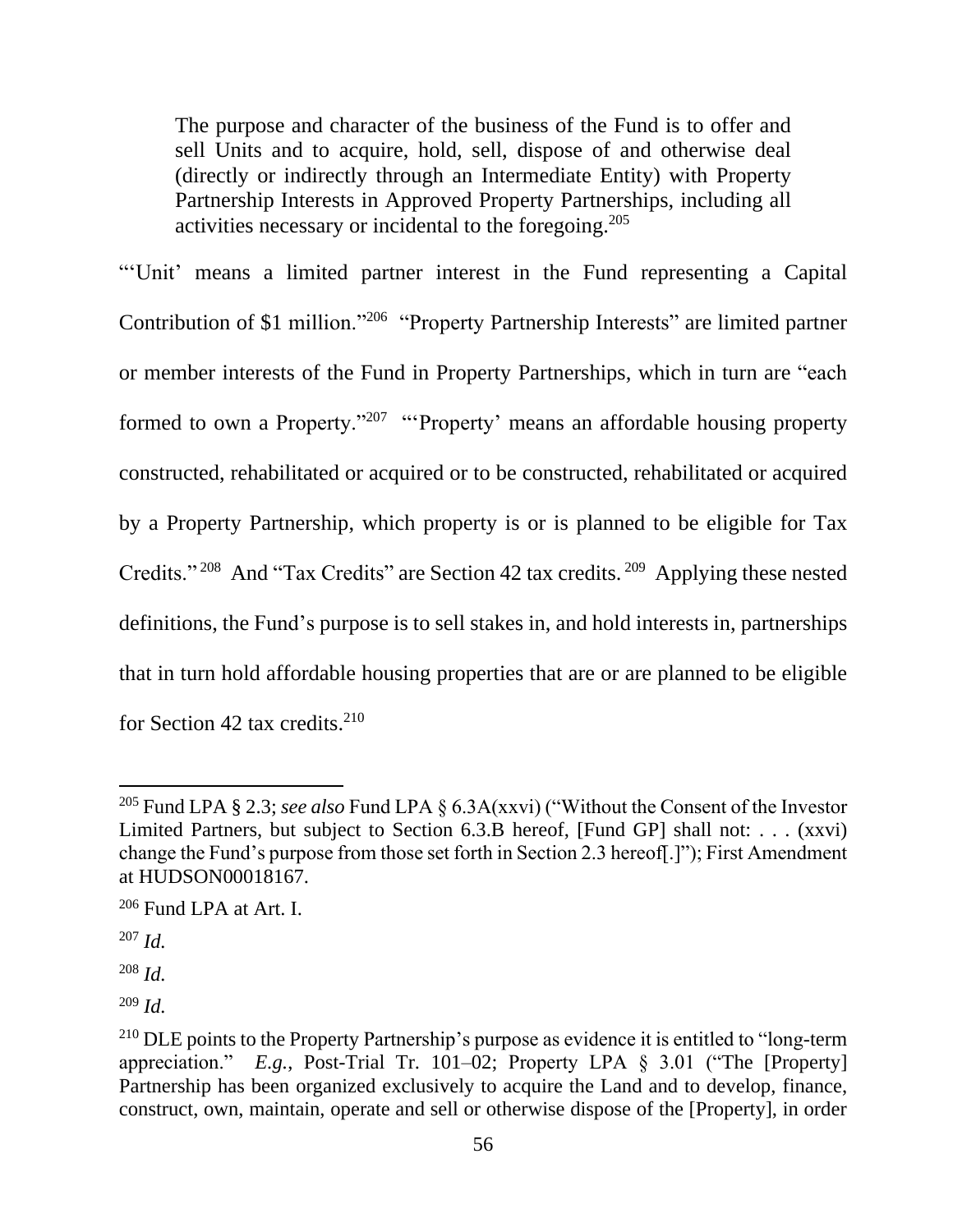Other evidence supports that the Fund's purpose was to syndicate the exchange of capital for tax credits.<sup>211</sup> First, the many Fund and Property forecasts reflect the partners' reasonable shared expectations for the partnership: (1) the Credit Period for Kate's Trace would end around 2015; (2) the Compliance Period for Kate's Trace would end around 2020; (3) the Section 42 ROFR went into effect "beginning in 2020 at the minimum purchase price"; (4) the Section 42 ROFR would result in a disposition of the Property; and (5) the Section 42 ROFR "results in no value" to Property LP, the Fund, or the Fund's partners.<sup>212</sup> In 2004, the Fund's original partners created a forecast for Kate's Trace Apartments providing for \$5,300,917 in investor contributions, and \$7,488,306 in total investor tax benefits, including credits and losses, with the Compliance Period ending on December 31,

to obtain for the Partners long-term appreciation, cash income, and tax benefits consisting of Tax Credits and tax losses over the term hereof."). DLE is not a partner to the Property Partnership or party to the Property LPA, and therefore, is owed no duties under the Property LPA. *Abt*, 1992 WL 380615, at \*4 ("Every party whose rights are affected by a contract is not necessarily a party thereto.").

<sup>211</sup> *Meyer Nat. Foods*, 2015 WL 3746283, at \*4; *Rudnitsky*, 2000 WL 1724234, at \*6.

<sup>212</sup> JX004 at HUDSON00018773; JX011 at DLE\_0005420; JX014 at DLE\_0007799–801; JX058 at DLE\_0002308; JX037 at DLE\_0004085; JX089 at DLE\_0001819; Chiusano Tr. 390, 392–98; 400–01, 405–06, 410–11; Trane Tr. 520; Hickey Tr. 242–43; PTO ¶ 40; Fund LPA § 3.3A(ii) ("The Investor Limited Partner[s] and the General Partner acknowledge that such Forecasts will reflect the General Partner's good faith best estimate, as of the date thereof, of the future performance of the Fund . . . ."); Macari Tr. 32, 62.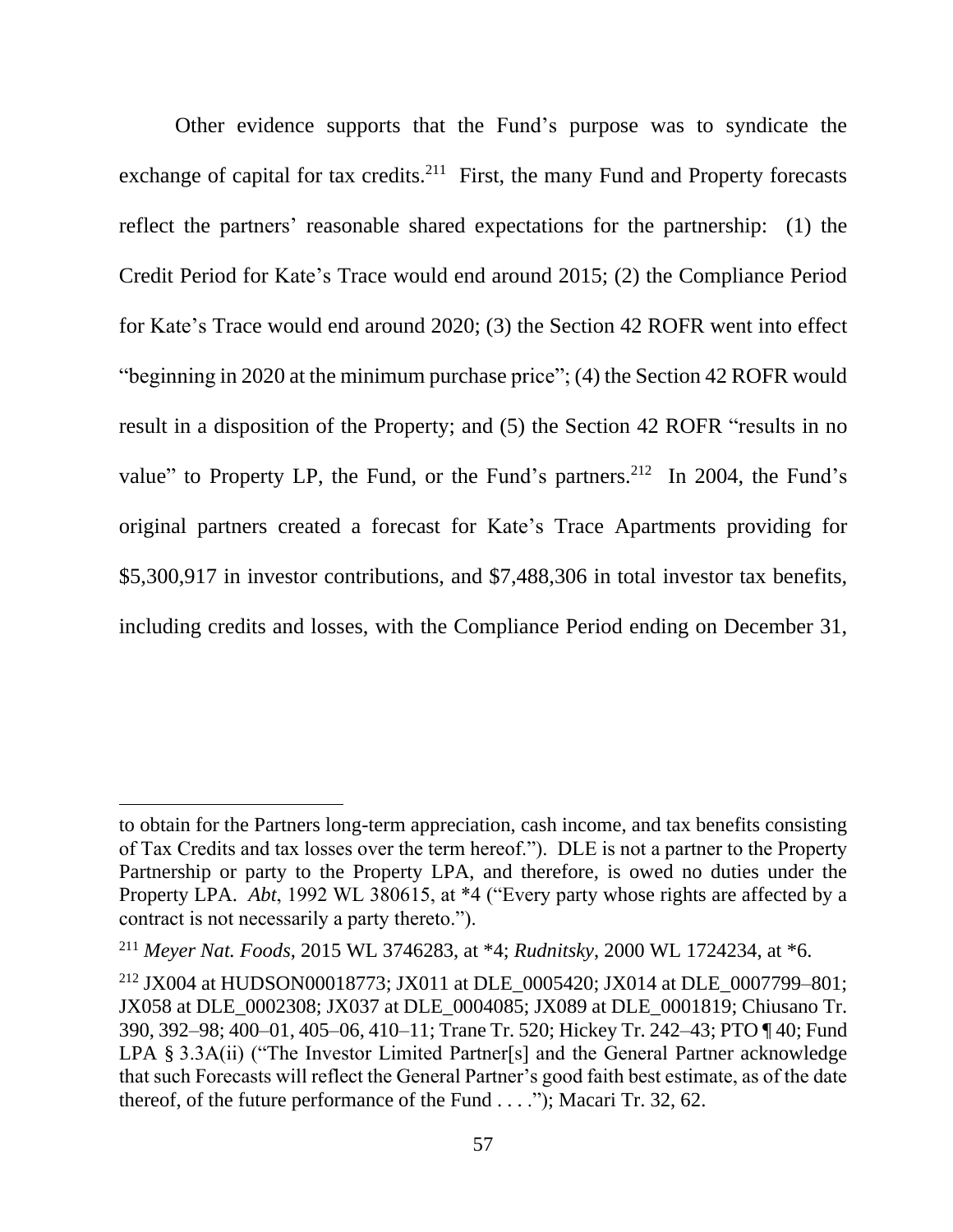$2019<sup>213</sup>$  Net operating income was forecasted to be \$342,319 per year,<sup>214</sup> and cash flows were projected to total \$1,204,733 in 2020;<sup>215</sup> these operations resulted in tax losses, as intended.<sup>216</sup> Income was not included on the "Investor Benefits Schedule," which reflects only tax losses and tax credits. $2^{17}$  This forecast is consistent with the Fund LPA's pronouncement that the purpose of the partnership was to facilitate the exchange of investment for tax benefits; income from operating the Property was not in the black. The forecast ended at the end of the Compliance Period, reflecting the intended disposition of the Property to a designated nonprofit.<sup>218</sup>

As an Investor Limited Partner, DLE's forecasts, projections, and analyses reflected these same expectations. In 2008, DLE's forecast projected tax credits through 2015, and "Taxable Income/(Loss)" and "Annual After Tax Benefits" through  $2020.^{219}$  DLE's forecast predicted a loss each year from 2008 through 2020, and zero income in 2007 and 2021 through 2025; the forecast never projected

<sup>213</sup> JX004 at HUDSON00018773, HUDSON00018790–91 (forecasting the tax credits through 2015).

<sup>214</sup> *Id.* at HUDSON00018775.

<sup>215</sup> *Id.* at HUDSON00018780–81.

<sup>216</sup> *Id.* at HUDSON00018790.

<sup>217</sup> *Id.* at HUDSON00018791.

<sup>&</sup>lt;sup>218</sup> Macari Tr. 30, 32, 62; JX014 at DLE\_0007799–801; JX015; JX058 at DLE\_0002308. <sup>219</sup> JX011 at DLE 0005420: Trane Tr. 520.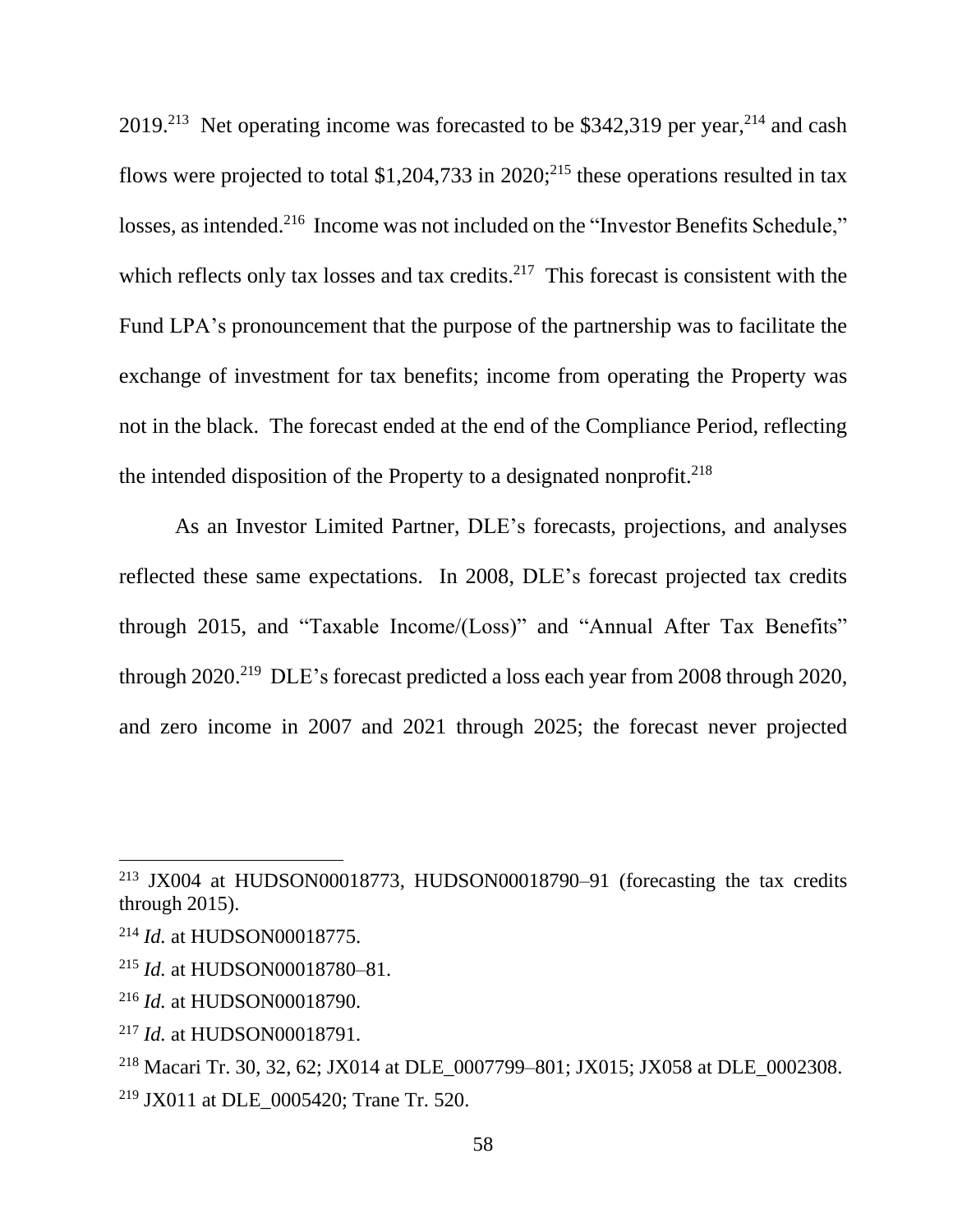positive taxable income.<sup>220</sup> In 2016, DLE created an "Upper Tier," or Fund-level, forecast reflecting its understanding that Kate's Trace's Compliance Period ended in 2020 and it was subject to a ROFR.<sup>221</sup> A 2019 internal "Disposition Analysis" excerpts annotated text from the Property LPA Sections 8.02(b)–(e), Fund LPA Section 6.3A, Kate's Trace Limited Partnership Financial Statements,<sup>222</sup> and Code Section 42(i)(7)(B) evidencing anticipation of a Section 42 disposition under Section 8.02(e).<sup>223</sup> And a July 2020 "Weekly Detailed Analysis Discussion" included an agenda item stating "Kate's Trace – lower tier GP has ROFR at debt plus taxes," which is the Section 42 price. $224$  DLE's internal evaluations, including those created after Hunt assumed its ownership and management, evidence a consistent understanding and expectation that Kate's Trace would be sold under the ROFR, and that no value would flow to DLE after the Compliance Period. This progressive

 $220$  JX011 at DLE\_0005420; Trane Tr. 520–21. This progressive decrease in value is reflected in the discounted price at which DLE purchased its interests in the Fund. <sup>221</sup> JX015.

<sup>222</sup> JX066; *see also id.* ("Each Building of the Project must meet the provisions of [Section 42] regulations during each of 15 consecutive years in order to remain qualified to receive the [tax] credits. In addition, the Partnership entered into an Extended Use Agreement, which requires the utilization of the Project pursuant to Section 42 for a minimum of 35 years after the compliance period, even if the Partnership disposes of the Project.").

<sup>223</sup> *Id.*

<sup>224</sup> JX087.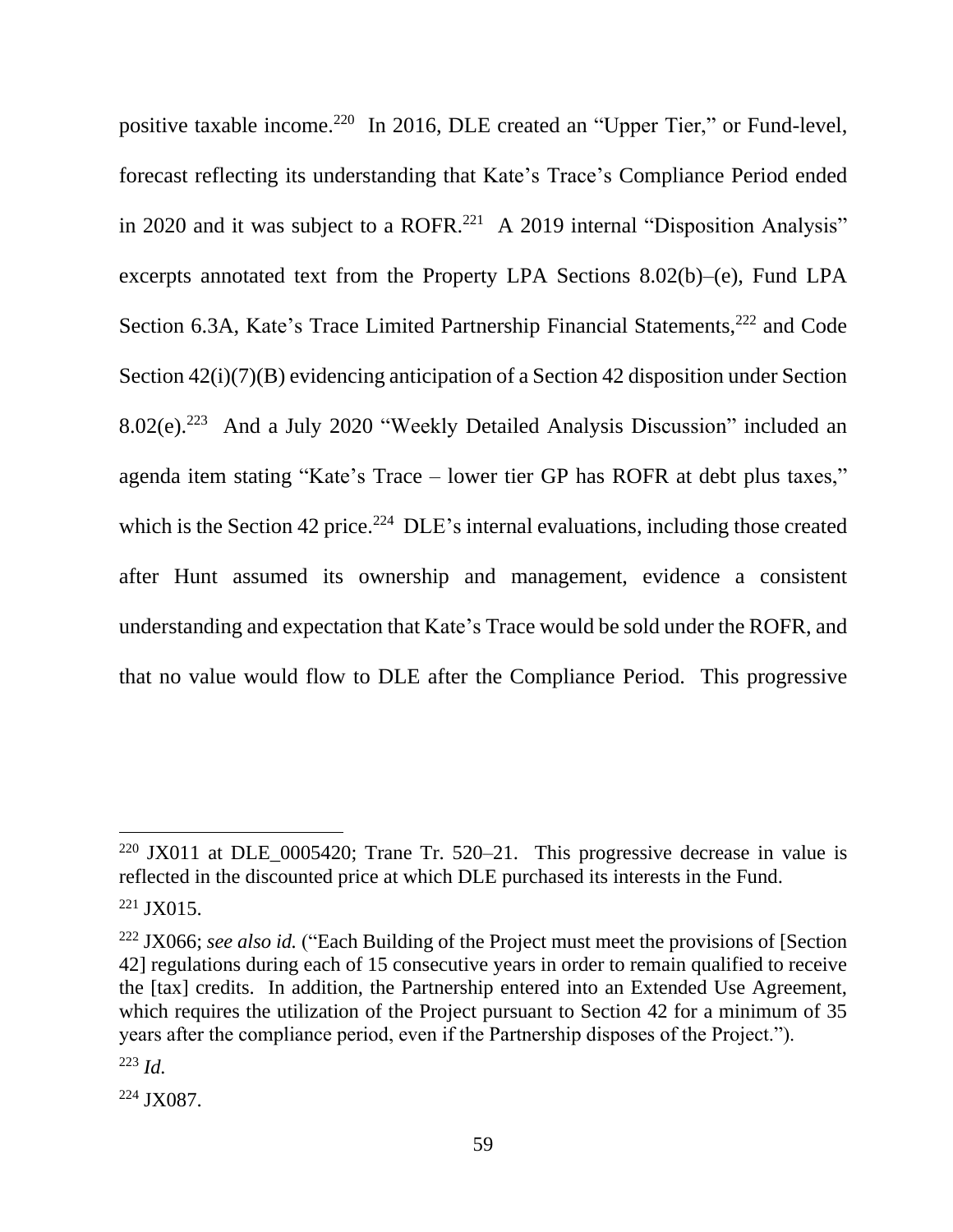decrease in value as the ROFR date grew nearer is also reflected in the discounted price at which DLE purchased its interests in the Fund in 2007.<sup>225</sup>

In addition to the Fund LPA's language and requisite forecasts, evidence at trial illustrated that Fund GP's mission was to preserve the Property as affordable housing under the LIHTC program.<sup>226</sup> Fund GP's representative testified:

I think it was always the expectation -- again, I think it's, you know, part of the legislative intent, part of the expectation of the partners, it's industry practice, that at the end of the day, these properties with nonprofits end up in the hands of the nonprofit who developed the property.<sup>227</sup>

The Fund's course of conduct through the end of the Property's Compliance

Period was consistent with its stated purpose: it exchanged investor dollars for tax

credits, and its original investors exited the Fund once the tax credits were

distributed.<sup>228</sup> After the properties' tax credits were harvested, the Fund's stake in

the Property Partnerships offered no Section 42 value to investors, so the Fund could

no longer sell million-dollar Units to investors.<sup>229</sup> And, fundamentally, the Fund is

<sup>225</sup> *Compare* JX004 at HUDSON00018773 (showing \$4,788,565 of First Chicago's projected capital contributions before the end of the Credit Period), *with* JX011 at DLE\_0005420 (showing a \$2,571,381 purchase price in 2007, before the end of the Credit Period).

<sup>&</sup>lt;sup>226</sup> Macari Tr. 112; JX040; JX114 at HUDSON00013635 ("[DLE's] position is as I feared, an aggregator without consideration of the mission.").

<sup>227</sup> Macari Tr. 62.

<sup>228</sup> Fund LPA § 2.3.

<sup>229</sup> *See* JX004 at HUDSON00018773 (showing \$4,788,565 of First Chicago's projected capital contributions before the end of the Credit Period); JX011 at DLE\_0005420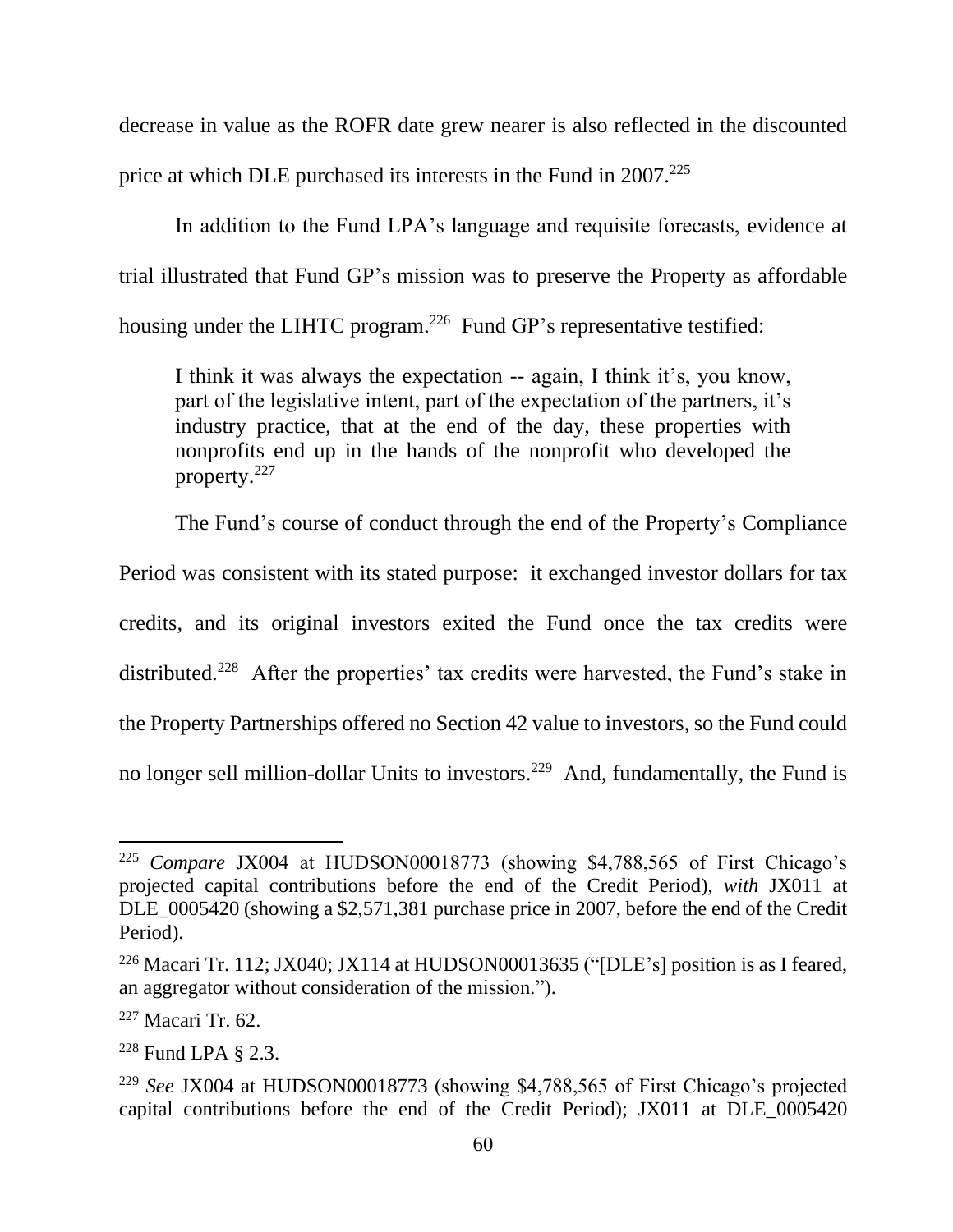a LIHTC partnership: its source of value and reason for formation is to participate in the LIHTC program, which features the ROFR as a means of extending the property's viability as affordable housing beyond the Compliance Period.<sup>230</sup>

In sum, the Fund's purpose was to offer and sell limited partner interests, and to hold interests in Property Partnerships that in turn hold properties that are or are planned to be eligible for tax credits. In so many words, the Fund's purpose was to syndicate the exchange of capital for tax credits. The Fund's purpose is to invest in properties that "[are] or [are] planned to be eligible for Tax Credits"<sup>231</sup>—not properties that are no longer eligible for tax credits.

<sup>(</sup>showing a \$2,571,381 purchase price in 2007, before the end of the Credit Period); Trane Tr. 521 ("Q: And DLE's interest in Kate's Trace was priced based off of its being projected to receive these benefits through 2020; correct? A: Yes, that is correct."); Macari Tr. 19– 20 (describing how First Chicago sold its interests for "less than \$200,000" in 2017, after the Credit Period).

<sup>230</sup> *Opa-Locka*, 2020 WL 4381624, at \*3 ("But the LIHTC program's aim of creating and preserving low-income housing does not end at thirty years. Rather, the LIHTC program seeks to preserve low-income housing in perpetuity by creating a special role for nonprofits, like OLCDC, whose missions are not to profit from a sale of the low-income housing project, but to continue to develop and preserve the low-income housing in perpetuity for the betterment of the public and the community in which project is located."); *see also, e.g.*, JX021 at DLE\_0001175 ("Each Building of the Project must meet the provisions of [Section 42] regulations during each of 15 consecutive years in order to remain qualified to receive the [tax] credits. In addition, the Partnership entered into an Extended Use Agreement, which requires the utilization of the Project pursuant to Section 42 for a minimum of 35 years after the compliance period, even if the Partnership disposes of the Project.").

<sup>&</sup>lt;sup>231</sup> Fund LPA at Art. I (defining "Property").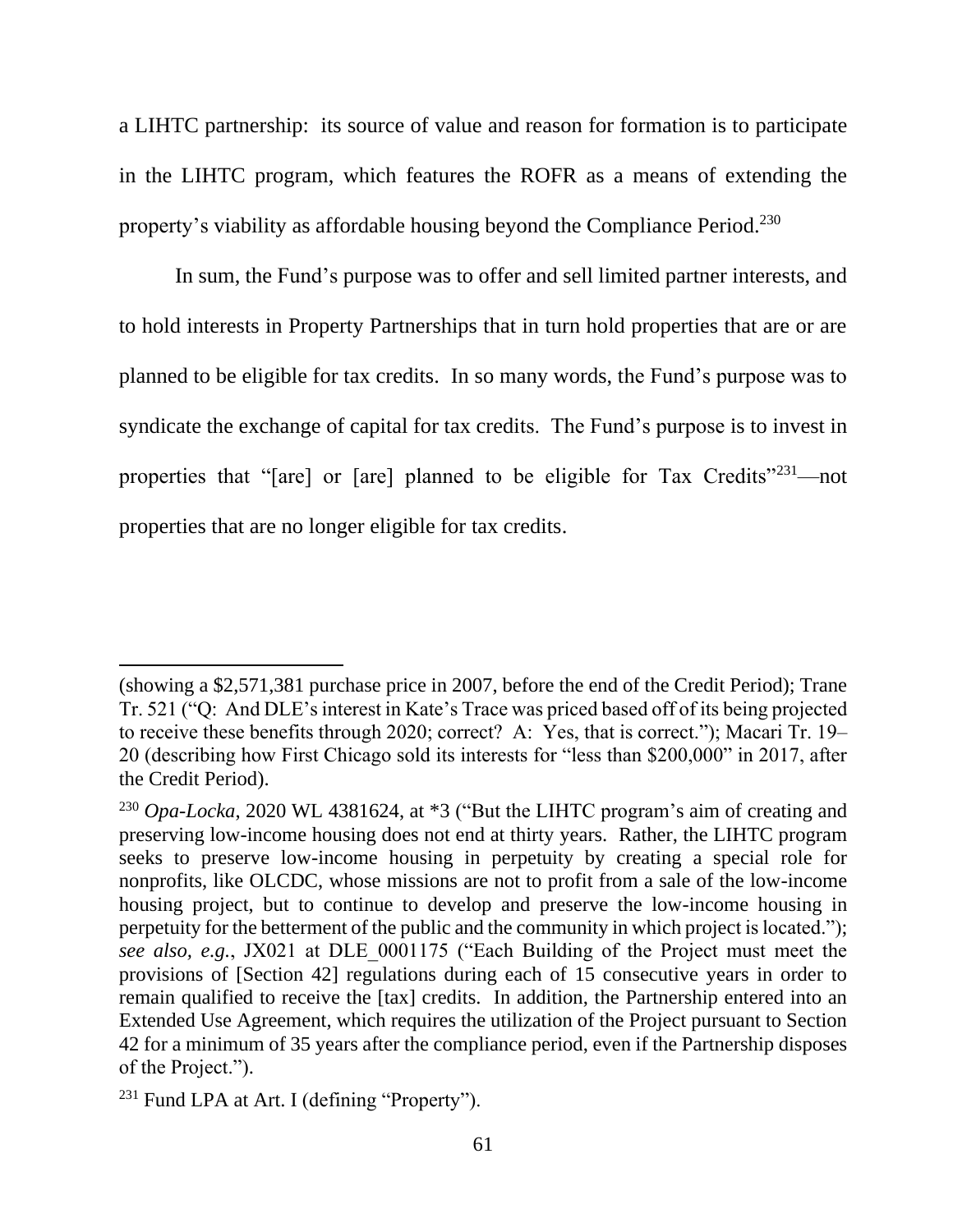This purpose, syndicating investment for tax credits, circumscribes Fund GP's authority and fiduciary duties. As a matter of contract and of agency principles, Fund GP lacks authority to act inconsistently with the Fund's purpose.<sup>232</sup> Fund GP is an agent of the Fund "for the purpose of its business, purposes or activities."<sup>233</sup> The Fund LPA authorizes Fund GP only to take actions "necessary to, or in connection with, the accomplishment of the purposes of the Fund."<sup>234</sup> It specifies that Fund GP lacks authority to cause the Fund to invest in anything other than Property Partnership Interests (tied to a Property that is or will be eligible for tax credits).<sup>235</sup> And it requires specific consent from the Investor Limited Partners to "cause the Fund to participate in the development, leasing, operation or disposition

<sup>232</sup> *Symbiont.io*, 2021 WL 3575709, at \*43; Restatement (Third) Of Agency § 8.09(1) (Am. L. Inst. 2006) ("An agent has a duty to take action only within the scope of the agent's actual authority."); *Cincinnati Bell*, 1996 WL 506906, at \*10 ("The general partners' power to market, sell, operate and maintain the cellular service system is necessary for carrying out the Partnership's business purpose—promoting and providing cellular services to subscribers. Based on the terms of the Partnership Agreement, I conclude as a matter of law that Ameritech, as the general partner, has no authority to sell the Partnership's business.").

<sup>233</sup> 6 *Del. C.* § 15–301(1).

<sup>234</sup> Fund LPA § 6.2A(xi); *cf. id.* § 6.4F ("The General Partner shall not employ, or permit another to employ, such funds or assets in any manner except for the exclusive benefit of the Fund.").

<sup>235</sup> *Id.* § 6.3A(xxi); *id.* at Art. I ("'Property Partnership Interests' means the limited partner or member interests of the Fund (directly or indirectly through an Intermediate Entity) in the Property Partnerships."); Fund LPA at Art. I ("'Property' means an affordable housing property constructed, rehabilitated or acquired or to be constructed, rehabilitated or acquired by a Property Partnership, which property is or is planned to be eligible for Tax Credits.").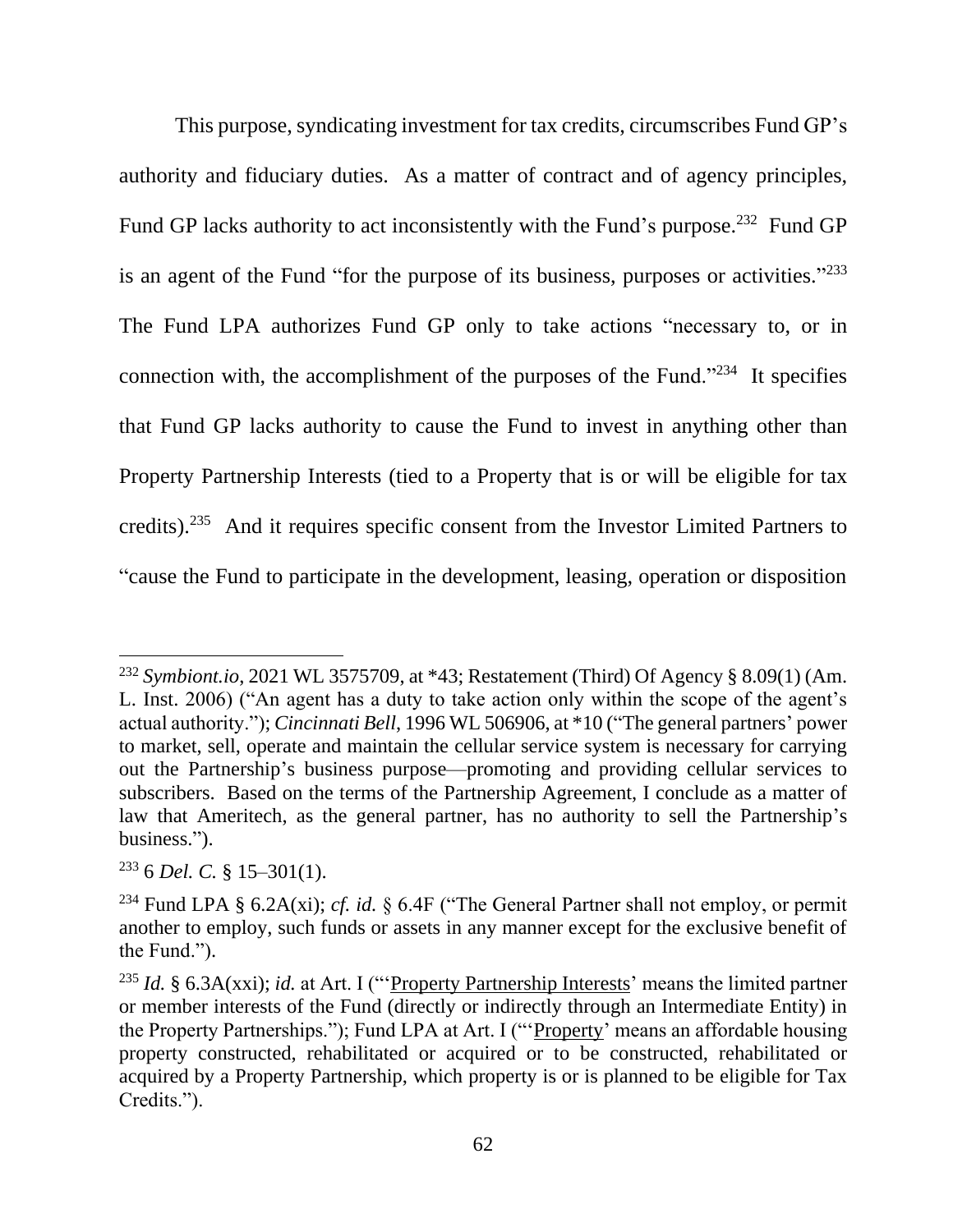of a Property, except as required to exercise the rights of the Fund under the Property Partnership Agreements[.]"<sup>236</sup> Fund GP does not have authority as general partner to participate in the disposition of a Property unless the Property LPA or the limited partners specifically consent. Otherwise, Fund GP only has the authority to act consistently with the Fund's purpose of syndicating investment for tax credits. Fund GP cannot and did not owe a duty to act inconsistently with that purpose. $237$ 

## **2. The Fund LPA Further Restricts The Scope Of Fund GP's Fiduciary Duties.**

In addition to being circumscribed by the partnership's purpose, a general partner's fiduciary duties may be expressly modified by the limited partnership agreement. DRULPA Section 17–1101(d) permits parties to "expand[] or restrict[] or eliminate[]" a general partner's fiduciary duties "by provisions in the partnership agreement."238 The exercise of determining the nature and scope of a general partner's fiduciary duties is a contractual exercise, requiring the Court to consider

<sup>&</sup>lt;sup>236</sup> Fund LPA  $\S$  6.3A(xxiv).

<sup>&</sup>lt;sup>237</sup> Restatement (Third) Of Agency § 8.09(1) (Am. L. Inst. 2006) ("An agent has a duty to take action only within the scope of the agent's actual authority."); *Cincinnati Bell*, 1996 WL 506906, at  $*13$  ("Unless it is not reasonably practicable to carry on the business in conformity with its purpose or unless all the partners agreed to a dissolution of the business, Ameritech is under a duty to carry out the Partnership's purpose as expressed in the Partnership Agreement.").

<sup>238</sup> 6 *Del. C.* § 17–1101(d); *Ryan v. Buckeye P'rs, L.P.*, 2022 WL 389827, at \*9 (Del. Ch. Feb. 9, 2022).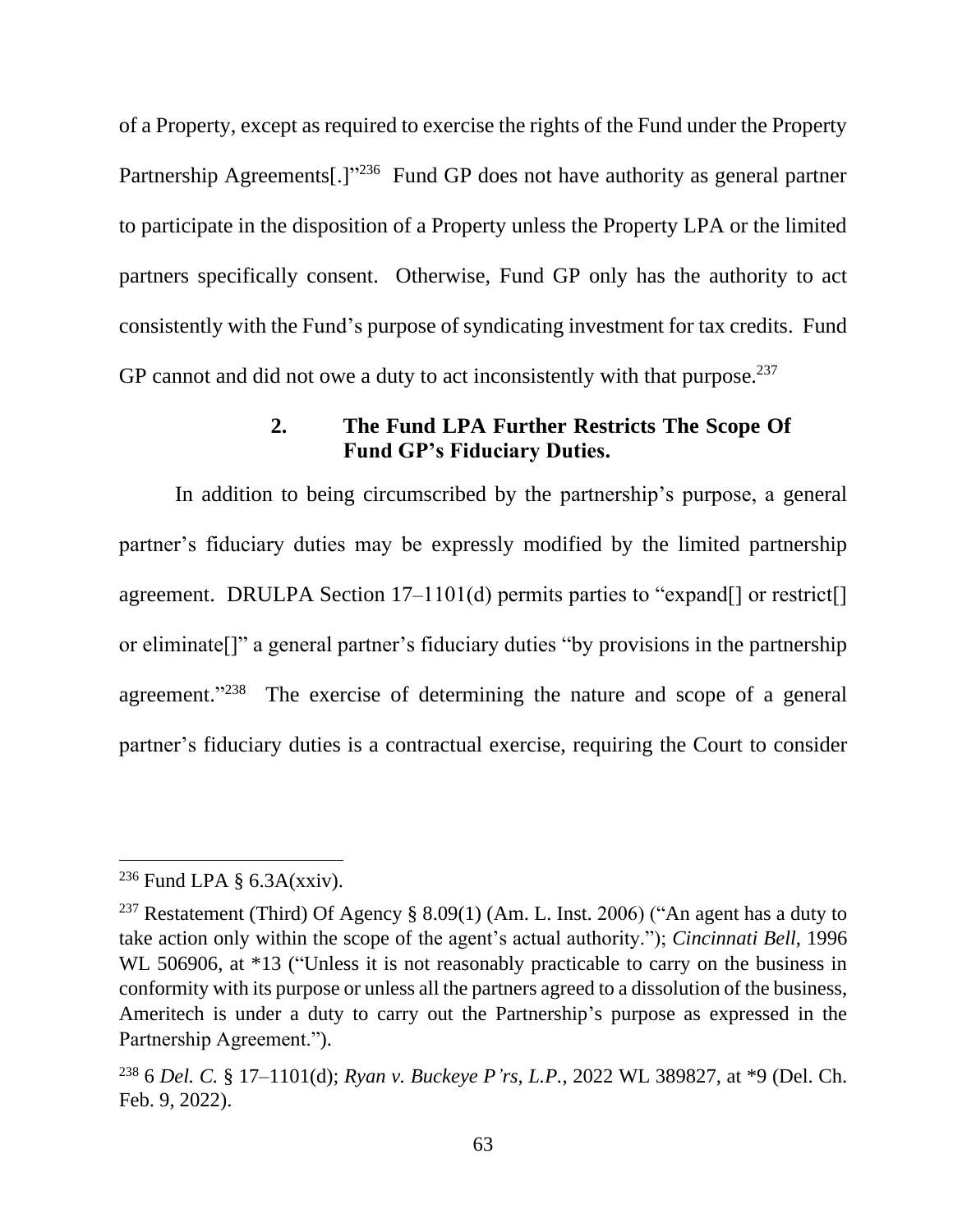"the reasonable shared expectations of the parties at the time they contracted."<sup>239</sup> Where a limited partnership agreement does not clearly and unequivocally eliminate or limit fiduciary duties, the general partner owes default fiduciary duties. $240$ "[A]greements' drafters must [expand, restrict, or eliminate fiduciary duties] clearly, and should not be incentivized to obfuscate or surprise investors by ambiguously stripping away the protections investors would ordinarily receive."<sup>241</sup> An expanded or restricted "'contractual fiduciary duty' is a fiduciary duty (1) the scope of which is established by contract; or (2) compliance with which is measured by a contractual standard."<sup>242</sup>

The Fund LPA contractually restricts the scope of Fund GP's fiduciary duties. It enumerates a particular fiduciary duty, and expressly and repeatedly states that only that duty is owed. Section 6.4F provides:

<sup>239</sup> *U.S. W., Inc.*, 1996 WL 307445, at \*9 ("Of course, the nature and scope of the rights and obligations created will often be the primary issue to resolve. The court's ultimate guide in determining those legal entitlements is to attempt to fulfill, to the extent possible, the reasonable shared expectations of the parties at the time they contracted."); *see also Cont'l Ins. Co. v. Rutledge & Co.*, 750 A.2d 1219, 1234 (Del. Ch. 2000) ("The parties' reasonable expectations at the time of contract formation determine the reasonableness of the challenged conduct.") (citing *Schwartzberg*, 685 A.2d at 376)).

<sup>240</sup> *Feeley*, 62 A.3d at 662.

<sup>241</sup> *Largo Legacy Gp., LLC v. Charles*, 2021 WL 2692426, at \*17 (Del. Ch. June 30, 2021) (internal quotations omitted) (quoting *Ross Hldg. & Mgmt. Co. v. Advance Realty Gp., LLC*, 2014 WL 4374261, at \*15 (Del. Ch. Sept. 4, 2014)).

<sup>242</sup> *Wenske v. Blue Bell Creameries, Inc.*, 2018 WL 3337531, at \*14 (Del. Ch. July 6, 2018) (citing *Allen v. El Paso Pipeline GP Co., L.L.C.*, 2014 WL 2819005, at \*19 (Del. Ch. June 20, 2014)).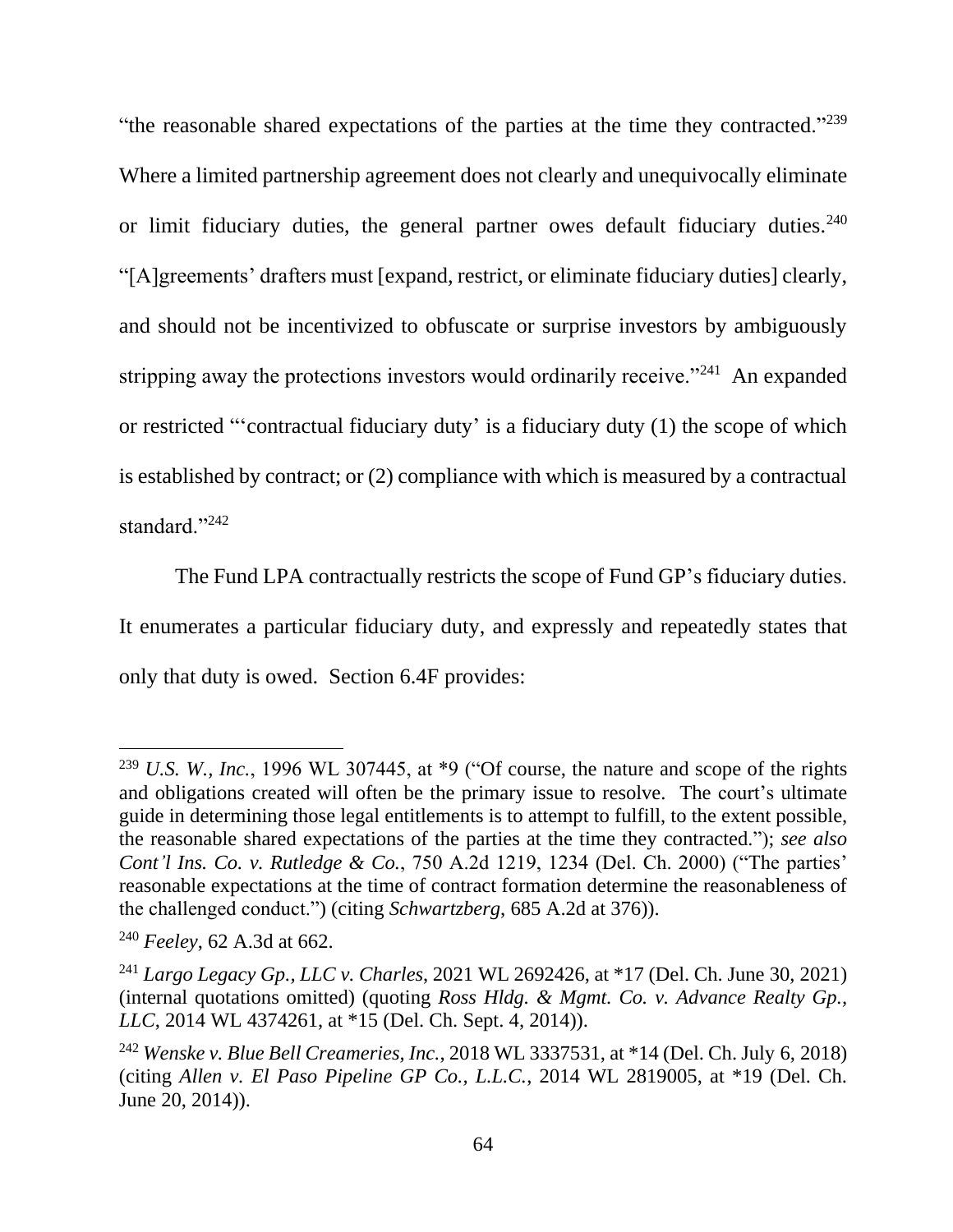The General Partner shall have fiduciary responsibility for the safekeeping and use of all funds and assets of the Fund, whether or not in its immediate possession or control. The General Partner shall not employ, or permit another to employ, such funds or assets in any manner except for the exclusive benefit of the Fund.<sup>243</sup>

The Fund LPA does not enumerate any other fiduciary duties. Section 6.4J confirms

that the duty in Section 6.4F replaces default fiduciary duties:

To the extent that, at law or in equity, the General Partner or its Affiliates has duties (including fiduciary duties) and liabilities relating thereto to the Fund or to the Partners, the General Partner and its Affiliates acting in connection with the Fund's business or affairs shall not be liable to the Fund or to any Partner for its good faith reliance on the provisions of this Agreement except to the extent of their gross negligence, willful misconduct or breach of fiduciary duty. *The provisions of this Agreement are agreed by the Partners to replace such other duties and liabilities of such Person*. 244

With this, Fund GP owes only the fiduciary duties expressly provided in

Section  $6.4F^{245}$ 

Other provisions in the Fund LPA acknowledge this limitation of Fund GP's

fiduciary duties. Several sections describe Fund GP's fiduciary duties merely as

those "set forth in this Agreement," including the provision governing removal of

<sup>243</sup> Fund LPA § 6.4F.

 $^{244}$  *Id.* § 6.4J (emphasis added).

<sup>245</sup> *See Allen v. Encore Energy P'rs, L.P.*, 72 A.3d 93, 95, 100–01 (Del. 2013) (affirming the Court of Chancery in finding "[t]he limited partnership agreement replaces common law fiduciary duties with a contractually adopted fiduciary duty of subjective good faith," so "Encore GP and each Indemnitee only owe the fiduciary duties expressed in the LPA; they do not owe common law fiduciary duties").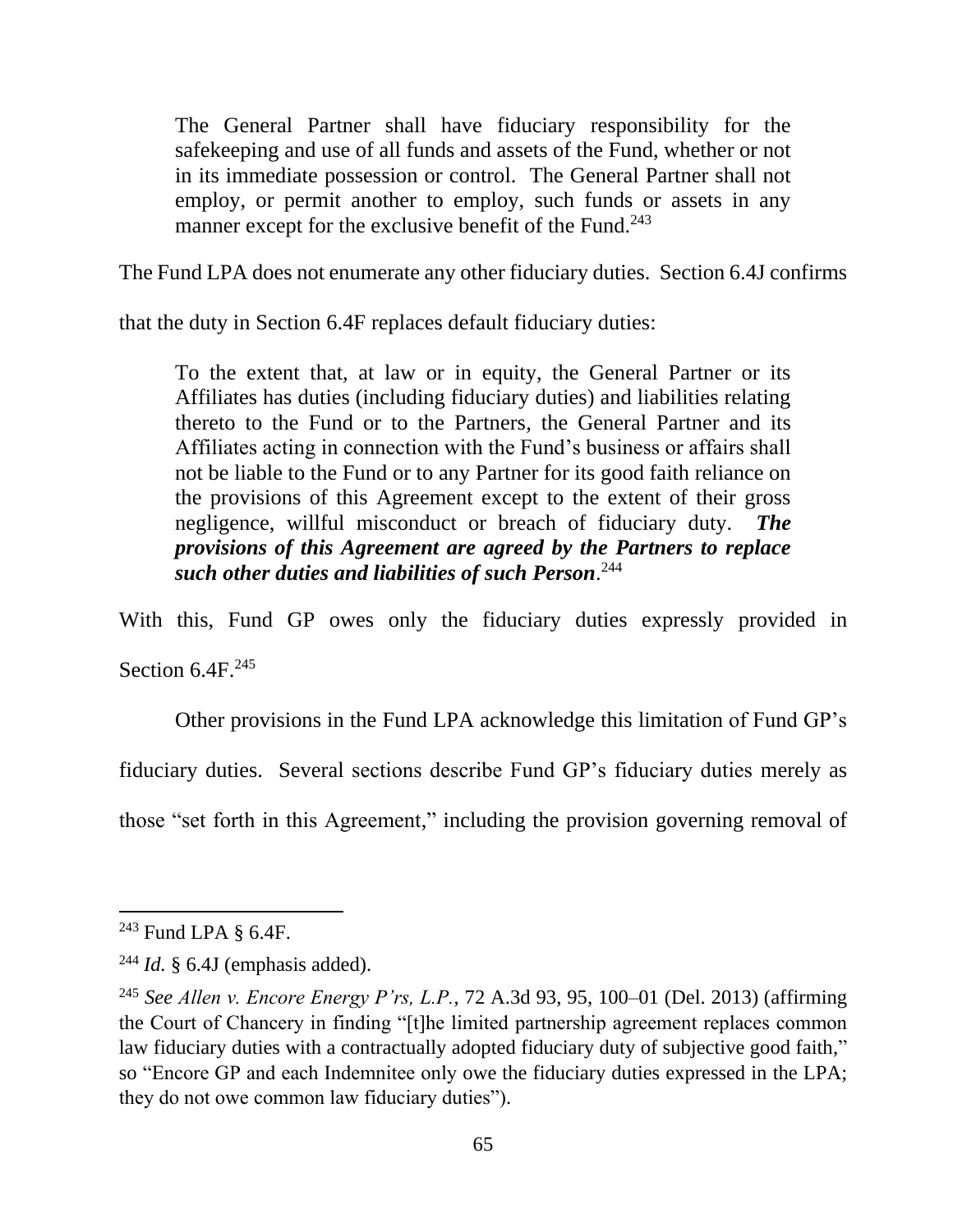the general partner for "[a]ny breach of fiduciary duty in the performance of its duties and obligations as General Partner *under this Agreement*." 246 Otherwise, subject to limited partners' consent rights and express limitations on authority, "the General Partner [has] the full, complete and exclusive discretion and authority to manage and control the business of the Fund."<sup>247</sup> Fund GP is authorized, "without limitation," "to cause the Fund . . . to perform and fulfill its obligations under each Property Partnership Agreement of each Property Partnership . . . . "248

And so, under the Fund LPA, Fund GP owes only a fiduciary duty toward the "safekeeping and use of all funds and assets of the Fund . . . . for the exclusive benefit of the Fund."<sup>249</sup> The Fund LPA clearly and unambiguously modifies Fund GP's default fiduciary duties as general partner of the Fund.<sup>250</sup> Fund GP does not owe the default duties of loyalty and care.

<sup>246</sup> Fund LPA § 7.2A(ii) (emphasis added); *id.* § 6.7A ("fiduciary duty set forth in this Agreement"); *id.*  $\frac{1}{2}$  6.7B ("fiduciary duty set forth in this Agreement").

<sup>247</sup> *Id.* § 6.1A.

<sup>248</sup> *Id.* § 6.2A(vi).

<sup>249</sup> *Id.* § 6.4F.

<sup>250</sup> *See Kahn v. Icahn*, 1998 WL 832629, at \*3 (Del. Ch. Nov. 12, 1998) (holding that limited partners could not bring a duty of loyalty claim where the partnership agreement contained "clear and unambiguous modifications of fiduciary duties"), *aff'd* 746 A.2d 267 (Del. 2000); *see also supra* note 171.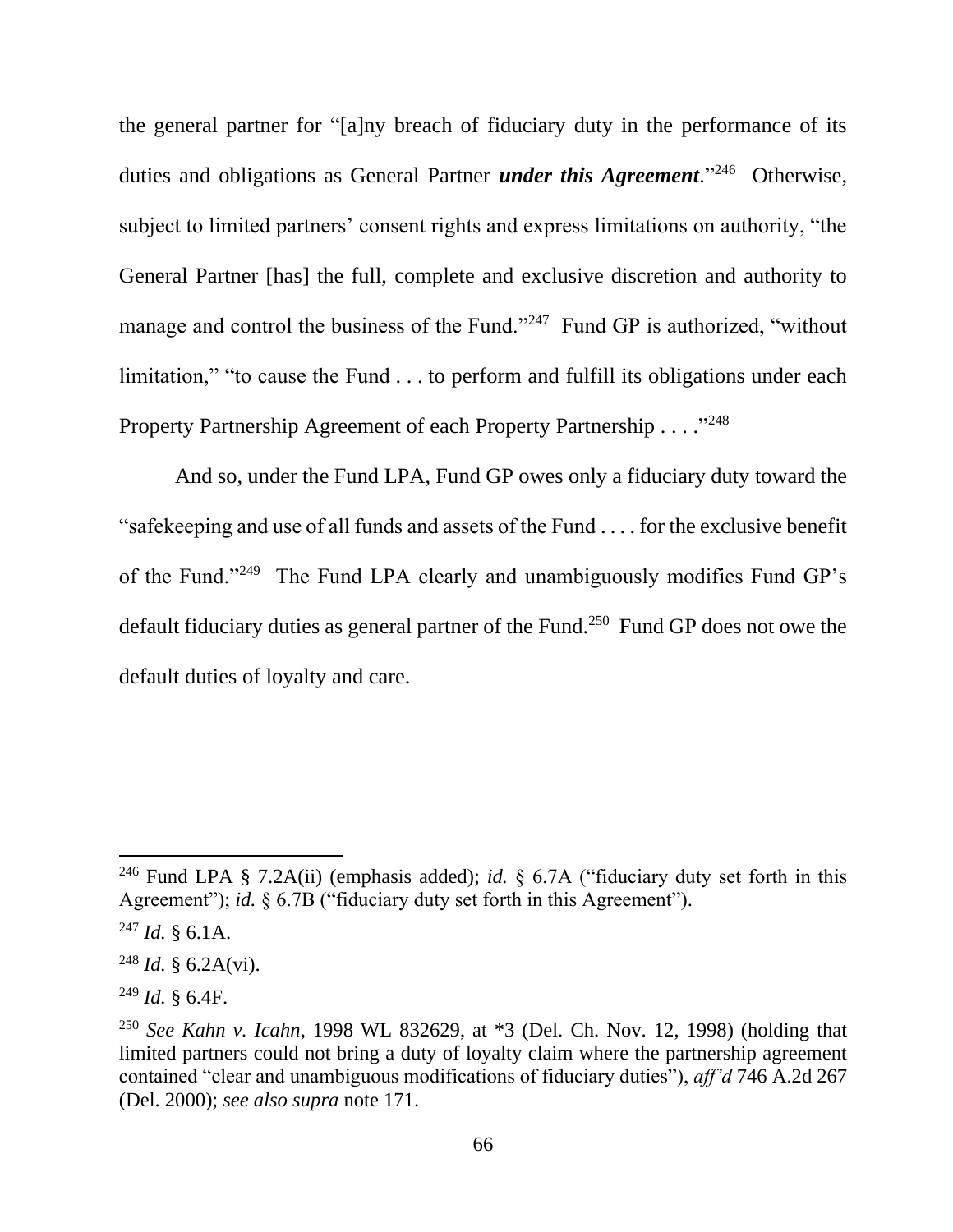# **3. Fund GP Did Not Breach Any Fiduciary Duties And So, Was Not Validly Removed For Such A Breach.**

With the Fund's purpose and LPA so limiting Fund GP's fiduciary duties, I turn to DLE's claim of breach of fiduciary duty. DLE asserts Fund GP breached its duty under Section 6.4F, to safeguard "all funds and assets of the Fund," by not taking "action to invalidate or otherwise challenge" the Disposition after what DLE asserts was an invalid exercise of the ROFR. 251 DLE claims that the Property is worth approximately \$9.65 million, and "was a valuable Fund asset as it had unrealized equity value as well as ongoing tax and other economic benefits by virtue of the Fund's ongoing ownership through the Property Partnership,"252 DLE claims Fund GP failed to protect DLE's investment by declining to challenge the Disposition "without considering DLE's contrary position as to the potential long term value of holding the [Property]. $\frac{353}{}$  DLE contends Fund GP should have used

<sup>251</sup> D.I. 165 at 28; Countercl. ¶¶ 7, 10, 72, 74, 85, 101, 110; D.I. 184 at 30–31. DLE asserted deficiencies in Fund GP's investigation into the Disposition are tantamount to a failure to investigate such that it is a second breach. *See* Countercl. ¶ 63; D.I. 165 at 28; D.I. 184 at 43–48; D.I. 188 at 6–9, 36, 39. Because I conclude Fund GP owed no duty to stop the Disposition, the quality of its investigation also cannot be the source of a breach.

 $252$  D.I. 165 at 49.

<sup>&</sup>lt;sup>253</sup> D.I. 184 at 1, 18, 49; D.I. 188 at 39; JX150 at HUDSON00000099 (valuing the Property between \$9,3000,000 and \$10,000,000 in a BOV for DLE); *see also* Kagey Tr. 471 ("Q: Tell us, what is the role of Hunt Capital Partners with regard to DLE's interest in [the Fund]? A: Hunt Capital Partners is the authorized representative. It's the asset manager of DLE. Q: In the role as asset manager, what is Hunt's objective for the DLE investment? A: Hunt's objective for the DLE investments is to maximize the return, the yield, to its owners.").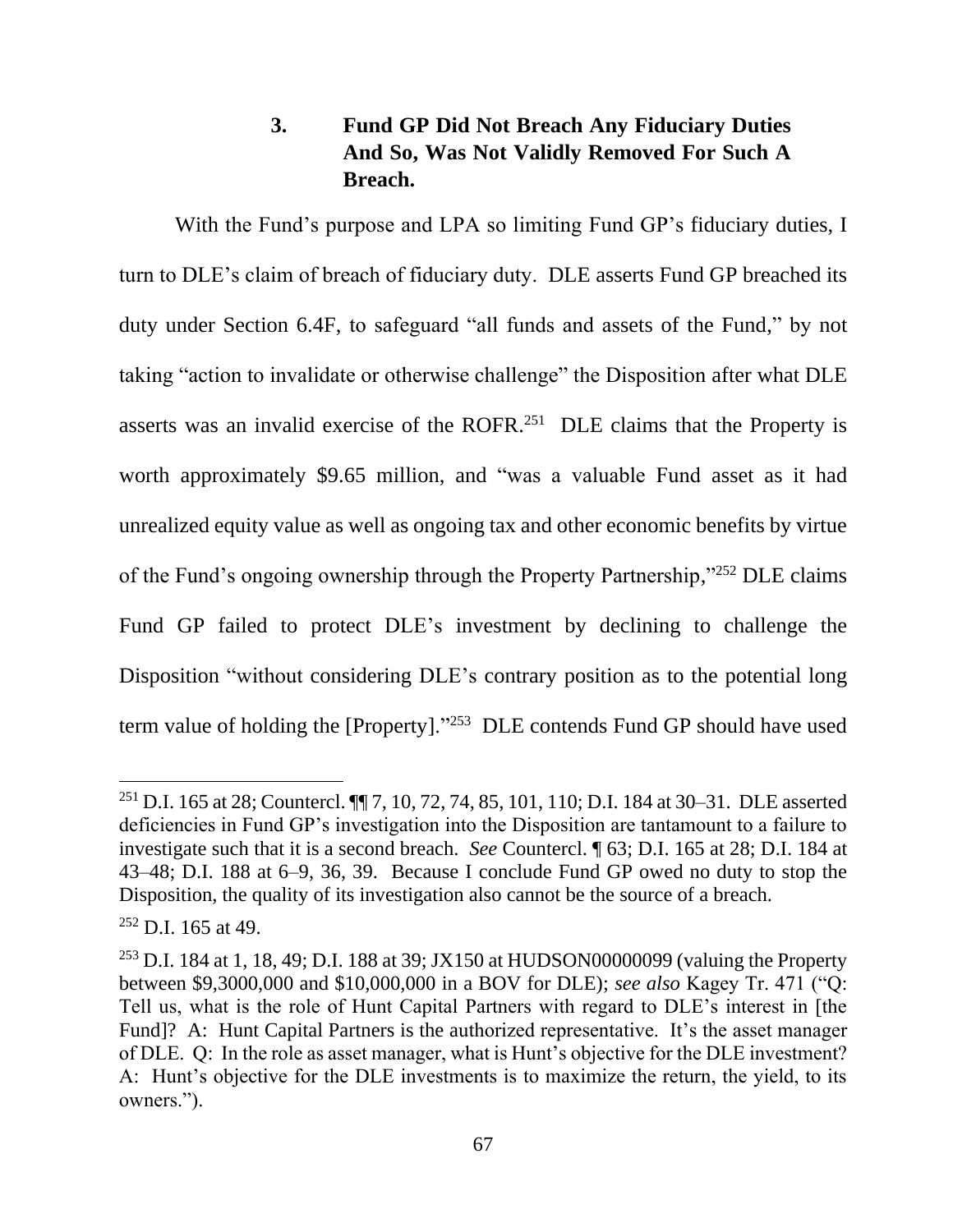the Fund's approximately \$200,000 in cash reserves to conduct an additional or different investigation into the Disposition, and to sue Property GP or one of its affiliates following the Disposition.<sup>254</sup> By not stopping Property GP from transferring the Property to the Designated Nonprofit, DLE argues, Fund GP failed to safeguard the assets of the Fund, in breach of Fund LPA Section 6.4F.

DLE's theory of breach breaks apart in three places. First, the Property itself is not an asset of the Fund, so Fund GP owes no duty to safeguard the Property. Second, while Fund GP has a duty to safeguard the value of Property Partnership Interests as Fund assets, that value is based on tax benefits and credits; the duty to safeguard that value does not extend to maximizing or chasing other sources of value. And finally, DLE's expectation that Fund GP challenge the Disposition is fundamentally inconsistent with the Fund's purpose, and so Fund GP owes no duty to do so. Fund GP only owes a duty toward "the safekeeping and use of all funds and assets of the Fund" to the extent consistent with the Fund's purpose.<sup>255</sup>

As an initial matter, the Property itself is an asset of the Property Partnership, not the Fund. Fund assets include cash and the Fund's interest in Property LP and

<sup>254</sup> Macari Tr. 71–72; D.I. 184 at 20 ("The Fund had approximately \$250,000 cash at the time of the [Disposition]. That was more than enough to conduct an investigation into the underlying facts." (internal citations omitted) (citing Trane Tr. 541, 546–47)).

<sup>255</sup> Fund LPA § 6.4F.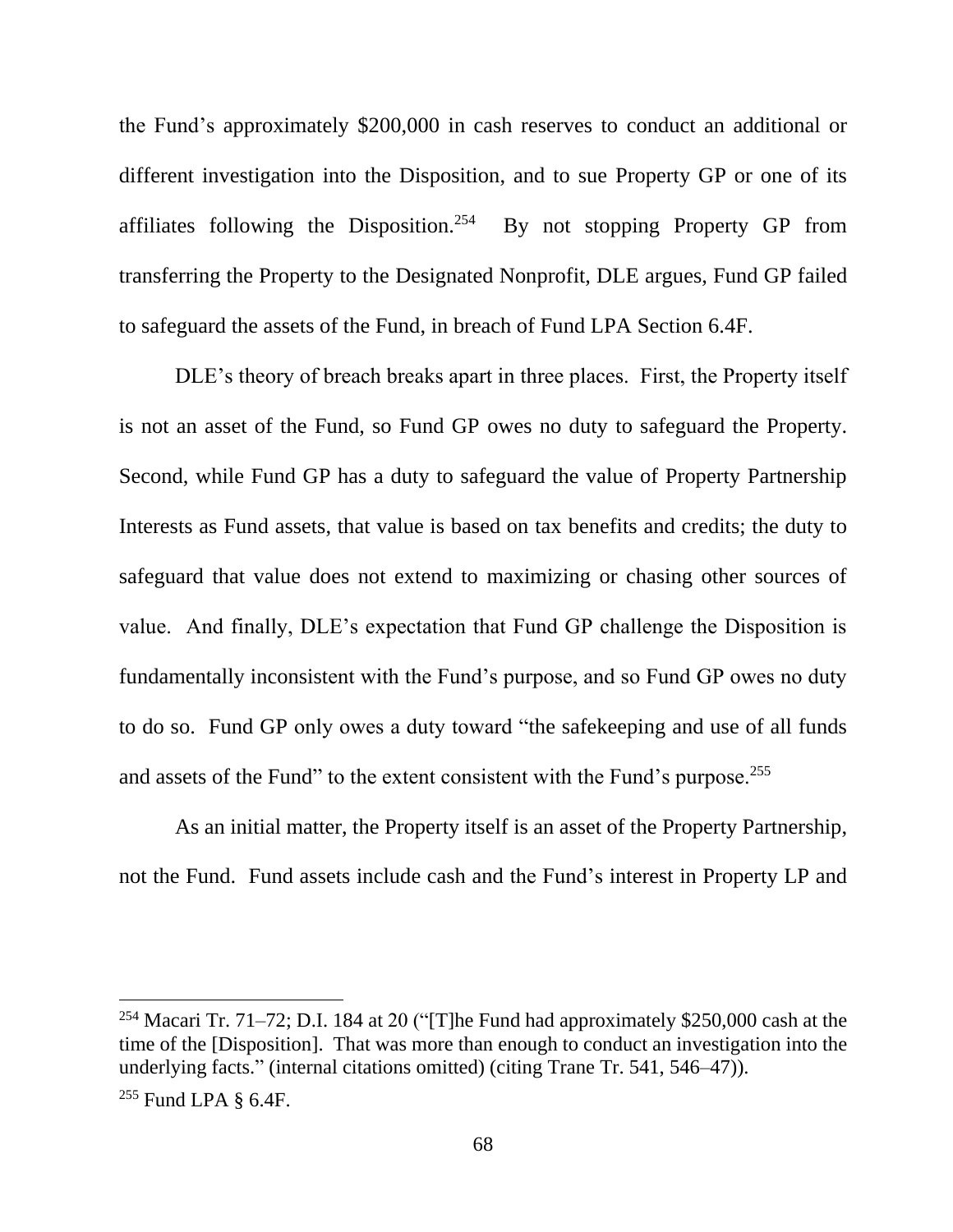the other Property Partnership Interests.<sup>256</sup> But Fund assets do not include Property LP's assets or the Property Partnership's assets.<sup>257</sup> Indeed, Fund GP is prohibited from participating in Property management "except as required to exercise the rights of the Fund under the Property Partnership Agreements."<sup>258</sup> Compare the Property Partnership, which was created "to develop, construct, *own*, maintain and operate" Kate's Trace, and to "acquire the Land and to develop, finance, construct, *own*, maintain, operate and sell or otherwise dispose of the Apartment Complex."<sup>259</sup> Its definition of "Apartment Complex" is Kate's Trace, as "owned and operated . . . by the [Property] Partnership."<sup>260</sup> The Property LPA also contains representations about the Property's title and the Property Partnership's ownership of the Property.<sup>261</sup>

<sup>&</sup>lt;sup>256</sup> *Id.* at Art. I (defining "Intermediate Entity," "Property Partnership," and "Property Partnership Interests"); *id.* §§ 6.3A(i), (vii), (viii), (xii)–(xiv).

<sup>257</sup> *See id.* § 6.8E (indicating the Fund owns Property Partnership Interests "directly or indirectly through an Intermediate Entity," while the Property Partnership owns the Property).

<sup>258</sup> *Id.* § 6.3A(xxiv).

<sup>259</sup> Property LPA at HUDSON00018376 (emphasis added); *id.* § 3.01 (emphasis added); *id.* § 3.02 (granting the Property Partnership authority to "acquire" the land on which Kate's Trace is located, to "construct, operate, maintain, improve, buy, *own*, sell, convey, assign, mortgage, rent or lease any real estate and any personal property necessary to the operation of the Apartment Complex;" and to "maintain and operate the Apartment Complex" (emphasis added)).

<sup>&</sup>lt;sup>260</sup> *Id.* at Art. II (defining "Apartment Complex").

 $^{261}$  *Id.* §§ 4.01(e), (n).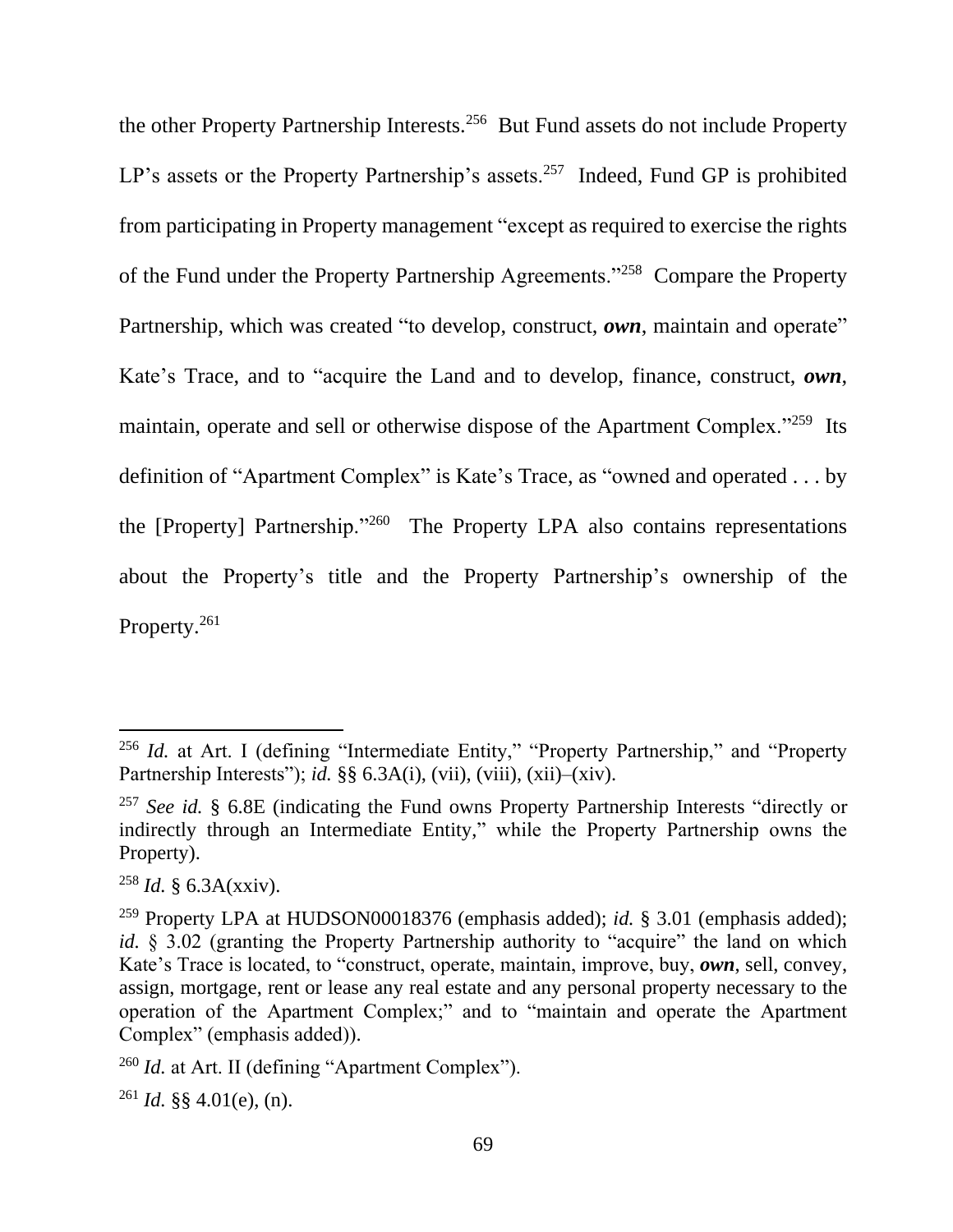The parties intentionally created a two-tier structure with an upper-level partnership (the Fund) to indirectly hold the Property Partnership Interests, a series of lower-level partnerships (the Approved Property Partnerships) to hold the LIHTC-eligible properties, and corresponding Intermediate Entities to connect the two levels.<sup>262</sup> "Delaware law respects corporate separateness."<sup>263</sup> The Property is an asset of the Property Partnership, in which Property LP holds an interest and over which Property GP has "full, complete and exclusive control."<sup>264</sup> Fund GP has neither the authority, nor the fiduciary duty, to interfere with the Property.<sup>265</sup>

Though the Property itself is not a Fund asset over which Fund GP owes a duty, DLE points out that the Property was the source of value for the Fund's Property Partnership Interests, and therefore contends Fund GP owed a duty to safeguard that value. DLE is correct, as far as Fund GP's duties go. Fund GP's sole duty is over the "safekeeping and use" of the Fund's assets "for the exclusive benefit of the Fund."<sup>266</sup> I conclude that duty toward "safekeeping and use" of the Property

<sup>262</sup> *See* First Amendment at HUDSON00018158; Macari Tr. 14.

<sup>263</sup> *NAMA Hldgs., LLC v. Related WMC LLC*, 2014 WL 6436647, at \*26 (Del. Ch. Nov. 17, 2014); *accord Allied Cap. Corp. v. GC–Sun Hldgs., L.P.*, 910 A.2d 1020, 1038 (Del. Ch. 2006) ("[O]ur corporation law is largely built on the idea that the separate legal existence of corporate entities should be respected—even when those separate corporate entities are under common ownership and control.").

<sup>&</sup>lt;sup>264</sup> Property LPA  $\S$  8.01(a).

<sup>265</sup> Fund LPA §§ 6.3A(xxiv), 6.4F.

<sup>266</sup> *Id.* §§ 6.4F, 6.4J.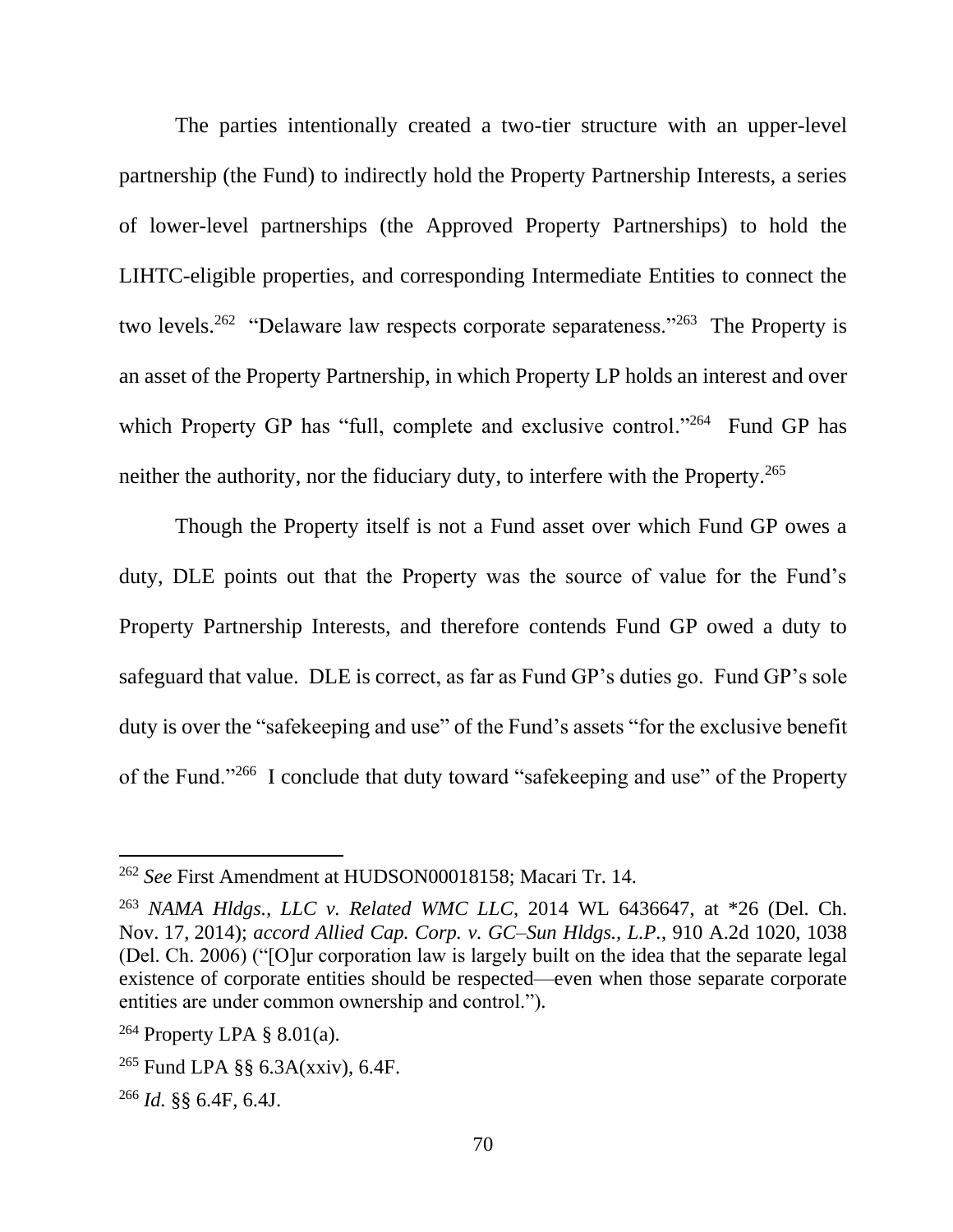Partnership Interest value contemplates preserving tax credit value but does not contemplate pursuing equity value after the Compliance Period. My conclusion is based on the plain text of Section 6.4F, and the Fund's purpose.

The key phrase of Section 6.4F—"safekeeping and use of all funds and assets of the Fund"—imposes a duty to guard, preserve, and distribute the Fund's presently held value, *i.e.*, tax benefits. Black's Law Dictionary defines "safekeeping" or "safeguarding" as "[t]he act of protecting something in one's custody; secure guardianship."<sup>267</sup> Black's Law Dictionary defines the noun "use" as "[t]he application or employment of something; esp[ecially], a long-continued possession and employment of a thing for the purpose for which it is adapted, as distinguished from a possession and employment that is merely temporary or occasional."<sup>268</sup> The plain meaning of "safekeeping" and "use" in Section 6.4F imposes on Fund GP a fiduciary responsibility to preserve and continue to hold the Fund's existing assets in a manner consistent with their intended purpose as informed by the Fund LPA. I interpret Section 6.4F as charging Fund GP with the duty to safeguard the Fund's cash and value from tax credits in its possession, to prevent them from being, for example, commingled, abandoned, entrusted to a party or entity with a "negative reputation in the industry and repeated regulatory violations," or used for the benefit

<sup>267</sup> *Safekeeping*, *Black's Law Dictionary* (11th ed. 2019).

<sup>268</sup> *Use*, *Black's Law Dictionary* (11th ed. 2019).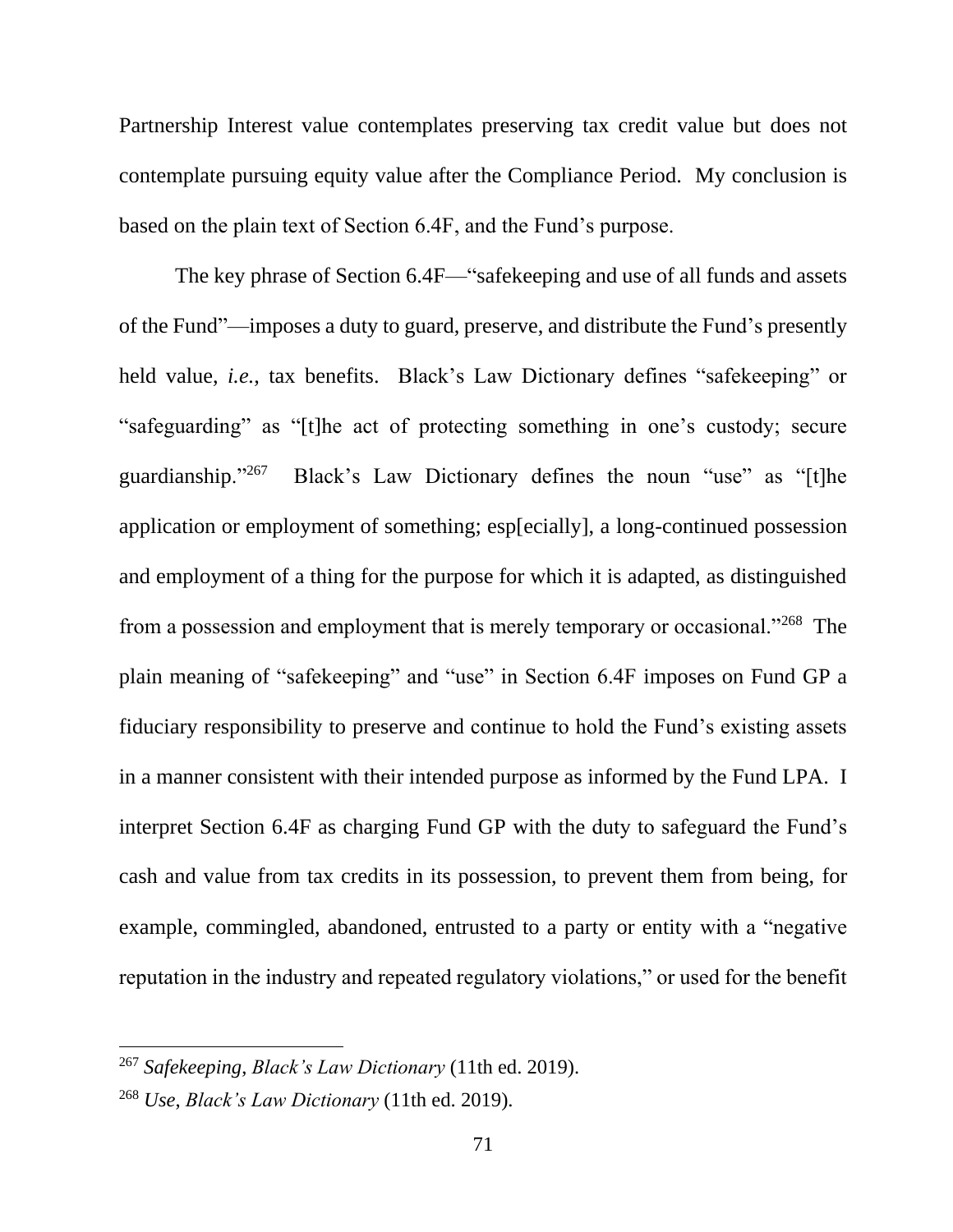of any entity other than the Fund.<sup>269</sup> Section 6.4F's language does not impose a duty on Fund GP to maximize or chase new value.

Chasing value over and above tax credits is also inconsistent with the Fund's purpose, and therefore beyond the scope of Fund GP's authority and duty. The Fund LPA provides that the Fund's purpose was to solicit investment in the Property and distribute tax credits from it, so long as those tax credits existed.<sup>270</sup> Fund GP's investment authority is cabined to Property Partnership Interests in an entity that owns a Property that "is or is planned to be eligible for Tax Credits."<sup>271</sup> After the Fund completed its exchange of capital for tax credits at the end of the Compliance Period, the parties understood that the Property would not generate additional tax credits or tax benefits, or any income at all.<sup>272</sup> The forecast DLE created when it became an Investor Limited Partner did not project any Fund-level income or tax

<sup>269</sup> *See, e.g.*, *Cargill, Inc. v. JWH Special Circumstance LLC*, 959 A.2d 1096, 1125, 1127– 28 (Del. Ch. 2008) (finding defendant stated a counterclaim that the Managing Owner breached its fiduciary duty to "safekeep[] all funds and assets of the Trust and the use thereof for the benefit of the Trust" by engaging in a transaction with a counterparty with a "negative reputation in the industry and repeated regulatory violations"); *cf. In re Stull*, 985 A.2d 391 (Del. 2009) (TABLE) (finding the respondent violated his ethical duty to safeguard his client's funds by letting fiduciary accounts reach negative client balances and by commingling funds).

<sup>&</sup>lt;sup>270</sup> Fund LPA § 2.3; *id.* at Art. I (defining "Approved Property Partnerships," "Property," "Property Partnership," "Property Partnership Interests," "Tax Credits," and "Units").

<sup>271</sup> *Id.* § 6.3A(xxi); *id.* at Art. I (defining "Property," "Property Partnership Interests," and "Tax Credits").

<sup>&</sup>lt;sup>272</sup> JX004 at HUDSON00018773; JX011 at DLE 0005420; Fund LPA § 3.3A(ii); Trane Tr. 520.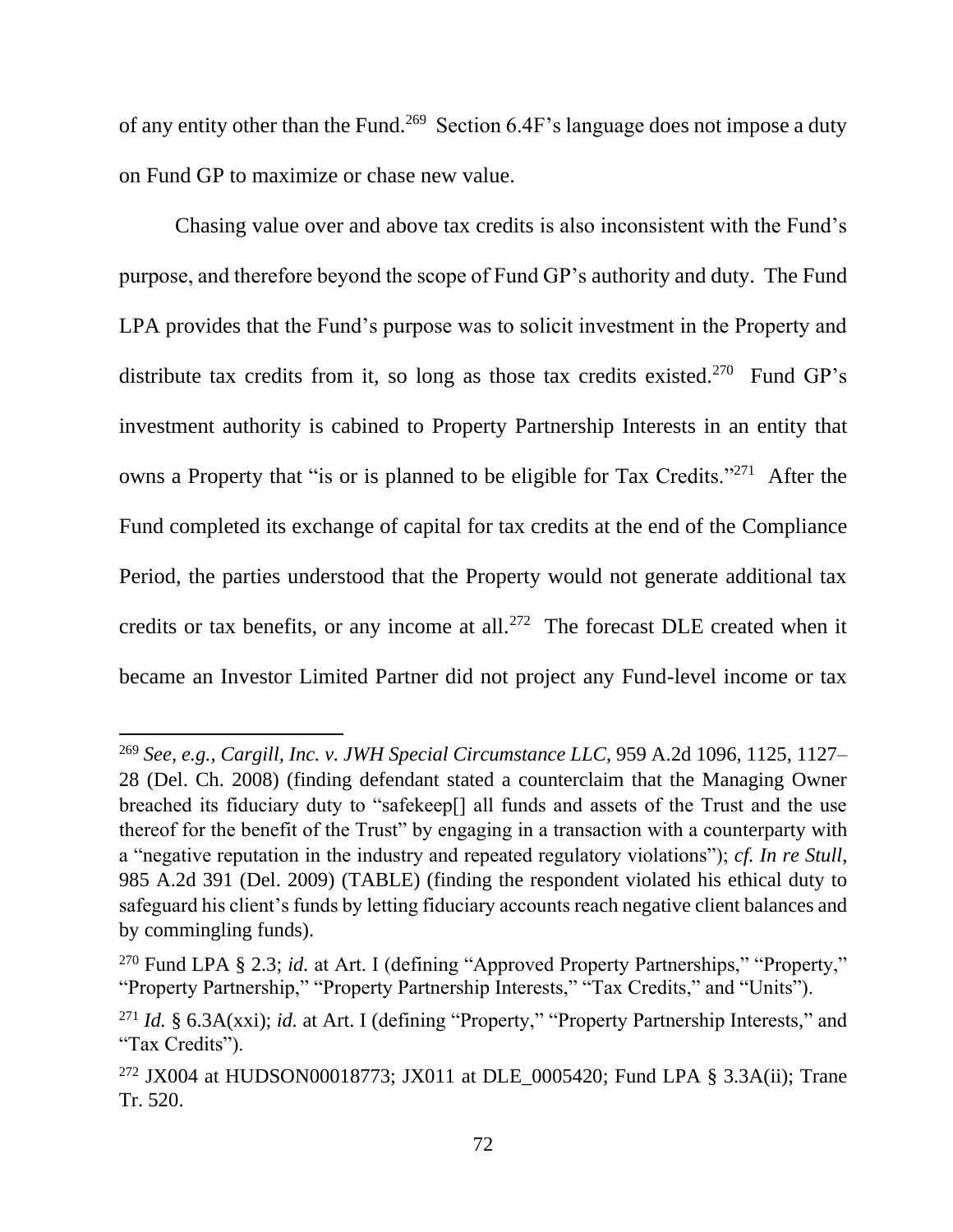benefits from the Property after the Compliance Period.<sup>273</sup> DLE's own forecasts and Hunt's contemporaneous internal documents belie DLE's present quest for value other than tax credits.<sup>274</sup>

The Fund succeeded: DLE and Fund LP received "materially all" projected tax credits and benefits from the Property, and the Property received the Fund investors' capital.<sup>275</sup> After the Compliance Period, when the Fund's model of syndicating investment in exchange for tax credits had sunset, Fund GP's decision to stick with that model is consistent with its authority, obligations, and duties. $276$ Disposing of the Property by transferring it to a Designated Nonprofit at the end of

<sup>&</sup>lt;sup>273</sup> JX011 at DLE 0005420; Trane Tr. 520.

<sup>274</sup> *Compare* D.I. 165 at 2, 49, *and* Trane Tr. 510–14, *and* Chiusano Tr. 394, *and* D.I. 184 at 6–7, 49, *and* D.I. 188 at 31, *with* JX011 at DLE\_0005420, *and* Trane Tr. 520–22, *and*  JX037 at DLE\_0004085, *and* JX058 at DLE\_0002308, *and* JX089 at DLE\_0001819, *and*  Chiusano Tr. 390, 392–94; 400–01, 405–06, 410–11.

<sup>275</sup> Trane Tr. 522; Macari Tr. 33, 87; PTO ¶ 41.

<sup>276</sup> *Cincinnati Bell*, 1996 WL 506906, at \*13; *Kan. RSA 15*, 1995 WL 106514, at \*2; *see also Ironworkers Dist. Council of Phila. & Vicinity Ret. & Pension Plan v. Andreotti*, 2015 WL 2270673, at \*31 (Del. Ch. May 8, 2015) (finding even if a principal disagrees with her agent's adherence to a business plan, "[d]emonstrating that a business plan or system has failed is not the same as demonstrating an actionable breach of fiduciary duty"), *aff'd sub nom. Ironworkers Dist. Council of Phila. v. Andreotti*, 132 A.3d 748 (Del. 2016). While a federal court applying California law recently held that a fund general partner breached its fiduciary duties in connection with a disposition, the reasoning of that case is not rooted in Delaware fiduciary jurisprudence. *See Centerline II*, 2022 WL 247951, at \*8.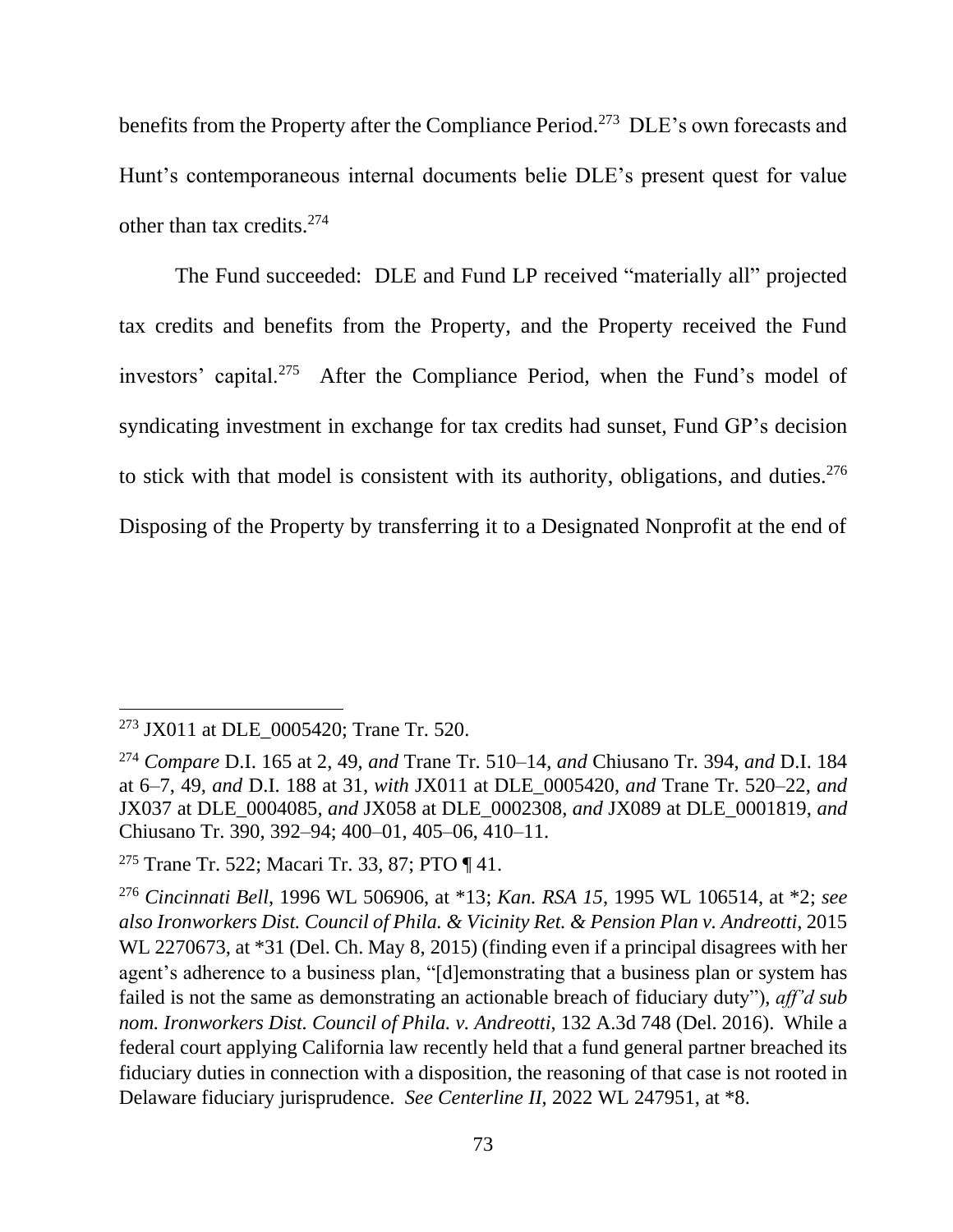the Compliance Period for the Section 42 price is consistent with the Fund's purpose. 277

Challenging that Disposition, as DLE demands, is beyond the scope of, and inconsistent with, the Fund's purpose and Fund GP's authority. The Fund LPA did not authorize Fund GP to invest in properties that were not eligible for tax credits.<sup>278</sup> More broadly, Fund GP cannot bind the Fund with an act that is not in furtherance of the Fund's business "in the usual way." <sup>279</sup> Challenging a Section 42 ROFR disposition is not in the "usual way" or "ordinary course" of this, or any, LIHTC

<sup>277</sup> Fund LPA § 2.3; *id.* § 10.3F (requiring Fund GP to provide Property financial reports to the Investor Limited Partners only through the end of the Compliance Period); Property LPA § 8.02(c) (describing the "Purchase Price") (citing 26 U.S.C. § 42(i)(7)); *id.* at Art. II (defining "Projected Credit" and projecting tax credits through 2015); *id.*§ 4.01(q) (projecting tax credits through 2015); *id.* § 4.01(z) (representing to Property partners, including Property LP, that "the General Partner shall at no time develop the Apartment Complex or manage the Partnership which is not consistent with the award of points assigned by the Agency to the Partnership's Low Income Housing Tax Credit Application for Reservation, except with the prior approval of the Agency and the Special Limited Partner"); *id.* § 4.02(d) (imposing on Property GP the duty to "take no action with respect to the business and property of the Partnership which is not reasonably related to the achievement of the purpose of the Partnership"); *accord id.* § 8.01(a) (same); *id.* § 8.03 (same).

<sup>278</sup> Fund LPA § 6.3A(xxi); *id.* at Art. I (defining "Property," "Property Partnership Interests," and "Tax Credits").

<sup>279</sup> *Abt*, 1992 WL 380615, at \*3 (quoting 6 *Del. C.* § 1509(b) (repealed by the 1999 Delaware Revised Uniform Partnership Act and reappearing in 6 *Del. C.* § 15–301(2))); 6 *Del. C.* § 15–301(2); *Rudnitsky*, 2000 WL 1724234, at \*5 ("[A] partner has authority to bind the partnership only with respect to acts the partner performs within the ordinary course of the partnership business."); *Cincinnati Bell*, 1996 WL 506906, at \*13; DELAWARE LIMITED PARTNERSHIPS § 4.16 at 4-35.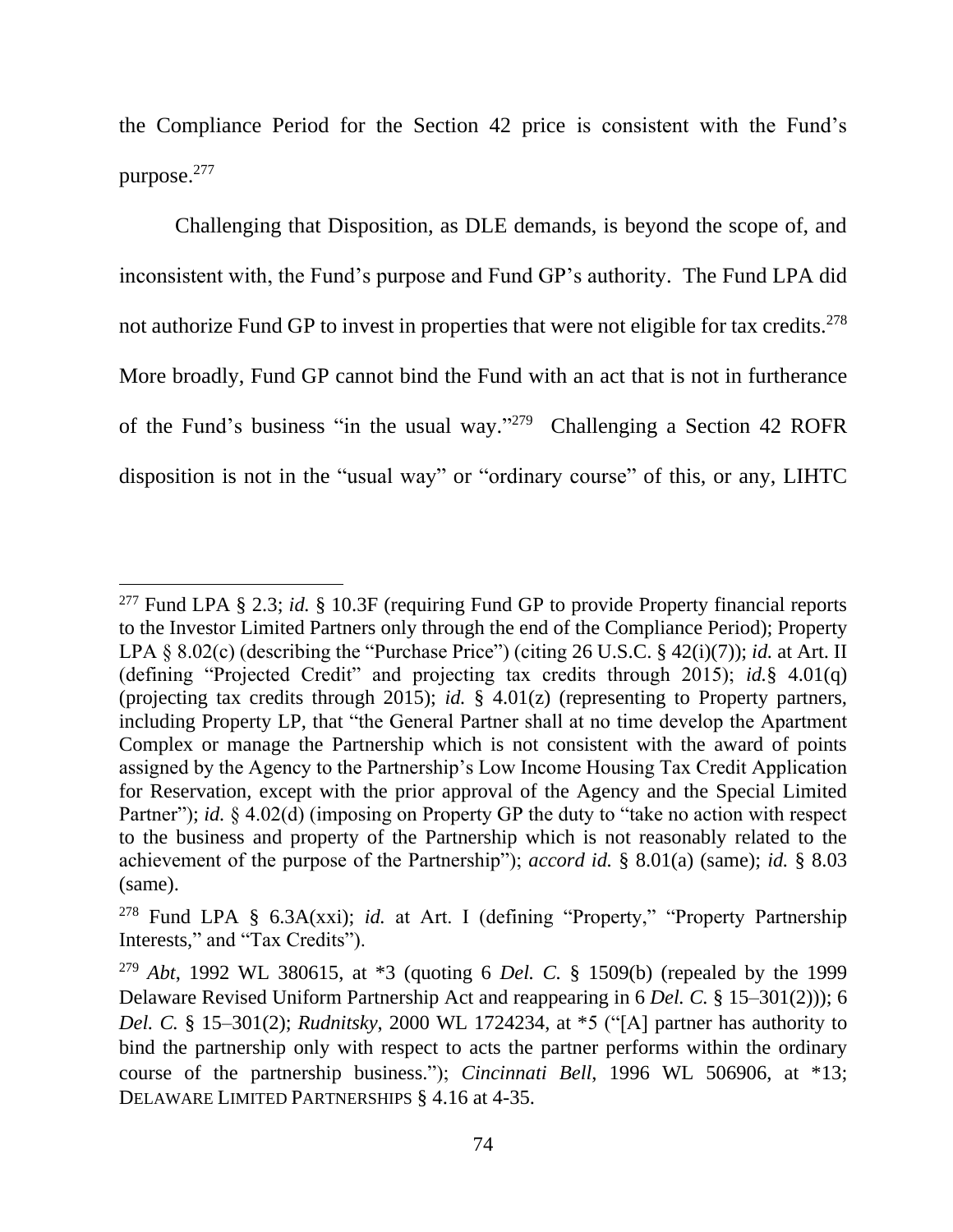partnership.<sup>280</sup> Stopping, reversing, or rescinding the Disposition would be outside of the "usual way." The Property has already distributed its allocated tax credits, <sup>281</sup> so retaining investments in a property that is no longer eligible because a limited partner "believes it would be in its own strategic business interest to do so" would not be "the usual way."<sup>282</sup> After the Compliance Period expired and the Property was no longer eligible for tax credits, pursuing other sources of value from the Property was not part of the Fund's purpose. Fund GP did not have the authority to challenge the Disposition.<sup>283</sup>

And so, Fund GP did not owe a duty to challenge the Disposition. Fund GP's fiduciary duties do not extend to the Property itself because the Property is a Property Partnership asset, not a Fund asset, over which the Fund LPA precludes Fund GP from exercising plenary authority.<sup>284</sup> And while the Property is the source of tax benefits and credits for the Property Partnership Interests, Fund GP does not have a

<sup>280</sup> *See Rudnitsky*, 2000 WL 1724234, at \*6 ("In determining what is 'carrying on in the usual way' or 'ordinary course,' of a partnership's business, the Court may consider the partnership's stated purposes, the precedent set by the partnership's prior 'custom or course of dealing' and 'the general custom' of analogous partnerships." (citations omitted)).

<sup>281</sup> Trane Tr. 522; Macari Tr. 13, 33, 87; PTO ¶ 41.

<sup>282</sup> *Cincinnati Bell*, 1996 WL 506906, at \*13.

<sup>&</sup>lt;sup>283</sup> Further, Fund GP would have needed Fund LP's consent to participate in the Disposition or initiate any lawsuit. Fund LPA §§ 6.3A(v), (xxiv); Macari Tr. 87.

<sup>284</sup> Fund LPA §§ 6.3A(xxiv), 6.4F.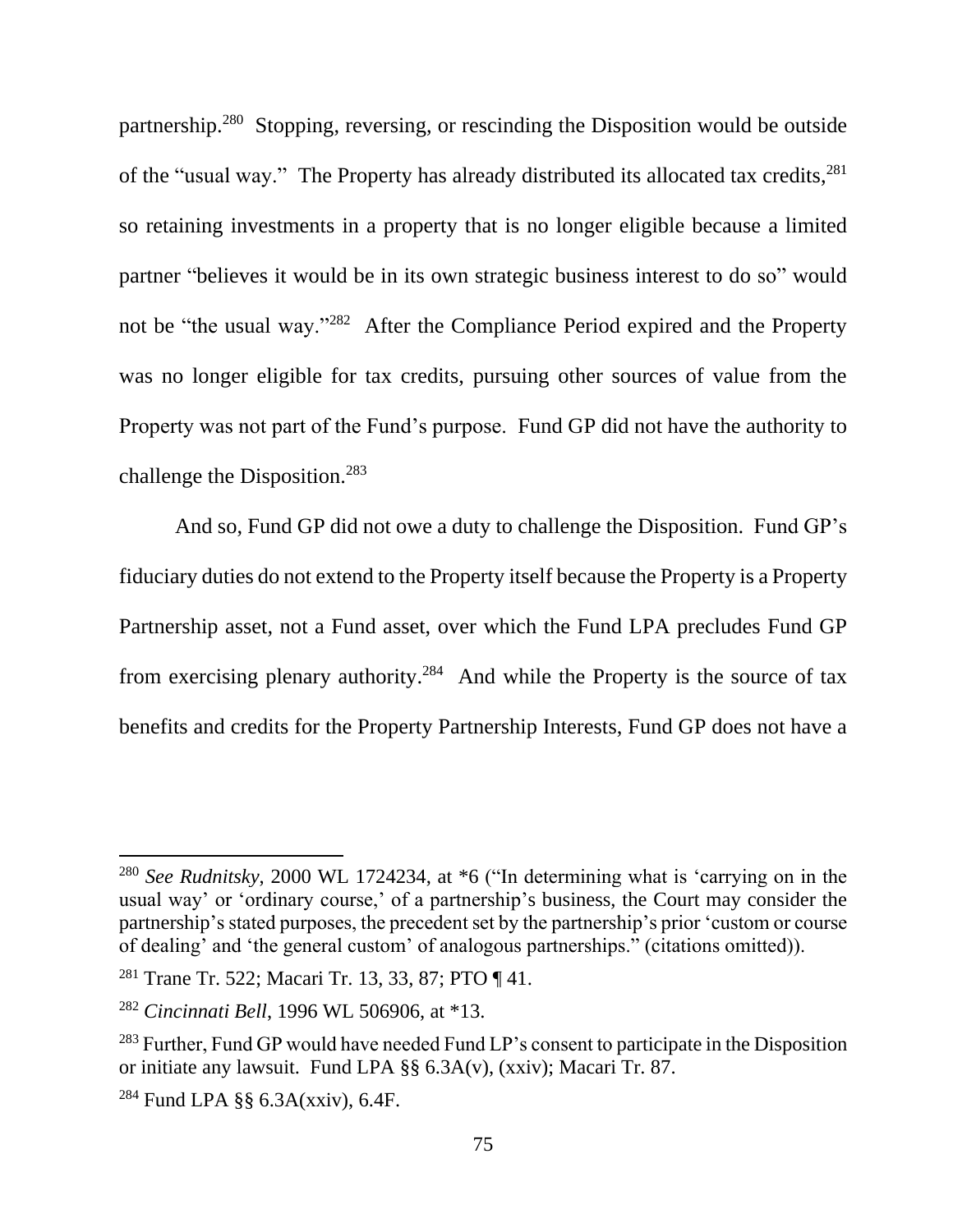duty to squeeze that Property for post-Compliance Period value.<sup>285</sup> Neither the Fund LPA nor the Fund's purpose contemplate such a duty.

This is so even if limited partner DLE disagrees with the Fund's purpose, goals, or the timing of executing those. 286 As this Court held in *Cincinnati Bell*, a general partner's duty and "responsibility is to manage the Partnership in accordance with" the "Partnership's purpose as expressed in the Partnership Agreement," and so the general partner "is under no fiduciary obligation to abandon that purpose and [take contrary action] because one limited partner. . . believes it would be in [the limited partner's] own strategic business interest to do so."<sup>287</sup> Fund GP does not owe DLE any duty to pursue DLE's goal of obtaining fair market value for the Property, because that goal exceeds and diverges from the Fund's purpose. It also does not have a duty to use its cash, in a manner other than "for the exclusive benefit of the

<sup>285</sup> *Cf. Cincinnati Bell*, 1996 WL 506906, at \*5 (declining to incorporate "profit" as the purpose of a partnership where the limited partnership agreement does not include evidence that the partnership's purpose is to "generate economic returns" or any measure of performance); *id.* at \*13 ("Ameritech's responsibility is to manage the Partnership in accordance with its purpose of establishing and providing cellular services in the Cincinnati, Columbus and Dayton region. Ameritech is under no fiduciary obligation to abandon that purpose and sell the business because one limited partner—Cincinnati Bell believes it would be in its own strategic business interest to do so.").

<sup>286</sup> JX114 at HUDSON00013635; *see Cincinnati Bell*, 1996 WL 506906, at \*13 ("If a partner does not share Ameritech's vision of the Partnership's viability in the cellular market, that partner retains the right under the Partnership Agreement to cash out its interest in the Partnership or to withdraw from the Partnership.").

<sup>287</sup> *Cincinnati Bell*, 1996 WL 506906, at \*13.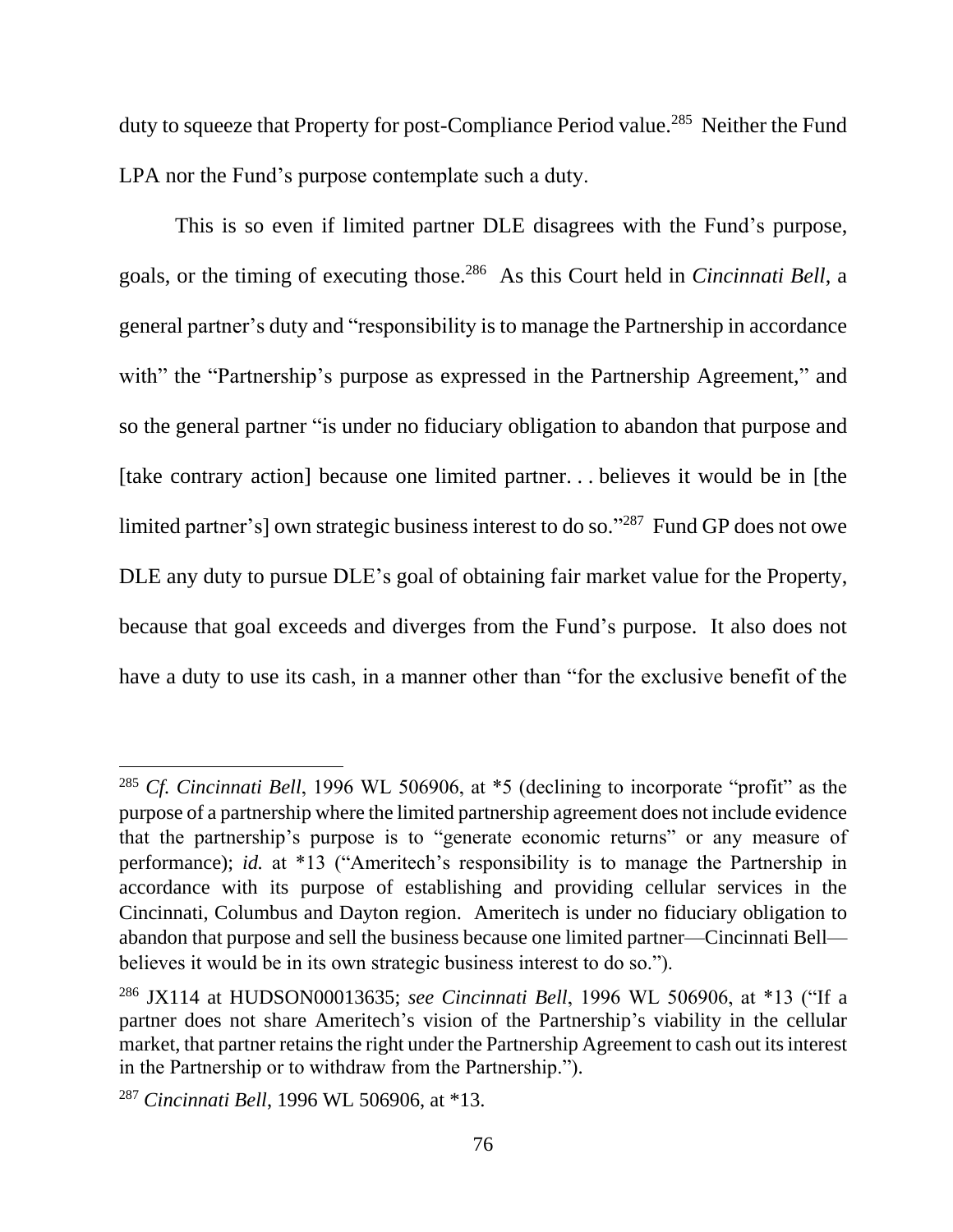Fund," to interfere with the Disposition simply because DLE "believes it would be in its own strategic business interest to do so."<sup>288</sup> A fiduciary cannot breach a duty it does not owe. 289

And so, because Fund GP did not breach any fiduciary duties in connection with the Disposition, DLE lacked Cause to remove Fund GP as General Partner under the Fund LPA. The Default Notice purported to remove Fund GP for Cause under Section 7.2A(ii) for "breach of fiduciary duty in the performance of [Fund GP's] duties and obligations as General Partner under [the Fund LPA], or any act outside the scope of [Fund GP's] duties and obligations as General Partner pursuant to [the Fund LPA] that has a material adverse effect on the Fund."<sup>290</sup> With respect to Counts I and II and Counterclaim Counts I, II, and III, I conclude Fund GP did not breach its fiduciary duties by failing to challenge the Disposition because it did not owe a duty to do so. Accordingly, DLE did not have Cause to remove Fund GP as general partner of the Fund under Fund LPA Section 7.2A(ii), and the Default Notice is invalid due to the lack of Cause under that section.

<sup>288</sup> Fund LPA § 6.4F; *Cincinnati Bell*, 1996 WL 506906, at \*13.

<sup>289</sup> *See Lonergan v. EPE Hldgs., LLC*, 5 A.3d 1008, 1024–25 (Del. Ch. 2010) (finding no breach where "the Holdings LP Agreement eliminates all fiduciary duties").

<sup>290</sup> Fund LPA § 7.2A(ii).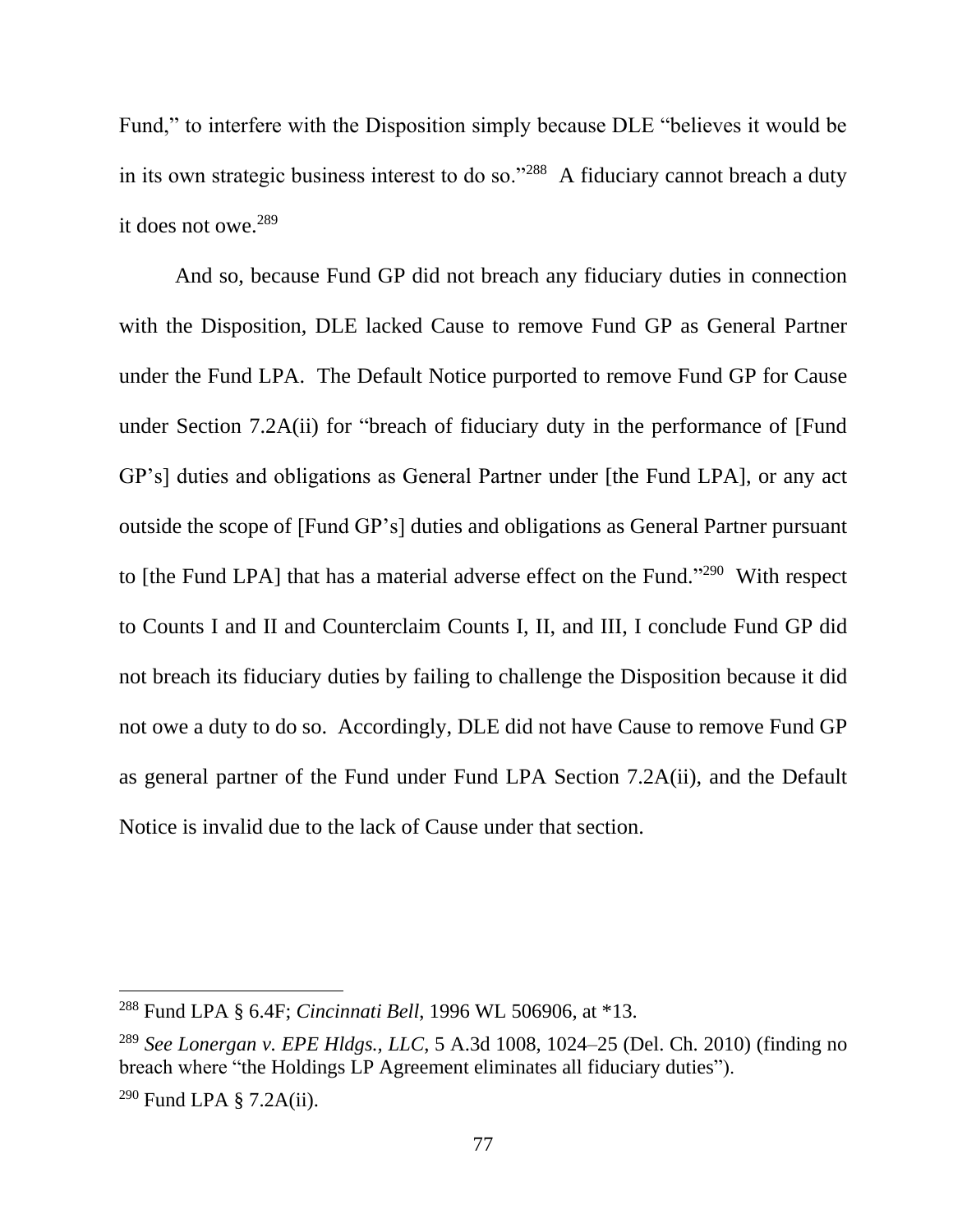# **C. DLE Failed To Demonstrate Cause For Removal Under Fund LPA § 7.2A(iii) Because DLE Failed To Prove Fund GP Breached The Fund LPA.**

DLE's Counterclaim Counts I and V assert Fund GP breached the Fund LPA.<sup>291</sup> The Fund LPA is governed by Delaware law.<sup>292</sup> Under Delaware law, the elements of a breach of contract claim are (i) a contractual obligation, (ii) a breach of that obligation by the contractual party; and (iii) causally related harm to the counterparty.<sup>293</sup> It is undisputed the Fund LPA is a "valid and enforceable written contract." 294

"To determine the scope of a contractual obligation, 'the role of a court is to effectuate the parties' intent."<sup>295</sup> "To determine what contractual parties intended, Delaware courts start with the text."<sup>296</sup> In doing so, the Court aims to "give priority to the parties' intentions as reflected in the four corners of the agreement, construing

<sup>296</sup> *Sunline Com. Carriers, Inc. v. CITGO Petroleum Corp.*, 206 A.3d 836, 846 (Del. 2019).

<sup>291</sup> Countercl. ¶¶ 106, 129–35.

<sup>292</sup> PTO ¶¶ 2, 18; Fund LPA § 13.2.

<sup>293</sup> *Bandera Master Fund LP v. Boardwalk Pipeline P'rs, LP*, 2021 WL 5267734, at \*51 (Del. Ch. Nov. 12, 2021) (citing *WaveDivision Hldgs. v. Millennium Digit. Media Sys., L.L.C.*, 2010 WL 3706624, at \*13 (Del. Ch. Sept. 17, 2010)).

<sup>&</sup>lt;sup>294</sup> Countercl. ¶ 130; D.I. 44, Plaintiffs' Reply to DLE Investors, LP's Verified Counterclaim Against JER Hudson GP XI LLC and Nominally Against Hudson Housing Tax Credit Fund XXI, LP, ¶ 130.

<sup>295</sup> *Bandera*, 2021 WL 5267734, at \*51 (quoting *Lorillard Tobacco Co. v. Am. Legacy Found.*, 903 A.2d 728, 739 (Del. 2006)).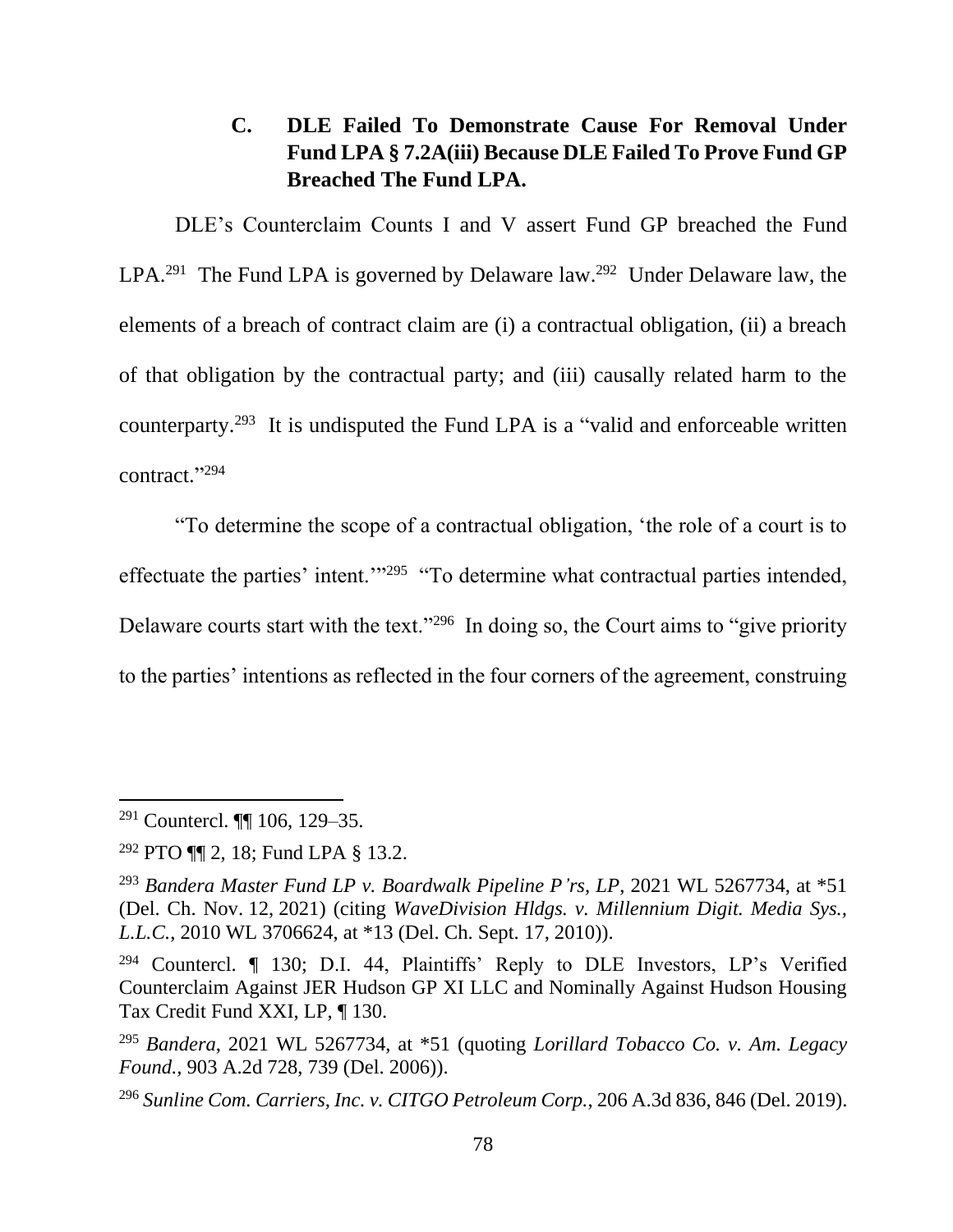the agreement as a whole and giving effect to all its provisions."<sup>297</sup> "If a writing is plain and clear on its face, *i.e.*, its language conveys an unmistakable meaning, the writing itself is the sole source for gaining an understanding of intent."<sup>298</sup> A written agreement is plain and clear on its face "[w]hen the plain, common, and ordinary meaning of the words lends itself to only one reasonable interpretation."<sup>299</sup> When an agreement is plain and clear, the Court "will give priority to the parties' intentions as reflected in the four corners of the agreement, construing the agreement as a whole and giving effect to all its provisions."<sup>300</sup> "Delaware adheres to the objective theory of contracts, [meaning that] a contract's construction should be that which would be understood by an objective, reasonable third party."<sup>301</sup> "Contract terms themselves will be controlling when they establish the parties' common meaning so that a reasonable person in the position of either party would have no expectations inconsistent with the contract language."<sup>302</sup>

<sup>297</sup> *Salamone*, 106 A.3d at 368 (internal quotation marks omitted) (quoting *GMG Cap. Inv., LLC. v. Athenian Venture P'rs I, L.P.*, 36 A.3d 776, 779 (Del. 2012)).

<sup>298</sup> *City Investing Co. Liquidating Tr. v. Cont'l Cas. Co.*, 624 A.2d 1191, 1198 (Del. 1993).

<sup>299</sup> *Sassano v. CIBC World Mkts. Corp.*, 948 A.2d 453, 462 (Del. Ch. 2008).

<sup>300</sup> *In re Viking Pump, Inc.*, 148 A.3d 633, 648 (Del. 2016) (internal quotations omitted) (quoting *Salamone*, 106 A.3d at 368).

<sup>301</sup> *Osborn ex rel. Osborn v. Kemp*, 991 A.2d 1153, 1159 (Del. 2010) (footnotes and internal quotation marks omitted) (quoting *NBC Universal v. Paxson Commc'ns*, 2005 WL 1038997, at \*5 (Del. Ch. Apr. 29, 2005)).

<sup>302</sup> *Eagle Indus., Inc. v. DeVilbiss Health Care, Inc.*, 702 A.2d 1228, 1232 (Del. 1997).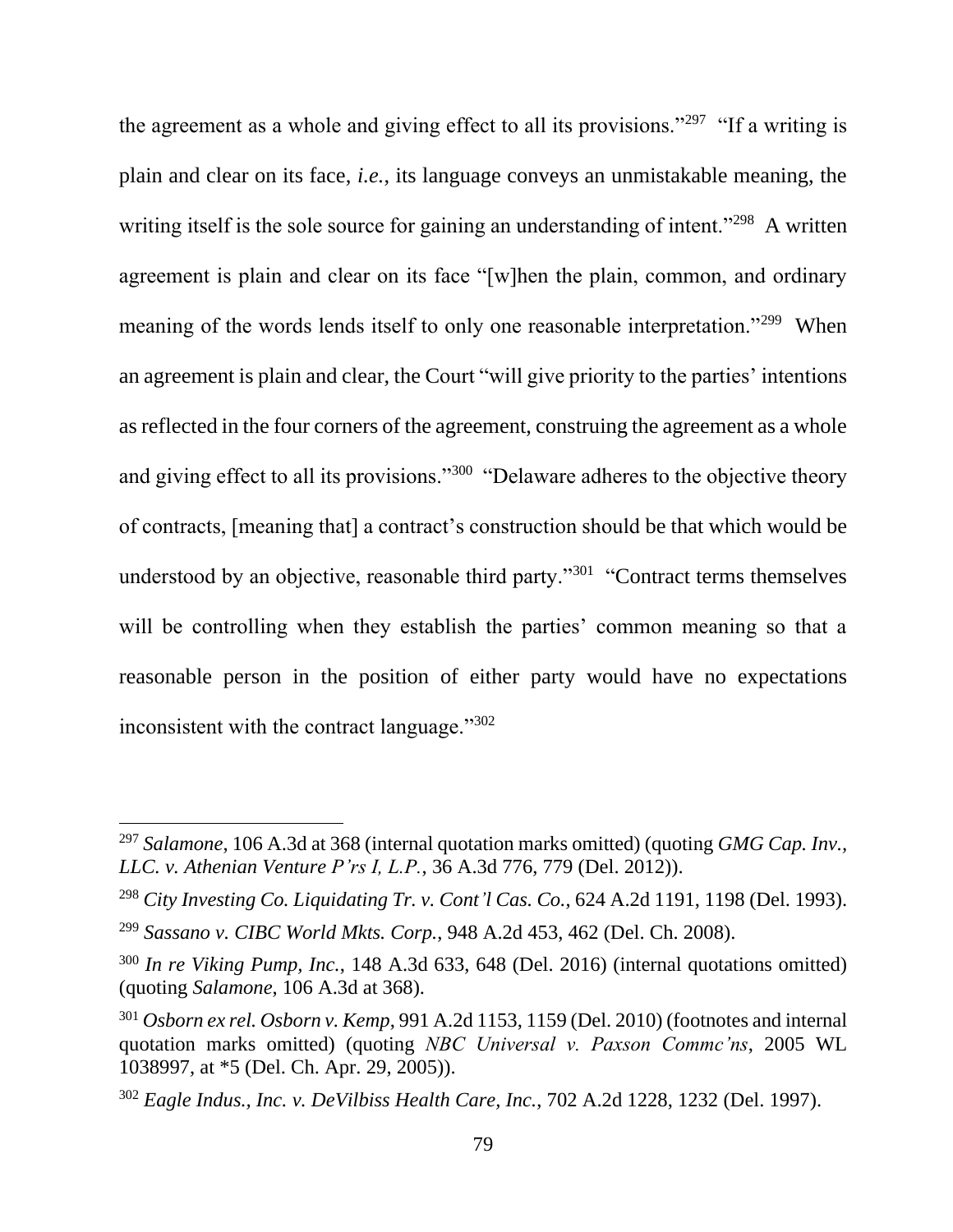# **1. Fund GP Did Not Breach Fund LPA Section 6.8D Because It Did Not Owe A Contractual Duty Under That Section.**

DLE claims Fund GP breached its contractual obligations under Fund LPA

Section 6.8D, which explains the fees to be paid to Fund GP for its management

services.<sup>303</sup> Section 6.8D states, in pertinent part:

After all other expenses of the Fund are paid, the Fund shall pay to the General Partner or an Affiliate of the General Partner designated by the General Partner an annual fee (the "Asset Management Fee") for services in connection with the oversight of the performance of the Approved Property Partnerships and the compliance by the Property General Partners and managing agents thereof with the provisions of the Property Partnership Agreements, management agreements, regulatory agreements and applicable laws. 304

DLE asserts this section imposes on Fund GP a duty to "ensure [] Property GP took

all actions [required] of it [] under the Property LPA;" that Fund GP breached that

duty because Property GP did not seek "Consent from [] Property SLP and

ultimately the Fund" in advance of the Disposition; $305$  and that this breach supports

Fund GP's removal as general partner.

<sup>303</sup> Countercl. ¶¶ 39–46; D.I. 165 at 49 ("The Fund GP also breached other provisions of the Fund LPA, namely (1) the prohibition on giving consent of the Fund to the sale of the Apartment Complex without the consent of DLE (Sections 6.3A(ii) and 6.9A), and (2) the duty to ensure that the Property GP and its managing agent ([the Developer]) comply with the terms of the Property Partnership LPA (Section 6.8D)."); D.I. 184 at 33; D.I. 188 at 5.

<sup>304</sup> Fund LPA § 6.8D; *id.*§ 6.8 ("Certain Payments").

<sup>305</sup> D.I. 184 at 33.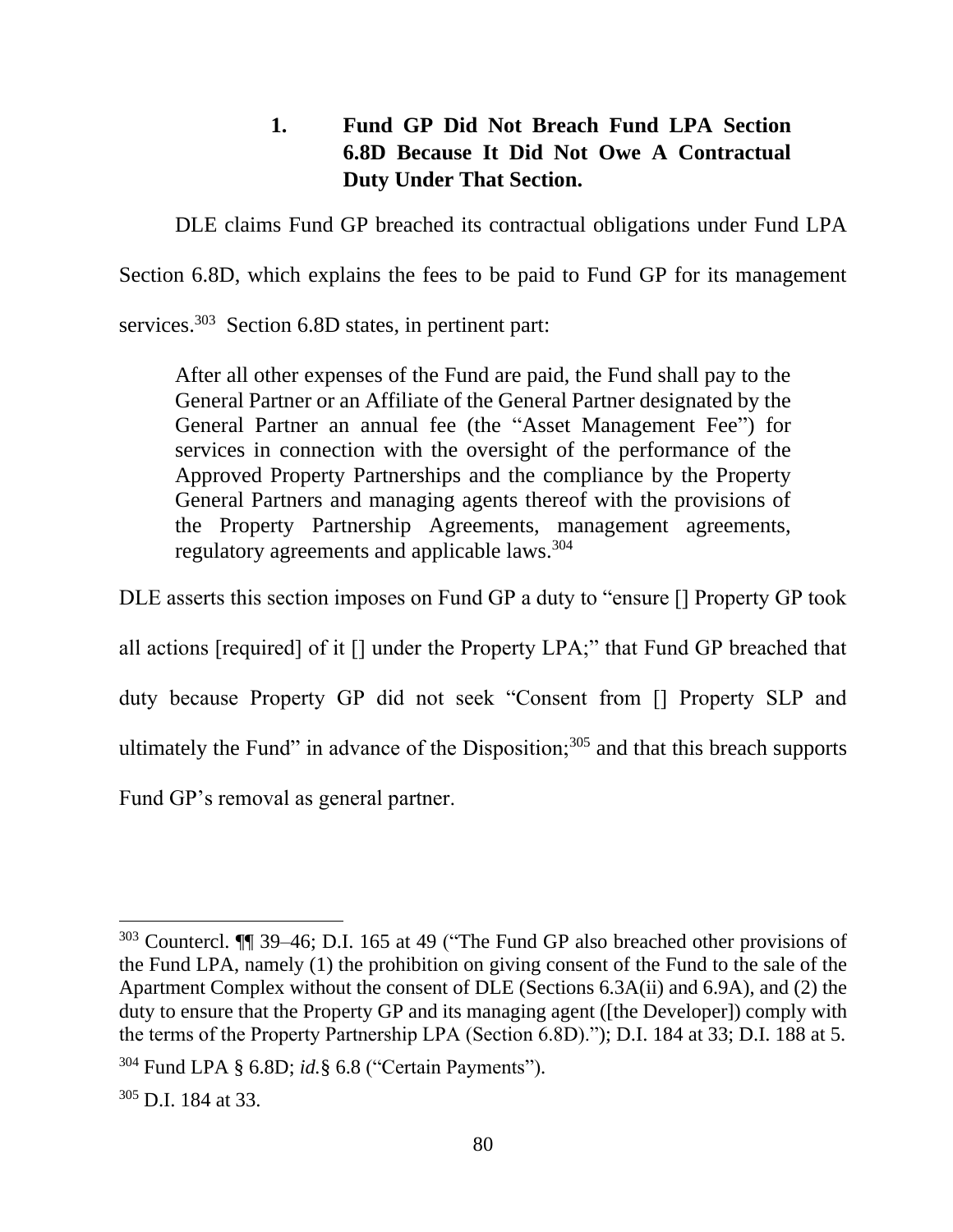As an initial matter, it is not clear that any Fund GP breach of Section 6.8D could justify Fund GP's removal as general partner under Sections 7.2A(ii) and (iii). Fees paid under Section 6.8D are paid to the general partner "other than in its capacity as a partner of the Fund."<sup>306</sup>

That issue aside, Section 6.8D simply does not impose any duties on Fund GP that could support a breach. The plain meaning of Section 6.8D imposes a duty on the Fund to pay the Asset Management Fee for Fund GP's services, but does not itself impose any oversight obligation on Fund GP. Specifically, it does not impose a duty on Fund GP to ensure Property GP complies with the Property LPA. Section 6.8D's mandatory directive language is directed at the Fund, not Fund GP. $307$ The fee is calculated by, and payable upon, the Fund's receipt of Property Partnership Interests and capital contributions—not Fund GP's performance of any particular services or oversight.<sup>308</sup> In context, Section 6.8D lists the management fee among other Section 6.8 fees ("Certain Payments") to be paid to the General

<sup>306</sup> Fund LPA § 6.8F.

<sup>307</sup> *See id.* § 6.8D ("After all other expenses of the Fund are paid, *the Fund shall pay to the General Partner* . . . an annual fee (the 'Asset Management Fee') for services. . . .") (emphasis added); *see also id.* ("*The obligation of the Fund to pay the Asset Management Fee* with respect to a given Approved Property Partnership shall begin to accrue on the date the Fund acquires the Property Partnership Interest with respect to such Approved Property Partnership.") (emphasis added).

<sup>308</sup> *Id.*; *see Tygon Peak Cap. Mgm't, LLC v. Mobile Invs. Investco, LLC*, 2022 WL 34688, at \*15–16 (Del. Ch. Jan. 4, 2022) (finding a provision compelling the payment of a fixed annual management fee not to be contingent on the counterparty's performance of its duties).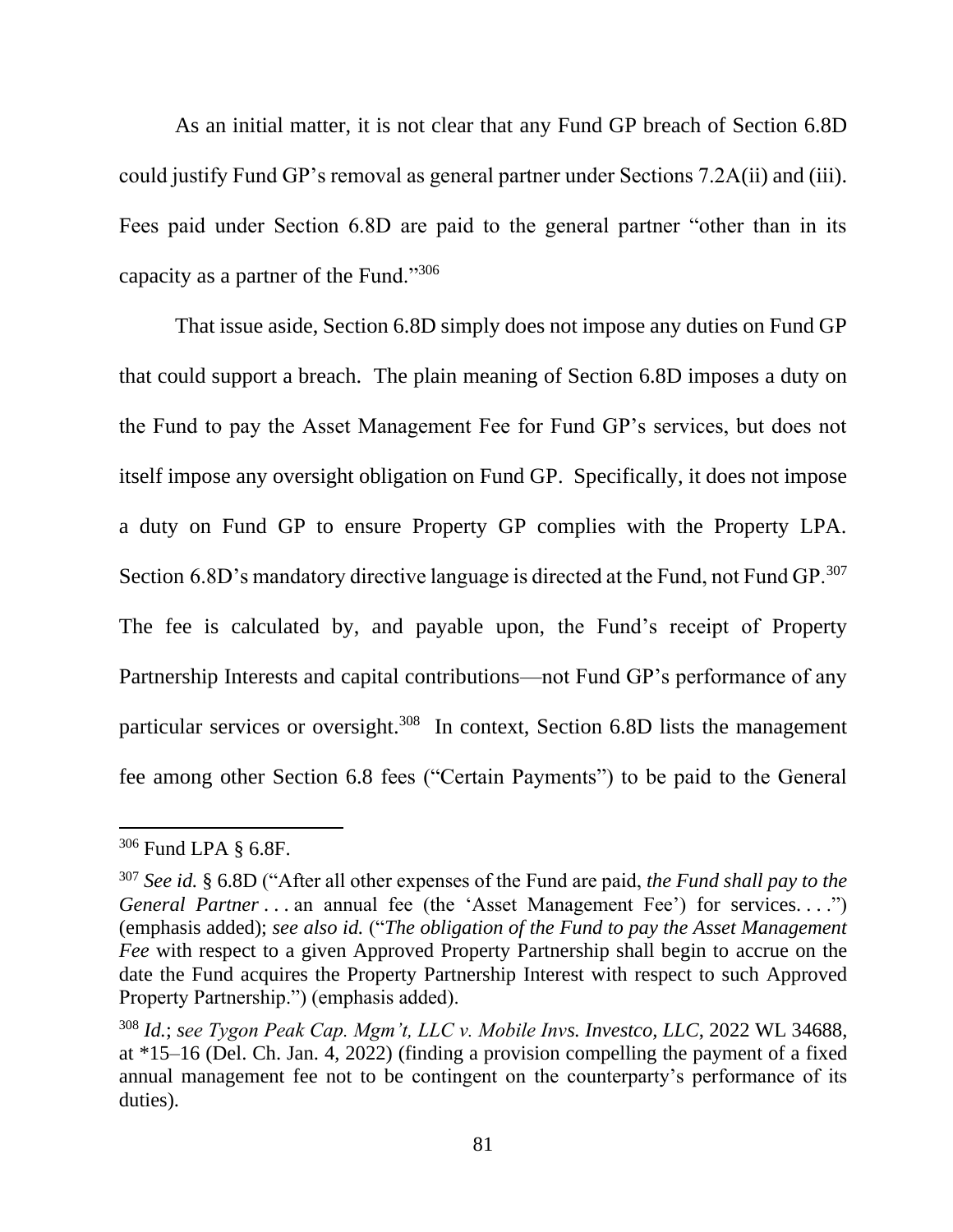Partner, including Organization and Offering Expense Reimbursement, an Acquisition Fee, a Disposition Fee, compensation for providing financing, and construction oversight fees.<sup>309</sup> Section 6.8D also prioritizes the management fee "[a]fter all other expenses of the Fund are paid," and quantifies it.<sup>310</sup> In contrast, Fund GP's duties are described in Section 6.4.<sup>311</sup> I conclude the language in Section 6.8D that DLE relies on describes Fund GP's role as syndicator and fund manager, but itself imposes no duty. Once again, Fund GP cannot breach a duty it does not owe: Fund GP cannot have breached Section 6.8D.<sup>312</sup>

# **2. Fund GP Did Not Breach Any Consent Provisions.**

DLE asserts a broad claim that the Fund LPA obligated Fund GP to obtain the Fund's limited partners' consent to the Disposition, and Fund GP's failure to do so breached the Fund LPA and therefore warrants Fund GP's removal.<sup>313</sup> DLE has

<sup>309</sup> Fund LPA §§ 6.8B–C, E, G–H.

<sup>310</sup> *Id.* § 6.8D.

<sup>311</sup> *Id.*§ 6.4 ("Duties and Obligations of the General Partner").

<sup>312</sup> *See, e.g.*, *Brown v. Dover Downs, Inc.*, 2011 WL 3907536, at \*4 n.38 (Del. Super. Aug. 30, 2011), *aff'd*, 38 A.3d 1254 (Del. 2012); *Lonergan*, 5 A.3d at 1024–25 (finding no breach where the limited partnership agreement "eliminate[d] all fiduciary duties" because the defendant did not owe a duty).

<sup>313</sup> *See, e.g.*, Countercl. ¶¶ 50–51, 56–58, 64–66; D.I. 165 at 4, 29, 49; D.I. 184 at 36–37. DLE also argued its lack of consent, or outright resistance, to the Disposition means the Property Partnership was not a "willing seller" as necessary to implement the ROFR. While this argument has been a central feature of other LIHTC suits brought by new limited partners, *see supra* note 83, it is not dispositive here and so I do not reach it.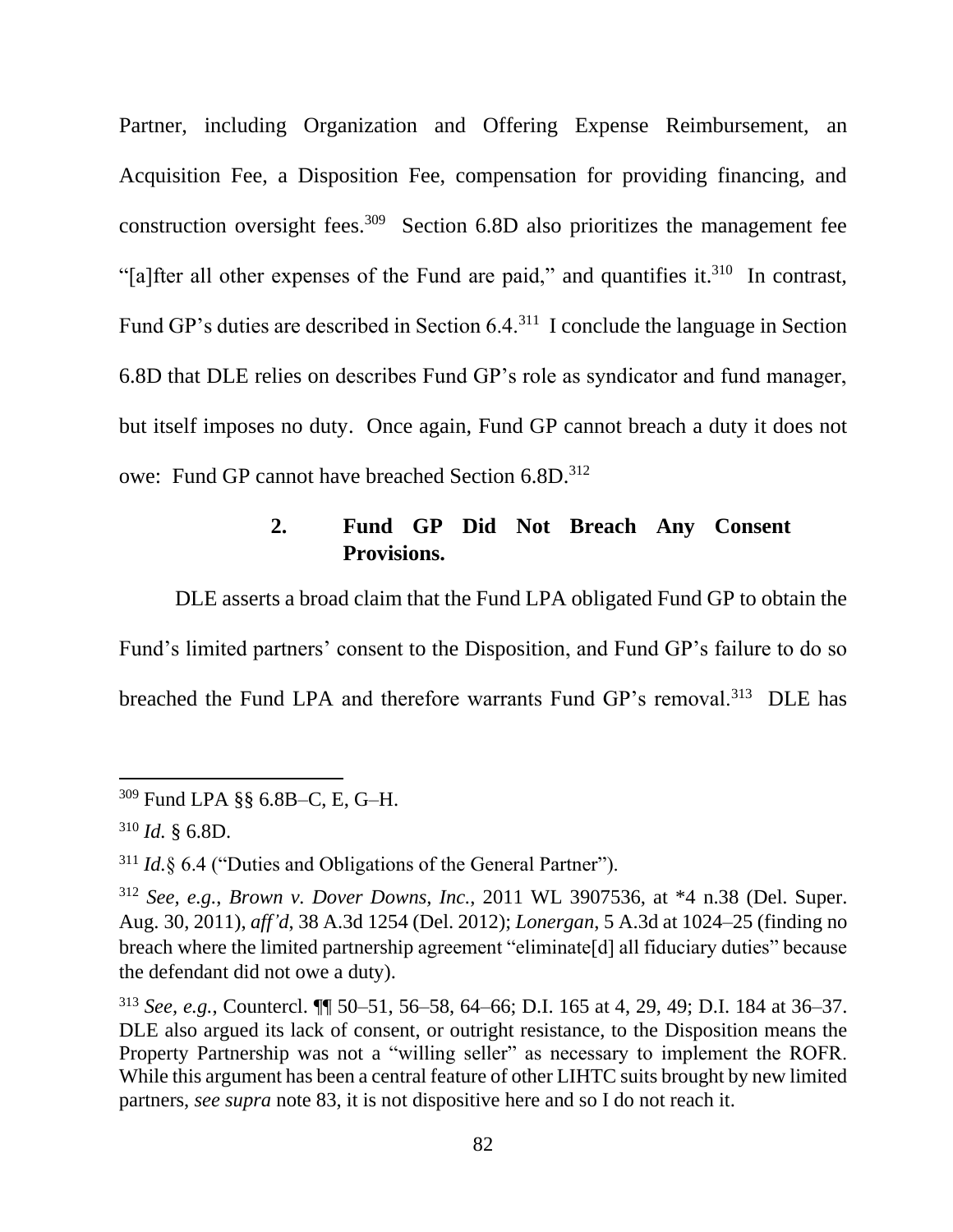failed to consistently specify which provisions Fund GP breached by not seeking DLE's consent.<sup>314</sup> Contemporaneous documents and trial testimony prove DLE understood its consent was not needed if the Property "GP goes through the ROFR process outlined in the agreement."<sup>315</sup> DLE's belief that the Fund LPA requires its consent to the Disposition appears to have been inspired by litigation. All the same, I have reviewed the Fund LPA and conclude Fund GP did not breach any of its consent provisions.

The Fund LPA and Property LPA contain nested consent requirements that mention a sale or disposition of the Property, but none require DLE's consent for the Disposition. Explaining why requires stepping through first the Fund LPA and then the Property LPA; nothing in the Fund LPA required DLE's consent, and the Property LPA affirmatively granted Property GP the authority to appoint a nonprofit to hold and exercise a Section 42 ROFR.

<sup>314</sup> DLE has variously alleged Fund GP breached Fund LPA Sections 6.3, 6.3A(ii), 6.3B(viii), and 6.9A. *See, e.g.*, JX218 at HUDSON00008228; D.I. 165 at 49; D.I. 184 at 35–37. Other times, like in Counterclaim Count V, it has failed to point to a specific Fund LPA section. *See, e.g.*, Countercl. **[1** 129–35; D.I. 184 at 33 (failing to point to a Fund LPA section when arguing Fund GP "ignored" Property GP's alleged breaches of the Property LPA, which DLE argues "it itself a material breach").

<sup>&</sup>lt;sup>315</sup> JX074 at DLE\_0002593; JX088 ("[Property] GP has right to go through ROFR process without our approval"); Chiusano Tr. 406–07 (confirming his July 2020 understanding that DLE's consent was not required).

DLE objected to the admissibility of JX074 in a footnote in its post-trial answering brief. D.I. 188 at 31 n.10. DLE failed to object to JX074 on the Joint Exhibit List. D.I. 169 at 5. DLE's objection to JX074 is waived. D.I. 163 at 39; Trial Tr. 89.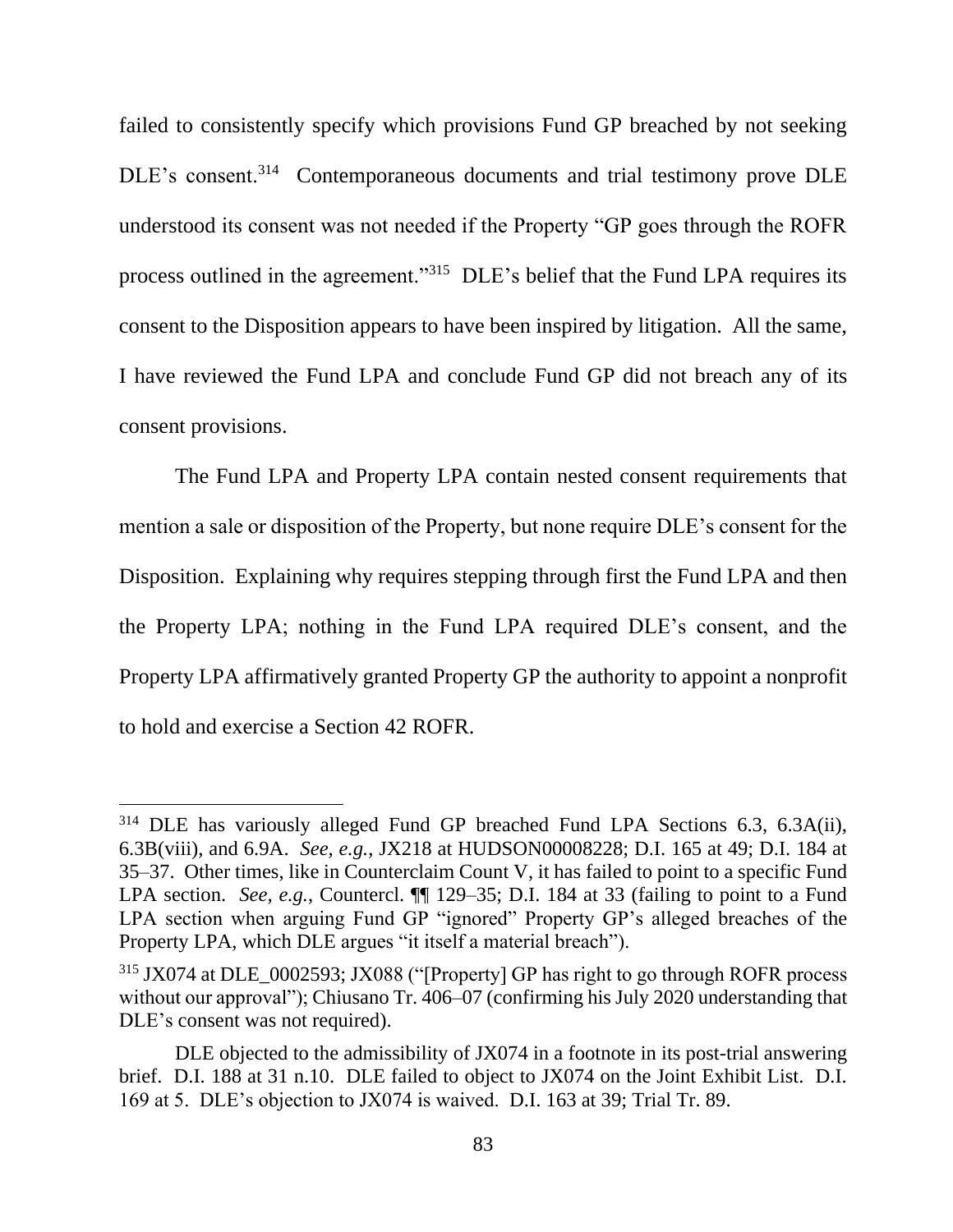I begin with the Fund LPA. Section 6.3A lists several actions by the General Partner requiring "the Consent of the Investor Limited Partner." As a reminder, under the Fund LPA, Fund LP can give Consent of the Investor Limited Partners without DLE, but DLE can never, alone, give that Consent.<sup>316</sup> Turning to the items requiring such Consent, Fund LPA Sections 6.3A(ii) and (xxiv) are relevant here:

<sup>316</sup> First Amendment at HUDSON00018162–63; Fund LPA § 12.2; Chiusano Tr. 389–90.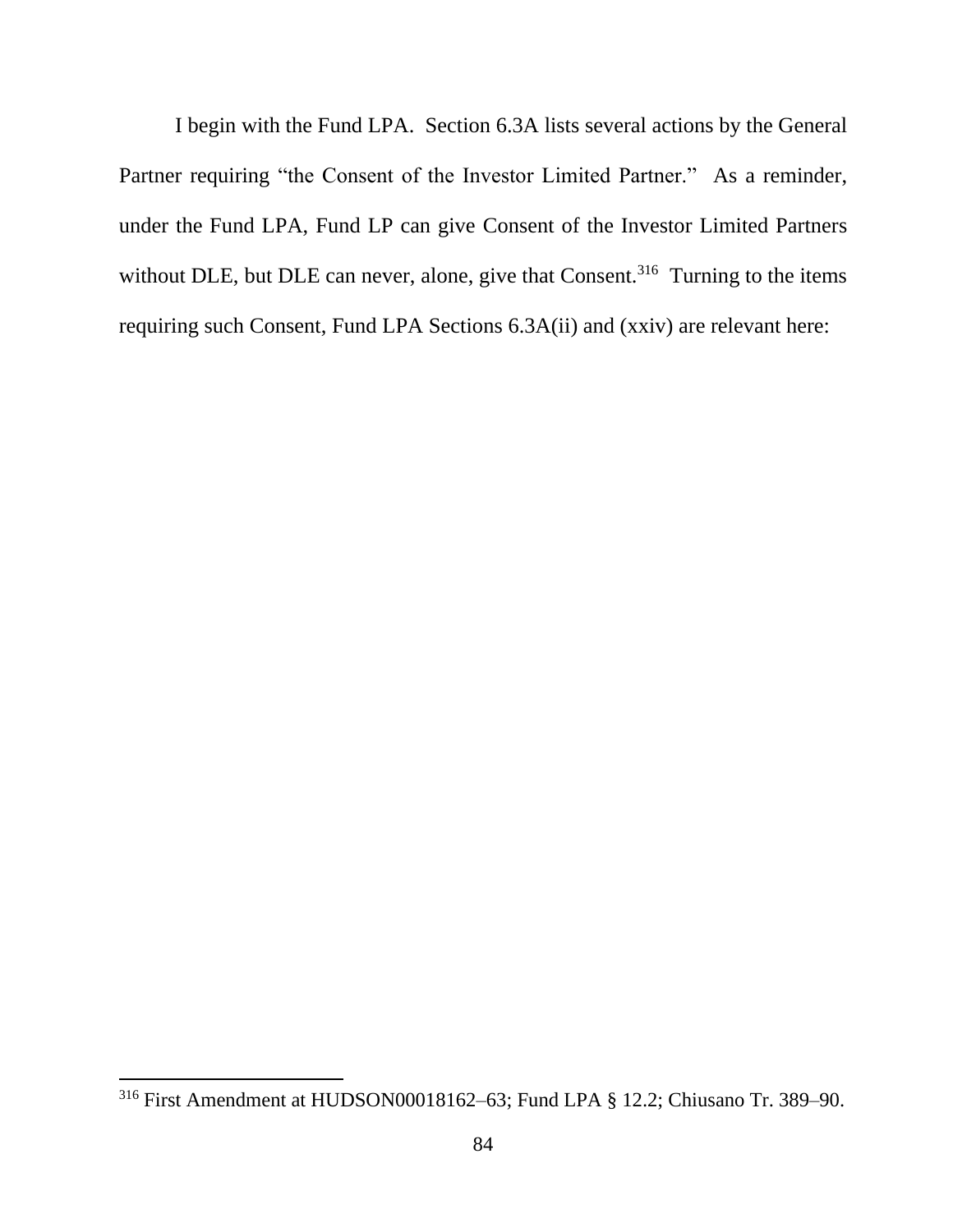Without the Consent of the Investor Limited Partners, but subject to Section 6.3.B hereof, the General Partner shall not:  $317$ 

. . .

(ii) [] give the consent of the Fund or an Intermediate Entity in its capacity as a partner of a Property Partnership to any action proposed to be taken by such Property Partnership or the Property General Partner which, under the provisions of its Property Partnership Agreement, requires the consent of an Intermediate Entity or the Fund as a partner; or to take or cause [Property SLP] to take any action that is permitted to be taken by the Fund, the applicable Intermediate Entity or [Property SLP] under such Property Partnership Agreement;<sup>318</sup>

. . .

(xxiv) manage and operate the Fund as an operating company or cause the Fund to participate in the development, leasing, operation or disposition of a Property, except as required to exercise the rights of the Fund under the Property Partnership Agreements[.]"319

In so many words, these sections require the Investor Limited Partners' Consent,

subject to Section 6.3B, for Fund GP to: give the consent of Property LP at the

Property Partnership level; take action through Property SLP at the Property

<sup>&</sup>lt;sup>317</sup> First Amendment at HUDSON00018167 ("The first clause of [Initial Fund LPA] Section 6.3A is hereby deleted in its entirety, and amended to read in full as follows: 'A. Without the Consent of the Invested Limited Partners, but subject to Section 6.3.B hereof, the General Partner shall not:").

<sup>318</sup> Fund LPA § 6.3A(ii); First Amendment at HUDSON00018167–69 (amending the Initial Fund LPA to add Section 6.3B); Fund LPA at Art. I (providing the "Special Limited Partner" is Property SLP).

 $319$  Fund LPA  $\S$  6.3A(xxiv).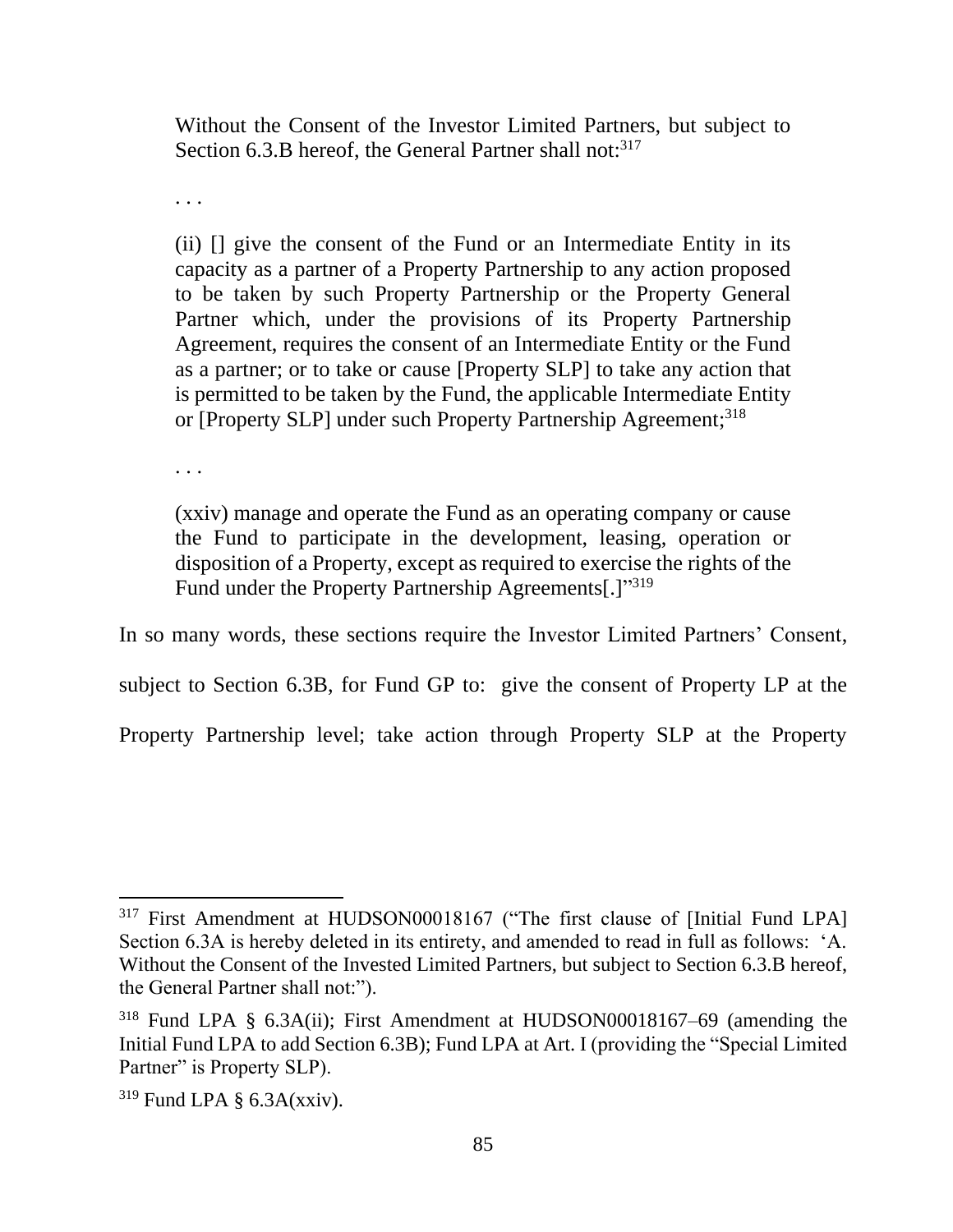Partnership level; or interfere with the operation and management or disposition of

the Property. 320

Section 6.3B(viii) in turn provides:

Notwithstanding any provision herein to the contrary, without the Supermajority Consent of the Investor Limited Partners, the General Partner shall not: . . . (viii) cause the Fund to sell, transfer or assign the Fund's interest in any Intermediate Entity [Property LP] *or give the consent of the Fund or an Intermediate Entity [Property LP], in its capacity as a partner of a Property Partnership, to the sale of a Property or a Property Partnership Interest*[.]<sup>321</sup>

Again, Investor Limited Partners' Supermajority Consent requires DLE's consent to

reach over sixty-six percent of those limited partner interests.<sup>322</sup>

The Disposition did not trigger Fund LPA Section 6.3B(viii)'s Supermajority

Consent requirement. The Disposition did not transfer the Fund's interest in

Fund LPA § 6.9A; First Amendment at HUDSON00018162.

<sup>320</sup> In keeping with Section 6.3A(ii), Fund LPA Section 6.9A reiterates the requirement for Investor Limited Partner Consent for any action by the Property SLP:

<sup>[</sup>Property SLP] shall not take any action or exercise any consent, voting or other rights pursuant to a Property Partnership Agreement of any Property Partnership without the Consent of the Investor Limited Partner[s]. The Investor Limited Partner shall have the right to cause [Property SLP] to take any action or exercise any consent, voting o[r] other rights pursuant to the Property Partnership Agreement of any Property Partnership.

As explained, Fund GP does not have the authority or duty to interfere with the Disposition because doing so is contrary to the Fund's purpose. One reading of Section 6.3A(xxiv) crystallizes this, requiring the Investor Limited Partners' affirmative consent before Fund GP has authority to interfere with the Disposition. *Id.* § 6.3A(xxiv).

<sup>321</sup> First Amendment at HUDSON00018168 (emphasis added).

<sup>322</sup> *Id.* at HUDSON00018163.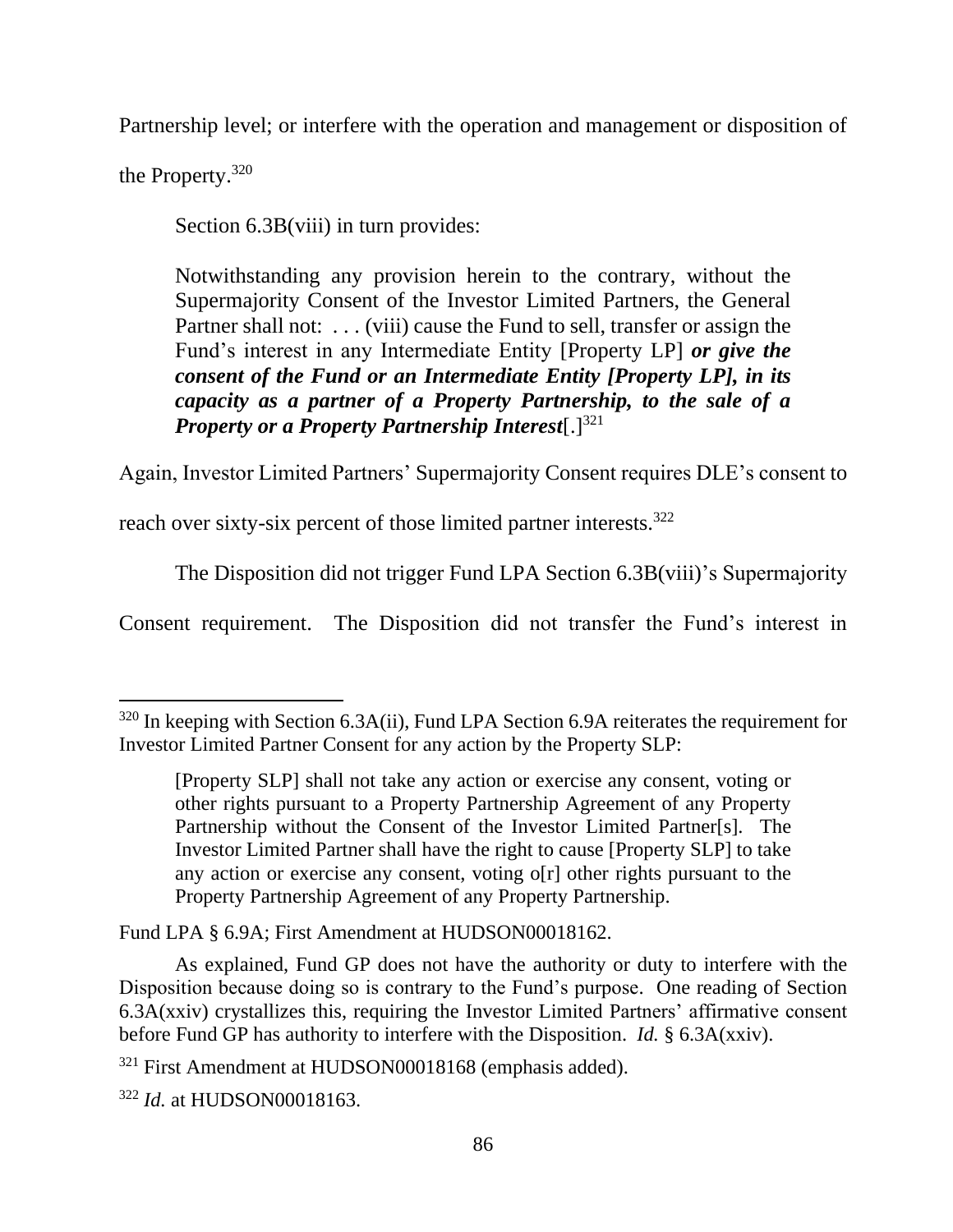Property LP or the Property Partnership Interests. And Fund GP did not give Fund or Property LP consent to the Disposition. Property GP did not seek consent from Fund GP, the Fund's Investor Limited Partners, Property LP, or Property SLP in connection with the Disposition.<sup>323</sup> It did not have to under the Property LPA.<sup>324</sup>

I turn to the Property LPA to explain why that is so. Article VIII of the Property LPA sets forth Property GP's authority and constraints thereof. Section 8.01(a) grants Property GP "full, complete and exclusive discretion" to exercise the authority granted to it "[e]xcept as otherwise set forth in" the Property LPA.<sup>325</sup> Section 8.02(a) enumerates five actions Property GP cannot take, and Section 8.02(b) enumerates fourteen actions Property GP cannot take without Property SLP's consent, including "sell or otherwise dispose of, at any time, all or substantially all of the assets of the [Property Partnership]."326 And then Section 8.02(e) addresses a Section 42 disposition:

<sup>323</sup> Macari Tr. 85–86, 150; PTO ¶¶ 52–54.

<sup>&</sup>lt;sup>324</sup> Again, contemporaneous documents show DLE's management did not believe its consent was required at the time. JX088 ("[Property] GP has right to go through ROFR process without our approval"); Chiusano Tr. 406–07 (confirming that understanding).

 $325$  Property LPA  $\S$  8.01(a).

 $326$  *Id.* §§ 8.02(a), (b), (b)(i).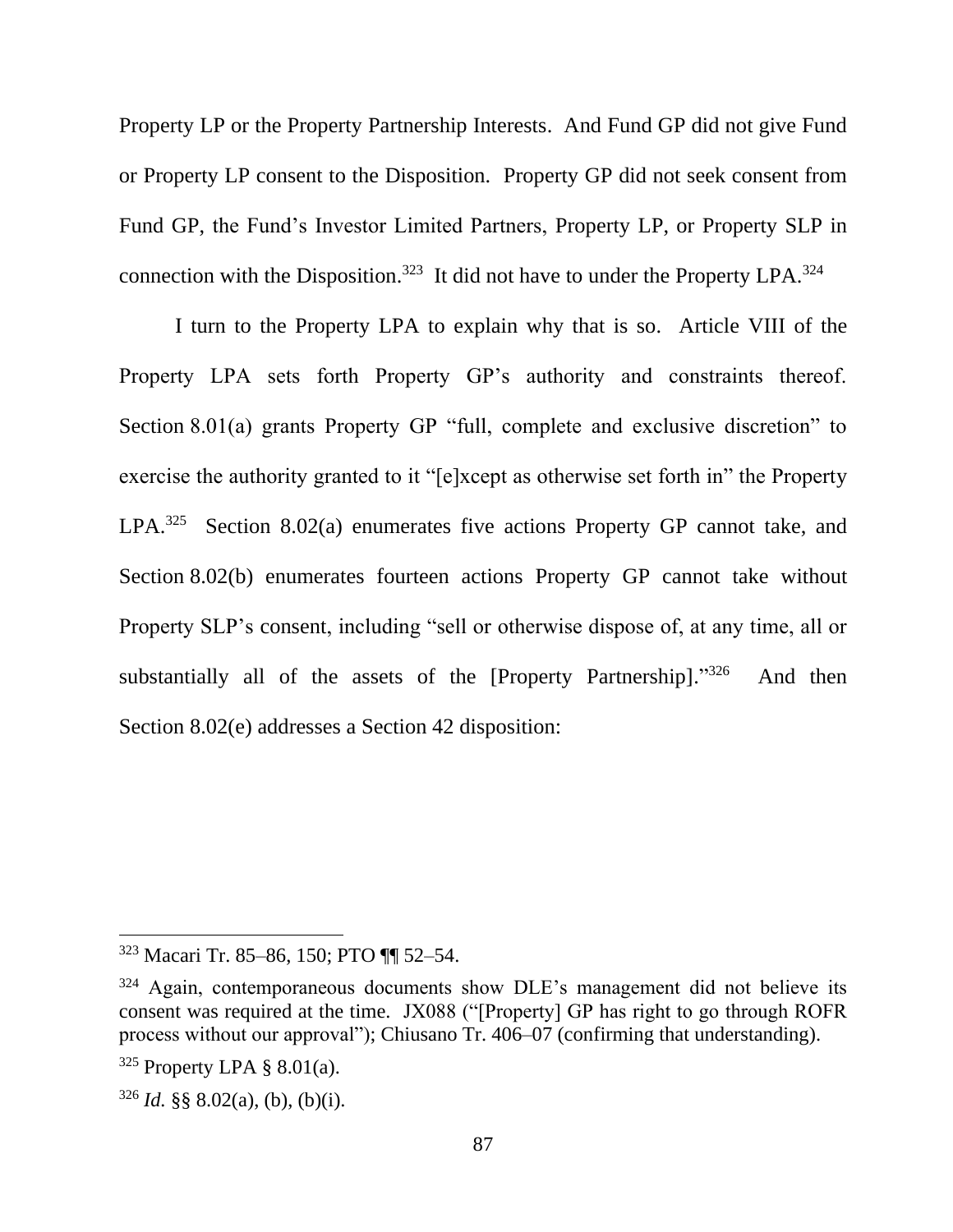Notwithstanding anything to the contrary contained herein, commencing on the fifteenth  $(15<sup>th</sup>)$  anniversary of the first day of the first taxable year of the applicable Tax Credit compliance period, the [Property] General Partner shall have the right to designate a 'qualified non-profit organization' at that time, as having the right of first refusal to purchase the [Property] subject to the Extended Use Agreement for the minimum price established in accordance with Section 42(i)(7) of the Code, plus any outstanding amounts owed to the [Property SLP] and [Property LP] pursuant to this [Property LPA] including any federal income tax liability incurred by the Limited Partners as a result of the payment of amounts pursuant to this clause.<sup>327</sup>

DLE's position at trial, that Property GP had to seek consent for the Disposition that in turn triggered the Fund LPA's Supermajority Consent provision, hinges on the interplay between Property LPA Sections 8.02(e) and 8.02(b). DLE contends Section 8.02(e) is still subject to Section 8.02(b)'s consent requirement, and that Section 8.02(e) does not encompass a final ROFR disposition. Plaintiffs argue Section 8.02(e) controls entirely, permitting Property GP to designate a nonprofit to hold and exercise the ROFR. I conclude Section 8.02(e)'s specific enabling language, independent from and "notwithstanding" Section 8.02(b)'s broader consent requirements, authorizes Property GP to appoint a designated nonprofit to hold and exercise a Section 42 ROFR without Property SLP's consent.<sup>328</sup>

 $327$  *Id.* § 8.02(e).

<sup>&</sup>lt;sup>328</sup> The Supreme Judicial Court of Massachusetts construed a similar set of provisions the same way. *See Homeowner's Rehab*, 99 N.E.3d at 760 ("As stated, the partnership agreement confers broad powers on the general partner, while circumscribing the powers of the limited partners. The partnership agreement identifies only a few actions that the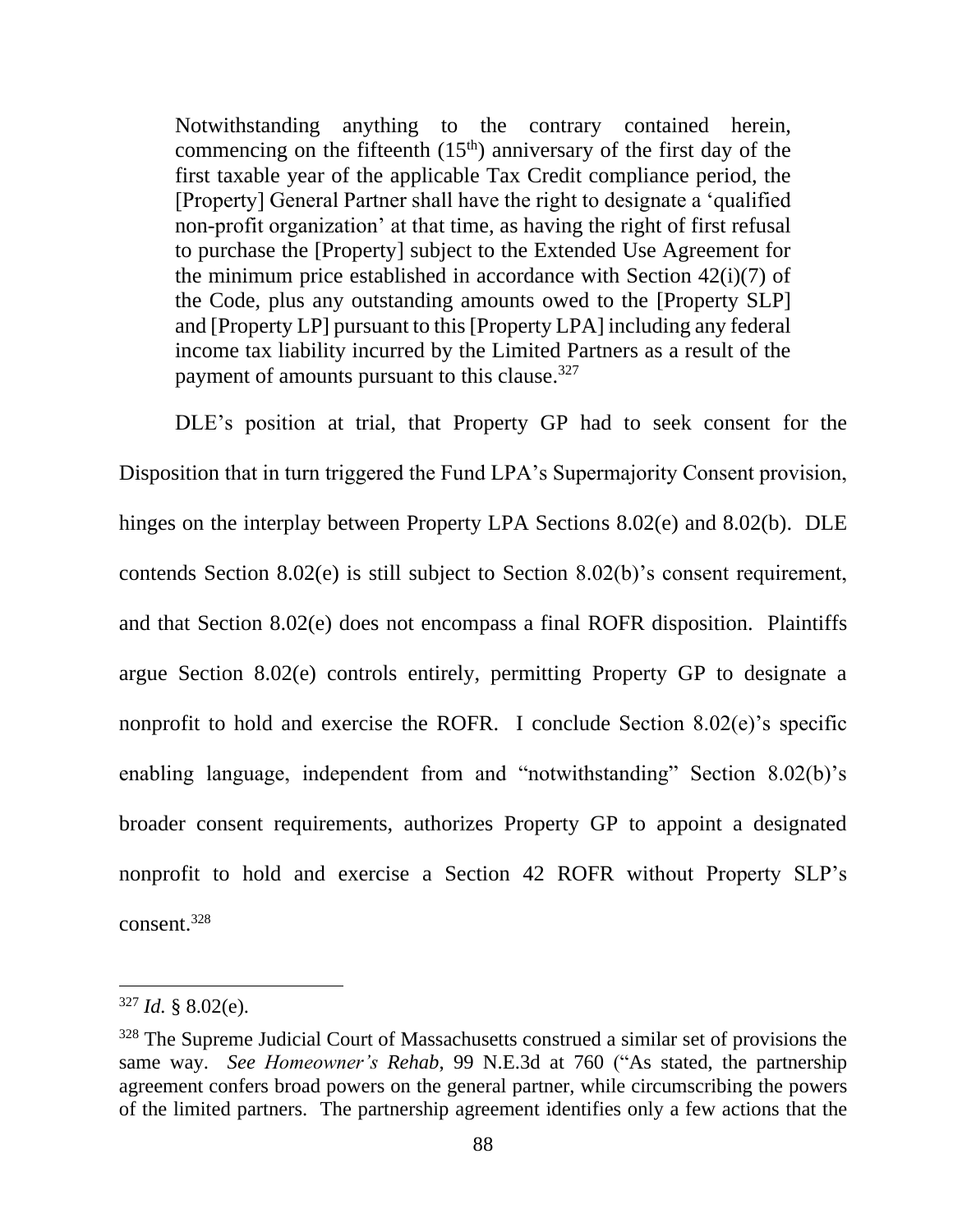Resolving this dispute over the interpretation of the Property LPA requires construing it in accordance with the laws of the Commonwealth of Virginia.<sup>329</sup> Virginia law construes contracts "as a whole, giving terms their ordinary meaning unless some other meaning is apparent from the context."<sup>330</sup> "The guiding light in the construction of a contract is the intention of the parties as expressed by them in the words they have used, and courts are bound to say that the parties intended what the written instrument plainly declares."<sup>331</sup>

general partner cannot take without the consent of the special limited partner. Of relevance here, section 5.5.B(iv) prohibits the general partner from 'sell[ing] all or any portion' of the property, 'except with the Consent of the Special Limited Partner.' This prohibition is 'subject to the provisions contained in Section 5.4,' which grant the general partner the authority to sell "all or substantially all of the assets of the Partnership; provided, however, that except for a sale pursuant to the Option Agreement, the terms of any such sale . . . must receive the Consent of the Special Limited Partner before such transaction shall be binding on the Partnership.' The limited partners concede that, under section 5.4, the special limited partner need not consent to the terms of a sale if the sale is pursuant to the option agreement, for example where the nonprofit developer has exercised its right of first refusal.").

<sup>329</sup> Property LPA at HUDSON00018376; Va. Code Ann. § 50-73.84(b) (West) ("The law of this Commonwealth shall govern relations among the partners and between the partners and the partnership, and the liability of partners for debts, obligations and liabilities chargeable to the partnership, in a partnership that has filed a statement of registration as a registered limited liability partnership in this Commonwealth.").

<sup>330</sup> *Schuiling v. Harris*, 747 S.E.2d 833, 836 (Va. 2013) (citing *Virginian Ry. Co. v. Hood*, 146 S.E. 284, 285 (Va. 1929)).

<sup>331</sup> *Id.* at 836 (quotation marks and citation omitted) (quoting *Wilson v. Holyfield*, 313 S.E.2d 396, 398 (1984)).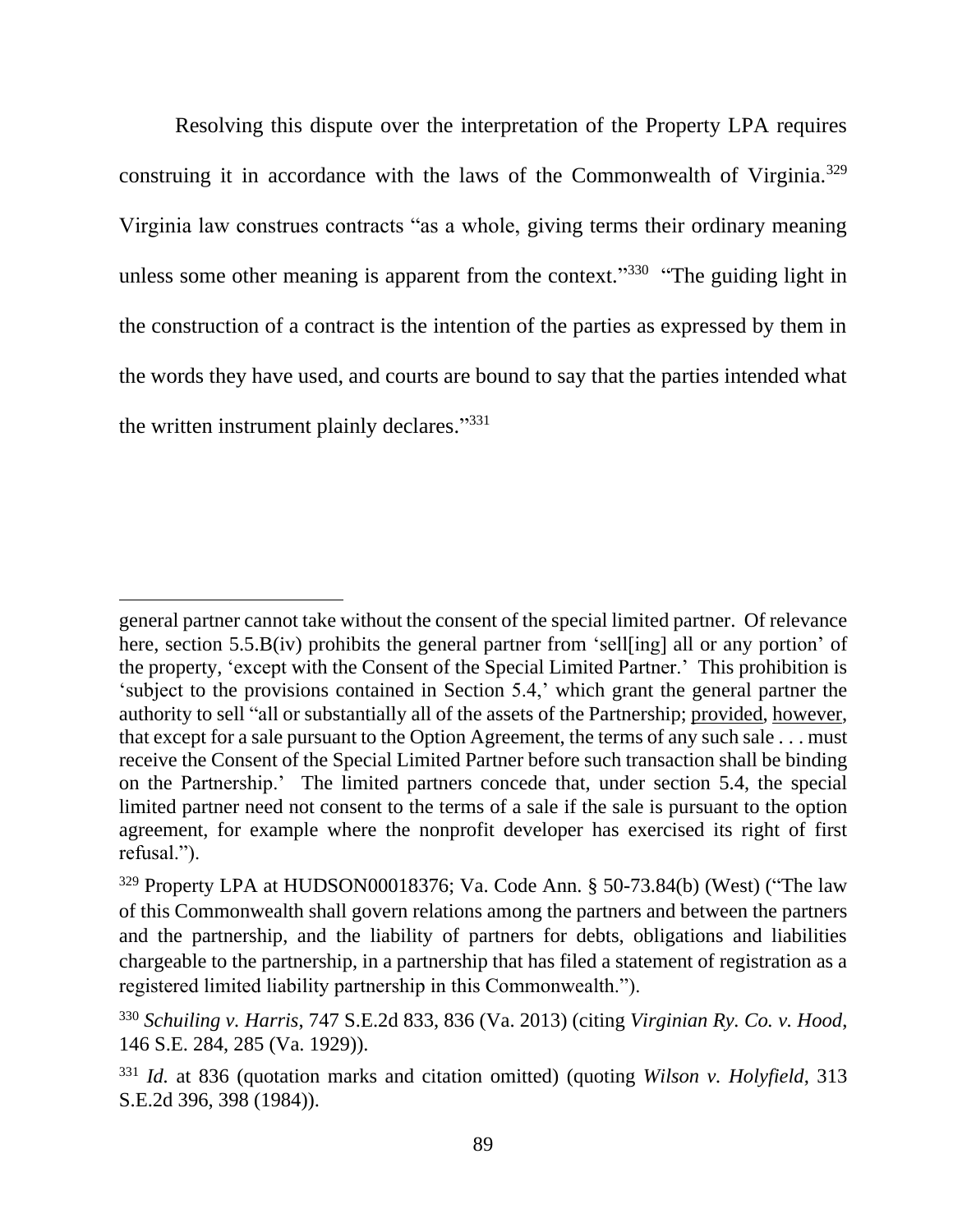The parties dispute the meaning and effect of Section 8.02(e)'s first clause, which begins: "Notwithstanding anything to the contrary contained herein  $\dots$ ."332 DLE contends the word "herein" means the clause applies only to the same paragraph Section 8.02(e), thereby preserving Section 8.02(b)'s consent requirements for the ROFR exercise.<sup>333</sup> DLE contends "herein" is narrower than other language that could have been chosen, like "[n]otwithstanding anything to the contrary contained in this Agreement."<sup>334</sup> Alternatively, DLE argues the prefatory clause is ambiguous and so, citing Delaware law, any inference must be drawn in DLE's favor.<sup>335</sup> Plaintiffs argue Section 8.02(e)'s "notwithstanding" clause "applies not only to the *granting* of a Section 42 ROFR, but also to its *exercise*."<sup>336</sup> Virginia law supports Plaintiffs' interpretation: I conclude "herein" refers to Article VIII and not merely Section 8.02(e).

 $332$  Property LPA § 8.02(e).

<sup>333</sup> Post-Trial Tr. 81–82.

<sup>334</sup> *Id.* 82 (internal quotation marks omitted) (citing *Tygon Peak*, 2022 WL 34688, at \*17); *id.* 105 (citing Property LPA § 7.07).

<sup>335</sup> D.I. 184 at 4, 38 (citing *Bandera*, 2021 WL 5267734, at \*71); D.I. 188 at 27, 30. This interpretation would be contrary to Property LPA Section 15.10 which provides: "[A]ny rule of law or legal decisions that would require interpretation of any ambiguity in this Agreement against the party that has drafted it shall not apply and are hereby waived." Property LPA § 15.10. "A contract is not ambiguous merely because the parties disagree as to the meaning of the terms used." *TM Delmarva Power, L.L.C. v. NCP of Va., L.L.C.*, 557 S.E.2d 199, 200 (Va. 2002). Elsewhere, DLE has affirmed "[t]he plain language of the Partnership Agreements is not ambiguous and constitutes the best evidence of the parties' intent." D.I. 184 at 12.

<sup>336</sup> D.I. 185 at 9; D.I. 189 at 36.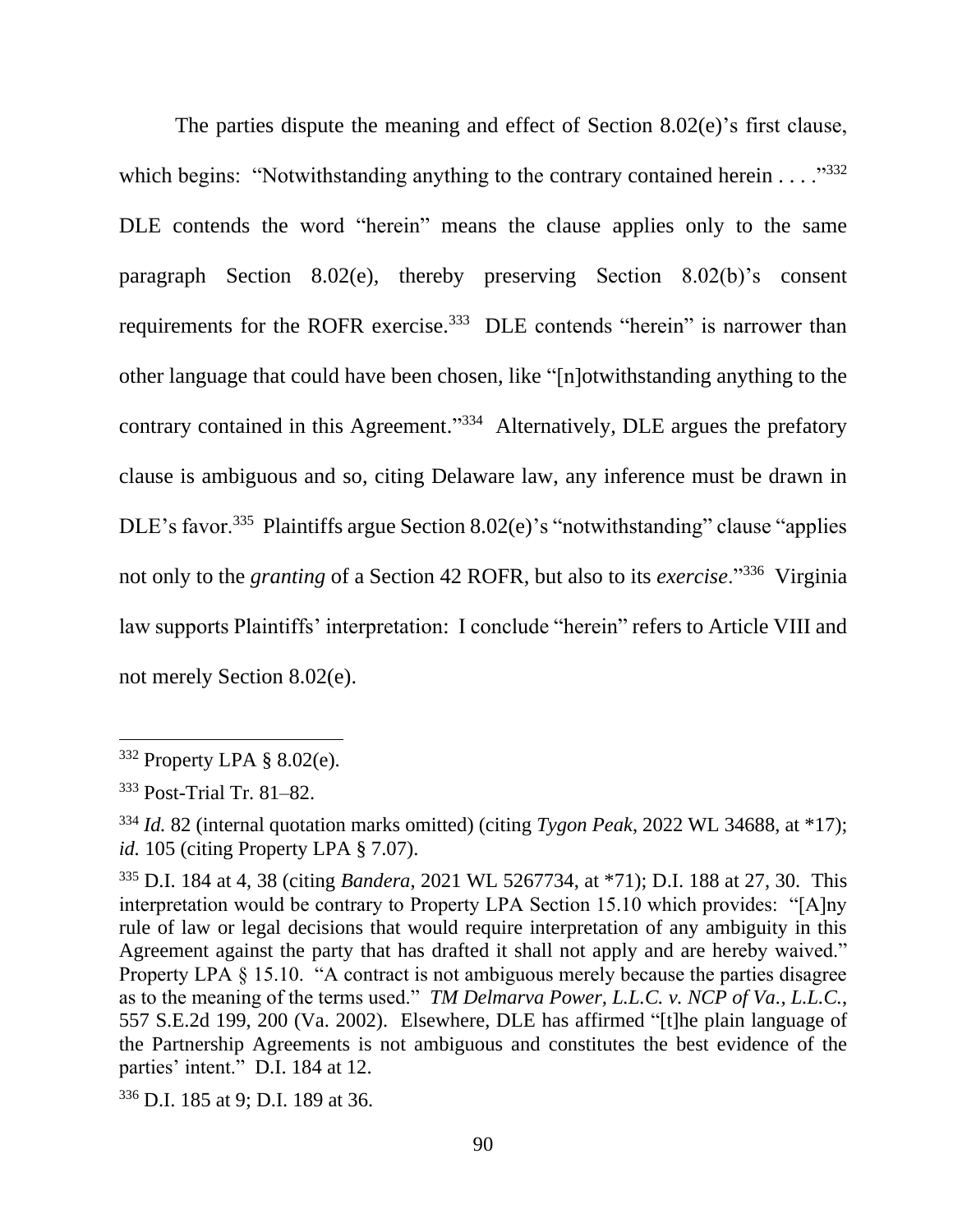I find these provisions of the Property LPA are unambiguous and so, I construe them according to their plain meaning.<sup>337</sup> Applying Virginia law, I cannot treat any word or phrase as meaningless if a reasonable meaning can be given to it.<sup>338</sup> Virginia law also gives specific guidance on interpreting "notwithstanding anything to the contrary" clause: courts must locate a contrary provision or provisions to give meaning to the clause. In *Shepherd v. Davis*, the Virginia Supreme Court interpreted a lease agreement granting the lessee both a fixed-price purchase option and a right of first refusal.<sup>339</sup> The lessee attempted to invoke the fixed-price option instead of exercising its right of first refusal, so the Virginia Supreme Court considered *de novo* whether the right of first refusal "overr[o]de" the fixed-price option.<sup>340</sup> The right of first refusal provision contained prefatory language: "Notwithstanding anything contained in this Agreement to the contrary  $\dots$   $\cdot$   $\cdot$   $\cdot$  Giving that unambiguous language its plain and ordinary meaning, the court found:

<sup>337</sup> *See Golding v. Floyd,* 539 S.E.2d 735, 736 (Va. 2001).

<sup>338</sup> *See Dominion Savings Bank, FSB v. Costello*, 512 S.E.2d 564, 567 (Va. 1999).

<sup>339</sup> 574 S.E.2d 514, 516 (Va. 2003).

<sup>340</sup> *Id.* at 516–18; *id.* at 519 ("[W]e are not bound by a chancellor's interpretation of a contract because we have the same opportunity as the chancellor to consider the contract language.").

<sup>341</sup> *Id.* at 517.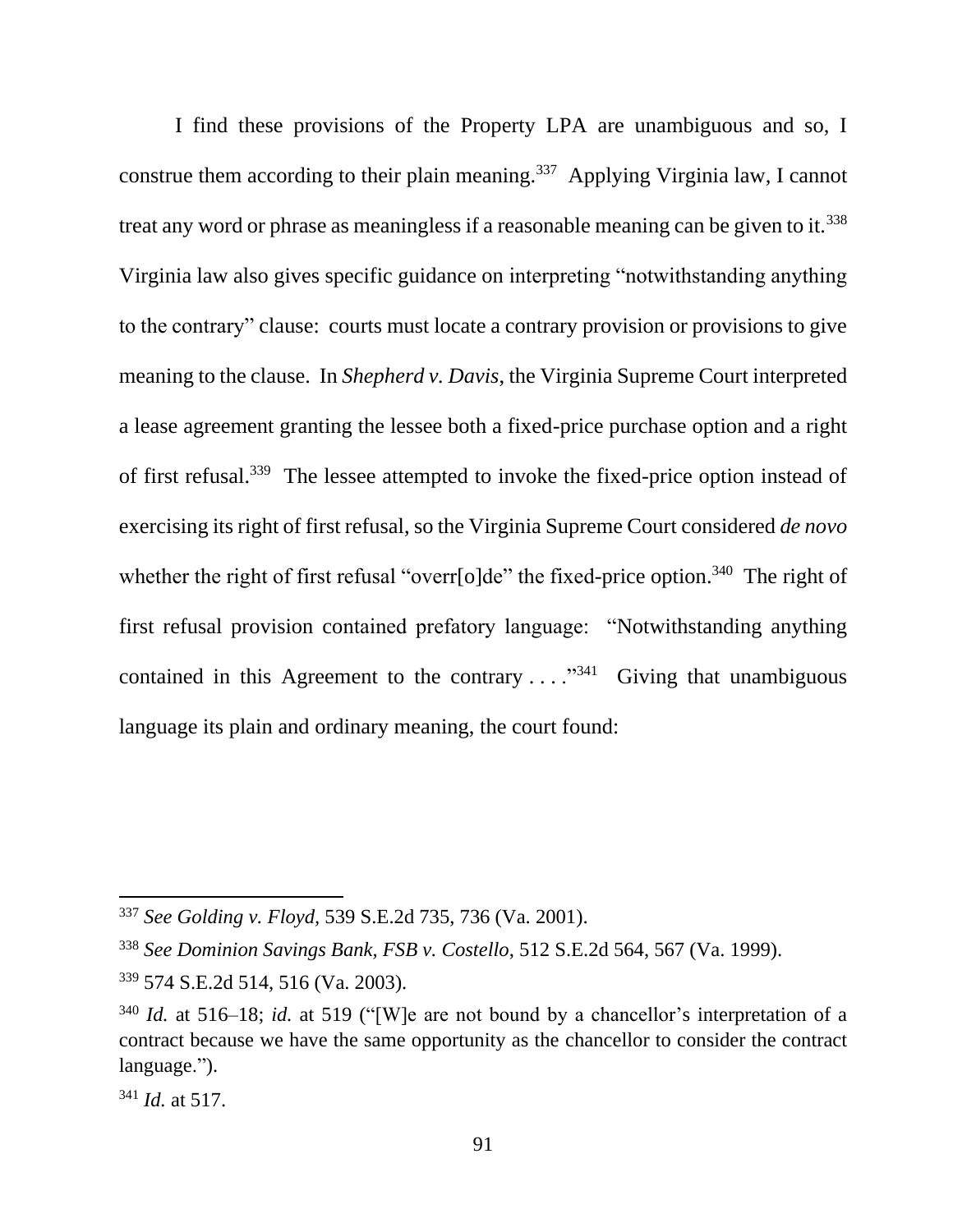[T]he prefatory language modifies the fixed-price option and gives the right of first refusal precedence. The fixed-price option is the only provision in the lease that, by its terms, is "contrary" to Shepherd's right of first refusal. We agree with the Davises' argument that "the use of the term 'contrary' suggests the terms being overridden are not complementary." The phrase "notwithstanding anything to the contrary" means irrespective of the fixed-price option. To read this phrase as Shepherd suggests would render meaningless not only the prefatory language but also two other sentences found in Paragraph 23.11, which created the right of first refusal.<sup>342</sup>

With this guidance, I look for contrary terms in the Property LPA to give Section 8.02(e)'s "notwithstanding" clause meaning. There is nothing contrary to Section 8.02(e) within Section 8.02(e) itself. To have meaning, "herein" must mean something broader. One need not look far: Article VIII offers a contrary term in Section 8.02(b)'s consent requirement.

This broader meaning is consistent with how the Property LPA uses "notwithstanding" clauses. The Property LPA uses "[n]otwithstanding anything to the contrary contained herein" seven times, "[n]otwithstanding the forgoing" three times, "[n]otwithstanding any provisions set forth herein" once, and "[n]otwithstanding any other provision of this Agreement" once.<sup>343</sup> In reading the Property LPA as a whole and interpreting terms within the context in which they are

<sup>342</sup> *Id.* at 520 (alterations omitted).

<sup>343</sup> *Compare* Property LPA §§ 4.01(l)(i), 5.01(c)(iii), 8.01(b), 8.02(e), 8.08(c), 12.03, 15.06, *with id.* §§ 8.02(c), 8.12(b), 12.07(e), *and id.* § 4.02(t), *and id.* § 7.07(a). Section 11.02(b) includes the phrase "notwithstanding the provisions of Sections 7.02 and 7.04." *Id.* § 11.02(b).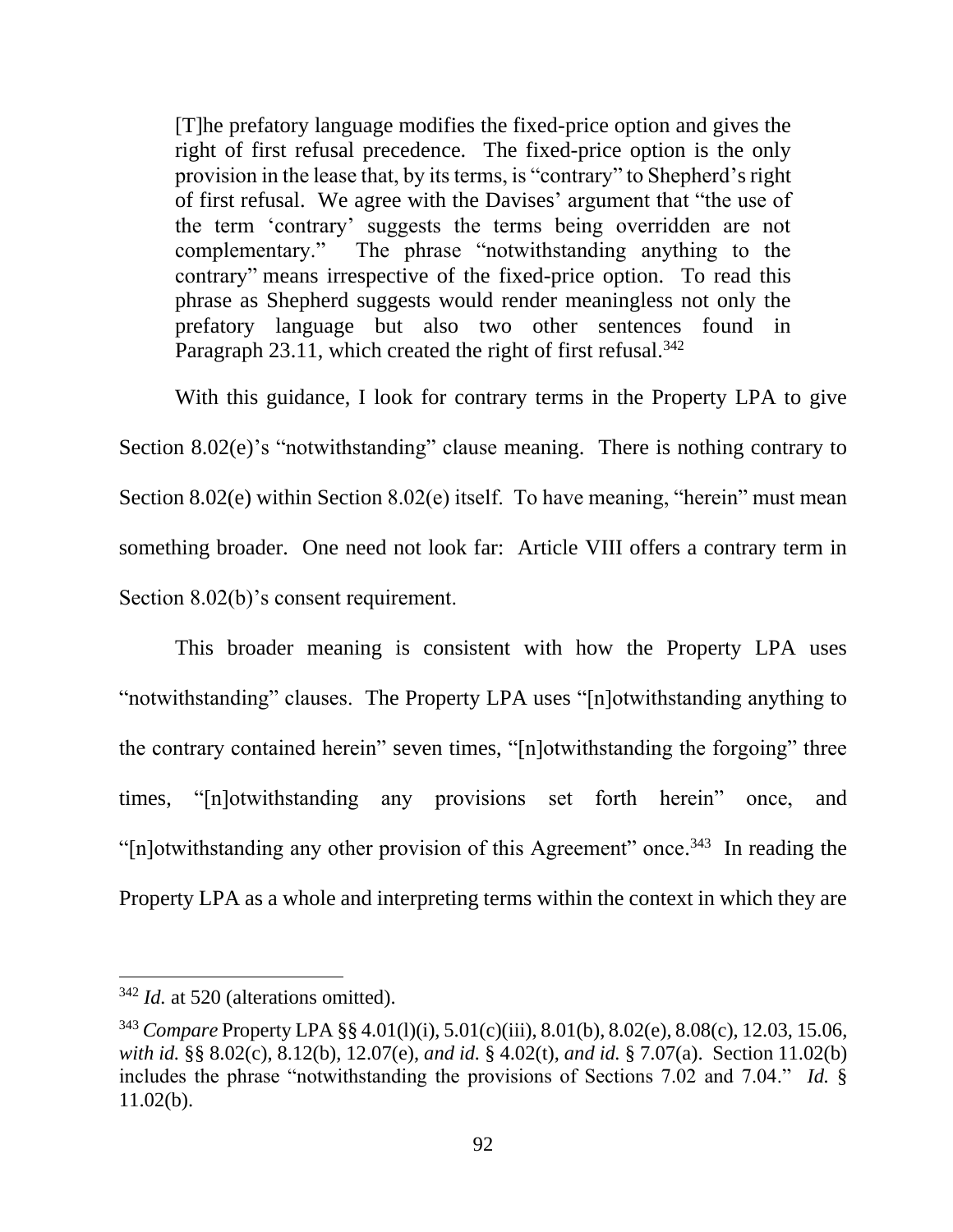used,<sup>344</sup> I find the drafters wrote "notwithstanding the forgoing" to refer to the paragraph or subsection in which the proviso is found;<sup>345</sup> wrote "notwithstanding" any other provision of this Agreement" to mean what it says;  $346$  and wrote "notwithstanding anything to the contrary contained herein" to refer to something in between, and at a minimum the article in which the provision appears.<sup>347</sup> In the specific context of Section 8.02(e), I find "herein" means Article VIII, in which Section 8.02(b)'s contrary consent requirement is found. Accordingly, I conclude Section 8.02(e) authorizes Property GP to designate a nonprofit to hold the ROFR, notwithstanding Section 8.02(b)'s consent requirement. This is consistent with the

<sup>344</sup> *See Schuiling*, 747 S.E.2d at 836 (citing *Virginian Ry.*, 146 S.E. at 285).

<sup>&</sup>lt;sup>345</sup> Property LPA § 8.02(c) (notwithstanding Property GP's option, also in Section 8.02(c), Property SLP may request a "Continued Compliance Sale" or a sale after the submission of a "Qualified Contract"); *id.* § 8.12(b) (requiring Property SLP to give "Notice . . . of its determination that the General Partner shall be removed" unless, "the event giving rise to [that] determination" arises under Sections  $8.12(a)(ii)(G)$ –(I), "then there shall be no requirement for Notice"); *id.* § 12.07(e) (stating the Property Partnership "shall indemnify and reimburse the Tax Matters Partner . . . . Notwithstanding the foregoing, the provisions on liability and indemnification of the General Partner set forth in Section 8.07 . . . shall be fully applicable to the Tax Matters Partner").

<sup>346</sup> *Id.* § 7.07(a).

<sup>&</sup>lt;sup>347</sup> *E.g.*, *id.* § 4.01(1)(i) (stating "procurement of ... public and general liability insurance must be completed no later than February  $8<sup>th</sup>$ , 2004" notwithstanding when closing occurs, contrary to Section 4.01(e)'s requirement to obtain title insurance before closing); *see also id.* § 4.02(t) (stating that Property GP "shall not alter or permit [any person] to alter" the Property in a way "which would increase [Property GP's] responsibilities for compliance with the Access Laws without prior written approval of Property SLP, notwithstanding Section 8.02(b)(i) which permits alterations to the Property under \$50,000 without Property SLP's consent and does not require Property SLP's consent to be written).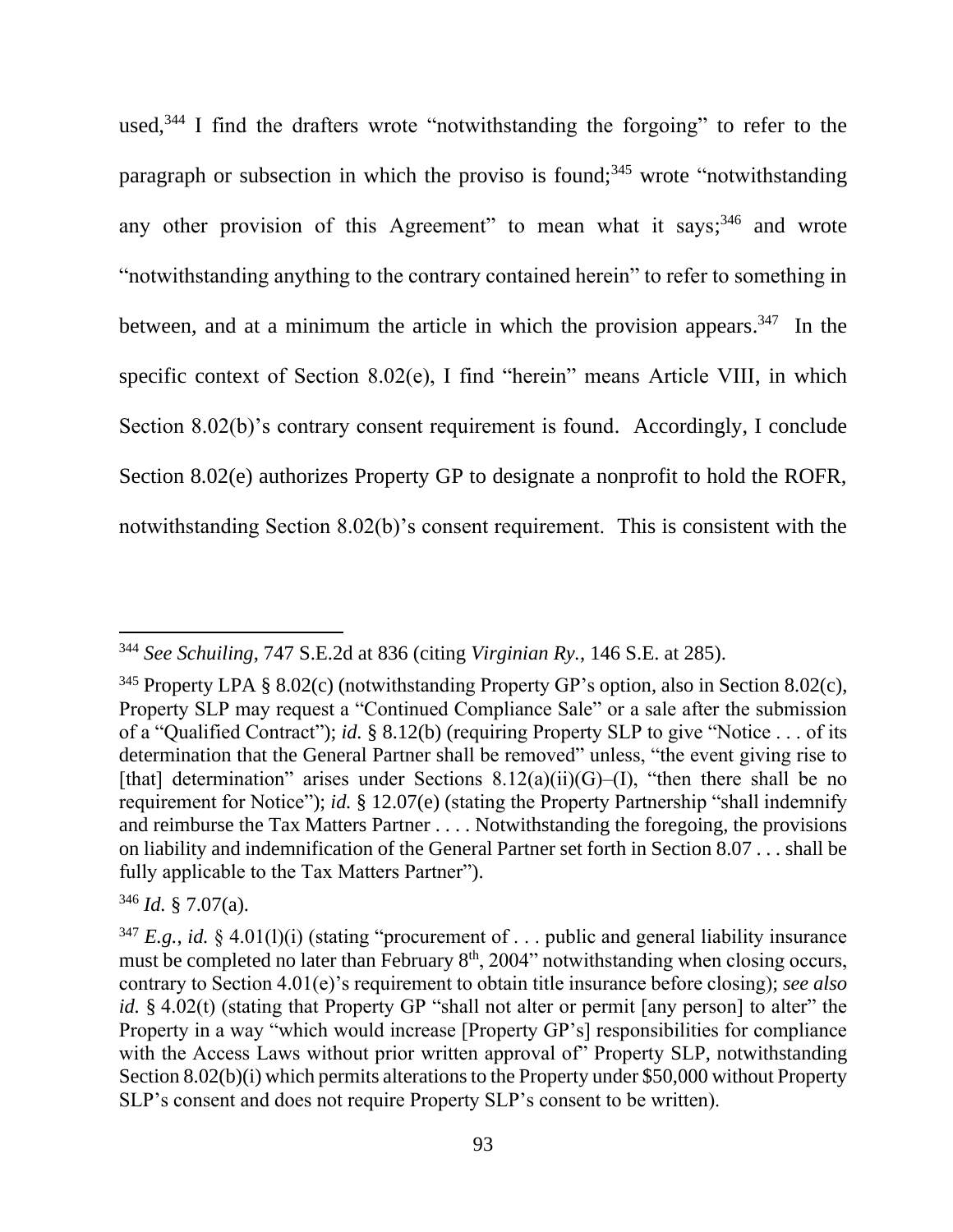Property LPA's grant of general partner authority, which is plenary "[e]xcept as otherwise set forth in" the Property LPA.<sup>348</sup>

Having concluded that Section 8.02(e)'s grant of authority is "notwithstanding" Section 8.02(b)'s consent requirement, the next task is to determine the scope of that grant of authority. Upon a designation, Section 8.02(e) bakes in the timing and price of the disposition, to be no sooner than "on the fifteenth  $(15<sup>th</sup>)$  anniversary of the first day of the first taxable year of the applicable Tax Credit compliance period," at the "minimum price established in accordance with Section  $42(i)(7)$  of the Code."<sup>349</sup> And it describes "payment of amounts pursuant to this clause," which can logically only occur upon an exercise of the ROFR and subsequent disposition. The clause "notwithstanding anything to the contrary" also requires including a disposition in Section 8.02(e)'s grant of authority; limiting Section 8.02(e) to a designation alone would mean Section 8.02(b)'s consent requirement would still apply to a disposition, such that nothing in the Property LPA would be "contrary" to Section 8.02(e) and the "notwithstanding" clause would be meaningless. The ROFR's exercise and disposition must also be "notwithstanding" Section  $8.02(b)$ 's consent requirement.<sup>350</sup> Finally, Virginia law requires interpreting

 $348$  Property LPA  $\S$  8.01(a).

<sup>349</sup> *Id.* § 8.02(e) (citing 26 U.S.C. § 42(i)(7)).

<sup>350</sup> *Id.*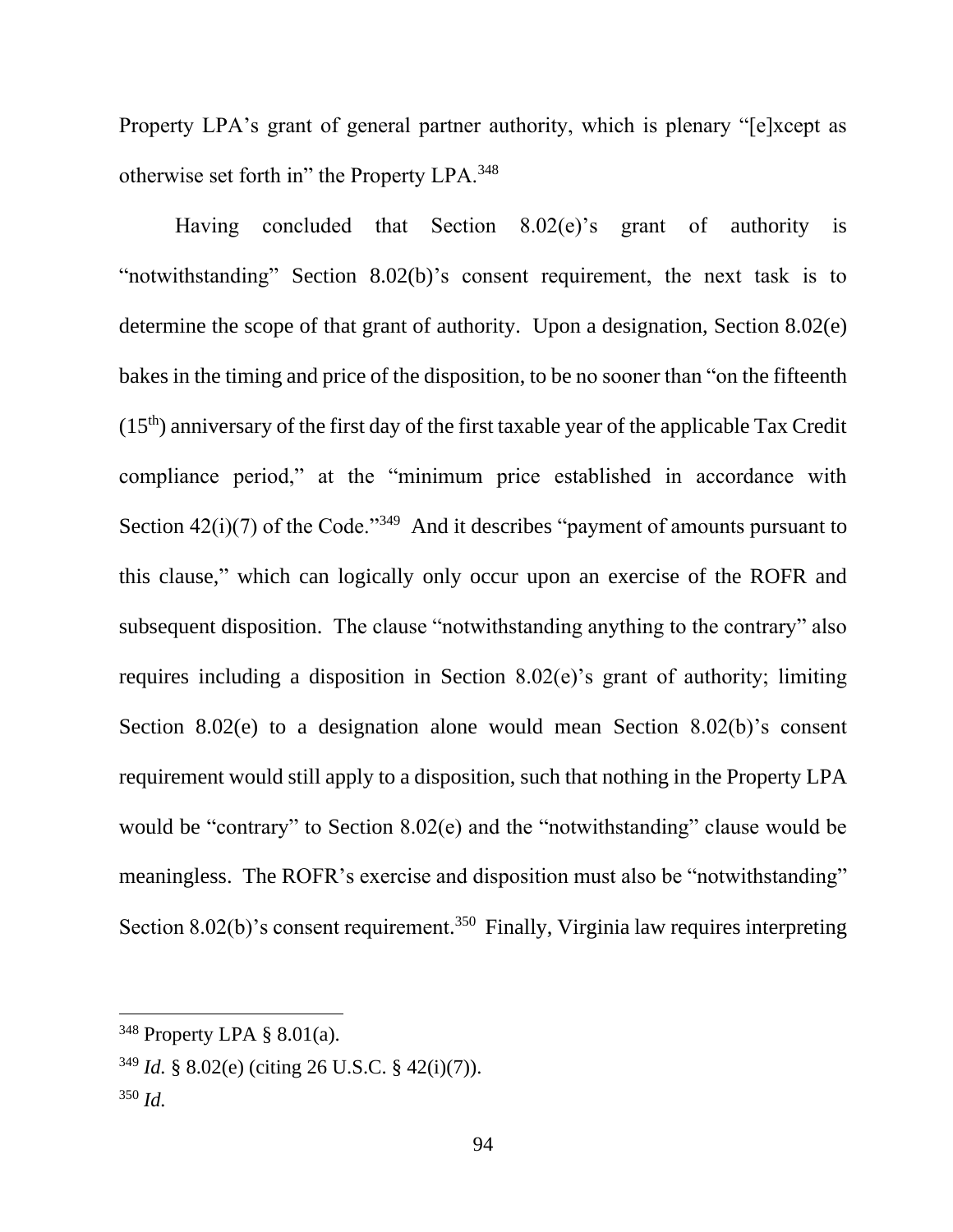a right of first refusal in consideration of its purpose to benefit the party who has the right of first refusal, here the Designated Nonprofit.<sup>351</sup> That principle supports an efficient designation and disposition under the Property GP's singular authority.

And so, I conclude Section 8.02(e) grants Property GP authority to unilaterally designate a nonprofit to hold a Section 42 ROFR, which can then exercise that ROFR in a disposition. Section 8.02(b)'s consent requirements do not apply to Property GP's designation of a Section 42 ROFR, or to the exercise of or disposition under that ROFR. That means the Fund LPA's consent requirements, specifically Sections 6.3A(ii) and 6.3B(viii), are not triggered by a Property LPA ROFR designation. Property GP had the authority to dispose of the Property to the Designated Nonprofit under Section 8.02(e) without Consent from Property SLP, Fund GP, or Fund LP, and without Supermajority Consent from DLE.

In conclusion, DLE has not demonstrated that Fund GP breached any Fund LPA consent provision. Therefore, DLE has not demonstrated that Fund GP violated the Fund LPA "in any material respect," as is required to constitute Cause for removal under Section 7.2A(iii). With respect to Counts I and II and Counterclaim

<sup>351</sup> *See Cities Serv. Oil Co. v. Estes*, 155 S.E.2d 59, 63 (Va. 1967) ("Since a right of first refusal is inserted in a lease for the benefit of the lessee, we must interpret it with that purpose in mind." (citing *First Nat. Exch. Bank v. Roanoke Oil Co.*, 192 S.E. 764, 770 (Va. 1937))).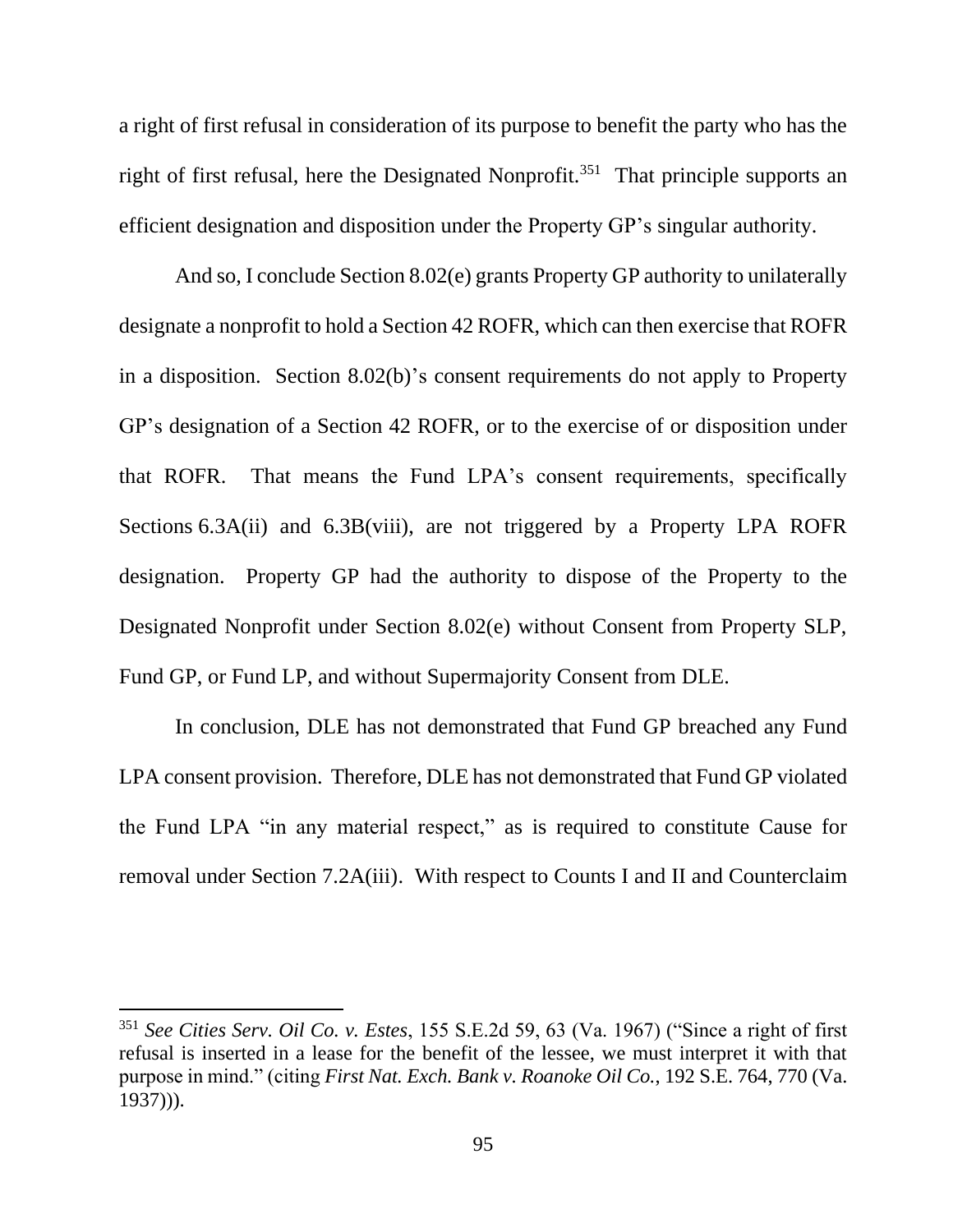Counts I and V, I find: (i) Fund GP did not breach any contractual duties;  $352$  (ii) the Default Notice is invalid as to Fund LPA Section 7.2A(iii); and (iii) DLE did not have Cause to remove Fund GP as general partner of the Fund under Fund LPA Section 7.2A(iii).

### **D. Fund GP Is Not Liable For Breaches That Do Not Have A Material Adverse Effect On The Fund.**

DLE not only seeks declaratory judgments seeking removal of Fund GP, but also asserts breach claims seeking to hold Fund GP liable. As explained, Fund GP has not breached the Fund LPA or its fiduciary duties. Further, liability is precluded by the Fund LPA's limitation of liability provision.

Fund LPA Section 6.7A, Limitation on Liability of General Partner, requires that any breach of fiduciary duty or breach of contract have a material adverse effect on the Fund in order for Fund GP to be liable. <sup>353</sup> Fund GP would only be liable to DLE for a breach if the breach materially affects the entire Fund. This is a high

<sup>352</sup> While DLE has alleged a breach of Section 6.4F as a breach of contract, and a potential Cause for removal under Section 7.2A(iii), this opinion treats the claim as a breach of fiduciary duty.

<sup>353</sup> Fund LPA § 6.7A. Plaintiffs raised Section 6.7A once in their Complaint and once in their pretrial brief. Compl. ¶ 36; D.I. 168 at 9. While the parties did not focus on this limitation of liability, I must read the Fund LPA as a whole. *See Salamone*, 106 A.3d at 368; *E.I. du Pont*, 498 A.2d at 1113; *see also In re Rural/Metro Corp. S'holders Litig.*, 102 A.3d 205, 219–20, 249 (Del. Ch. 2014) (explaining that the Court considered exculpation even though the parties "did not ask the court to rule on the availability of exculpation").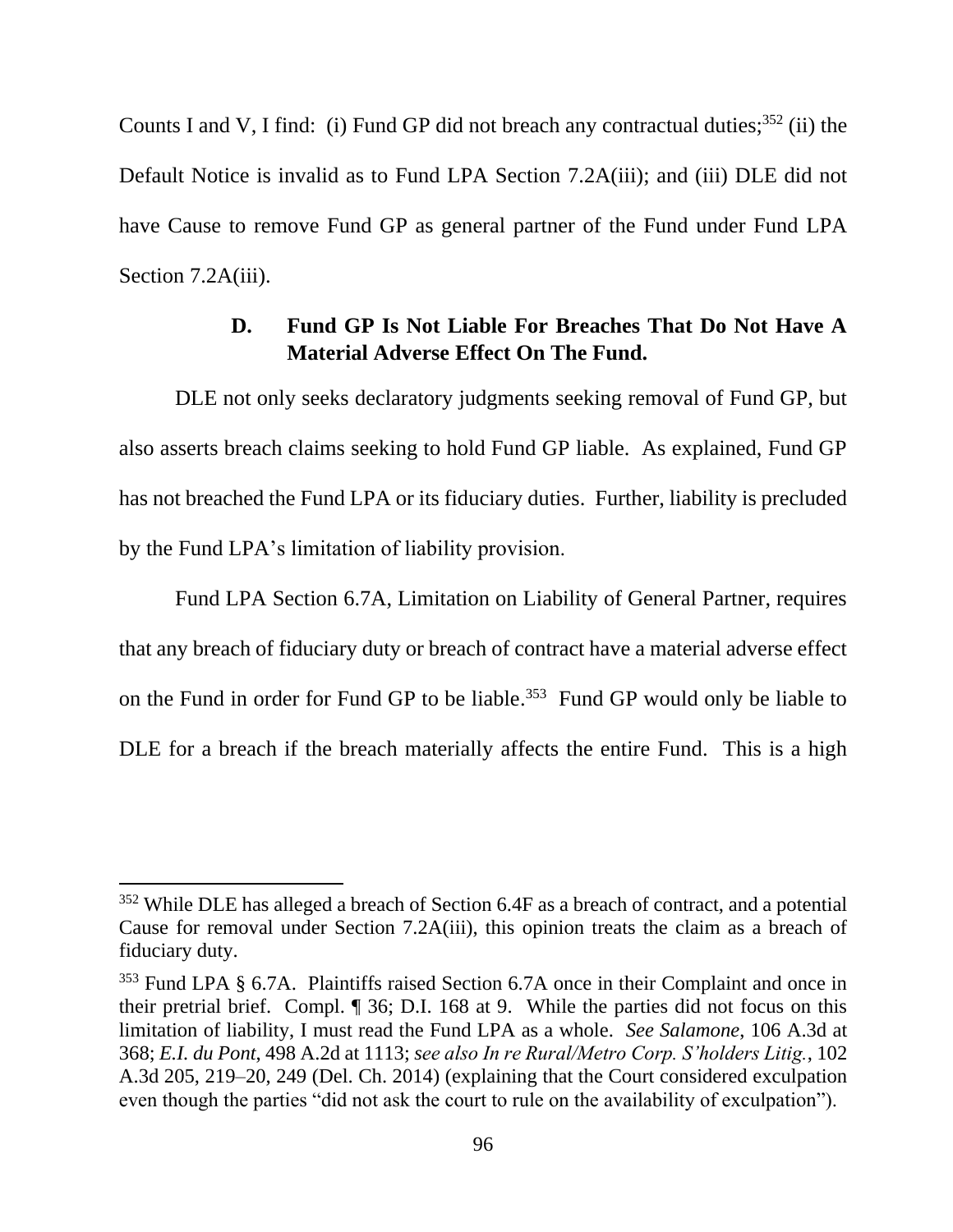$bar^{354}$  As the claimant, DLE bears the burden to prove that Fund GP is not exculpated.<sup>355</sup> DLE has wholly failed to brief this element of its liability case.

At the risk of straying from my task, I will share that I do not believe that a failure to sue over an improperly exercised ROFR can cause a material adverse effect on the Fund after the Compliance Period. As explained, Fund GP's duties to safeguard the funds and assets of the Fund encompass the Property Partnership Interests and cash reserves, but not the Property itself.<sup>356</sup> As explained, Fund GP is authorized and charged to protect those interests only as consistent with the purpose of the Fund. And as explained, under that purpose, the Fund's Property Partnership Interests have always been valued as sunsetting with a ROFR disposition. Because the partners understand and intend the Property Partnership Interests will terminate with a ROFR disposition, it seems to me that an improperly exercised ROFR does not change the value of the Fund's Property Partnership Interests, and so cannot constitute a material adverse event on the Fund. Consequently, failure to correct or

<sup>354</sup> *See Abry P'rs V, L.P. v. F & W Acq. LLC*, 891 A.2d 1032, 1064 (Del. Ch. 2006) (finding where the parties contracted for a limitation of liability, "the Buyer may not escape the contractual limitations on liability by attempting to show that the Seller acted in a reckless, grossly negligent, or negligent manner"); *AB Stable VIII LLC v. MAPS Hotels & Resorts One LLC*, 268 A.3d 198, 216 (Del. 2021) (characterizing a material adverse effect as a high bar); *Hexion Specialty Chems., Inc. v. Huntsman Corp.*, 965 A.2d 715, 738 (Del. Ch. 2008) (describing proving a material adverse effect as a "heavy burden").

<sup>355</sup> *See Rural/Metro*, 102 A.3d at 252.

<sup>356</sup> Fund LPA §§ 6.4F, 6.8E.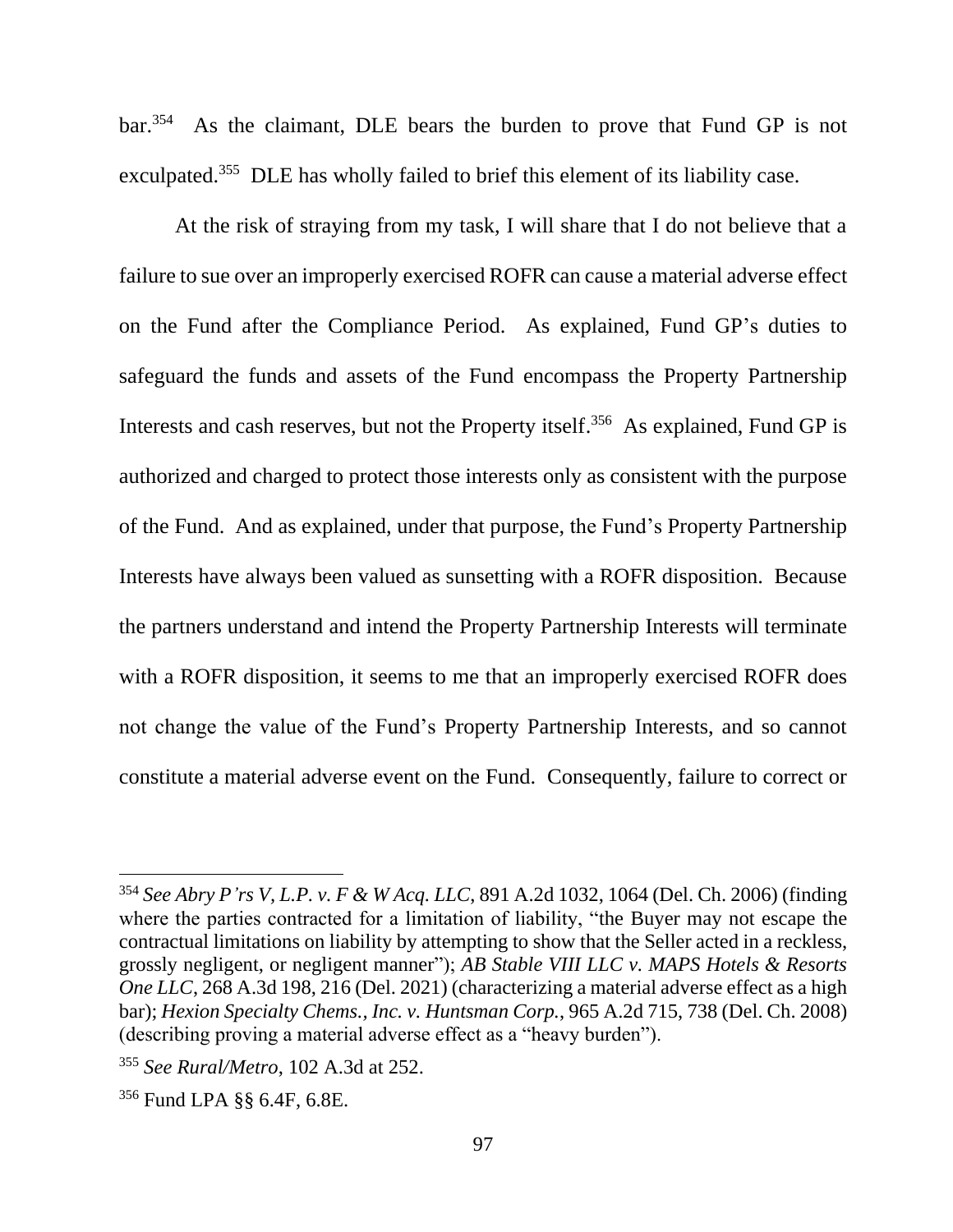rescind an improperly exercised ROFR would be exculpated due to the absence of a material adverse effect on the Fund.

DLE theorizes there is other value that can only be realized if DLE can stop the exercise of the ROFR, and in turn the Disposition.<sup>357</sup> DLE's own projections and admissions at trial belie this trial theory of "other value," particularly combined with the projections called for by the Fund LPA.<sup>358</sup> And I analyzed the consent requirements and concluded DLE does not have an applicable or meaningful consent right om the context of a ROFR disposition, so it cannot impose its unwillingness to sell on the Property Partnership.

The decision not to challenge the Disposition, even if it were a breach, is exculpated because that decision did not, and perhaps cannot, create a material adverse effect on the Fund.

# **E. Upon A Final Judgment Not Subject To Appeal, Fund GP Will Be Entitled To Damages, Costs, And Attorneys' Fees.**

If this opinion's conclusions become a final judgment not subject to appeal, Fund GP will be entitled to damages and all reasonable costs and expenses, including

<sup>357</sup> *See Clarifying Nonprofit Purchase Rights* at 1169 ("In all cases where a nonprofit holds a Section 42 ROFR, these various investor efforts can only succeed if the nonprofit cannot successfully acquire the property pursuant to the ROFR.").

<sup>358</sup> Fund LPA § 3.3A(ii); JX004 at HUDSON00018773; JX011 at DLE\_0005420; Trane Tr. 520–22; JX037 at DLE\_0004085; JX089 at DLE\_0001819; JX014 at DLE\_0007799– 801; Chiusano Tr. 390, 392–98; 400–01, 405–06, 410–11.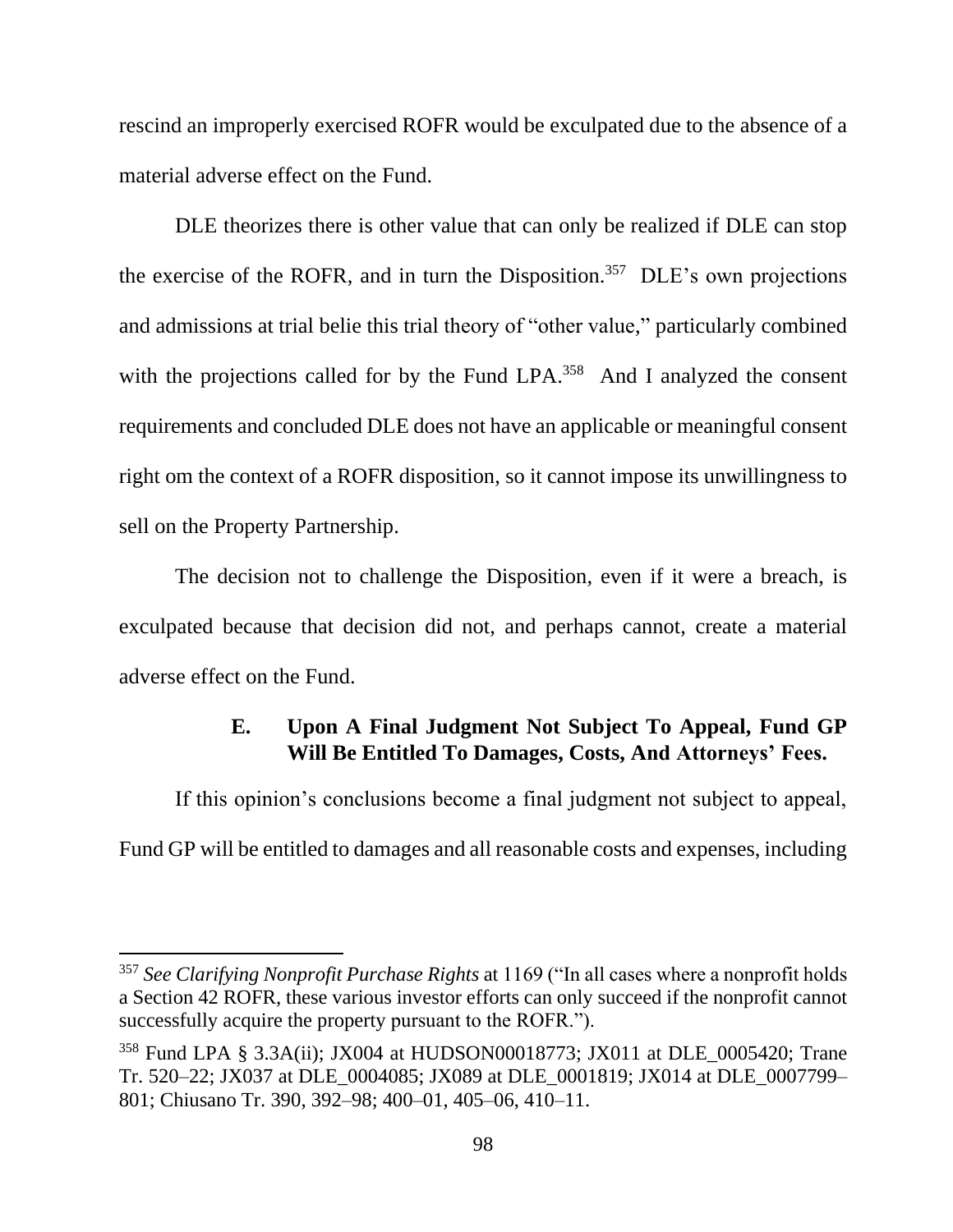attorneys' fees under Fund LPA Section 7.2B. Section 7.2B provides, in pertinent

part:

[I]f it shall thereafter be determined by a final judgment not subject to appeal or the execution of an agreement by the General Partner and the Investor Limited Partner [who sought removal] that no Cause for such removal existed, then the Investor Limited Partner shall be obligated to pay to the General Partner an amount equal to the sum of (i) the fair market value of the General Partner's Interest (as determined by the applicable court), (ii) any and all damages determined by the applicable court to be due to the General Partner from the Fund or the Investor Limited Partner as a result of such wrongful removal by the Investor Limited Partner and (iii) all reasonable costs and expenses (including attorney fees) incurred by the General Partner in connection with such removal.<sup>359</sup>

Fund GP successfully challenged a purported removal by DLE where no Cause for such removal existed.<sup>360</sup> For the same reasons, DLE is not entitled to damages under Section 7.2B. Upon a final judgment, DLE must pay for Fund GP's damages, expenses, costs, and fees.

Pursuant to my July 9, 2021 Order, this matter is bifurcated with respect to damages.<sup>361</sup> But Fund GP's award under Section 7.2B may only be considered after entry of a final judgment not subject to appeal.<sup>362</sup> I invite either a stipulated implementing order reflecting a designation of this opinion as a partial final

<sup>359</sup> Fund LPA § 7.2B.

<sup>360</sup> D.I. 168 at 9; D.I. 185 at 57.

 $361$  D.I. 47.

<sup>362</sup> Fund LPA § 7.2B.